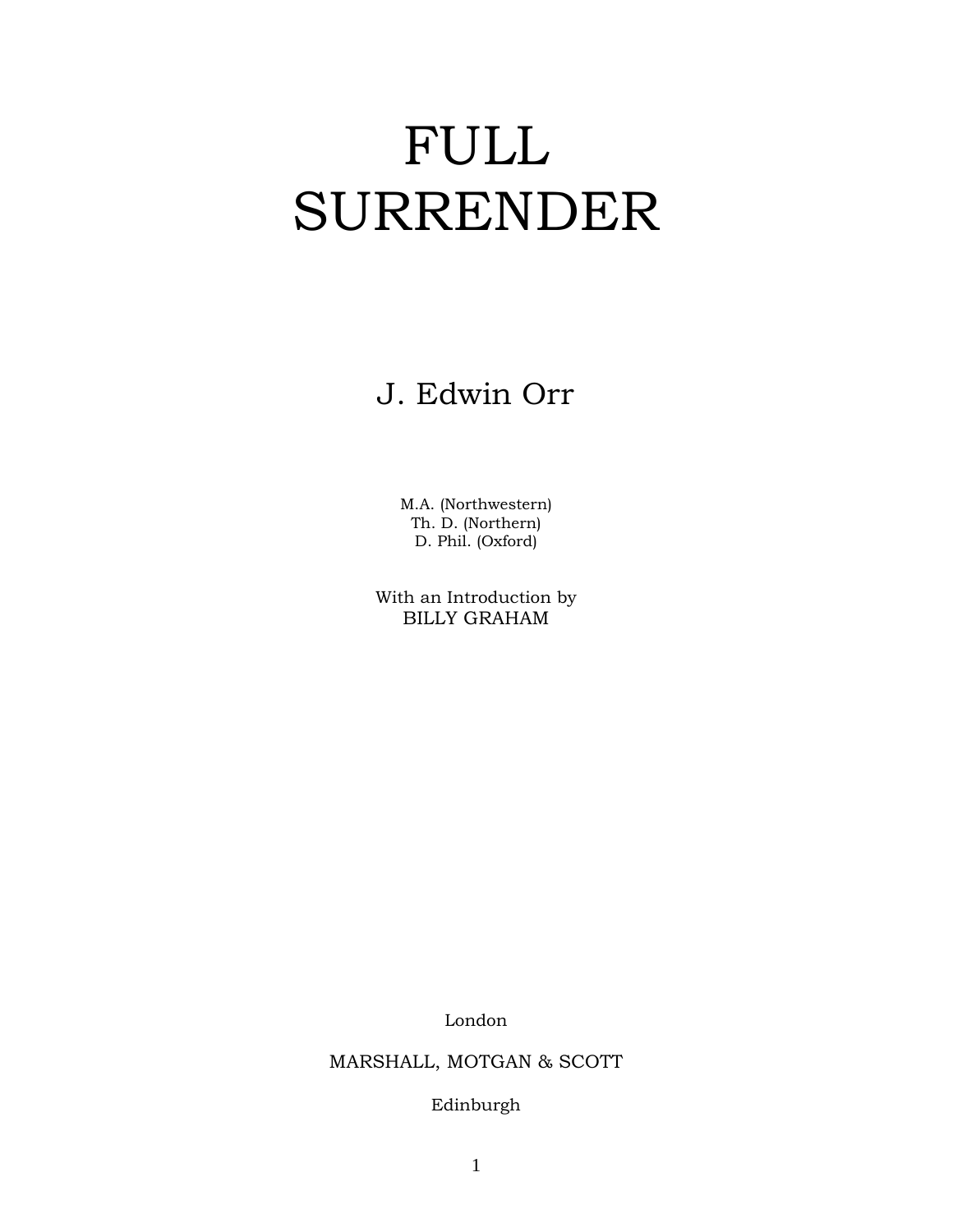LONDON MARSHALL, MORGAN & SCOTT, LTD. I-5 PORTPOOL LANE, HOLBORN, E.C.I

> AUSTRALIA 317 COLLINS STREET MELBOURNE

NEWZEALAND 23 MONTGOMERY ROAD ROTHESAY ROAD AUCKLAND

SOUTH AFRICA P.O. BOX 1720, STURK'S BUILDINGS CAPE TOWN

> CANADA EVANGELICAL PUBLISHERS 241 YOUNG STREET TORONTO

First published 1951 Second impression 1953 Third impression 1955 Fourth impression 1957

MADE AND PRINTED IN GREAT BRITAN BY PURNELL AND SONS, LTD. PAULTON (SOMERSET) AND LONDON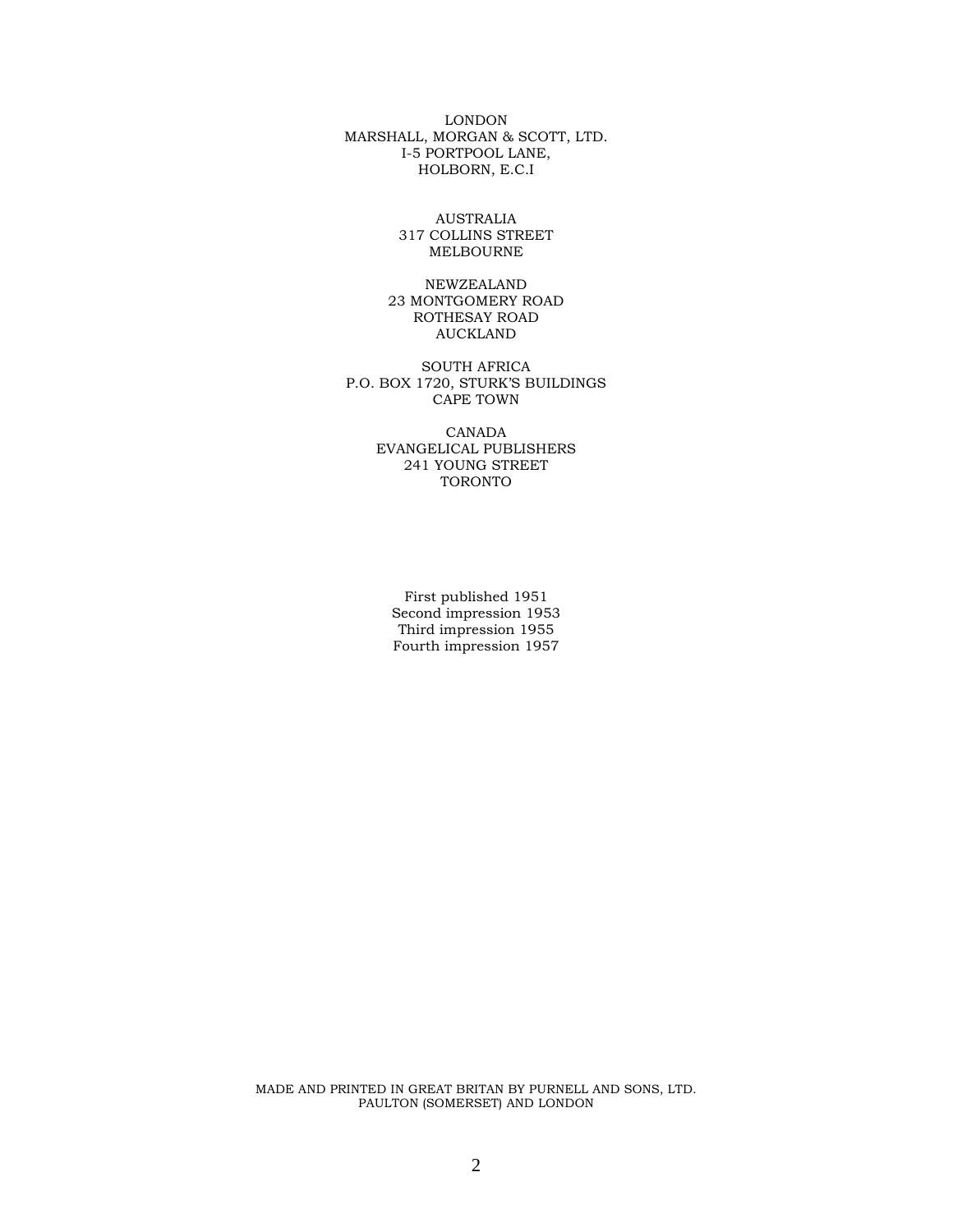# **INTRODUCTION**

#### By WILLIAM FRANKLIN GRAHAM, D.D., LL.D.

Dr. J. EDWIN ORR, in my opinion, is one of the greatest authorities on the history of religious revivals in the Protestant world. I think that God has given him one of the greatest and most unique ministries anywhere in the nation, and his contribution to the Revival which I believe is on the way is invaluable. I know of no man who has a greater passion for worldwide revival of a greater love for the souls of men.

About fifteen years ago I first heard of Edwin Orr through his books. His books in faith were a tremendous blessing in my own life. Twelve years ago I met him in Florida for the first time. Thus began an acquaintance which has ripened into warm friendship.

In 1947, during our evangelistic campaigns in Great Britain, I heard that Dr. Orr was engaged in research into the nineteenth-century awakenings, so I wrote him at Oxford University and afterwards spent half a day there, viewing the sights of the ancient city and making the most of an opportunity to discuss the story of past revivals and the dreams and hopes of another in our generation.

The outstanding memory of my visit on Oxford's campus was the study-bedroom on Lincoln College where John Wesley and his young friends started the "Holy Club" with its later development into the evangelical revival it the eighteenth century. Edwin and I felt constrained to pray there for a repetition of the movements of the eighteenth and nineteenth centuries. His word on revival caused me to do a great deal of thinking which God used to bear fruit in later years.

Since 1949, in Minnesota, California, Washington and other states of the Union, Edwin Orr has been used mightily, particularly on university and college campuses. Great spiritual awakenings have followed in the wake if his ministry at Bethel College, Northern Baptist Seminary, and other outstanding institutions. In late August 1949 It was my privilege to be one of the speakers at the Forrest Home College Conference in the beautiful San Bernardino Mountains of California. The messages Dr. Orr gave as one of the other speakers were of tremendous blessing in my own life. His logical development of the whole subject of full surrender and the outpouring of the Spirit stirred the entire conference, evening by evening.

During the many intervening months we have remained in close contact. Dr. Orr's work among the stars and starlets world of the entertainment world is already well known, and it was through that effort that I was led of God to make contacts which later resulted in the conversation of more than one Hollywood personality.

This present volume, Dr. Orr's fifteenth book, consists of chapters based upon those talks at Forrest Home which provoked under God a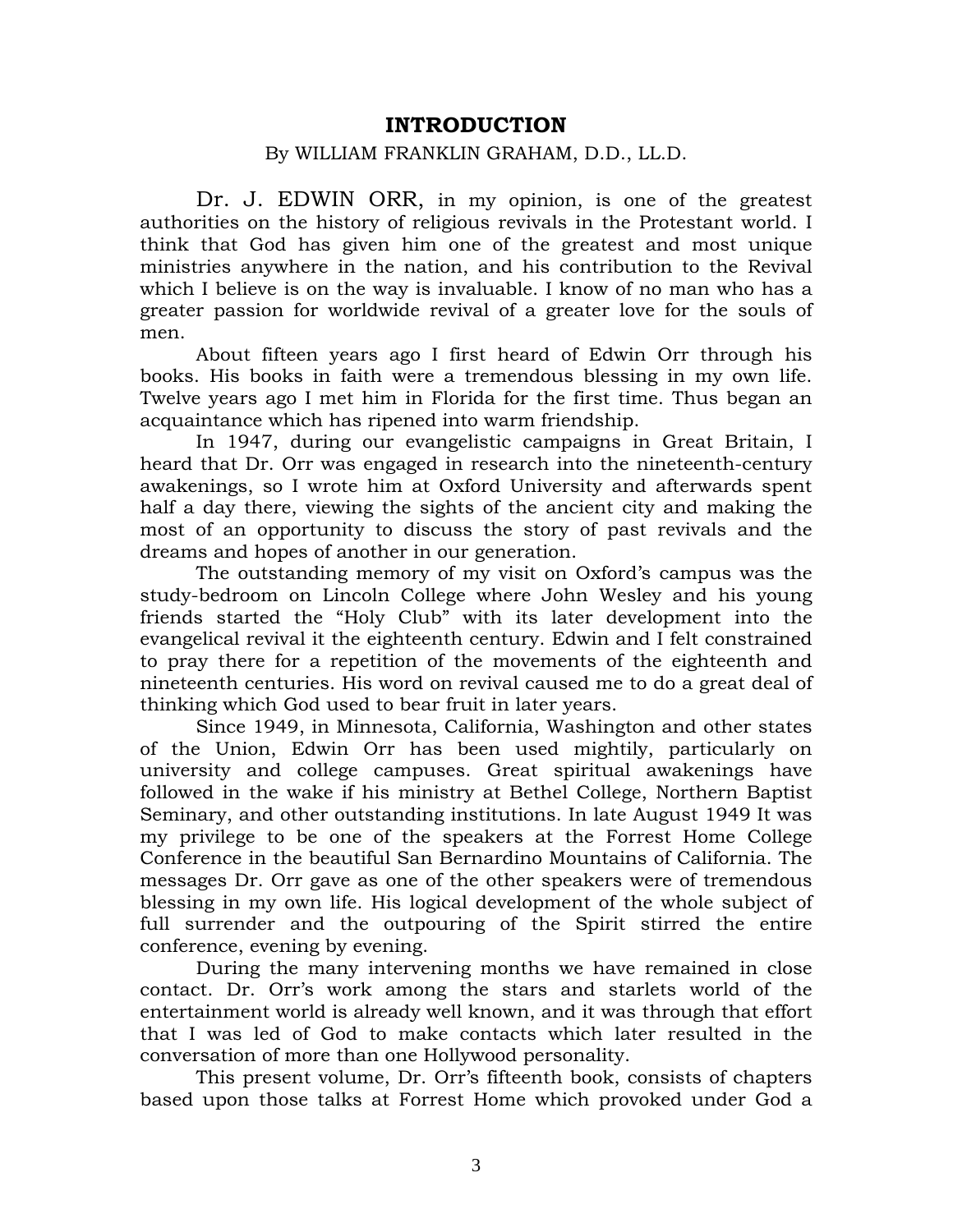real stirring among the students. I do not expect that all my Christian friends will agree with all the terminology used by the author of this book. I shall be disappointed if mere points of terminology are allowed to hide the spiritual arguments of the case which has influenced the thinking of so many. I write this introduction with the heart felt prayer that the message of full surrender will produce much fruit in the lives of Christians who are hungry for the spiritual quickening in these days.

BILLY GRAHAM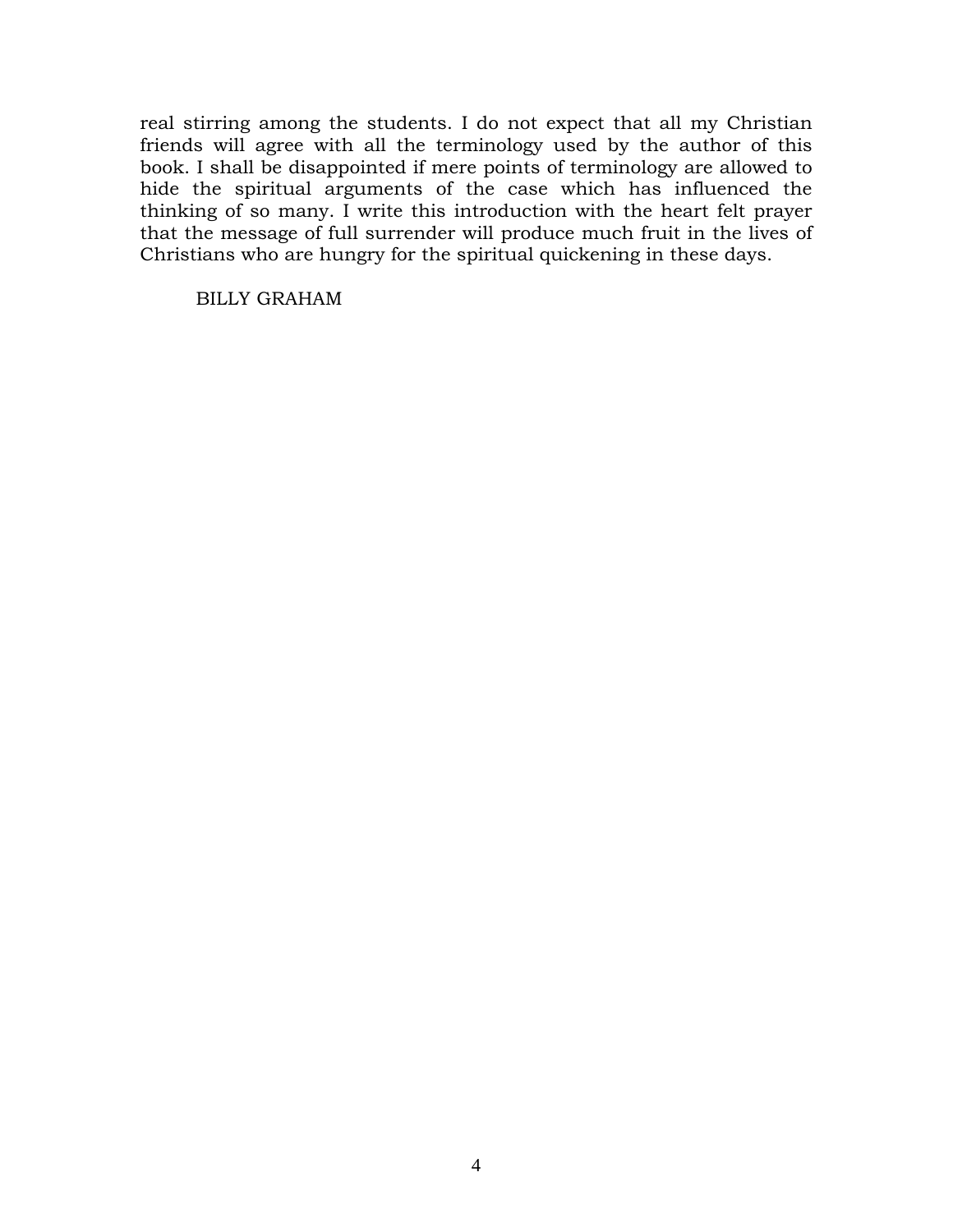# SURRENDER

*Forgive me, Lord, that I have failed so often, Striving so hard, yet striving all in vain, Thinking to conquer self and sinful nature, Instead of which I taste defeat again.*

*Things I would do, I long leave unaccomplished; Things that I hate, I far too often do: In wretchedness my heart cries for the answer Who shall deliver me? I wish I knew.* 

*"Then sin some more that Grace mat be the greater?" O Lord forbid! That cannot be the way! Deliverance there must be found in Jesus, And victory for me o'er sin today.*

*Hast Thou a word to help me, Blessed Mater, To show me how to run aright the race? Or must I wander on alone in twilight and seldom see the sunshine of Thy face?* 

*"Confess thy sins: the Blood has power to cleanse thee; Submit thy will, and make it one with Mine: Accept by faith the joy of promised blessing, And start afresh to walk in light divine!"*

*It is so simple then---to take by trusting, Just as I did when I was born again? I see it now, it's in the Cross for asking, And ask I will, the victory to gain.* 

*I hunger and thirst for Thee, Lord Jesus! O quench that thirst within my inmost heart: Take all my life that I to surrender, And mat the blessing nevermore depart.*

*Not for myself I ask for power, Lord Jesus! Rather to win the souls of men to Thee, I give myself in reasonable service---May I be Spirit-filled abundantly.*  EDWIN ORR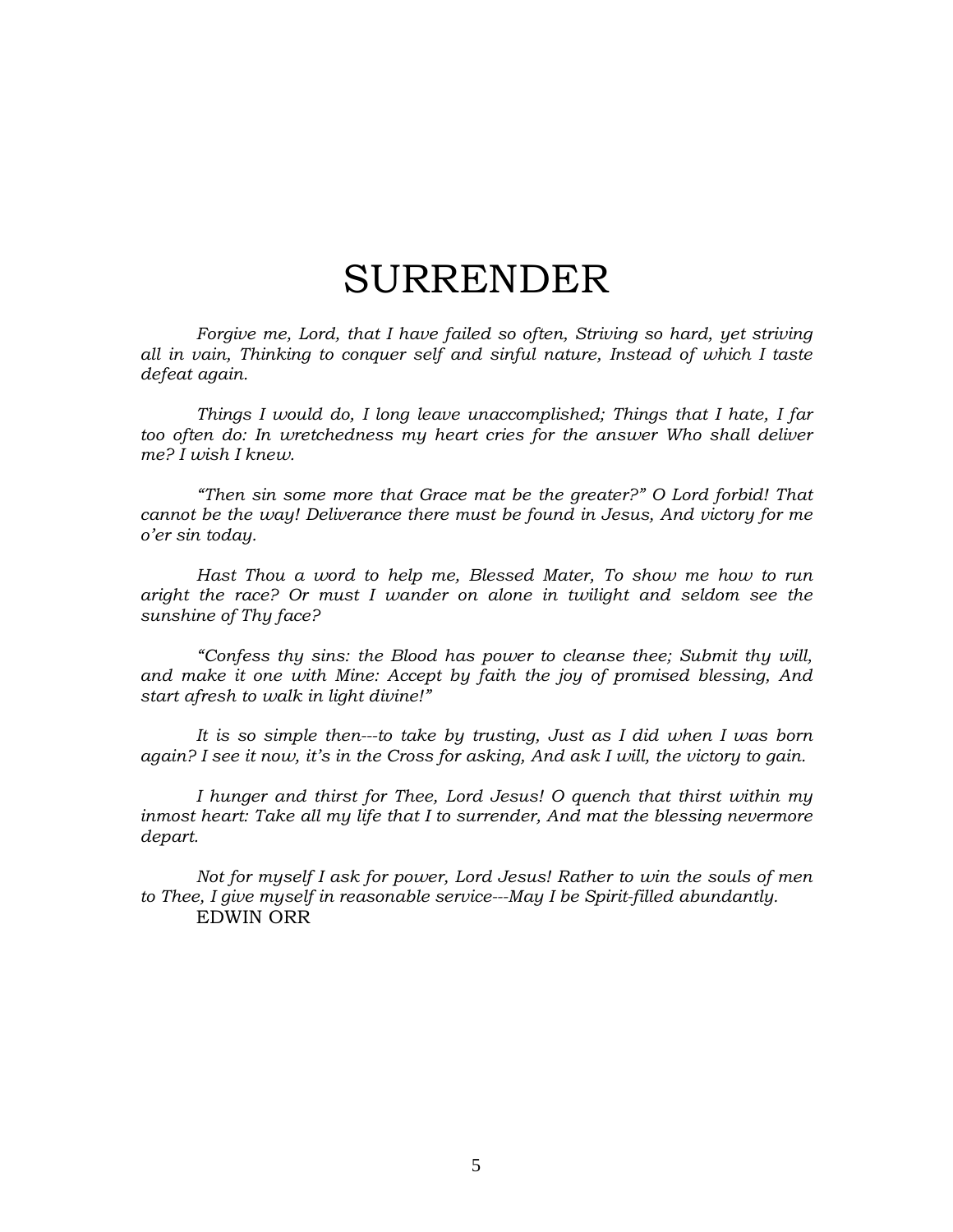# **CONTENTS**

*Page*

| INTRODUCTION<br>By Dr. William Franklin Graham (Billy Graham) | 5  |
|---------------------------------------------------------------|----|
| Chapter                                                       |    |
|                                                               | 7  |
|                                                               | 13 |
|                                                               | 18 |
|                                                               | 24 |
|                                                               | 27 |
|                                                               | 34 |
| <b>SEVEN</b> SINS OF WRONGFFUL POSSESION                      | 39 |
|                                                               | 43 |
| <b>NINE</b> THE CLEANSING OF THE CCHRISTIAN                   | 47 |
|                                                               | 54 |
|                                                               | 57 |
|                                                               | 63 |
| THIRTEEN THE SPIRIT AND THE BELIVER                           | 68 |
| <b>FOURTEEN</b> BE FILLED WITH THE SPIRIT                     | 71 |
| <b>FIFTEEN</b> THE EVIDENCE OF THE FILLING                    | 75 |
|                                                               | 80 |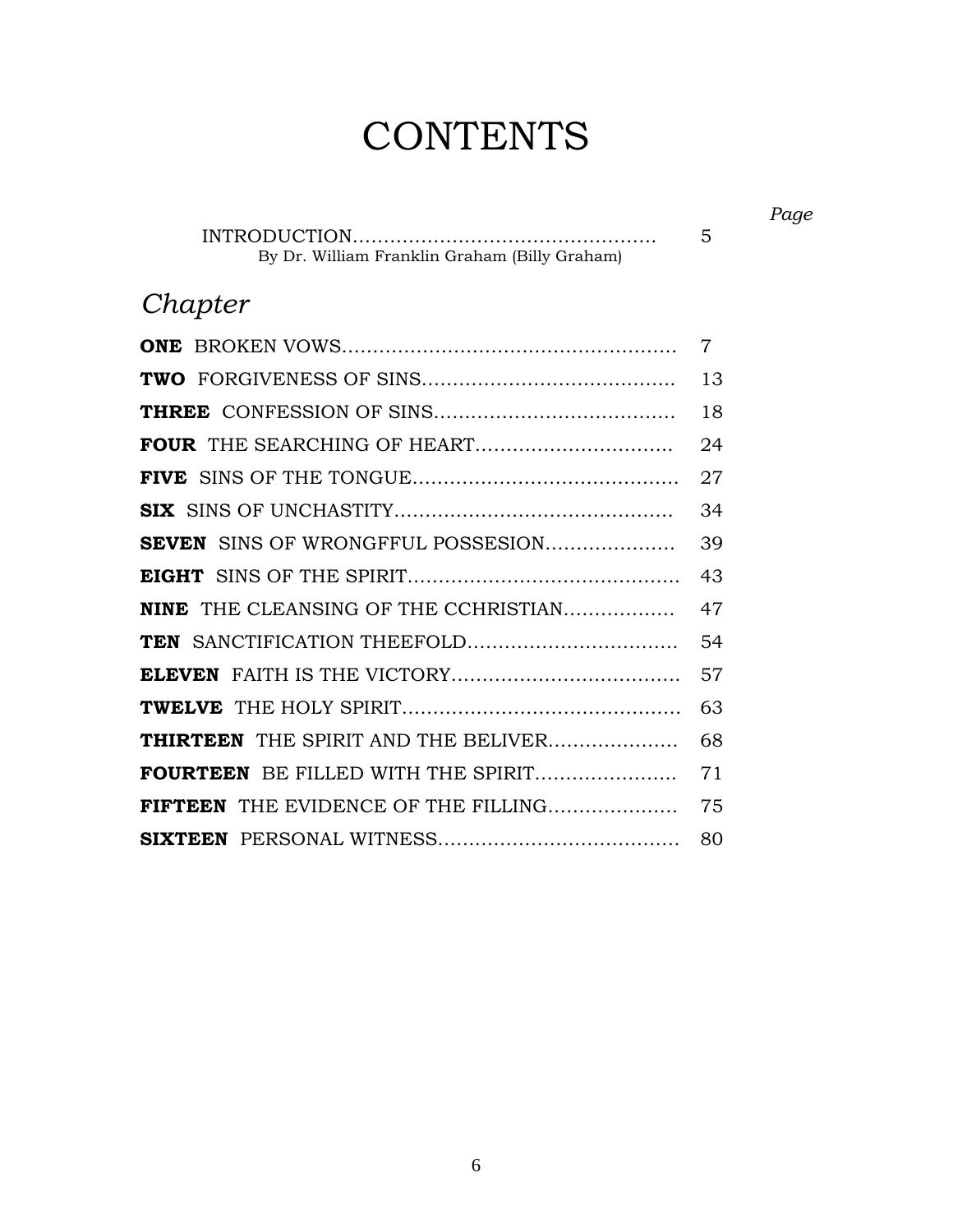#### **CHAPTER ONE**

### **BROKEN VOWS**

Why is it that hundreds of well-meaning Christians attend conventions and conferences for the deepening of the spiritual life, enjoy the ministry there given, return to life's vocations with a feeling of improvement, yet speedily lapse into there former ways of backsliding and defeat? There are many reasons, but one of the least noted it the matter of incomplete consecration, the sin of broken vows. Too many Christians make a bargain with God and fail to pay their part of the price. This is sin.

A striking example of the failure of Christians to keep their word is found in the story on Ananias and Sapphira in the book of Acts of the Apostles narrative.

"But a man named Ananias with his wife Sapphira sold a piece of property, and with his wife's knowledge he kept back some of the proceeds, and brought only a part and laid it at the apostles' feet. But Peter said, 'Ananias, why has Satan filled your heart to lie to the Holy Spirit and to keep back part of the proceeds of the land? While it remained unsold, did it not remain your own? And after it was sold, was it not your disposal? How is it that you have not lied to men but to God.' When Ananias heard these words, he fell down and died. A great fear came upon all who heard it. The young men arose and wrapped him and carried him out and buried him.

"After an interval of about three hours his wife came in, not knowing what had happened. And Peter said to her, 'Tell me weather you sold the land for so much.' And she said, Yes, for so much.' But Peter said to her, 'How is it that you have agreed together to tempt the Spirit of the Lord? Hark, the feet of those that have buried your husband are at the door, and the will carry you out.' Immediately she fell down at his feet and died. And great fear came upon the whole church, and upon all who heard of these things" (Acts 4:32-5:2).

It is not one's intention to dwell upon the judgment aspect of the story of Ananias and Sapphira. The days following Pentecost were days of revival, and in such times the Holy Spirit operates in unusual blessings towards the obedient and unusual severity towards the disobedient.\* In the narrative are lessons for all to learn in all times.

It should first be noted that Ananias and Sapphira made a voluntary act of consecration.

\* One saw a woman collapse under conviction in a revival meeting in Latvia. Even after she was carried out, no one knew her trouble, but the next day her sin was revealed.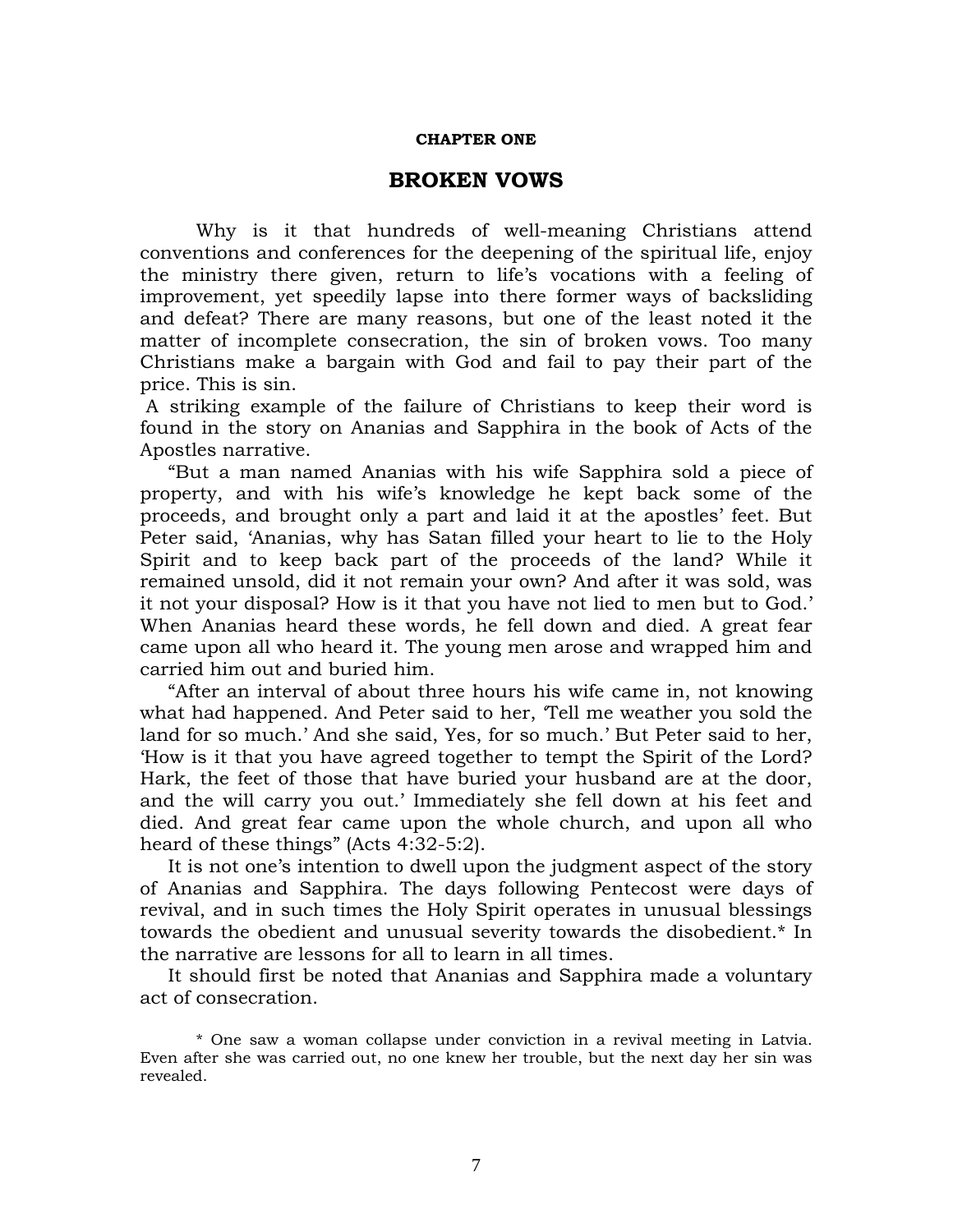As the Apostle Peter said, while the land remained unsold, it was the owner's undisputed possession; and after it was sold, the money realized thereby was the owner's undisputed acquisition. No one told Ananias and Sapphira that they had must sell their property in order to remain in Christian fellowship. No one compelled them to offer the proceeds to the general fund of the infant Christian Church. Their maximum inducement was the power of godly example and exhortation. They saw others making a financial sacrifice, so they thought of a way whereby they might gain like approval without making the full sacrifice.

Likewise, the acts of consecration made by Christians today are all voluntary. No one is told that he must spend so much time in prayer in order to remain in fellowship. Neither is any one told that he must give a tenth or more in order to be recognized as a Christian. Nor is any one told that he must witness to so many people each week in order to prove that he is a believer. These things are done, but on account of godly example and exhortation rather than by compulsion.

Another noteworthy fact is that Ananias and Sapphira were unaware of the seriousness of their offence. They appeared to be unaware of any offence against God at all. The Apostle Peter told the husband, "You have not lied to men but to God!" one cannot imagine that Ananias and Sapphira sat together in conference and planned to tell a lie to the Holy Spirit. The Holy Spirit was far from their thoughts. The Apostle asked them how they had schemed such a thing in their hearts, but it does not seem likely that either husband or wife fancied themselves in a battle of wits against the Holy Spirit. They were unaware of His involvement.

So it is with Christians today. They scheme and plan and cheat and deceive in ways that involve the Holy Spirit, who cannot ignore broken vows. But the offenders are generally unaware of their offence. They think that it concerns themselves alone, and that failure is their own affair.

"How is it," asked the Apostle, "that you have agreed together to tempt the Spirit of the Lord?" Ananias and Sapphira made an agreement together to sell their land and keep back part of the price, but it seems unlikely that they discussed the matter to the extent of saying, "Let us see how far we can provoke the Holy Spirit in this way!" The Holy Spirit was not in their thoughts.

And today many Christians, by keeping back part of the price of consecration, by making vows that are speedily broken, are guilty of provoking the Holy Spirit. No wonder they are making little or no progress in spiritual things. The fact that they have not suffered severely is but evidence if the long-suffering of God in times of spiritual decline.

In any case, Ananias and Sapphira suffered the extreme penalty as far as this life is concerned. There is a dispute as to the future state if the erring church members. An ardent Philadelphian preacher has declared that Ananias and Sapphira were both genuine believers who offended the Holy Spirit and suffered a temporary judgment unaffecting their soul's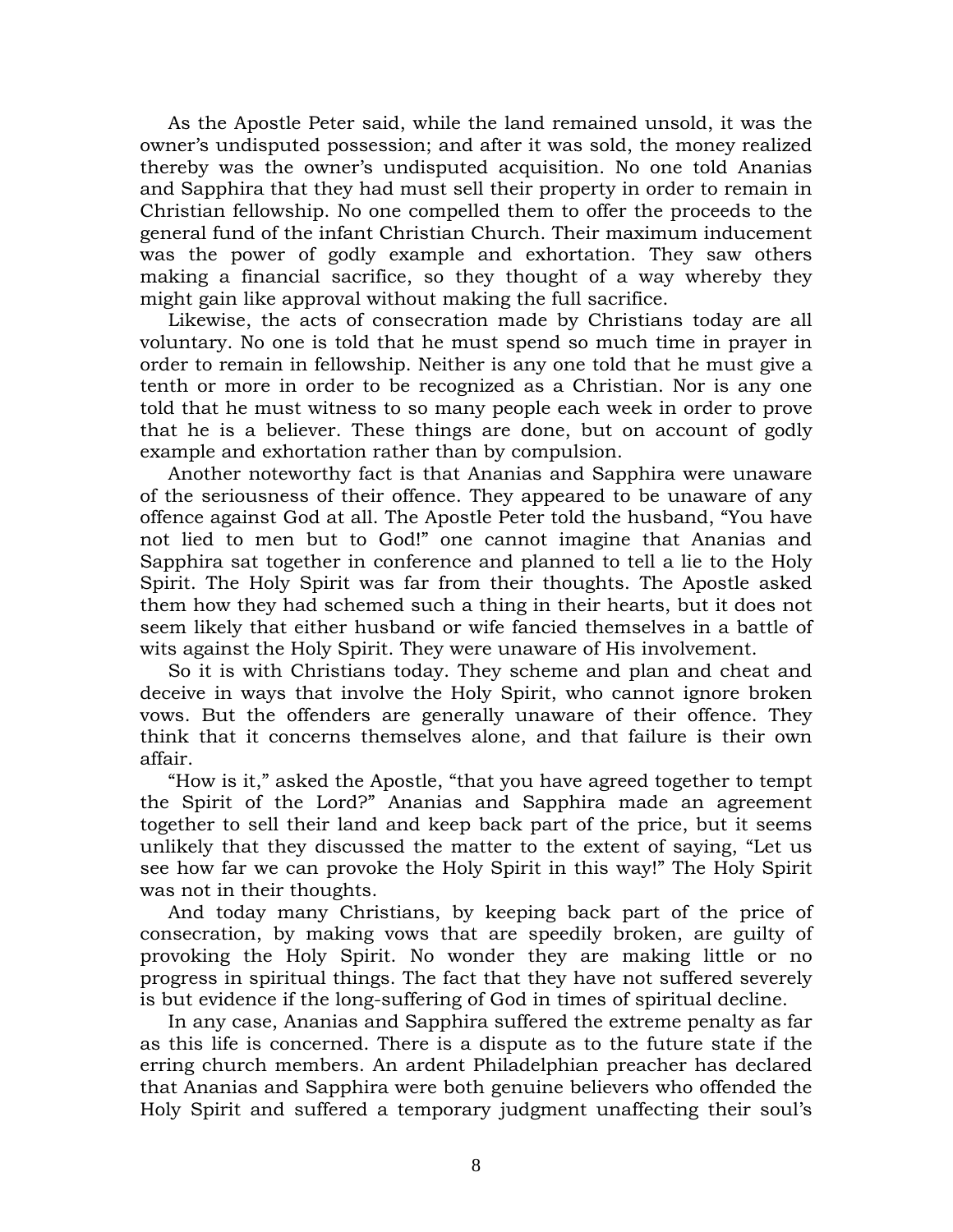eternal destiny. A zealous Chicagoan teacher affirms that, as Satan had filled the hearts of Ananias and Sapphira, they perished in judgment and went to perdition. There is neither time not space to explore there lines of argument. There is agreement that the offenders suffered immediate breach of fellowship with God and His people, and that is what happens today to Christians who commit the same offence.

Fellowship, spiritual fellowship, is both vertical and horizontal. "If we say that we have fellowship with Him while we walk in darkness, we lie and do not live according to the truth." The vertical fellowship with God is broken by cheating in consecration, by broken vows. Everyone who has fellowship with God has fellowship with children of God. When the vertical connection is broken, the horizontal lines are snapped as well. Fellowship, spiritual fellowship, between Christians is broken as the result of broken vows. But fellowship is a word which is used in a sloppy way by Christians. They seem to think that ordinary social fellowship between believers is fellowship in the spiritual sense because both parties are professedly spiritual. This is not so. Spiritual fellowship is the presence of the Holy Spirit between believers. When one or both or all parties concerned have grieved the Holy Spirit, there is no real fellowship. It is noteworthy that a couple of Christians offending the Holy Spirit sustain their fellowship on a carnal level, generally by criticism maliciously the lives of other believers. They have no fellowship in love, but rather in common and carnal antipathies.

The penalty of trifling with the Holy Spirit is breach of fellowship. For a wile, the friends of the offender may not notice that he no longer walks with God. For a while, the offender himself ma be unaware of his breach of fellowship with God. The eyes accustom themselves to walking in the twilight of the sun that has set. But when judgment comes, the one who has trifled with God begins to realize that is chilly after the sun has set, that he walks alone, and that he is stumbling in the murky darkness.

Had Ananias and Sapphira been better acquainted with their own Hebrew Scriptures, they would have found the warning of a very wise man against trifling with Deity. The Preacher in Ecclesiastes gives a plain warning against making vows which are not meant to be kept.\*

"Watch your step when you go into the house of God; to draw near to listen is better than to offer the sacrifice of fools; for they do not realize that they are doing evil. Be not rash with your mouth, nor let your heart be hasty to utter a word before God, for God is in heaven, and you upon earth; therefore let your words be few. ……When you vow a vow to God, do not delay paying it; for He

\* The language of the Authorized King James Version is somewhat stilted: "Keep thy foot when thou goest to the house of God. ……"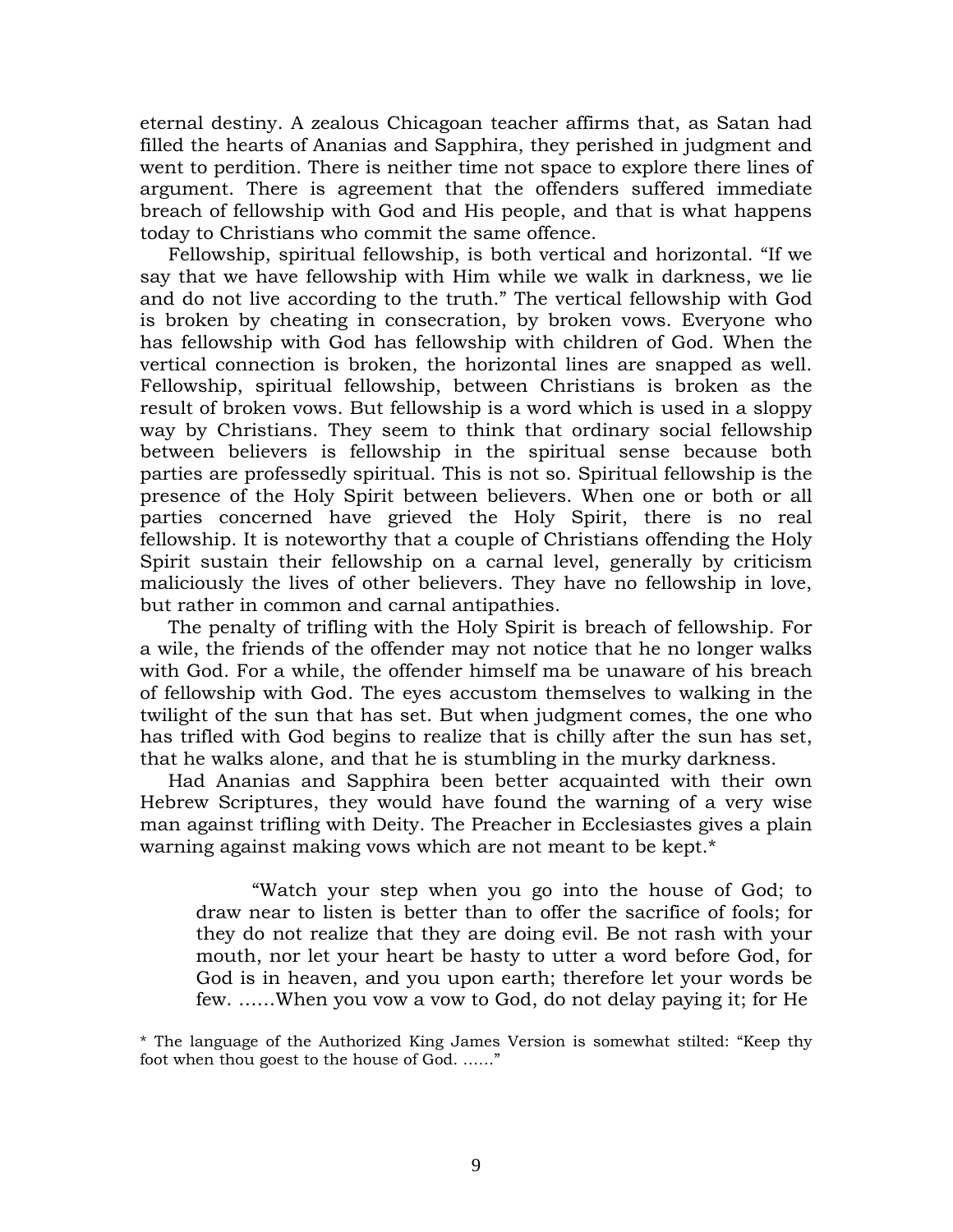has no pleasure in fools. Pay what you vow. It is better that you should not vow than that you should vow and not pay. Let not your mouth lead you into sin, and do not say before the messenger that it was a mistake; why should God be angry at your voice, and destroy the work of your hands?" (Ecclesiastes 5:1-2, 4-6)

I endeavored to enlist as an Air Force Chaplin in 1939. It was 1942 before my services were accepted. In due course, I received an extract of orders "by Direction of the President" ordering me to Active Duty. I went, I went promptly. True I had volunteered; but once my services were accepted, I neither argued nor delayed nor disobeyed. I respected military authority.

Shortly after returning to the United Sates from Oxford, I mad a slight error of judgment and parked my car in a doubtful place in Chicago's Loop. Upon my return, I found a ticket tied to the windshield wiper, informing me that I had transgressed an obscure parking regulation and was requested to appear at the Traffic Bureau on a day mentioned. I appeared. I neither argued nor delayed nor disobeyed. I respected the law.

The law has power to make me keep my obligations. How much more then should I respect the power of Almighty God? The trouble is that too many Christians presume upon the kindly fatherhood of God and forget that He is Lord of all. Therefore "watch your steps when you go to God's house". The very thought of foolishness is sin to God, and it is foolish to trifle with vows.

"Be more ready to listen………" Too often prayer is a one-sided affair, degenerating into "Listen, Lord, Thy servant speaketh" instead of "Speak Lord Thy servant heareth!" it is better to listen to what God desires to tell us, for His calls are His enablings, than to open our big mouths and promise what vanity and pride prompt.

"Don't be rash……don't rush……" Weigh it first. When my wife returned from Oxford's Radcliffe with our second son David, I soon discovered that I was going to miss more sleep than in previous instances. My wife had a program of feeding the infant---two o'clock, six o'clock, ten, two, six, ten, every four hours. My wife knew the program, so did her doctor, so did the family, but apparently David didn't, nor did he seem to offer ant alternative schedule.

So I found myself presented with two problems: one was how to get sufficient sleep, and the other was how to maintain my devotional schedule. A thought struck me one night. So I asked the Lord to let David sleep between his ten o'clock feeding and his six in the morning one, and I promised to get up at six in the morning for my quiet time. It was a wonderful idea. It seemed scarcely possible that is could happen. Alas, I did not tell my wife of my resolution, which showed my irresolution. I slept well, and the next waking moment was caused by the baby's whimper at three minutes before six. But……I went back to bed.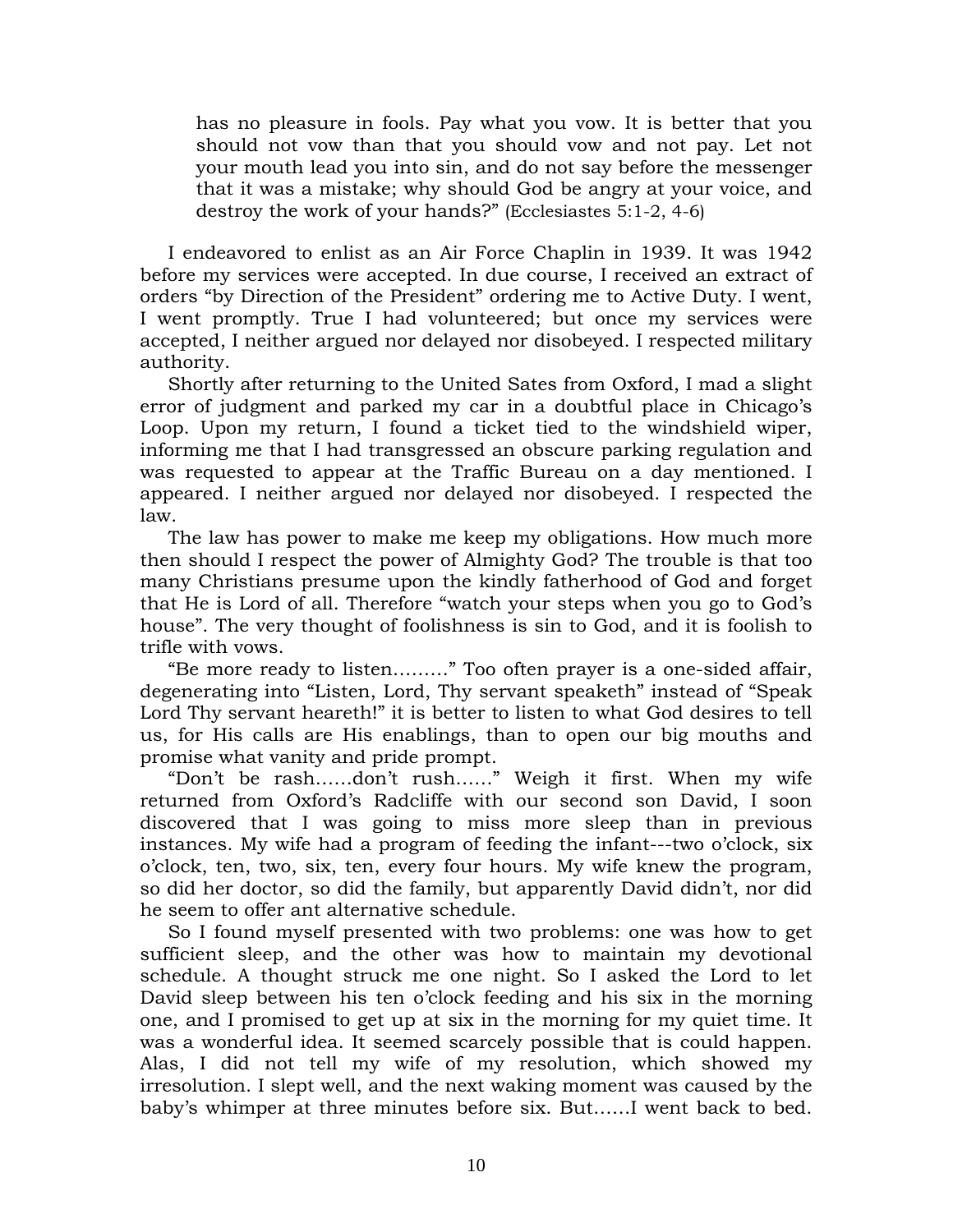Three mornings in succession this happened this happened, but I found the warmth of bed too inviting compared to the chill of English morning, and the fire died in my heart. From then on the baby boy continued in his own affection but wholly unpredictable way, and I missed more sleep than ever.

It is better not to vow than to vow and not to pay. Some vows originate in pride, and God resists the proud but gives grace to the humble. It is better to say "The Lord enabling me, I'll do thus and so" and then seek the necessary grace with a humble heart.

"Let not your mouth lead you into sin." If a man's tongue promises more than he fulfills, he thereby grieves the Holy Spirit. And the moment a man grieves the Spirit, he suffers a loss of sustaining grace, of which the Tempter is well aware. The wolf attacks the straggler, not the sheep that stays close by the shepherd. Broken vows bring spiritual weakness, and spiritual weakness brings temptation, and temptation sin.

Too often, when a Christian makes a vow and fails to keep it he explains it away as a mistake, an error of judgment. In most cases, it is not a mistake, and the thing vowed is both worthy and possible. The error consists of falling short of the mark, which is definitely sin. There are occasions, however when a Christian foolishly makes a promise which is incapable of fulfillment or unfortunate in its implications. The best thing to do is to confess the unwisdom of the matter to the Lord, seek Hid release, and ask for His guidance as the proper course. But avow should never be shrugged off.

"Why should God be angry at your voice, and destroy the work of your hands?" Not all prayer is acceptable. If one regards iniquity in one's heart, the Lord will not hear him. A broken vow is a sin of omission. It is also the commission of an affront to God. It must be confessed as sin before fellowship is completely restored. Otherwise, the discipline of God, the chastening of the Lord, begins to operate. It is necessary for the Lord to bring our schemes to nought in order that we may not waste time and effort in building of wood, hay, and stubble. Our Friend becomes our opponent, not our enemy, and says "check" to each move until, checkmated, we begin again with Him.

What then are vows that Christians customarily make to God in times of blessing and on special occasions? More time in prayer, more intercession for others, more devotional reading, more study, more personal witness, tithing of talents and money, better example to others, patience with children, personal purity, self-denial there are the vows that are made in watch night services, prayer meetings, evangelistic campaigns, deeper life conventions, missionary meetings, and the like. These vows go unfulfilled. Part of the price is kept back.

Until broken vows are mended, it is difficult to make progress along the way of consecration. Before seeking blessing from God, one should carefully consider in retrospect one's previous dealings with Deity. It is not enough that no offence was meant. It is not enough that no deceit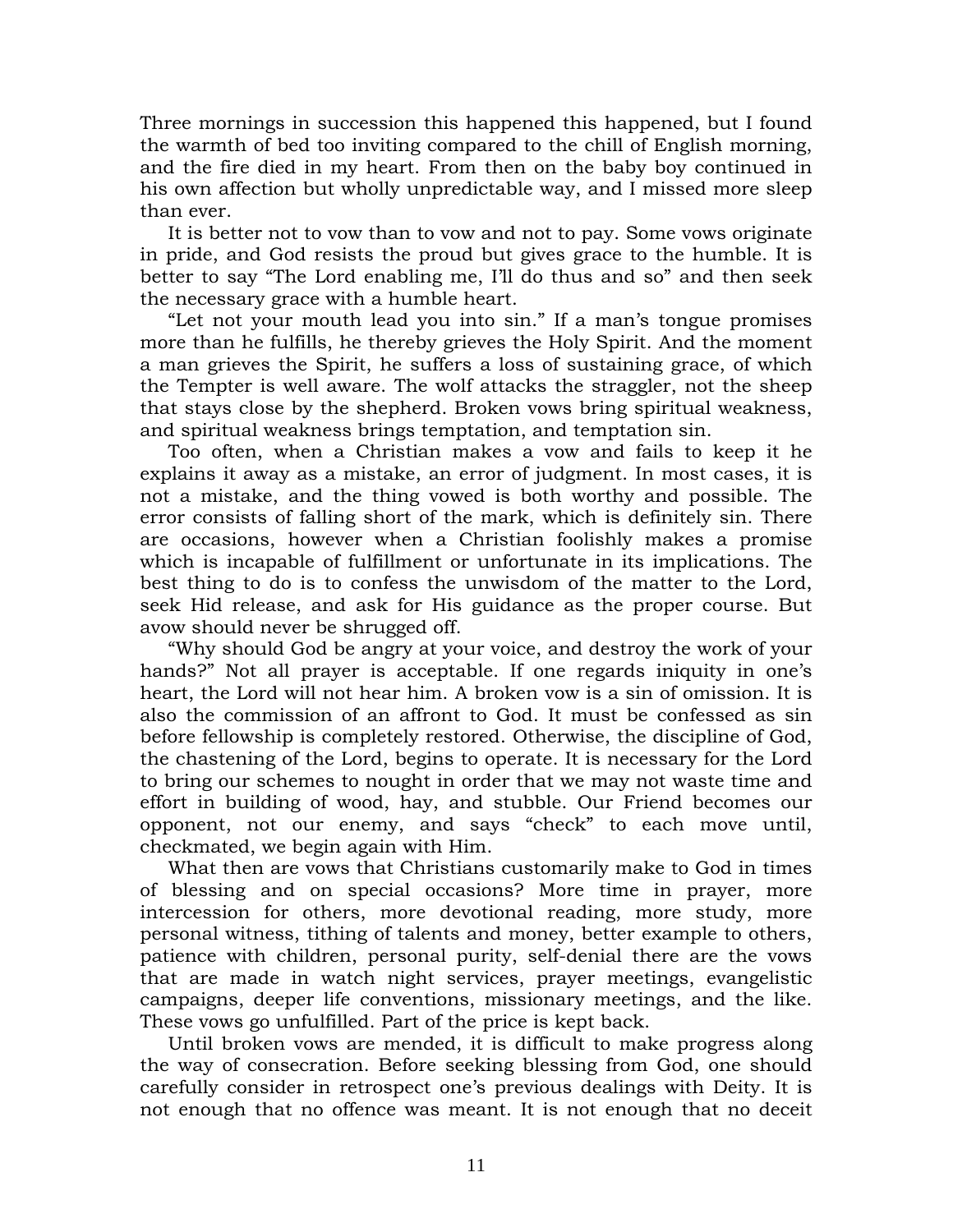was planned in advance. The sin against God arises from the most serious transgression of any commandment, that of nursing a coldness of heart towards God Himself.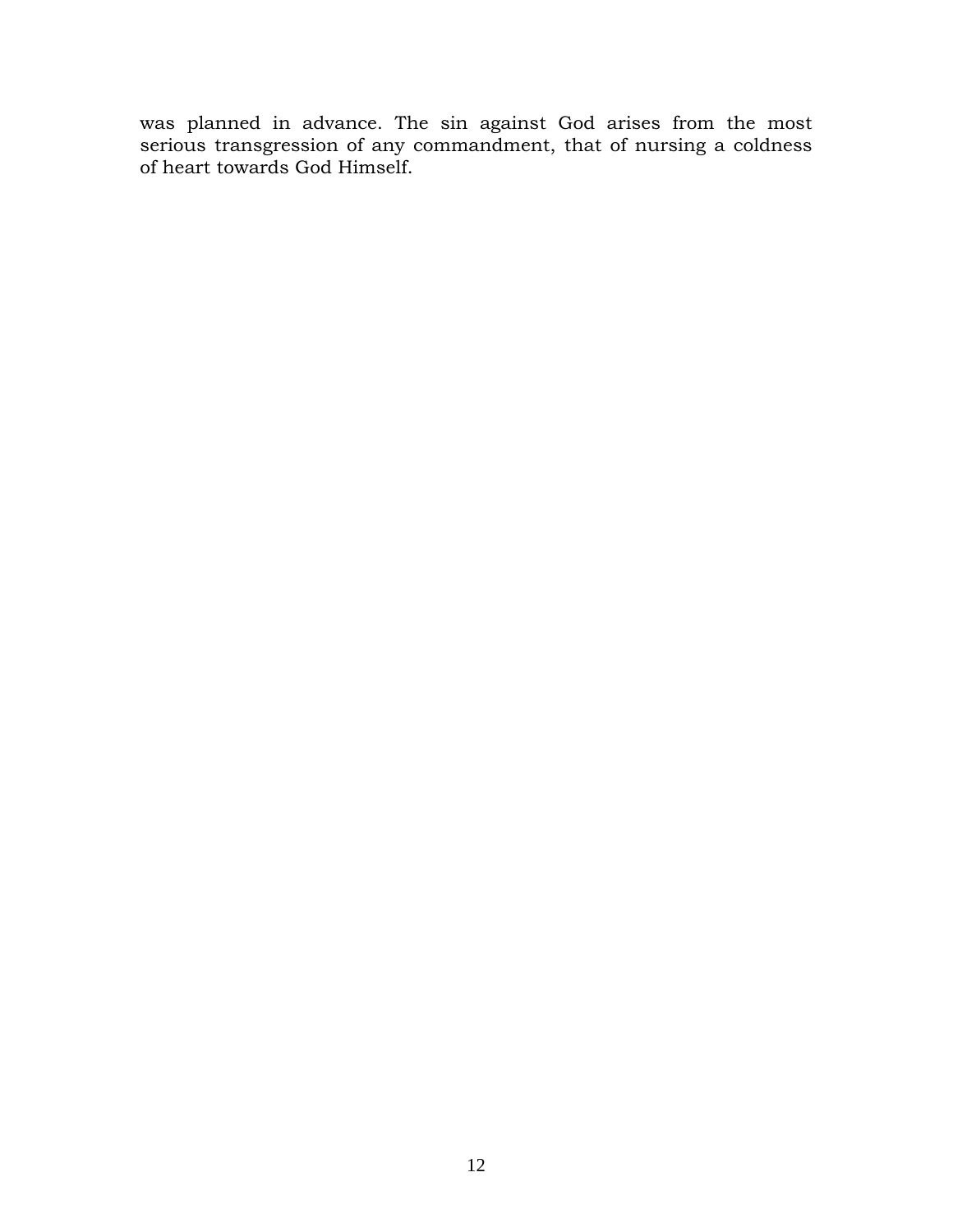#### **CHAPTER TWO**

# **FORGIVENESS OF SINS**

Many years ago, I heard of the capture of a young burglar, caught red-handed by the police. The burglar was a young married man, with two children, so his younger brother went to the police and offered to take the offender's place. The police sergeant refused point-blank to let him substitute for his brother.

"You did not commit the crime," he said "and we cannot allow you to suffer the punishment. It wouldn't be right."

That incident illustrates a difficulty which plagued my young mind for many years. I had been converted through my mother's witness given me on my ninth birthday. She had told me that Christ died for my sins, that He was wounded for my transgressions. I believed it in my heart. What's more, it worked out in my life, and with conversion I received an assurance that my sins were truly blotted out. But I could not understand it in my mind. That the innocent often suffered for the guilty, I knew it to be so; but I could not understand at first how God in justice could plan it so. Light came many years later.

I heard Bishop Stephen Neill tell a hushed house of Oxford students that he had not fully understood the meaning of the Cross until he heard an Indian Christian evangelist tell the story of the Prodigal Son in a market place in South India. The evangelist pointed out that when the prodigal revolted against the husks of the swine, he was sorry for himself but scarcely understood the cost of forgiveness. Even as he walked his weary way home, reciting to himself the apology "I have sinned against heaven and in thy sight", he could not have understood the enormity of his offence. Even when his father rushed out to meet him, even during the welcome-home banquet, he did not fully understand. It was not until some days afterwards that the prodigal noticed that his father's hair had turned white in his absence. Then he appreciated the cost of forgiveness.

My mind went back to the days when I used to play ball "out the back" behind our house in the Ormeau suburb of Belfast. I was seven years old. Diagonally across the back from our house was the house of an unfortunate man, unfortunate only in the sense that his windows were always being broken by stray balls. He should have moved his house, we thought. One day he came charging out of the house, waving and indignant fist: "The next one of you kids breaks my window---I'll your ear!"

We fled in distress. There was not much good in arguing with him. He had a one-track mind and would not listen to reason. And who was the next one to break his windows? I did not even stop to pick up the bat. The ball was doubtless under one of his beds, beyond recall. I ran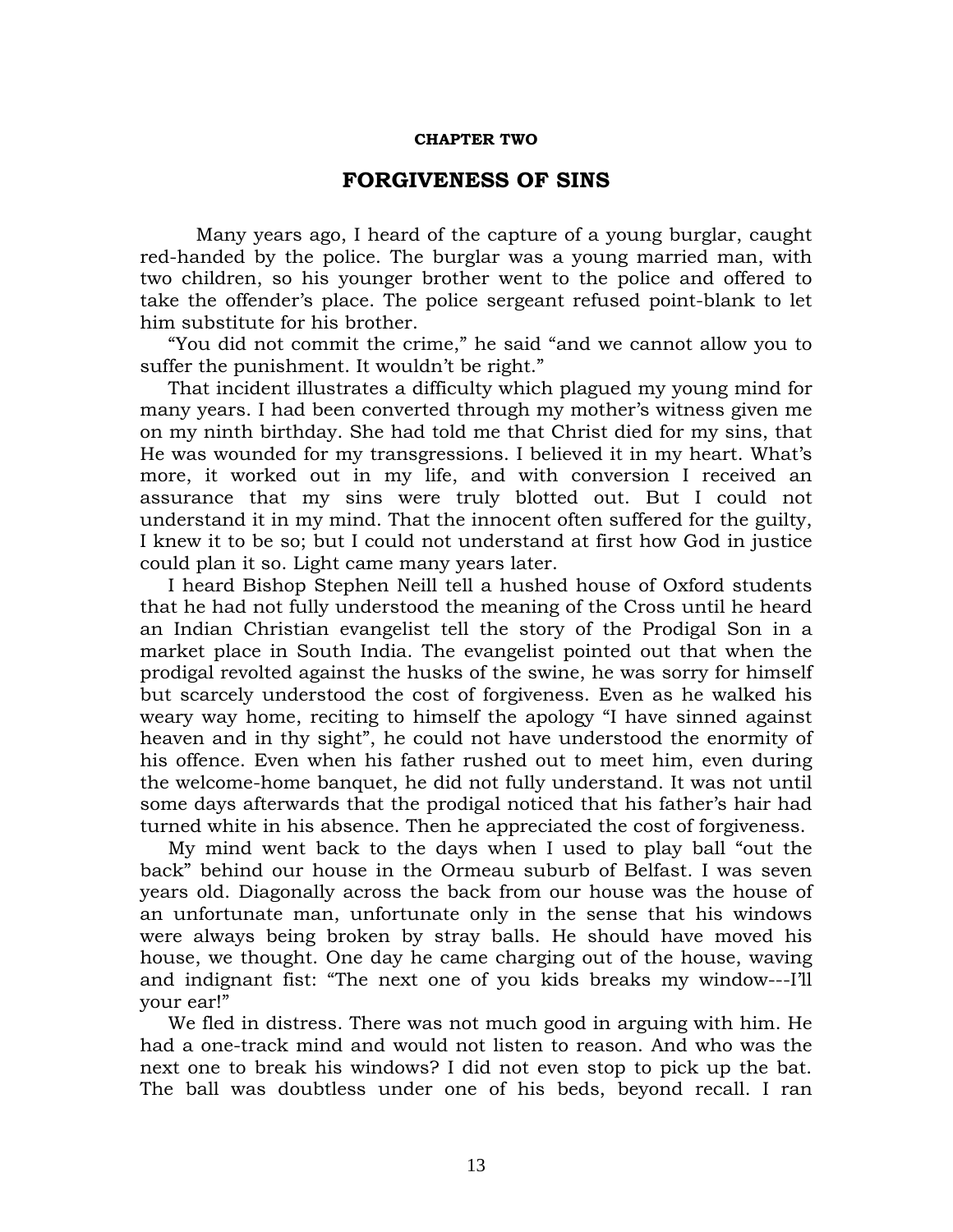instinctively for the shelter of home, but the news of my misdemeanor preceded me. My father was in the kitchen and grabbed my wrist before I could make a quiet exit. He insisted that I accompany him to the scene of my offence.

"I have brought you the culprit who that broke your window," he told the man.

The man glared at me. Then he turned to my father in a more reasonable tone of voice.

"Look here, Mr. Orr, I know that kids can't help breaking windows. I used to break them when I was a kid myself. But it isn't right that any time a window gets broken round this back it has to be my window. I'm willing to forgive the kid's, but somebody's got to pay for it!"

So my father paid the man, who told me I was forgiven but not to do it again. And I carried away a lasting impression in my mind concerning forgiveness---somebody must pay for it. That is the first principle of forgiveness---someone must pay for it.

Twenty years later, an Irish friend of mine borrowed a sum of money from me. He had been gambling and was in danger of losing his job. He agreed to pay me back weekly installments, but never did. I felt annoyed whit the fellow for a couple of years. Finally I decided to forgive him. But who suffered? The debtor or the creditor? The sinner or the sinned against? Obviously the sinned against. I could have taken him to court, in the which case he have suffered. How much would he have suffered? The amount that he owed me! Instead I forgave him, and so I suffered; and I suffered the amount that he owed me, that I had forgiven him. Thus I learned a second principle of forgiveness---the one who forgives is the one who suffers.

Such reflections made the Cross more real to me. It was necessary for someone to suffer, for someone had to pay. But the one who forgives is the one who suffers, so it was necessary for Christ to suffer. Moses could hot have suffered the Cross, not Jeremiah, nor Peter, nor Paul. It had to be God, the only One who could forgive. And Christ Jesus was God made manifest in the flesh.

No theory of the atonement is complete in itself. Certainly the moral influence theory is true, but incomplete. We sing:

> *Were the whole realm of nature mine, That were an offering far to small: Love so amazing, so divine, Demands my life, my soul, my all.*

Yet moral influence is not the whole truth. Even the substitutionary theory if the Cross is incomplete. The fact of the Cross is greater than any particular theory of it, or ass such theories together.

It is possible to sum up the teaching of the forgiveness of sins of the unregenerate man thus: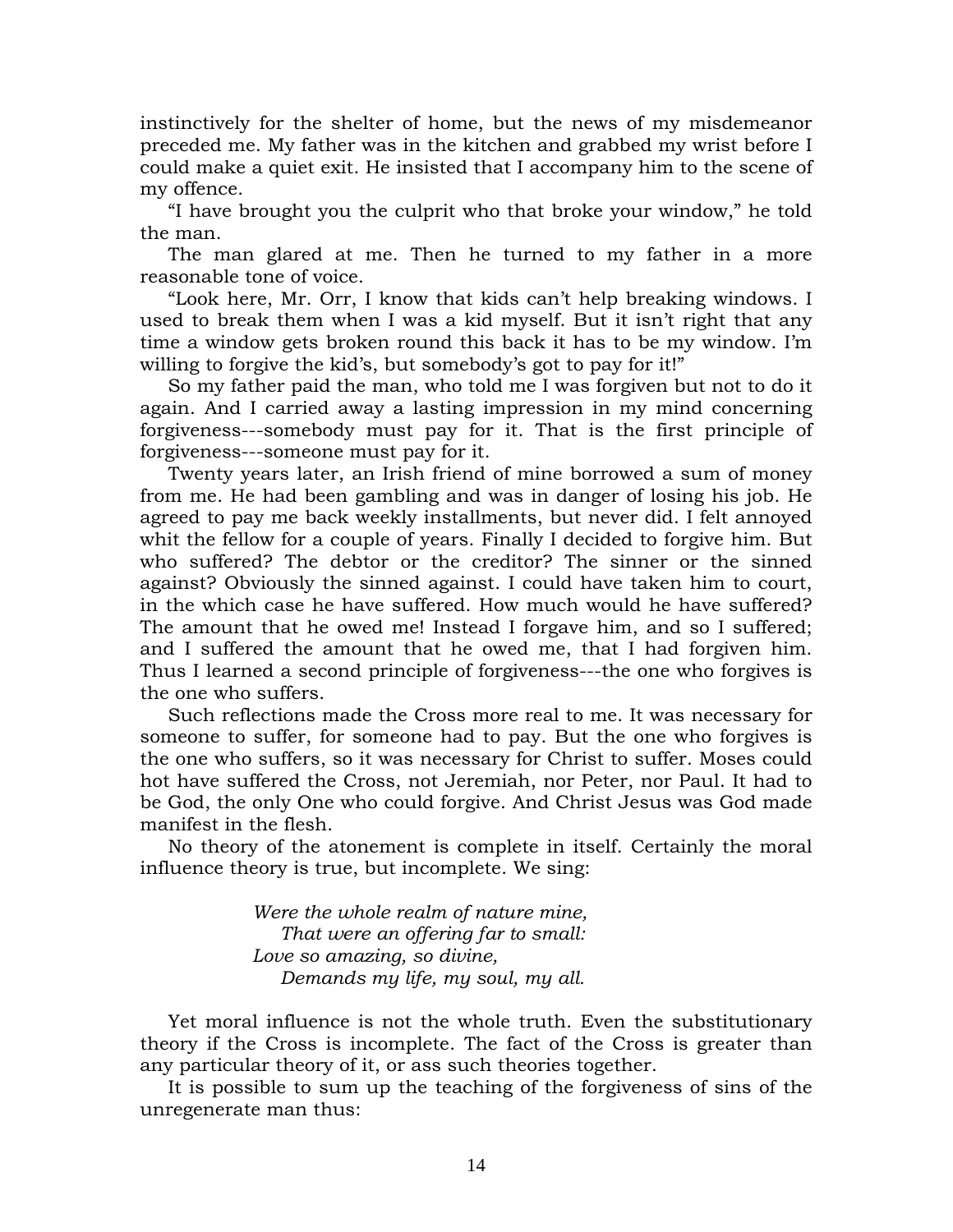| <b>Basis</b> | The Cross      |  |  |
|--------------|----------------|--|--|
| Price        | <b>Nothing</b> |  |  |
| Conditions   | Conversion     |  |  |
| Method       | Faith          |  |  |
| Forfeiture   | Judgment       |  |  |

The Cross is the Basis of God's forgiveness of sins. The Price of the sinner is nothing. God attaches Condition: "Repent and be converted that your sins might be blotted out." The Method of appropriation by the sinner is by faith. And the sinner who forfeits the forgiveness of God faces his sins at the Great Judgment.

But what about the forgiveness of the sins of the believer? There is much misunderstanding in this. A university student, member of an evangelical church, once protested to me: "Why should I confess the untruth I told last week? I was converted years ago, and I am still a believer, so all my sins, past, present and future, are already forgiven."

The young lady missed the distinction between the forgiveness of sins against fellowship. This is a common misapprehension. Some good people refuse to use the Lord's pattern Prayer because of the phrase: "Forgive us our trespasses as we forgive those who trespass against us." They say that the sins of a sinner are forgiven not on that basis but freely, therefore the prayer is not for today. They forget that our Lord was talking to His own disciples, and that the prayer concerns fellowship and not salvation. God forgives our sins against fellowship upon different conditions than conversion; otherwise we would need to become converted again and again, as often as we fell short of God's mark.

One of the most spiritual women it has been my privilege to meet had suffered severely at the hands of the Nazis. When she was finally released, she left the concentration camp with bitterness in her heart against the whole race of Germans. She found it difficult to forgive. Being devoted to God, she contemplated missionary service, and was willing to go anywhere, from Shanghai to the Sahara, but not to Germany. The petition in the Lord's Prayer frightened her: "Forgive us our trespasses as we forgive those who trespass against us!" She began to feel that if she could not forgive the Germans, God would not forgive her.

Knowing that she had been brought up in a strong Calvinistic atmosphere, I asked her: "If you had continued to hold bitterness in your heart towards the Germans, would your soul's salvation been in jeopardy?"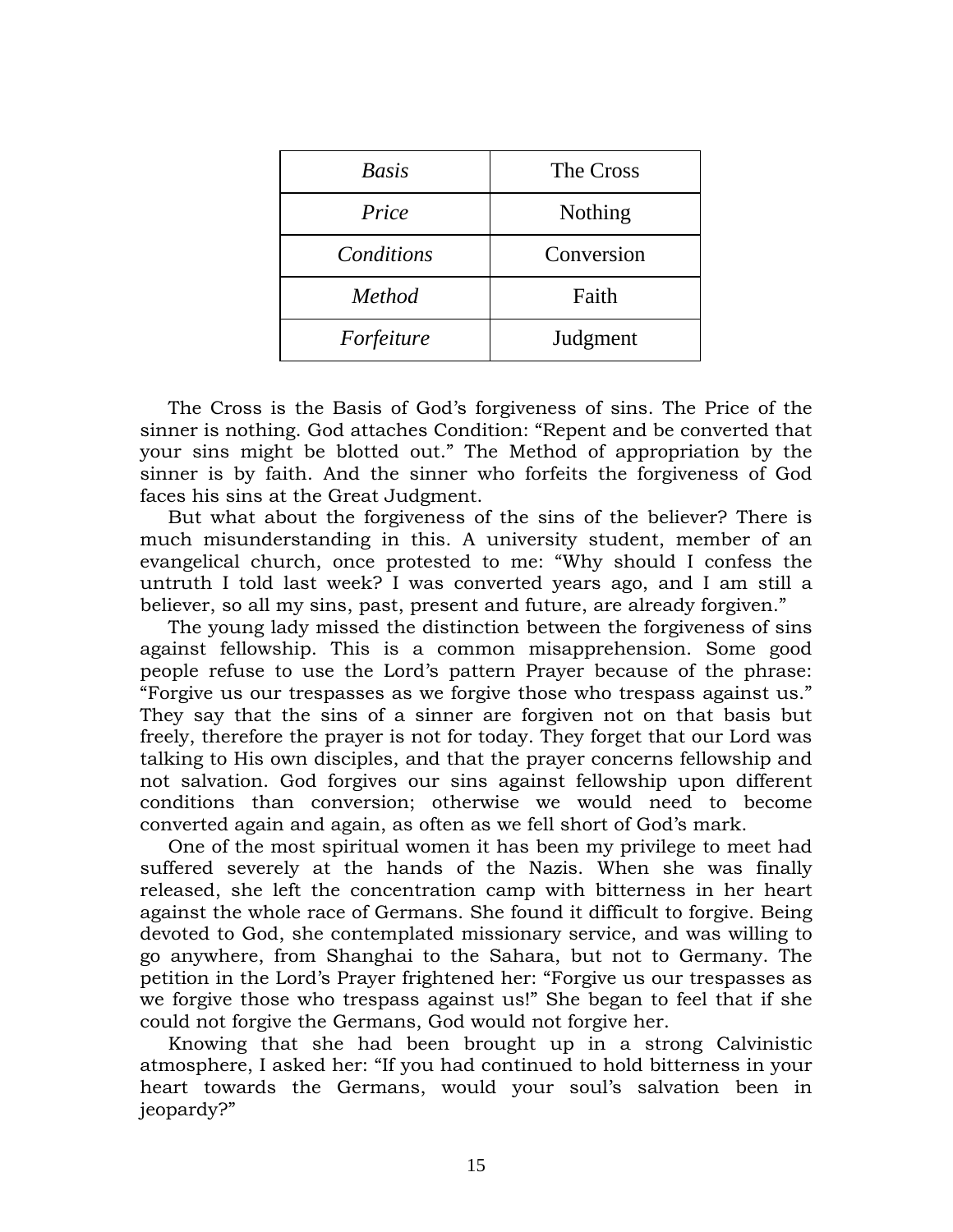Her theology told her "No!" but her heart was confused. I quietly showed her that the forgiveness of sins referred to in our Lord's Prayer concerned the failures of His children who were already born again, that they were sins against fellowship rather than sins against salvation.

This distinction must always be kept in mind. The message for the believer concerning the forgiveness of sis against fellowship is surely found in the words of 1John 1:5-9:

"This is the message which we have heard from Him and proclaim to you, that God is light and in Him is no darkness at all. If we say we have fellowship with Him while we walk in darkness, we lie and do not live according to the truth; But if we walk in the light, as He is in the light, we have fellowship with one another, and the blood of Jesus His Son cleanses us from all sin. If we say we have no sin, we deceive ourselves, and the truth is not in us. If we confess our sins, He is faithful and just, and will forgive us our sins and cleanse us from all unrighteousness."

From this passage, it is seen that the forgiveness of sins against fellowship is based upon the Cross, the Blood of Jesus Christ, which not only cleanses us from sin in purchasing our salvation, but continues to cleanse us. The Greek present continuous tense is used herein. Therefore the Basis of forgiveness is again the Cross. To the erring believer the Price is nothing, for God will heal our backsliding and forgive us freely. The condition is, not conversion, but confession. The method of appropriation of forgiveness by the believer is by faith. And the result of forfeiting forgiveness is again judgment, but this time either selfjudgment (immediately or following Divine chastisement) or the Judgment Seat of Christ, where an account will be rendered by all believers of the deeds done in the body. A summary and comparison may be made thus:

| <b>UNBELIEVER</b> | <b>SUBJECT</b>    | <b>BELIEVER</b> |
|-------------------|-------------------|-----------------|
| Salvation         | Object            | Fellowship      |
| The Cross         | <b>Basis</b>      | The Cross       |
| Nothing           | <b>Price</b>      | <b>Nothing</b>  |
| Conversion        | <b>Conditions</b> | Confession      |
| Faith             | <b>Method</b>     | Faith           |
| Judgment          | <b>Forfeiture</b> | Judgment        |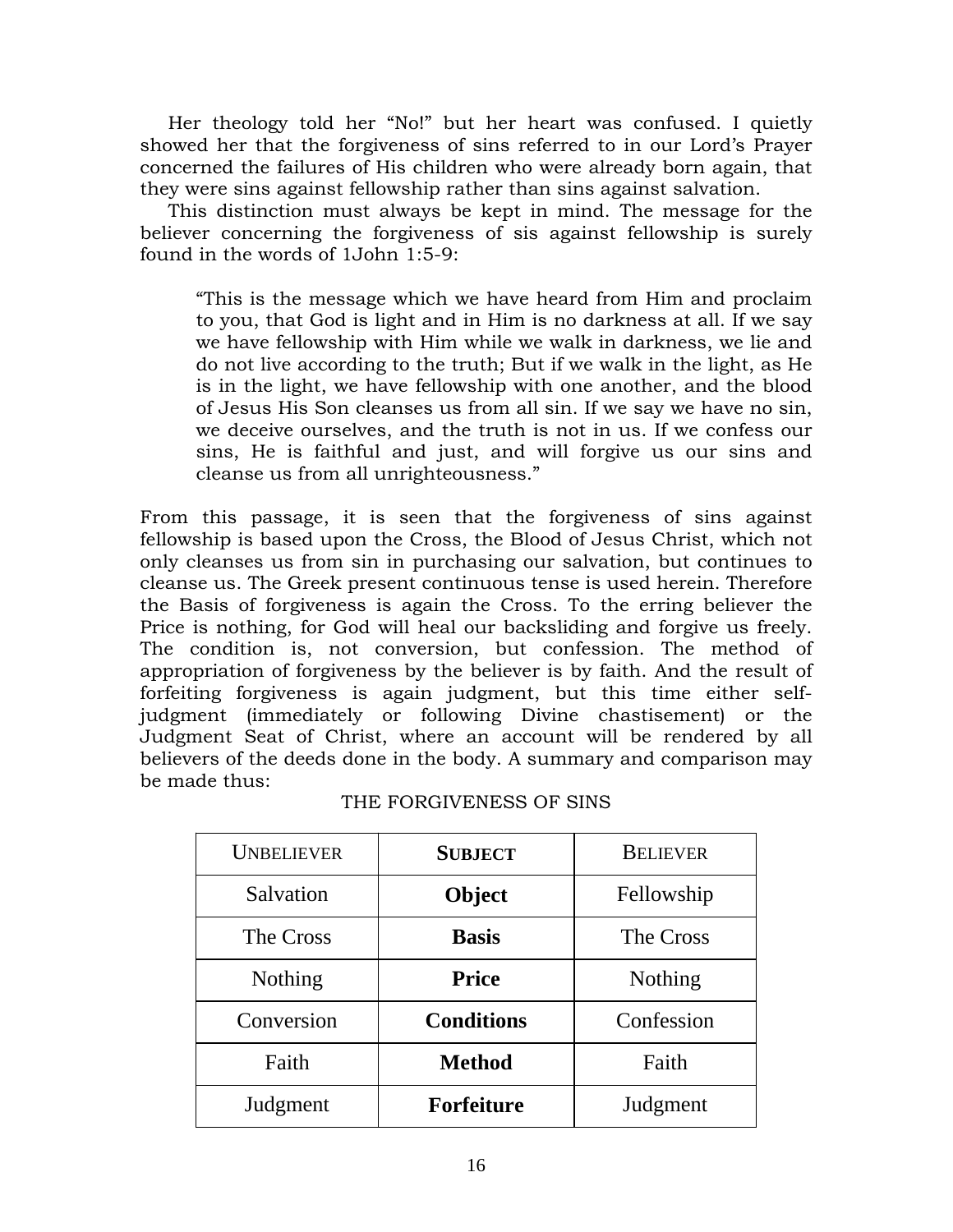In comparing the forgiveness of sins of the unbeliever in relation to salvation with the forgiveness of sins of the believer in relation to fellowship, it will be seen that the Basis is the same Cross of Christ, with particular application in the first instance and linear in the second. The Price is the same to the unbeliever and believer: it is nit by works, although works may follow. The method of appropriation in both cases is the same, for we accept forgiveness by faith. The Forfeit is the same, judgment, although in the first instance it refers to the Great White Throne, where eternal life is forfeited, and in the second instance to the Judgment Seat of Christ, where rewards are forfeited.

The crux of the matter for the Christian is obviously the question of confession of sins. "If we confess our sins, He is faithful and just to forgive us our sins and cleanse us from all unrighteousness…… and the blood of Jesus His Son cleanse from all sin." Put negatively, if we do not confess our sins (against fellowship), God will not forgive us our sins nor cleanse us from unrighteousness.

Confession of sins is a neglected doctrine and only comes into its rightful place in times of revival, when the Holy Spirit comes in doubly convicting power, and makes it impossible for the erring believer to have any peace until he confesses his wrong where necessary.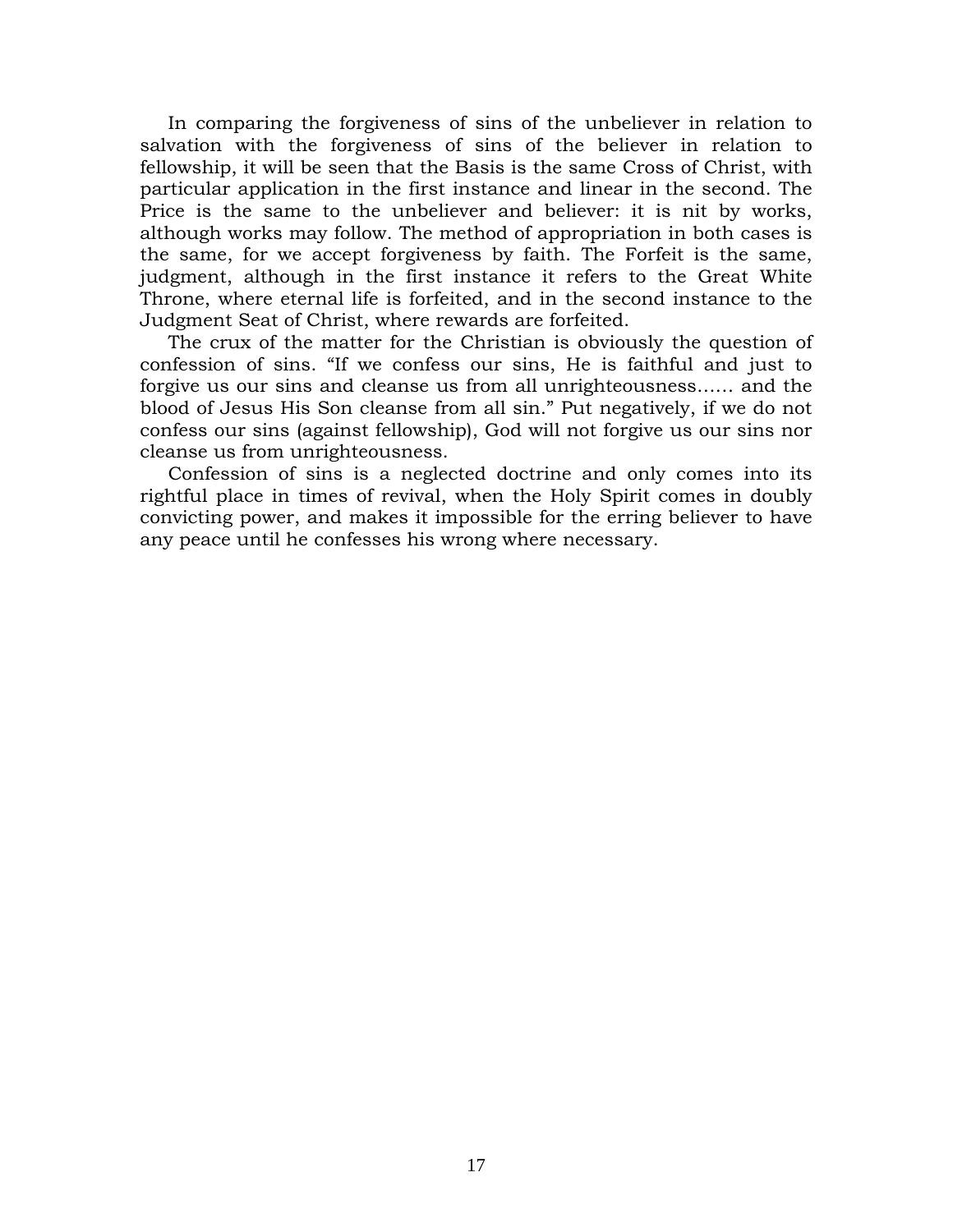#### **CHAPTER THREE**

# **CONFESSION OF SINS**

Clear teaching concerning the confessing of sins by Christians is one of the most neglected doctrines of today. Such confession is taught in the Scripture and manifest in every great spiritual awakening. Why then are there such ignorance, prejudice, and misunderstanding and neglect?

There appears to be two main objections in the minds of those who are critical if confession of sins; first, a protest against the public confession of sins better dealt with in private; and second, a denial that either public or private confession of sins is ever necessary.

In the first instance, the objection may be met by clear and simple scriptural teaching regarding the limits of confession. As for the second, the necessity of confession on sins to parties concerned is so clear that the very vehemence of objection must be attributed to unwillingness of the subject to put right serious matters requiring adjustment. In my own experience of real revival over a period of fifteen years and in many countries, I heard no actual transgression of the limits of decay or good taste where the scriptural teaching was propounded or the leading of the Spirit clearly followed; and it has been a sad discovery that many pastors and teachers and evangelists who hotly opposed confession of sins had their opposition explained too often by private complaint or public scandal.

Before seeking the relevant texts in Scripture, it seems good to state a maxim of confession to set at rest the minds of those who are uneasy about it. *Let the circle of the offence committed be the circle if the confession made!* In other words, secret sins should always be secretly confessed, private sins should be privately confessed, and open sins should be openly confessed. Sins between the individual soul and God are defined as secret as distinct from private sins involving other individuals.

#### I. *Specific Confession*

Charles Grandison Finney, the most scholarly of the great American evangelist, has written:

"A revival of religion may be expected when Christians begin to confess their sins to one another. At other times they confess in a general manner, as if they are only half in earnest. They may do it in eloquent language, but it does not mean anything. But when there is an ingenuous breaking down, and a pouring out of the heart in confession of sin, the floodgates will soon burst open. And salvation will flow over the place."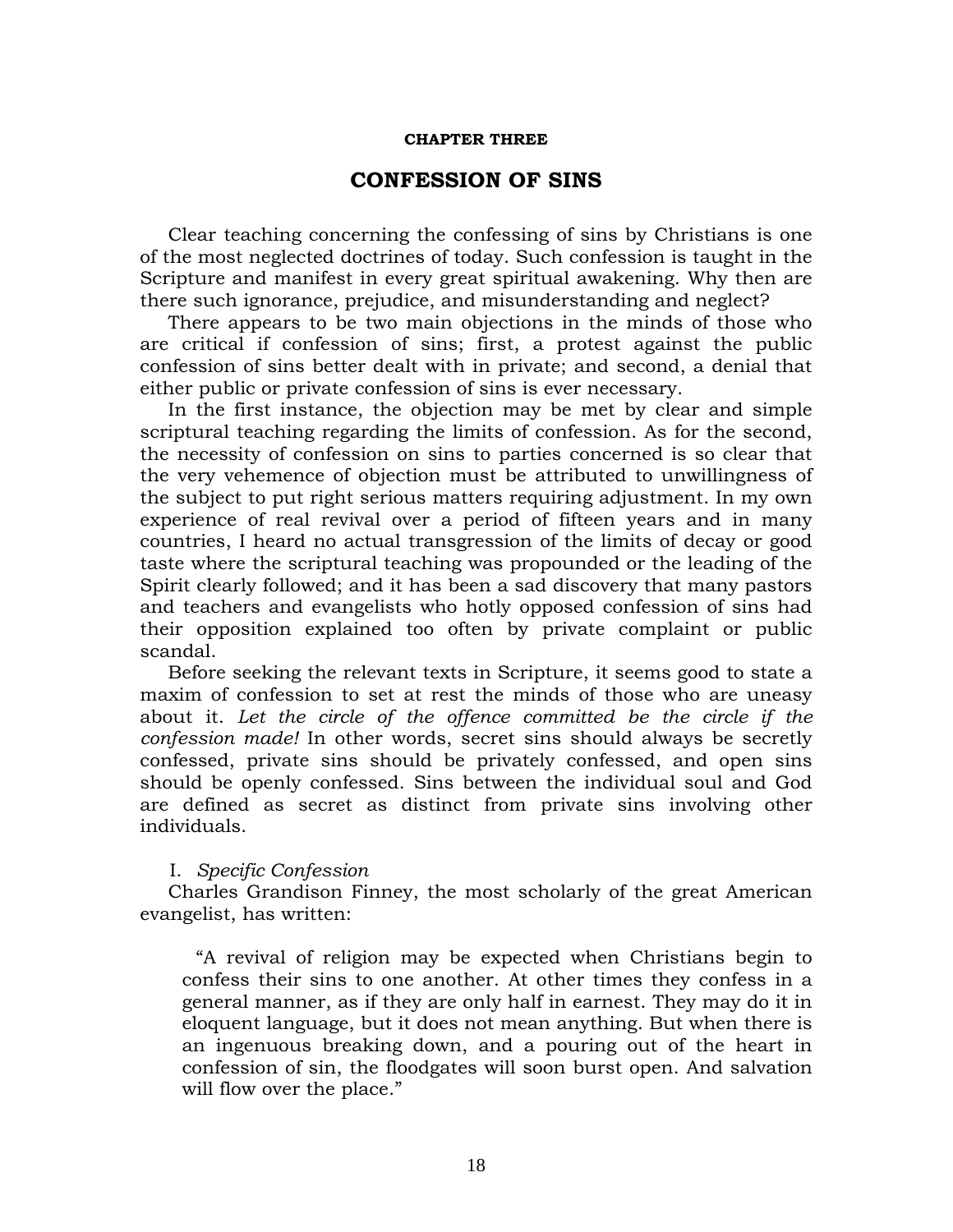The same emphasis is found in the writings of the renowned Canadian Presbyterian missionary, Jonathan Goforth, leader of great movements in Korea and Manchuria. It can be found in the records of great awakenings in every generation and country that has experienced the moving of the Spirit. Confession of sins must be specific and not general.

This principle of specific confession is clearly taught (Leviticus 5:5)

"And it shall be, when he shall be guilty in one of these things, that he shall confess that he has sinned in that thing;"

It costs nothing for a church member to admit in a prayer meeting: "I am not what I ought to be." It costs no more to say: "I ought to be a better Christian." It costs something to say: "I have been a trouble-maker in this church." It costs something to say: "I have bitterness of heart towards certain leaders, to whom I shall definitely apologies."

While it is true that human hearts possess attitudes towards sin which can be described as *general*, all acts of sin are *particular* and should be confessed in a particular way. A sinner might be overwhelmed by so many specific convictions of sin that he does not know where to begin. He should begin with his besetting sin, about which he will feel most conviction. The exhortation to confess our sins is clearly progressive: "If we keep on confessing our sins."

### II. *Responsible Confession*

Achan, a soldier in Joshua's army, disobeyed military orders and divine commands by looting silver, gold, and clothing, so with divine blessing withdrawn, the armies of Israel tasted humiliating defeat at the hands if a small enemy garrison. By lots Joshua located the looter, and told him (Joshua 7:19)

"My son, give, I pray thee, glory to the LORD God of Israel, and make confession unto Him; and tell me what thou hast done; hide it not from me."

Confession was first due to God against whom the sin had been committed, but it next became due to persons affected by the sin, for the blessing of God had been withheld on account of one sinner. Achan made responsible confession.

Shortly before the Bethel College Awakening in Minnesota in April 1949, with which began the mid-century series of college revivals in the United States, I was engaged in evangelism under the auspices if an evangelical student group at a university in the Middle West. I was greatly heartened by the noonday prayer meetings of the students on behalf of their unconverted fellows, but greatly dismayed that not one so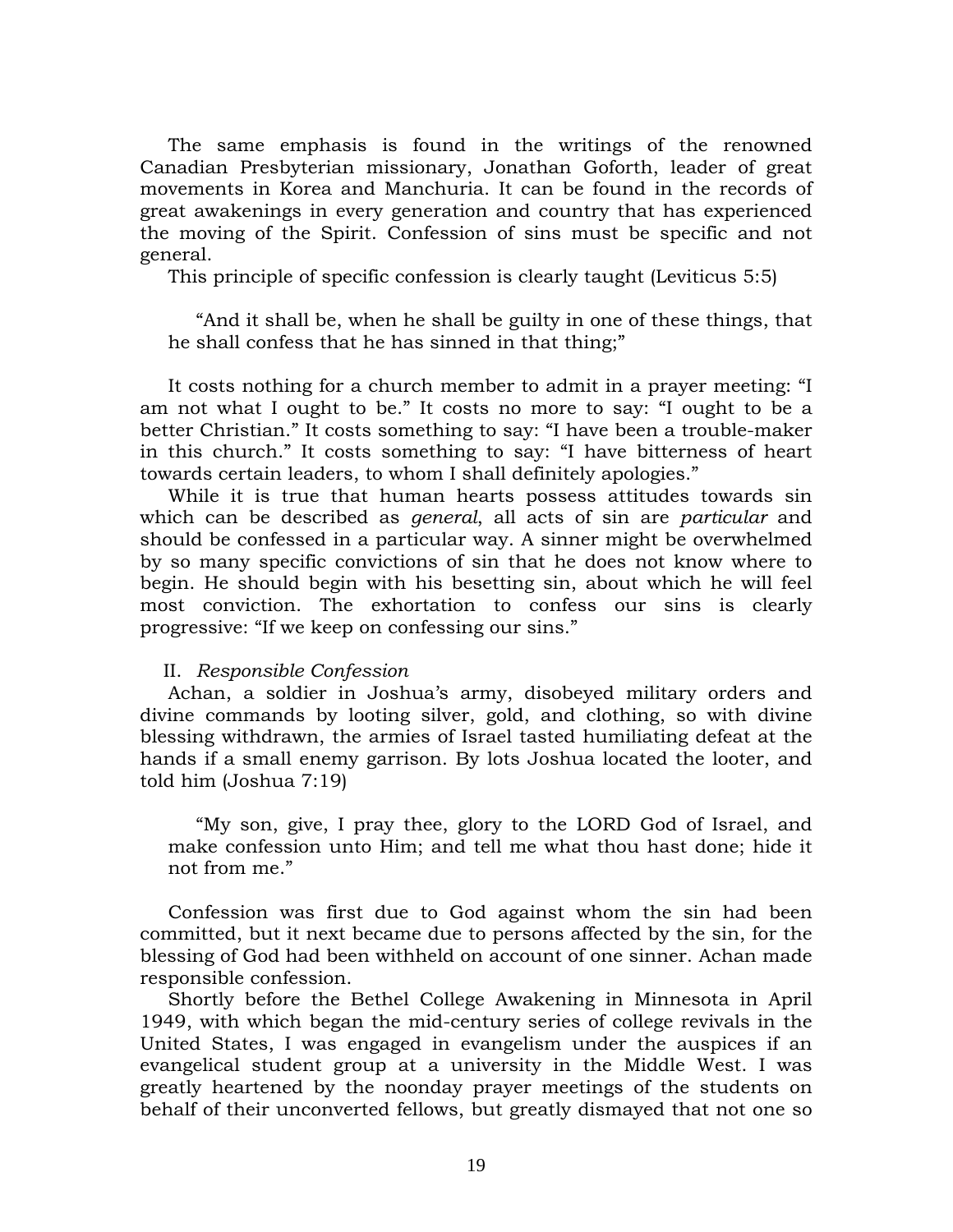prayed for made decision, although other contacts did. The president of the group did not attend many meetings because of preoccupation, his wife being in a nursing home with their first born. Then someone told me privately that these otherwise admirable Christians had been married only five moths. This unfortunate happening bothered me less in spirit than the fact that six months before this student had accepted election to the presidency, which was hypocrisy. Public confession of pre-marital relationship seemed unnecessary, but he should have confessed openly his hypocrisy and unworthiness to the group and offered his resignation. And there were those who were prepared to re-nominate him once the faults were confessed. He never did confess his fault, and the Lord's judgment became unavoidable.

### III. *Thorough Confession*

In Proverbs 28:13 is a clear statement on confession;

"He that covereth his sins shall not prosper, But whoso confesseth and forsaketh them shall have mercy."

Once the conviction of sin has been quenched, there is a tendency for the sinner to cover or buy anything that remains of unpleasant memory. The work of the Holy Spirit in pre-revival judgment is to reveal such things.

I recall crossing the Soviet Russian frontier was of Leningrad. The Customs officer quickly inspected my baggage and passed me, but the lady who followed me, a Russian American, appeared to be trying to smuggle in all sorts of things for her relatives there, and the Customs officer began a thorough search of all her baggage, bringing to light all sorts of things that had been *hidden* or *forgotten* or *both*. So it is with conviction.

The Proverbs link confessing and forsaking. Some confessions are not through. They are too general. They are not made to the persons concerned. They neglect completely the necessary restitution. Or they make no provision for a different course of conduct in which the sin is forsaken. They are endeavors for psychological relief.

It is not enough to announce in school that one has cheated. Academic restitution ought to be offered the teacher concerned. It is not enough to admit that one has been thief. The stolen goods should be taken back. It is not enough to confess that one has been malicious. The malicious falsehoods of slanders ought to be confessed to the person wronged.

I have regretful memories of Christian Endeavor Consecration meetings in which I and most others glibly confessed that we were failures and that Christ was not a failure. So long as I was not specific, and made no real attempt to break the power of besetting sin, I got nowhere.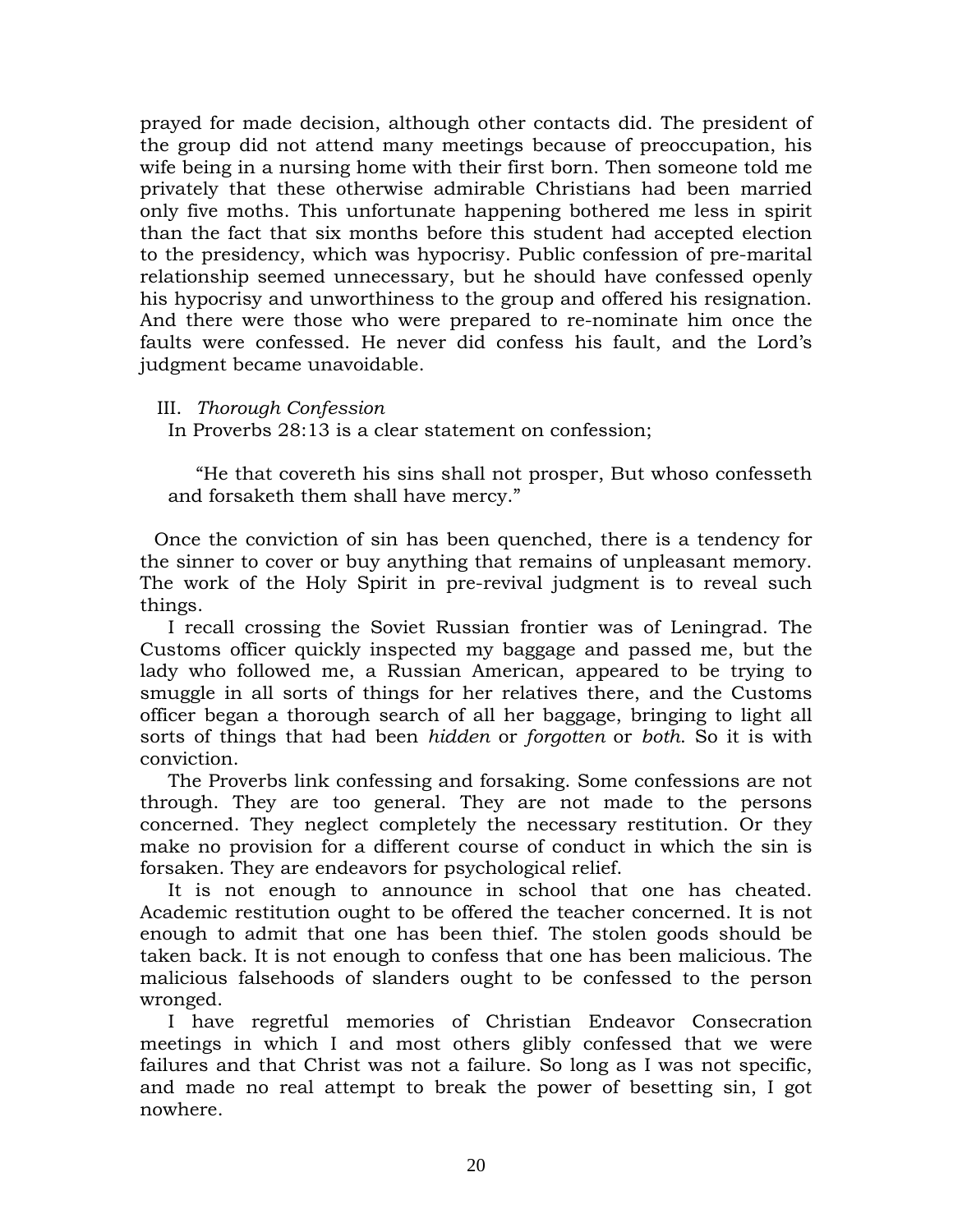#### IV. *Private Confession*

Concerning private confession, confession made by individual to individual as a distinct from secret or public confession, the clearest statement is found in the words of our Lord, in Matthew 5:23-24;

"So if you are offering your gift at the altar, and there remember that your brother has something against you, leave your gift there before the altar and go; First be reconciled to your brother, and then come and offer your gift."

Most Christians display a preference for confession in secret before God, even concerning matters which involve other people. To confess to God seems to them to be the easiest way out. If offenders were really conscious of the presence of God, even secret confession of private sin would have a salutary effect. Alas, most offenders merely commune with themselves instead of making contact with God, who refuses their prayers under certain conditions.

In the words of our Lord, it is clear that sin involving another person should be confessed to that person. The offering referred to in Hebrew sacrifice was an offering accompanied by direct confession of sin to God for willful or inadvertent transgression. Thus it is underlined that it is not enough to confess the sin to God alone, but to any person hurt thereby. And persons can be hurt in various ways.

Sins against sexual purity are more involved. In fornication, here defined as unchastity between unmarried man and woman, the convicted person should renounce the sin to his partner and make sure that the temptation is never repeated. In adultery, here defined as unchastity between married persons not married to each other, the convicted person should urge the other to put the matter right with the other's wronged spouse. The utmost discretion is needed in marital adjustment. It would certainly be unfair for a seducer to enjoy the pleasures of seduction and the glibly urge his victim to put things ought with her husband. He should offer to take the blame and make things easier for his victim. In any case, an unfaithful husband or wife should consider the *timing* and circumstances of confession, and should avoid unnecessary damage to the marriage, if the marriage can be redeemed by forgiveness which should be sought earnestly and humbly.

A sinner may offend someone who is not a party to the act by consent. To use offensive language to a second person in the presence of a third requires an apology to both second and third parties. The same thing applies in apologizing for loss of temper to all witnesses, or for bad example.

One might think that the initiative in reconciliation belongs to the sinner rather than the offended. Certainly the responsibility for confession is the sinner's, but in matters involving two Christians, the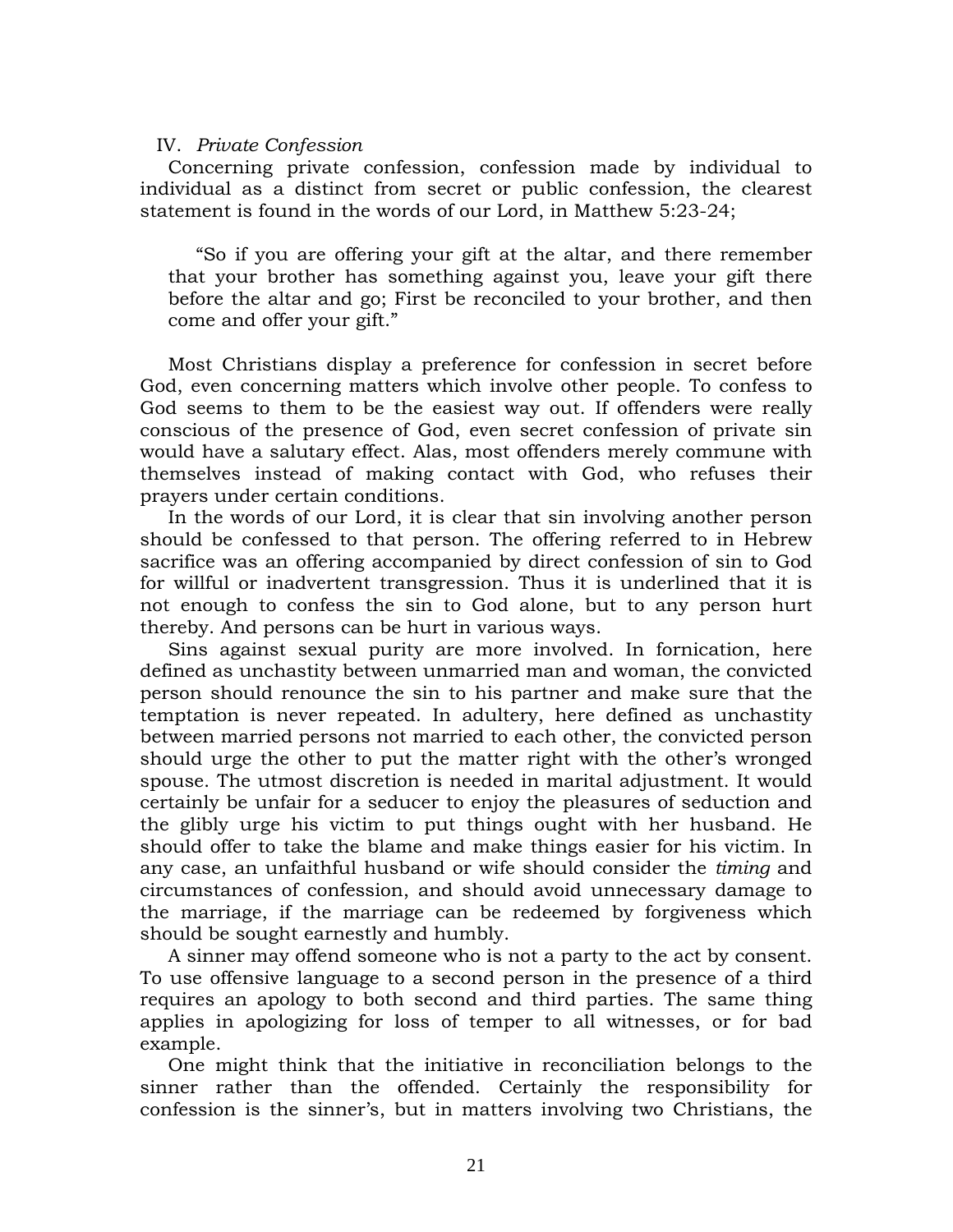initiative, in reconciliation belongs to the most spiritual belongs to the more spiritual, the offended:

"If your brother sins against you, go and tell him his fault, between you and him alone. If he listens to you, you have gained your brother. But if he does not listen, take one or two others along with you, that every word may be confirmed by the evidence of two or three witnesses.' If he refuses to listen to them, tell it to the church; and if he refuses to listen even to the church, let him be to you as a heathen and a tax collector." (Matthew 18:15-17)

### V. *Open Confession*

There is definite exhortation of open confession in Scripture, and although no limits are mentioned, unwise open confession seems to be as implicitly prohibited as would be insincere, vicious, or profane confession. Common sense tells us that descriptive details of a scheme of cheating without detection or of impure acts would prove a temptation to others and should never be mentioned.

The well-known pastor of a renowned New England church told me that an officer of his church, under suggestion from a popular movement, asked permission to make to the congregation. It was humble and sincere, but it concerned sexual sin so distasteful that even the most spiritual hearers could never dissociate the memory of it from him in later days, even though they rejoiced in his deliverance from it.

Almost all sexual offences are either secret or private and should be confessed in secret or in private. If the burden is too much to bear, a confession can be shared with a pastor, doctor, or wise friend of the same sex. The Scripture discourages even the naming of immorality among believers, and says that it is a shame even to speak of things done in secret thereby.

Open confession was practiced during the baptizing of John in the Jordan, and following the preaching of Paul in Ephesus. It had limits, no doubt. The manifest need for limiting open confession should not become an excuse for prohibiting open confession, for the commandment is clear in James 5:16:

"Therefore confess your sins to one another, and pray for one another, that you may be healed. The prayer of a righteous man has great power in its effects."

The peerless Greek scholar: Dr. A. T. Robertson; has written that confession to God already is assumed in this exhortation, and that public confession of certain sins to one another in the meetings is greatly helpful in many ways. Christians utterly unacquainted with the Greek should note that, although the King James Authorized Version uses the Word "faults", the more ancient manuscripts and more modern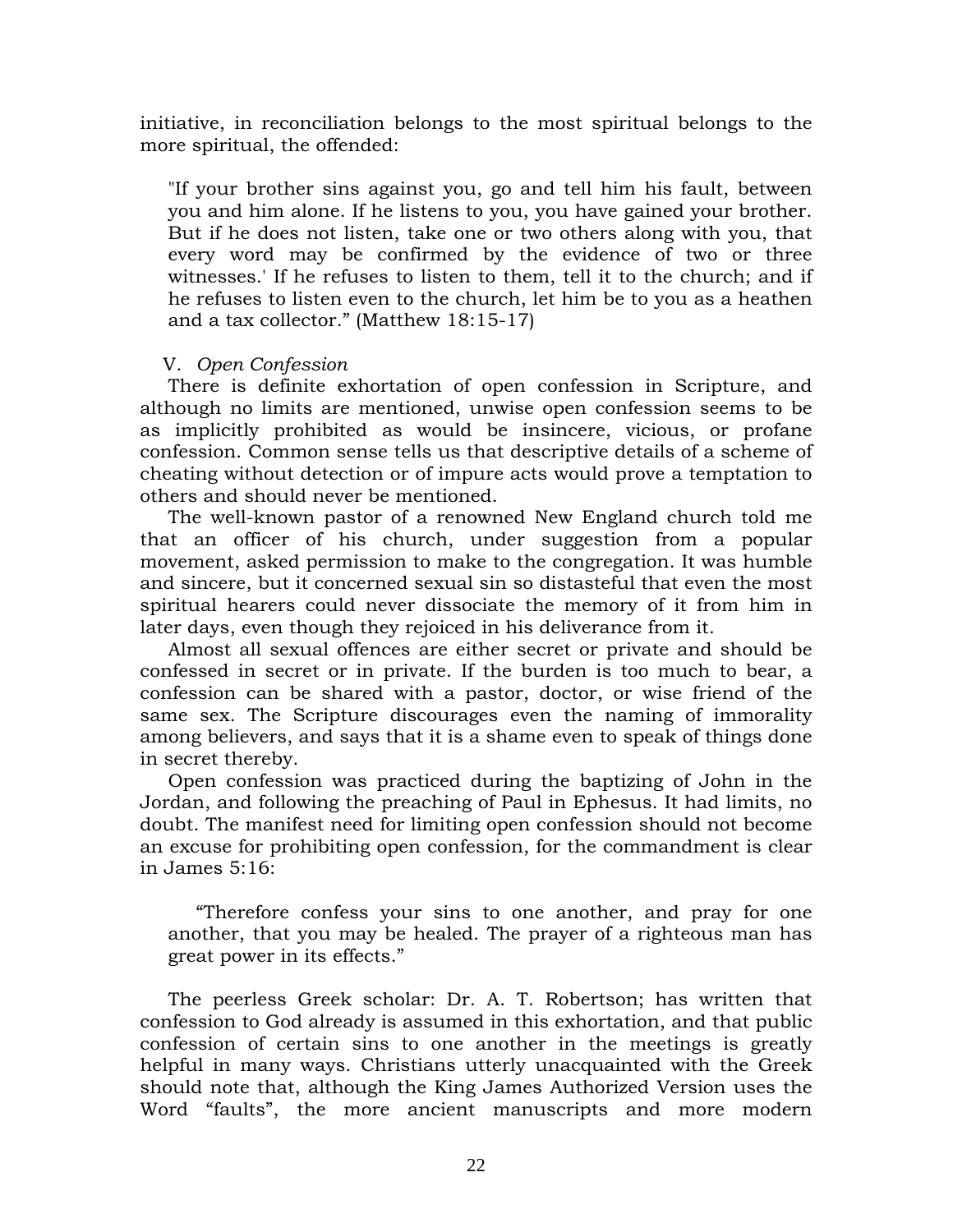translations use "sin". The sense of Greek verb "confess" implies group confession, not private confession between one individual and another, literally "ones to others".

Group confession brings psychological relief, but the motive should not be that. We make confession to obtain prayer to gain spiritual healing, and the Greek word to healing given here is used elsewhere for the healing of the soul as well as of physical sickness. Such group confession is not hurtful, for the individual is encouraged thereby to forsake the sin and is helped by the knowledge that sympathetic friends will pray for him, while others in the group are challenged to bring their own problems to the light. In recent days, there have been widely read reports of a few unwise public confessions among an overwhelmed number of restrained ones. The leaders have told me that their conviction was that these few confessions were unwise, and only fear of intruding into a work of grace geld back their advice or rebuke. It should have been given beforehand.

VI. *Cleansing Confession*

From the word of 1 John 1:9:

"If we confess our sins, He is faithful and just, and will forgive us our sins and cleanse us from all unrighteousness . . ."

It seems that the forgiveness and cleansing of sins hindering our fellowship with God depend upon our confession of the same. The price of blessing involves the heart searching of the Spirit, candid admission of failure, immediate confession to God, and subsequent confession to persons involved. The circle of sin committed should be the circle of the confession made. The spirit who searches the heart will guide the confession.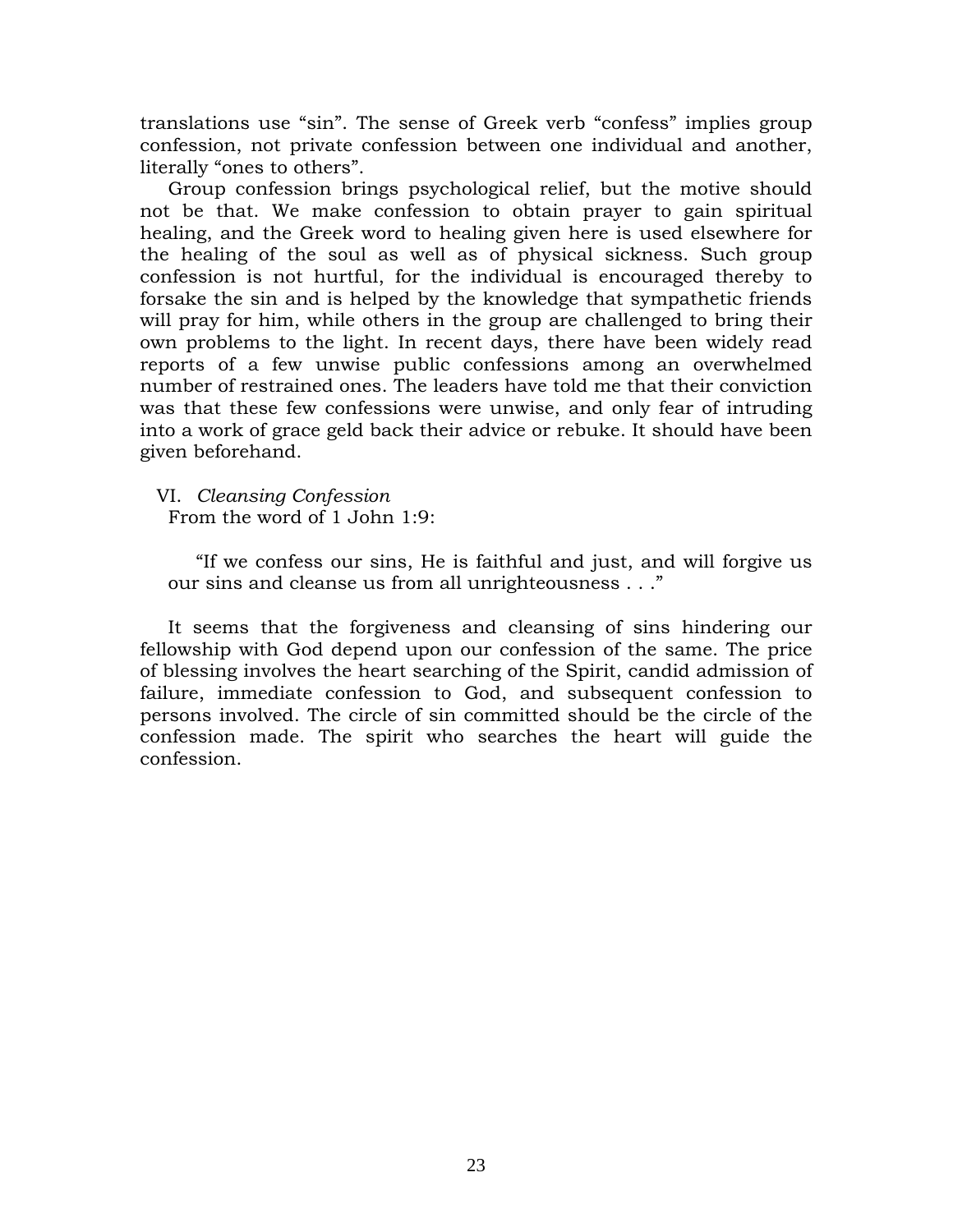#### **CHAPTER FOUR**

# **THE SEARCHING OF HEART**

The Holy Spirit is the author of revival, both individual and collective. It is His ministry that brings a believer to a sense of need; that brings a church to repentance; that brings a whole community to hunger of heart. And yet the Holy Spirit is, comparatively speaking, the unknown quantity and personality in the Godhead.

According to Christ Himself, the ministry of the Holy Spirit is to convince the world of sin, unrighteousness, and judgment. Many believers mistakenly rely upon their conscience alone rather than upon conscience enlightened by the Word of God and quickened by the Spirit of God.

The work of the Holy Spirit, therefore, is to show the sinner how far he has fallen short; to show him also the standard of righteousness in Christ; and to warn him of inevitable judgment. It is noteworthy that the Holy Spirit performs a parallel work in the life of a Christian, convicting him of carnality, which is falling short; spurring him to practical sanctification, which is appropriating the righteousness of Christ for everyday living; and warning him of the judgment seat of Christ, where he may lose his rewards.

It is to the Holy Spirit that the Christian must look if he is ever to find a place of revival for his own soul. Spiritual blessing for the believer is dependant upon the confession of sins and the restitution of wrongs. But confession, in turn, is dependant upon conviction, and conviction comes with the searching of the heart by the Holy Spirit.

The most effective prayer for a heart-hungry believer is an Old Testament petition found in the Psalms of David (Psalms 139:23-24):

> *"Search me, O God, and know my heart; Try me, and know my thoughts; And see if there be a way of grief in me, And lead me in the way of eternity."*

I never fully understood the significance of this prayer until I heard the verse translated into the Scandinavian tongues. There the word "search" is rendered "ransack". It takes little imagination to picture the thoroughness of a job of ransacking as compared to mere searching. Ransacking turns things upside down and brings to light things that are hidden or forgotten. In time of backsliding, the Spirit is quenched, and as life goes on the natural tendency is for a convicted person to forget the unpleasant episode. In conviction of sin, the debris of ordinary living is swept aside and the offending thing is brought to attention. Hence, if the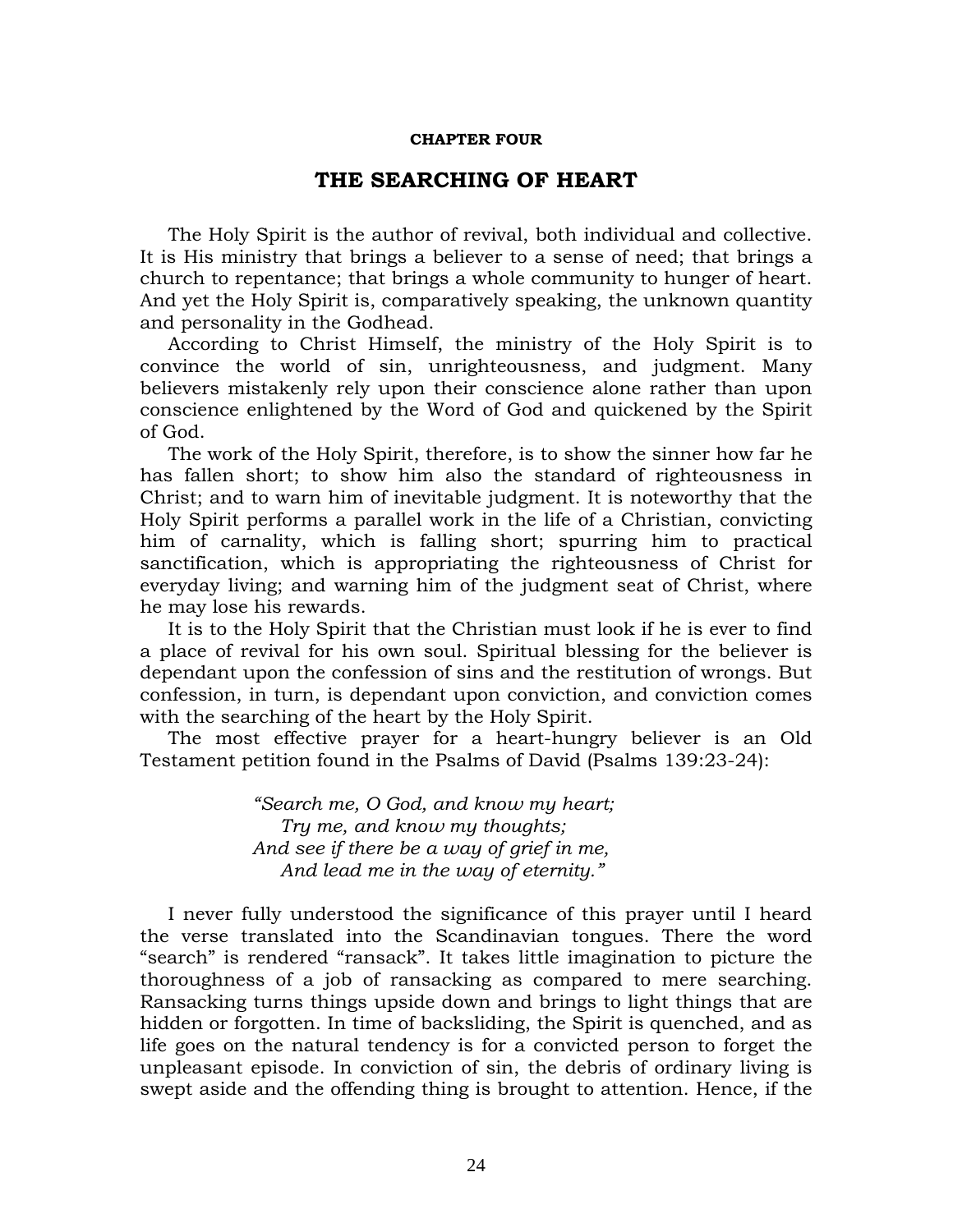believers are to avoid superficiality in confession, a thorough ransacking of the heart is necessary.

The petition is definite: "Search me!" Too often the more spiritual members of a church or group oar more aware of the glaring faults of their less spiritual neighbors than glaring faults f their own shortcomings. The proper emphasis is found in the Negro spiritual sang:

> "*Not my brother, nor my sister, But it's me, O Lord, Standing in the need of prayer…"*

The disciples did not say: "Is it Peter…… or James……or Judas?" but: "Lord is it I?" There is a time for every purpose under the heaven, and there is a time for healthy introspection. Our prayers go unheard until we cease regarding iniquity in our hearts, and only by probing the heart is the sin dragged out to the healing light.

It is significant that the petition is addressed to Deity. Neither pastor nor psychiatrist; physician nor psychologist; friend nor enemy; stranger nor familiar self can adequately search the heart for sin. Sin is an offence against God, and only God can reveal its offensiveness.

To a consultant, most inquirers reveal what suits their feelings. Be he ever so clever, a well-trained pastor or psychiatrist is limited by his own prejudices or training. The information brought for analysis is limited by the seeker's feelings, and the human judgment brought to the case is limited by the adviser's ideas. Man makes inadequate analysis and diagnosis. God makes no mistakes.

Self is an even poorer judge of sin than a consultant. Man is utterly incapable of searching his own heart. Man rationalizes his sin. I remember well an acquaintance in Illinois who appeared to be a pathological liar. He told lies so often and so repeatedly that he came to believe them himself. No one can be trusted to examine his own heart.

It is the heart and the thoughts that need searching. Some people commit sin in the warmth of affections, desires or passions. Others are cold-blooded about contemplating. God searches the heart and tries the thoughts. As a man thinks in his heart, so is he. Murder begins in hatred; stealing in covetousness; adultery in impurity of thought.

And lest anyone excuse himself because he is not conscious of gross sin, be it noted that the prayer adds the entreaty: "See if there is a *way of grief* in me!" anything which grieves the Holy Spirit of God is a hindrance to blessing, and stands in the way of revival.

And what is *the way everlasting*? Primarily, it is the Way, Christ. If we say we walk in darkness, we lie and do not act according to the truth. Walking in the way everlasting means walking in the light, it means walking in the truth. And Christ is the Way, the Truth and the Life.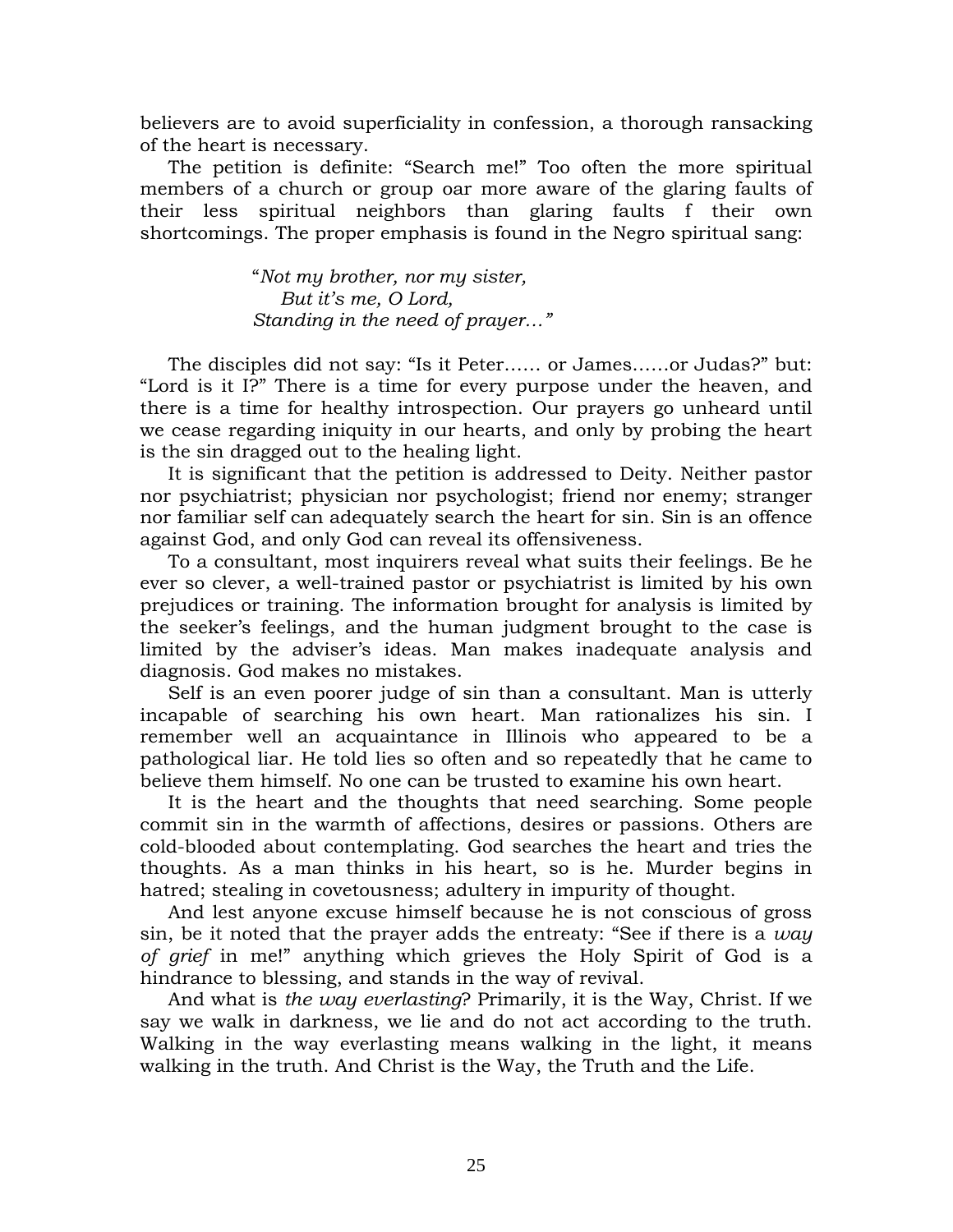The Searching of the Holy Spirit shows believers how the have strayed from the way, and confession of sin leads them back to the path of fellowship. This in itself is spiritual revival.

Is the Searching of the Heart by the Spirit utterly independent of the co-operation of the seeking Christian? By no means, a believer ma fully co-operate with the Spirit in the heart searching. First he must recognize his needy state and humbly acknowledge that his condition is not God's will. Then he must pray and specifically ask the Spirit to search his heart. Not only must he continue in prayer, in which the Spirit may convict him, but he must also give diligent attention to the reading of the Word, especially such passages which apply to his need or condition, for thereby also the Spirit convicts. Just as much, he must hand over the keys to the vaults of memory, and try to recall the acts or tendencies which derailed his spiritual life. He may also seek the counsel of a friend, for sometimes the Spirit puts His rebuke in the mouth of a friend. He may even examine the unkind and unpleasant things said about him by his critics and enemies, who may be telling the truth, even though saying it maliciously. Of one thing the believer may be certain; the Holy Spirit never leaves a seeking heart untouched. He is ever willing for surgery and healing.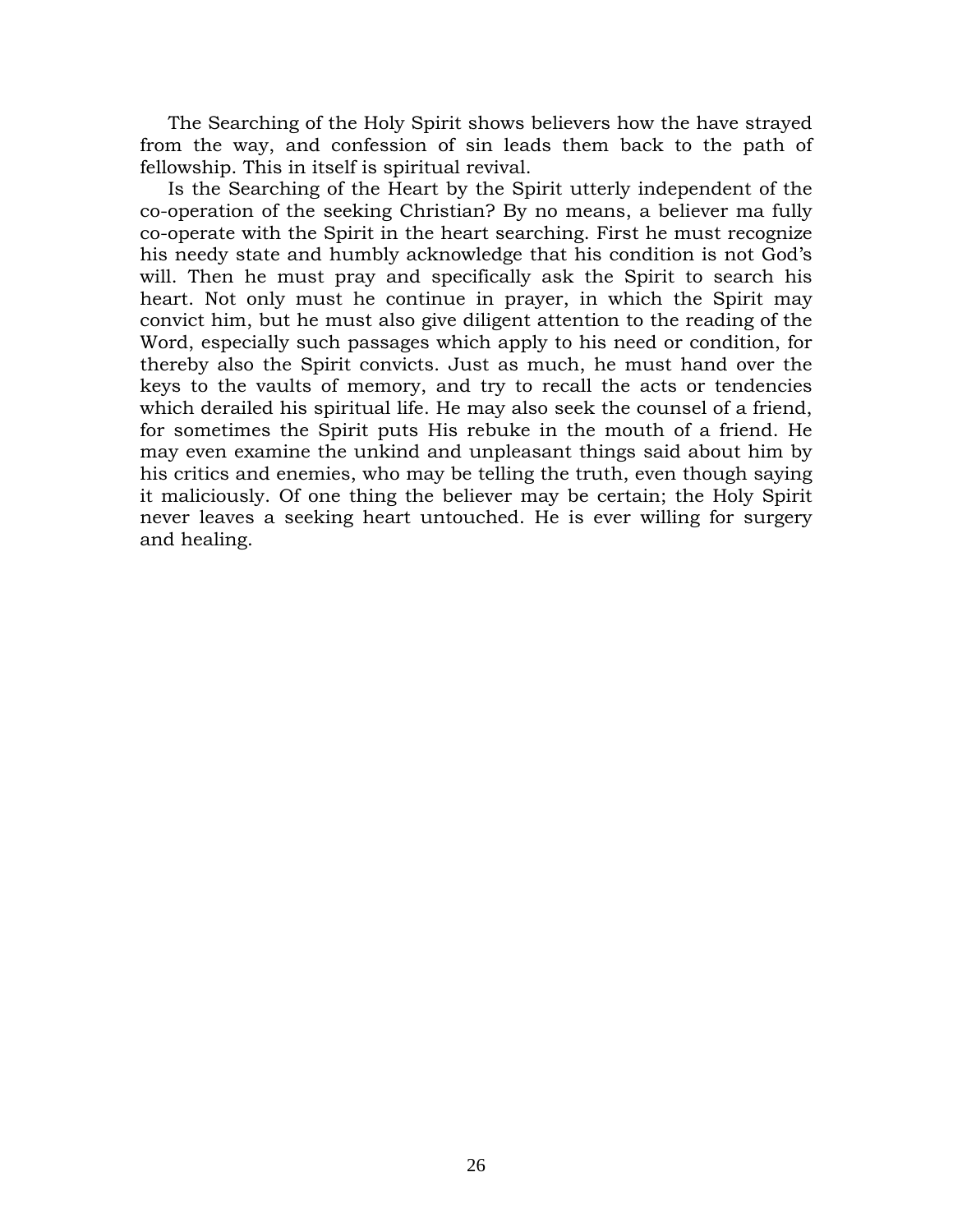#### **CHAPTER FIVE**

# **SINS OF THE TONGUE**

James, the Lord's brother, devotes a chapter of his practical Epistle to the subject of Control of the Tongue. The chapter can be read without deep conviction unless the Christian is willing to let the Holy Spirit search his heart for manifestations of the sis of the tongue, using the injunctions of Scripture as well as personal prayer.

#### *Anger*

While anger, or bad temper, is a sin of the spirit in its primary sense, it so often results in the loss of control of the tongue that is here considered as a sin of the tongue. Anger has many varieties: indignation, irritation, impatience, vexation, bitterness, exasperation, resentment, passion, choler, temper, wrath, ire, rage, and fury; these may express themselves in all sorts of ill-tempered words, ranging from the cold acid of sarcasm to the hot flame of fury. Every expression of anger is full of danger, not expecting even the noblest form of indignation.

It is very easy to remember that, if one is in the right, one need not lose one's temper; and if one is in the wrong, one can't afford to do it. Angry words never improve any situation.

The Psalmist advised his friends (Psalm 37:8) to cease from anger and to forsake wrath. The world's wisest man declared that one slow to wrath demonstrates great understanding, but a quick-tempered man displays his own foolishness (Proverbs 14:29). Everyone knows that a soft answer turns away wrath, but grievous words stir up anger (Proverbs 15:1). A discrete man puts off his anger, but an angry one gets nothing but punishment (Proverbs 19:11-19). An angry woman is harder to put up with than life in the wilderness; and an angry man is so dangerous that one should have neither friendship nor company with him ( Proverbs 21:19, 22:24). Wrath is cruel and anger outrageous (Proverbs 27:4). So goes the warning of the writer of Proverbs; so also Ecclesiastes 7:9.

Our Lord in His Sermon on the Mount declared that anyone becoming angry with his brother is liable to judgment. The New Testament continues the emphasis of the Old on the subject of anger. The advice of the Apostle Paul, "be angry but do not sin", is not a command to be angry, but a prohibition against sinning in anger (Ephesians 4:26). In other words, the Apostle warned the Christians: "if you let yourself get angry, be careful that you do not sin!" In the same letter, the Apostle told his friends in the Ephesian Church (Ephesians 4:31) to put away all bitterness, wrath, anger, and clamor, and he repeats the advice to the Colossians, (Colossians 3:8).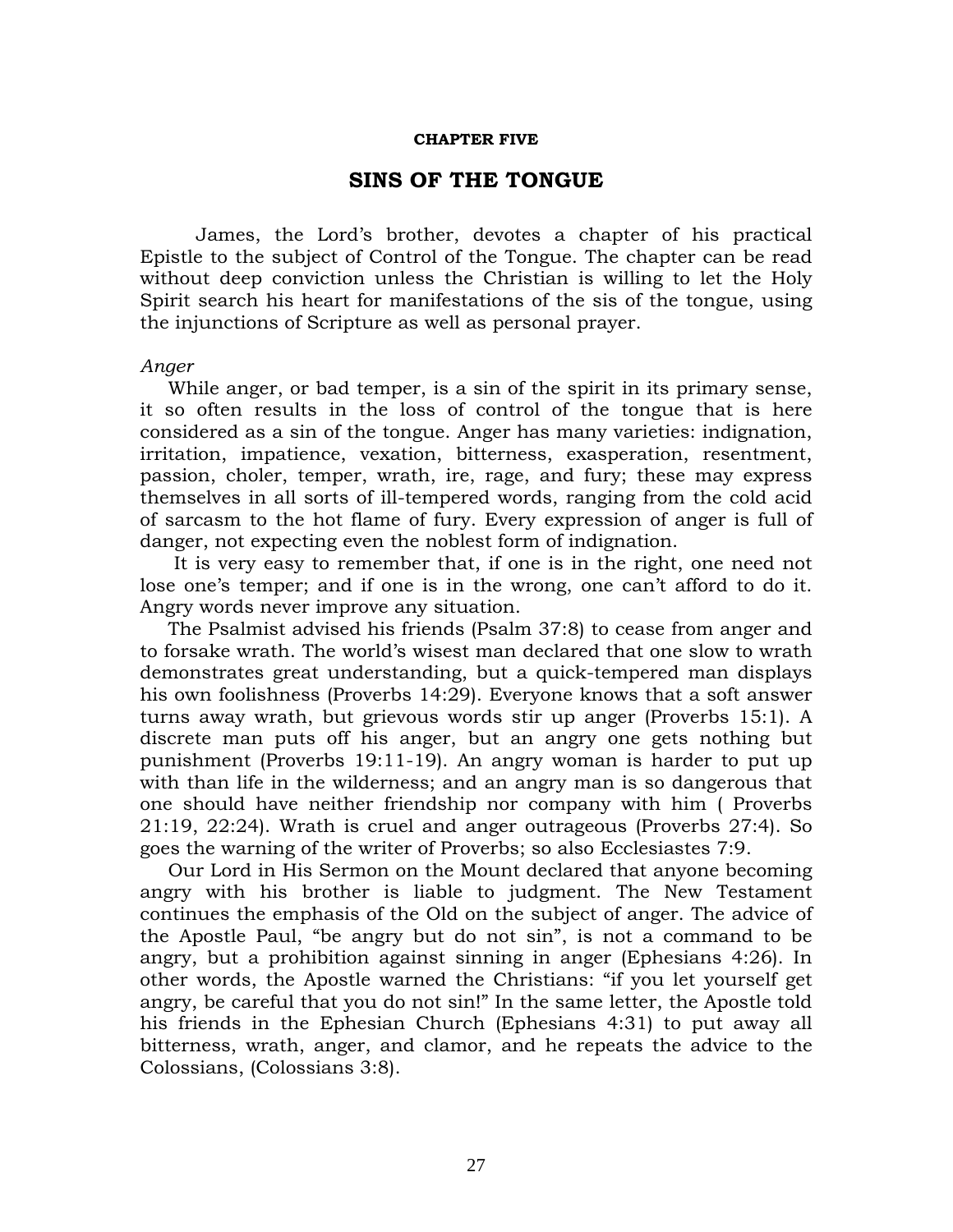Christians excuse their bad temper in different ways. Some among the more carnal are actually somewhat proud of their uncontrolled spirit. I have heard a famous speaker describe from the pulpit how he lost his temper, and his account of the incidents showed not a trace of repentance, rather an ignorant pride. The more spiritual Christians, knowing that ill-temper is an offence, find a euphemism for their own faults in describing them. One of the most common is to attribute bad temper to the nerves, making and infirmity out of fault.

It is far better to admit the fault, to repent and confess, to forsake it and to make humble apology for it. God can give victory along the lines of greatest defeat. Bad temper controlled becomes good temper, not absence of temper. A person with a controlled temper can achieve much more than one without reserves of spirit.

### *Profanity*

The third commandment states:

"Thou shalt not take the name of the Lord thy God in vain; for the Lord will not fold him guiltless that taketh His name in vain."

The commandment of Christ tells us:

"Do not swear at all, either by heaven; for it is the throne of God, or by the earth; for it is His footstool, or by Jerusalem; for it is the city of the great king. And do not swear by your head, for you cannot make one hair white of black. Let what you say be simply "yes" or "no"; anything more than this comes from evil."

As a chaplain in the Forces overseas, I can say quite simply that to me profanity was a sorer trial than any terror of war. Profanity included vulgarity, lewdness, sacrilege, blasphemy, and horrible mixtures of all four. By far the worst was the taking in vain of the name of the Lord. The men used to tell me that they meant nothing by it, that they were not even thinking of God when they thus mentioned His name. Nevertheless, the Lord did not hold them guiltless while taking His name in vain.

I found that men swore either to shock people, to be mean, or to hide inferiority. Their profanity showed a lack of education, breeding and character. It lowered self-respect, cheapened the better things and defiled the whole personality. It shocked people of good taste, provoked contempt, fouled the atmosphere, set a bad example, and disqualified men for decent society. Worst of all, it offended God.

Upon return to civilian life, I discovered that many men who no longer moved in circles where foul language prevailed switched to minced oaths. Unfortunately, a large number of professing Christians adopted the same silly and subtle vocabulary of simulated swear-words. According to the Webster Unabridged Dictionary, such words as "gosh" or "gee" are minced oaths, euphemisms for "God" or "Jesus". A minced oath is recognizable by similarity of constants or vowels occurring in the original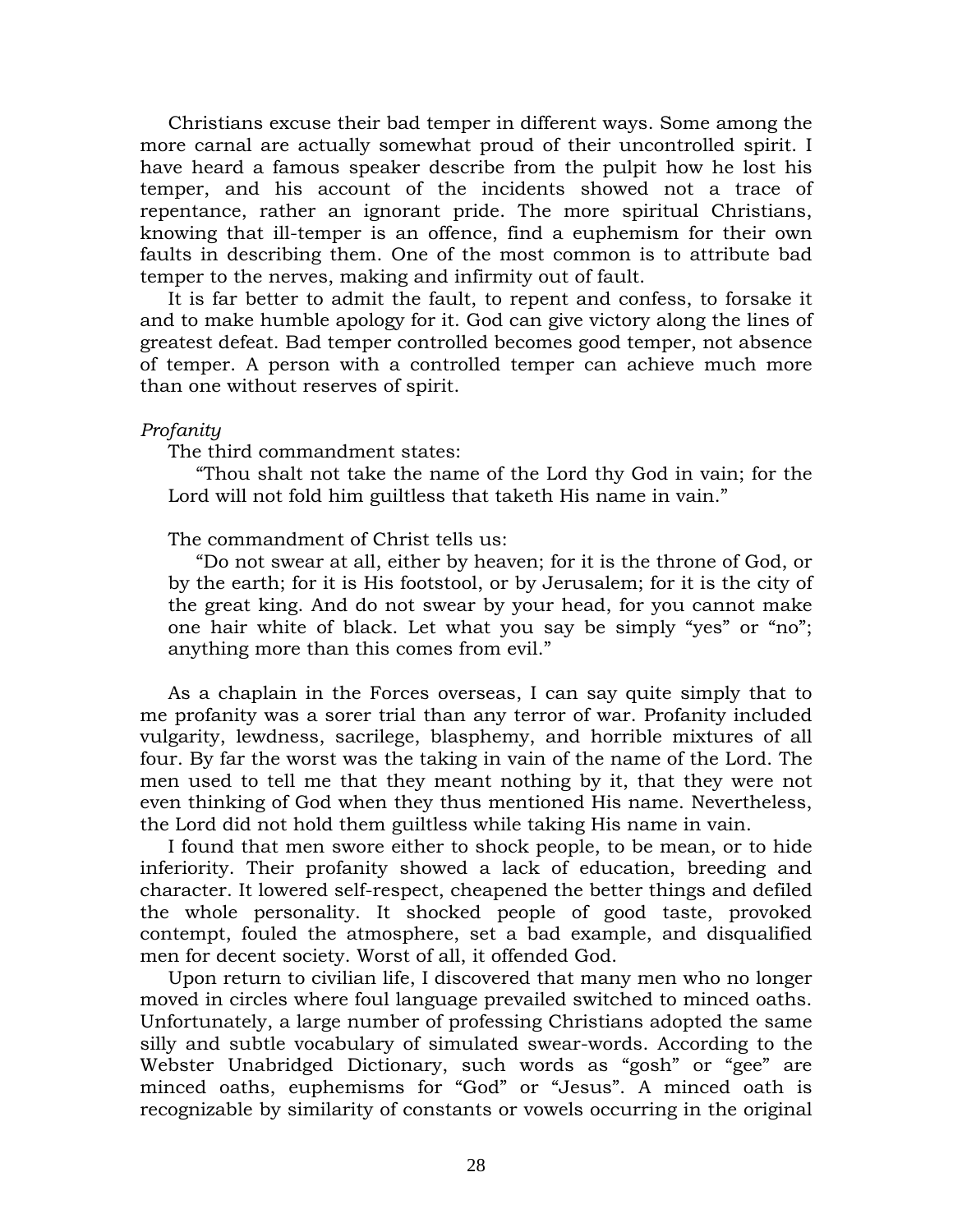oath. Everyone should recognize "darn" as a substitute for "damn", "heck" as a substitute for "hell", and other words as a substitute for expressions too crude to be hinted at in print. Expletives beginning with "g", "j", or "c" should always be suspect. Expressions beginning with the preposition "by" are nearly always substitute swear words even if their point is blunted by the use of some derelict god or other ridiculous name.

For a Christian to excuse his substitute oaths by saying that he means nothing by them, and is not even thinking of the significance of the words, sounds like the excuse of profane swearers overseas. It jars one's tender memory to hear professing Christians, including leaders, use words which had an ugly origin in vulgarity or lewdness. One even hears nice old ladies use expressions which in their original form would shock the users speechless. The best way to avoid using language which sounds profane to the initiate is to avoid using extravagant expletives. The obedient Christian wants to avoid the very semblance of evil. Experience has proved that a new convert can eliminate minced oaths.

Let the person who is inclined to scoff at condemnation of fashionable expletives remember that Christ Himself taught that unnecessarily garnished language is a product of evil. The Lord's brother, James taught that the man who controls his tongue can control his whole personality, so let the scoffer try to eliminate his questionable epithets for a month. If he cannot do it, he is in bondage to a bad habit; if he can do it he will find that the habit is unnecessary. The English language has the richest vocabulary in the world, yet some verbal cripples have to hobble along with questionable crutch words.

"Let no evil talk come out of you mouths, but only such as is good for edifying, as fits the occasion, that it may impart grace to those who hear; and do not grieve the Holy Spirit.........."

### *Lying*

I doubt if anything is more clearly condemned in Scripture that lying. Christ characterizes the Devil as a liar thus (John 8:44):

"When he lies, he speaks according to his own nature, for he is a liar and the father of lies."

The Genesis story attributes the fall of man to the lying and deceit of the Serpent, and the Revelation predicts that all liars shall have their lot in the lake of fire, the second death.

The Ten Commandments condemn false witness, and the Lord told Moses and the Children of Israel directly "neither lies to one another" (Leviticus 19:2). The Apostle Paul echoes the same word: "Do not lie one to another" (Colossians 3:9); and "therefore putting away falsehood, let every one speak the truth with his neighbor" (Ephesians 4:25).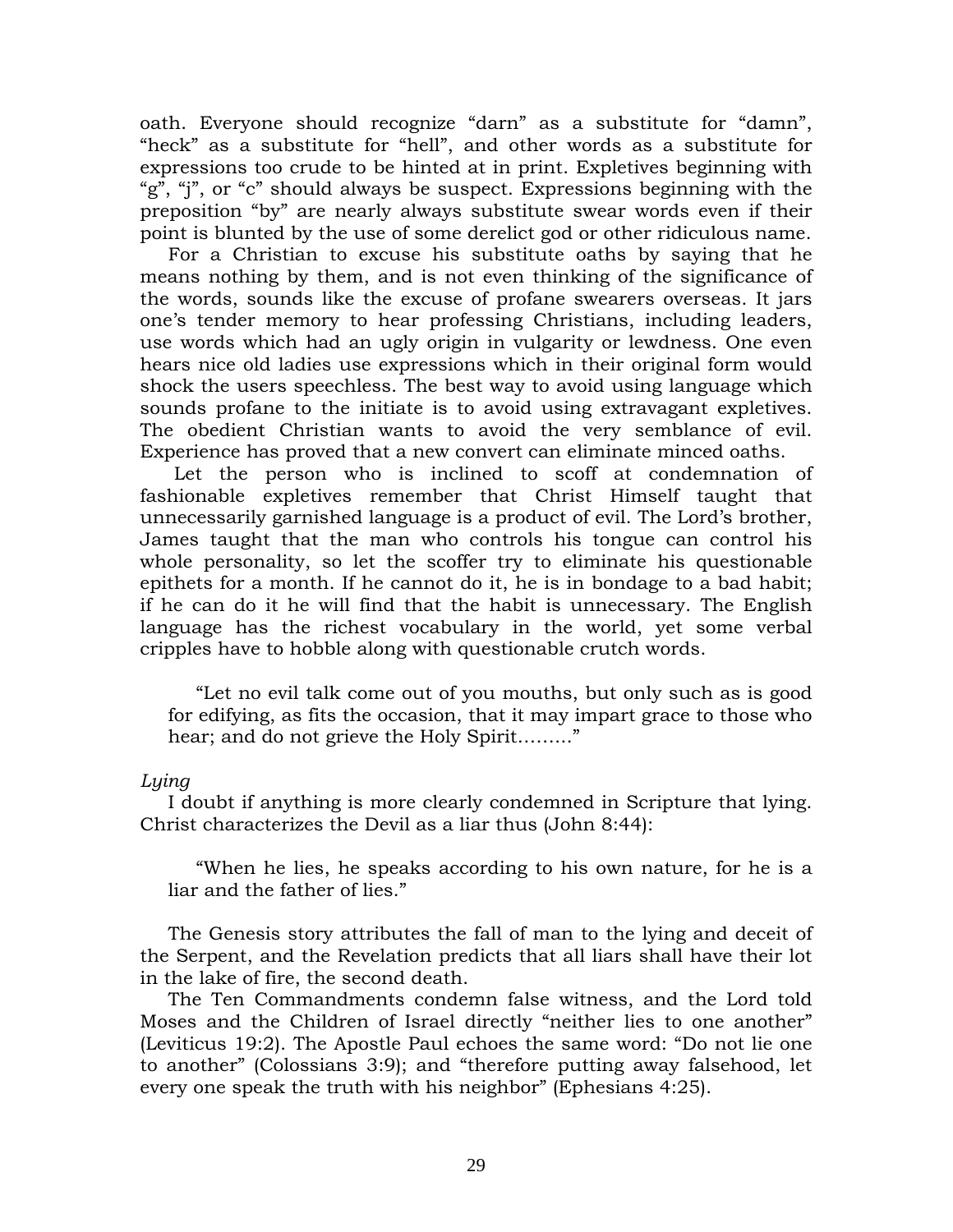The Psalms condemn lying, and so do the Proverbs. The Prophets warn against it, and so do the Apostles. The references to lying in the Bible are to numerous for comment. Obviously lying is a serious sin.

Among worldly people, lying is not so regarded. People tell each other without a blush of lies that they have told for their own advantage, and providing no other point of honor is outraged, the hearer is not offended by the bragging.

On the other hand, only the most carnal of Christians will unblushingly admit lying. Conscience is outraged by downright lying. Most Christians will make an effort not to tell a lie, but if circumstances prove embarrassing, many will not hesitate to lie their way out of difficulty and consider it the lesser of two evils, the other evil in their opinion being the consequences of admitting the truth.

Stricter Christians, will however, avoid lying; and despise and distrust those who practice it. Some of the more spiritual Christians find their temptation in equivocation, exaggeration, understatement and similar giving of wrong impressions. All these shortcomings of the truth are lying. Charles Grandison Finney, who applied a fine mind and legal training to his evangelism, wrote his opinion pungently:

"Understand now what lying is, any species of designed deception. If the deception be not designed, it is not lying. But if you design to make an impression contrary to the naked truth, you lie. Put down all those cases you can recollect. Do not call them by any soft name. God calls them LIES, and charges you with LYING, and you had better charge yourself correctly.

How innumerable are the falsehoods perpetrated every day in business, and actions designed to make an impression on others, for selfish reasons that is contrary to the truth."

Lying, to my mind is any calculated form of deceit. It is possible to tell what the truth is and yet convey a lying impression. For example; an American evangelist came to visit me at Oxford University, which was many thousands of miles away from his home. Anyone in Oxford could have seen him running around the place with a blonde. Were I not to add immediately that his wife was the blonde concerned I would be guilty of lying. Suppression of pertinent parts of the truth can become lying. Telling what is not true does not necessarily constitute lying. At the moment of writing, I would be ready to inform any inquirer that my brother in London. A long-distance telephone call might prove me wrong for the moment but as long as I said what I believed was true I be innocent of lying. In certain circumstances, however to discover that one had a statement that was not true requires correction of the wrong impression.

Lying lips are an abomination to the Lord. The worst form appears to be lying with regard to spiritual matters. It was Satan who filled the heart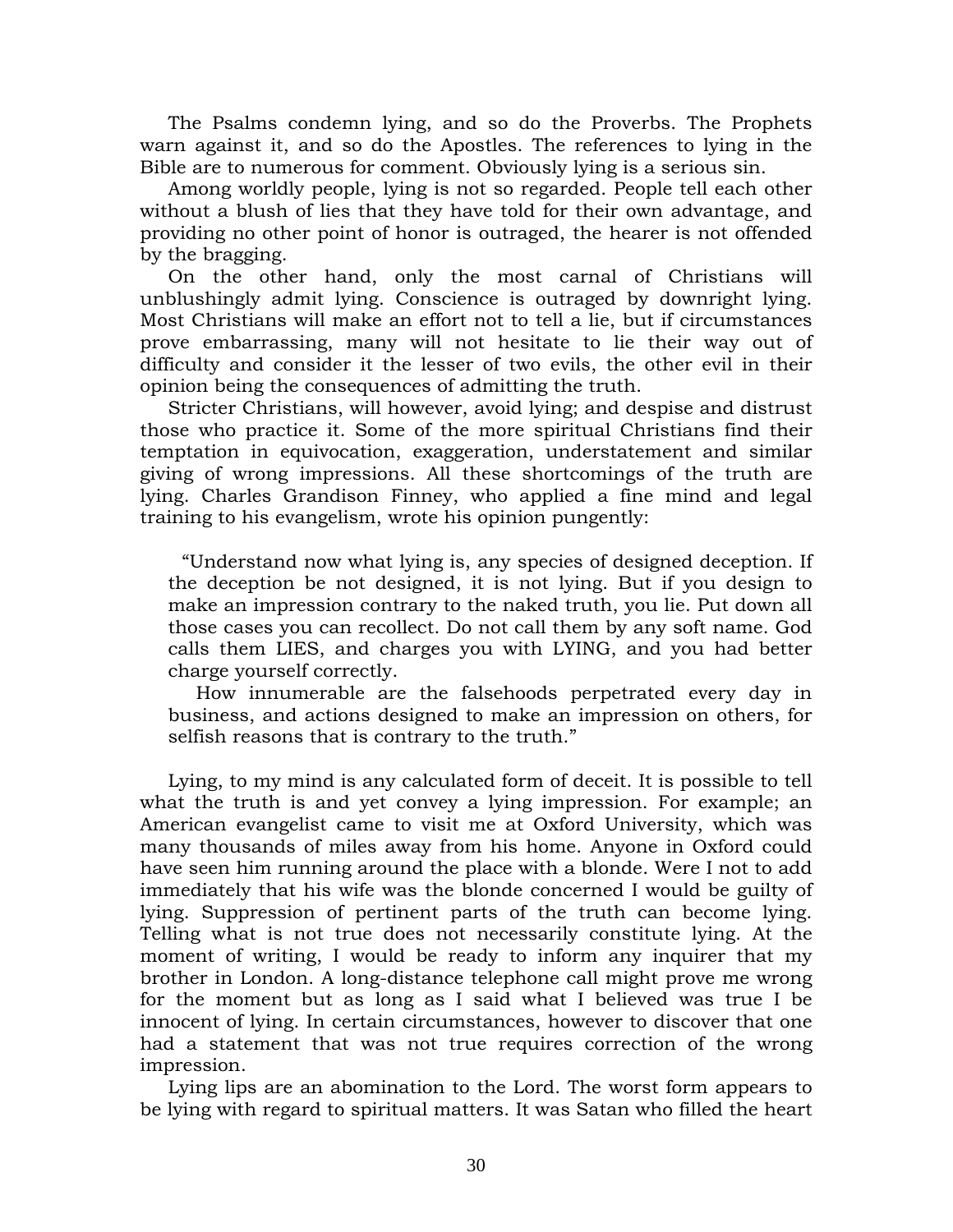of Ananias to lie to the Holy Spirit. The fact that Ananias did not realize it was lying to God did not excuse him.

# *Criticism*

The word criticism is defined as either "the act of criticizing, especially unfavorably" or "the art of judging with knowledge and propriety". The latter is a virtue and the former is a vice with which it is proposed to deal, for it is none other than the apostolically condemned sin of *malice*, for which Christians use the softer word *criticism*.

There is a great difference between constructive criticism and destructive criticism. A loving wife will criticize her husband without any unloving thought arising. A loving parent will criticize his child without any cessation of affection. A loving brother will criticize in the same way, always with the purpose of help and not hurt. But the root of unkind criticism is selfishness, a selfishness which thrives upon depreciating others, therefore wholly negative.

Years ago, in New Zealand, I received a letter from a Christian leader in Canada, apologizing for having criticized me so unkindly that he had actually persuaded people not to go and hear me preach in the Massey Hall in Toronto. There were four pages of sincere apology, and only the last few lines gave any clue concerning the nature of the criticism made. In those days, being only twenty-three years of age, I had grown a moustache to hide my immaturity. The Toronto brother felt that a fellow sporting a moustache like that could not be living very close to the Lord! Although I wrote a letter of forgiveness immediately, I chuckled for days over the petty nature of the criticism. Then it suddenly dawned upon my mind that the real reason for his critical attitude was not the moustache, however much it outraged his sense of propriety: it was lack of love for a brother in Christian service. I never forgot the lesson.

Surely lack of love for the brethren is the root of all the unhappy criticism and divisions in the Christian fellowship. We do not practice or permit criticism of those who are dear to us, including ourselves. We criticize those who mean less to us, and in so doing demonstrate our shortcomings in Christian love.

In the matter of criticism which is intended to be constructive, the critic should ask himself several questions before passing on a criticism to the one criticized. First: "Am I willing for an equally sever examination of my own behavior?" Second: Is my motive in making criticism sincere love for the person concerned and concern for the Lord's name? Third: "Is the criticism calculated to correct the fault or merely relieve my irritation? A criticism failing to pass these tests is more likely to harm than help.

Likewise, when a Christian feels it is his duty or is asked to give his opinion of the behavior of another Christian, he should test his motives, not only with the first and second questions foregoing, but another: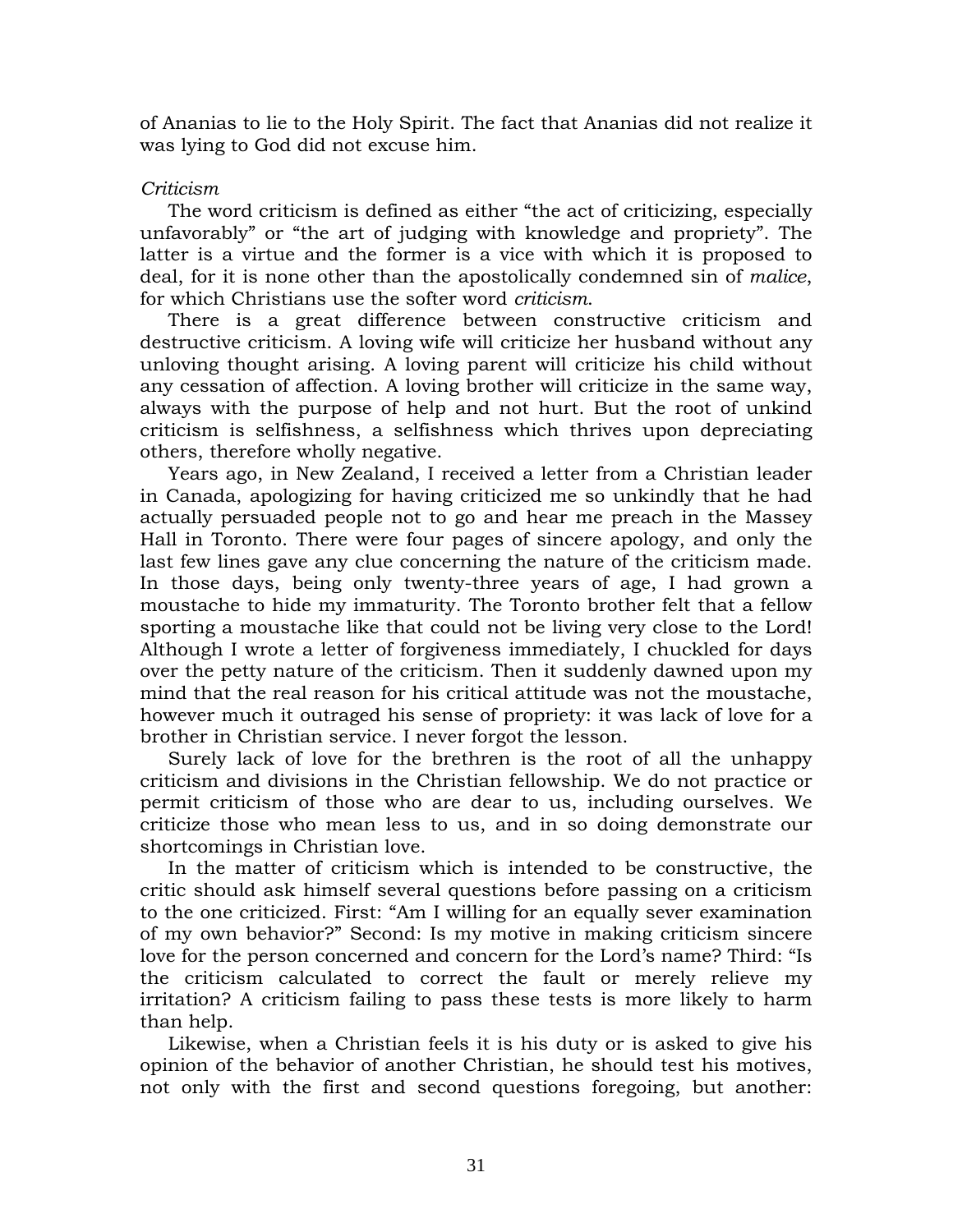"Would I be willing to make the criticism to the person criticized?" Or: "Have I tried to correct the fault of my brother?"

The words of our Lord are clear:

"Judge not, that ye be not judged. For with the judgment you pronounce you will be judged, and the measure you give will be the measure you get. Why do you see the speck that is in your brother's eye, but do not notice the log that is in your own eye? Or how can you say to your brother, 'Let me take the speck out of your eye,' when there is the log in your own eye? You hypocrite, first take the log out of your own eye, and then you will see clearly to take the speck out of your brother's eye."

This advice does not mean that we should be tolerant of evil, but rather that we should always deal with the wrongdoing in our lives first. The Apostle Paul warned the Corinthian Christians not to associate with anyone calling himself a Christian but disgracing the name. He added (I Corinthians 5:12):

"Is it not those inside the church whom you are to judge?"

The same Apostle (Ephesians 4:31) urges believers not only to put away all malice, but he specifies *slander*. In law, the slander uttered need not be something utterly false, but a true statement maliciously uttered to hurt another's reputation. In the letter to the Colossians 3:8 *malice* and *slander* are mentioned again in condemnation.

In the matter of confessing and making amends for unkind criticism, a person convicted requires tact as well as frankness. If a Christian has made a hurtful statement about another Christian to a third party, the third party should be informed that the statement made was false or malicious. The second person, the offended one, may not have heard the criticism, and so it is not always necessary to confess the details of the criticism to him, for fear of unnecessarily wounding his feelings—only the spirit of criticism should be confessed in this case. Likewise, in making open confession of a spirit of criticism care should be taken not to give wider currency to the malicious statement. It behooves every convicted Christian to pray for wisdom in making restitution of wrongs.

### *Levity*

In the Ephesian Letter 5:4 the Apostle Paul warns against *levity* which is defined as unseemly frivolity or jocularity, as well as silly talk which, in the Greek original, suggests "talking like a moron". Robertson distinguishes between *nimbleness of repartee* on the one hand and *ribaldry* on the other. The distinction in the Greek is worth making in the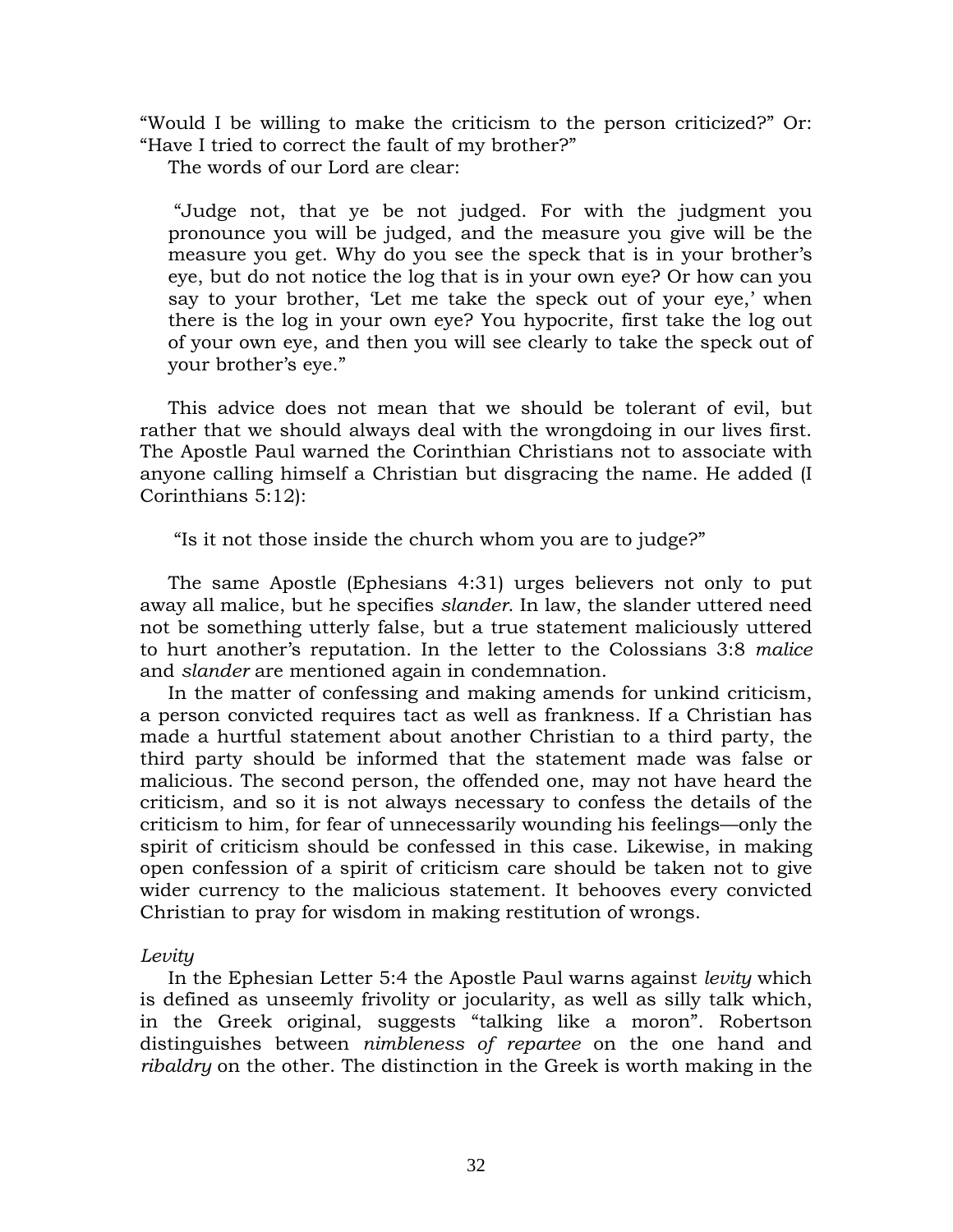English, for there is all the difference in the world between a sense of humor and foolish jesting.

Bishop Taylor Smith used to pray: "Grant unto us, O Lord, the saving grace of a sense of humor!" Humor is a saving grace, for it comes from a correct sense of perspective. People with a kindly sense of humor are never arrogant or proud or spiteful. They more often depreciate themselves than others. Humor is the salt which helps us masticate the tough fare of life. Humor cheers up others in trouble.

Jesting, on the other hand, is not fitting. It consists in making jokes or thrusts at the expense of others. It is generally vulgar. It is the enemy of serious conversation. It achieves nothing. It should be avoided not matter what the example may be. Humor may help at a Christian banquet or youth rally; jesting sets the meeting back.

## *Grumbling*

Nearly every church has a grumbler, to whom nothing seems right. He grumbles at everything under the sun. He is the despair of his friends. Grumbling is a sin of the tongue, a habit pattern which betrays a spiritual condition. A Christian full of love, joy, and peace does not grumble, even though he may be enduring heavy trials. The grumbler is in rebellion, not against petty circumstances, but against God. The Apostle Paul exhorted the Philippian believers in chapter 2 verse 14 to "do all things without grumbling or questioning!" The first dispute in the Christian Church came about through grumbling (Acts 6:1) and the bad business has been going on ever since. The cure for grumbling is prayer and praise, which go in pairs.

### *Foul Talk*

Impure conversation is the deadly enemy of spirituality. This *foul talk* is condemned in the Ephesian Letter 4:29, 5:3,4,12 but as it is part of the larger subject of impurity of thought, word and deed, it will be treated in another section.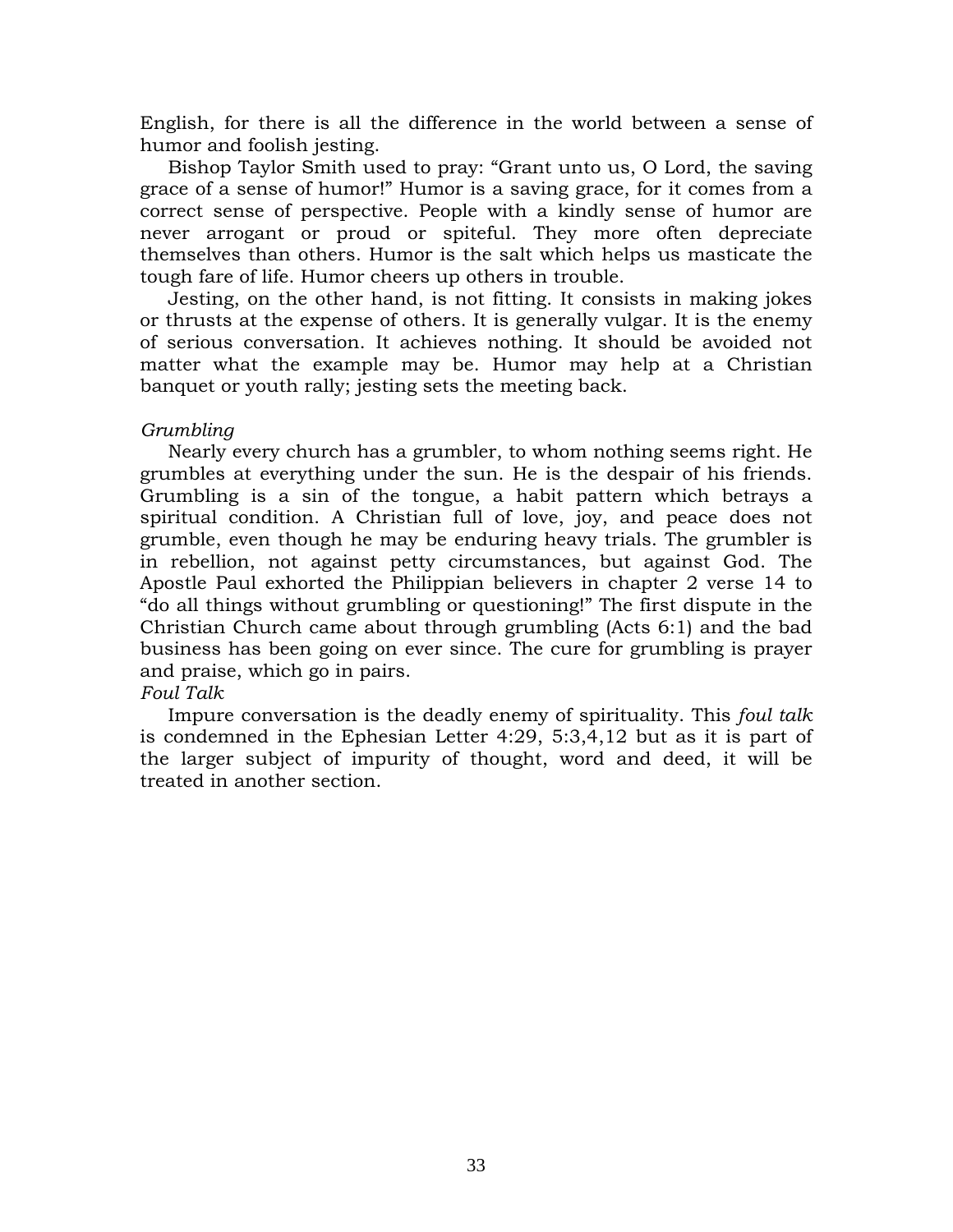#### **CHAPTER SIX**

# **SINS OF UNCHASTITY**

In the Scriptures, no other sin is mentioned more often with disapproval and threats than unchastity, or carnal vice in its various forms, for no other sin is more widespread and natural than sex sin. There appears to be no other area of human life in which wickedness has wreaked more havoc than in sexual relations.

Among Christians, discussion of impurity is deemed distasteful. If unchastity reared its ugly head only among unbelievers, this Victorian taboo would make sense. But what pastor or teacher or evangelist or chaplain would deny that unchastity is a major threat to the believer in his Christian life? Between the Victorian conspiracy of silence on the subject and the modern racket of loquacity, the Christian has a middle course already prepared for him, to teach the precepts of Scripture in the language, emphasis and balance of Scripture.

#### *General Counsel*

There is something different about the sin of immorality. A man may lie, but may apologize. A man may steal, but may make restitution. But an immoral man sins against his personality. Five minutes of foolishness may result in the ruin of a character, havoc of a home, hurt of a family, damage of a church.

The Apostle Paul counseled the careless Corinthians:

"Shun immorality. Every other sin which a man commits is outside the body; but the immoral man sins against his own body. Do you not know that your body is a temple of the Holy Spirit within you, which you have from God? You are not your own; you were bought with a price. So glorify God in your body" I Corinthians 6:18 – 20.

In this passage, the main idea in the mind of the Apostle Paul is that immorality (fornication, in a general sense, to King James translators) breaks the spiritual bond between the body and Christ and makes the body itself the instrument of sin in a way not true of other dreadful sins. Such immorality is capable of blighting the body with horrible diseases, and, worse again, of cursing unborn children in the same way. Immorality is a deadly vice.

#### *Thought*

In the antediluvian days of deterioration, God saw that the wickedness of man was great upon the earth, and that every imagination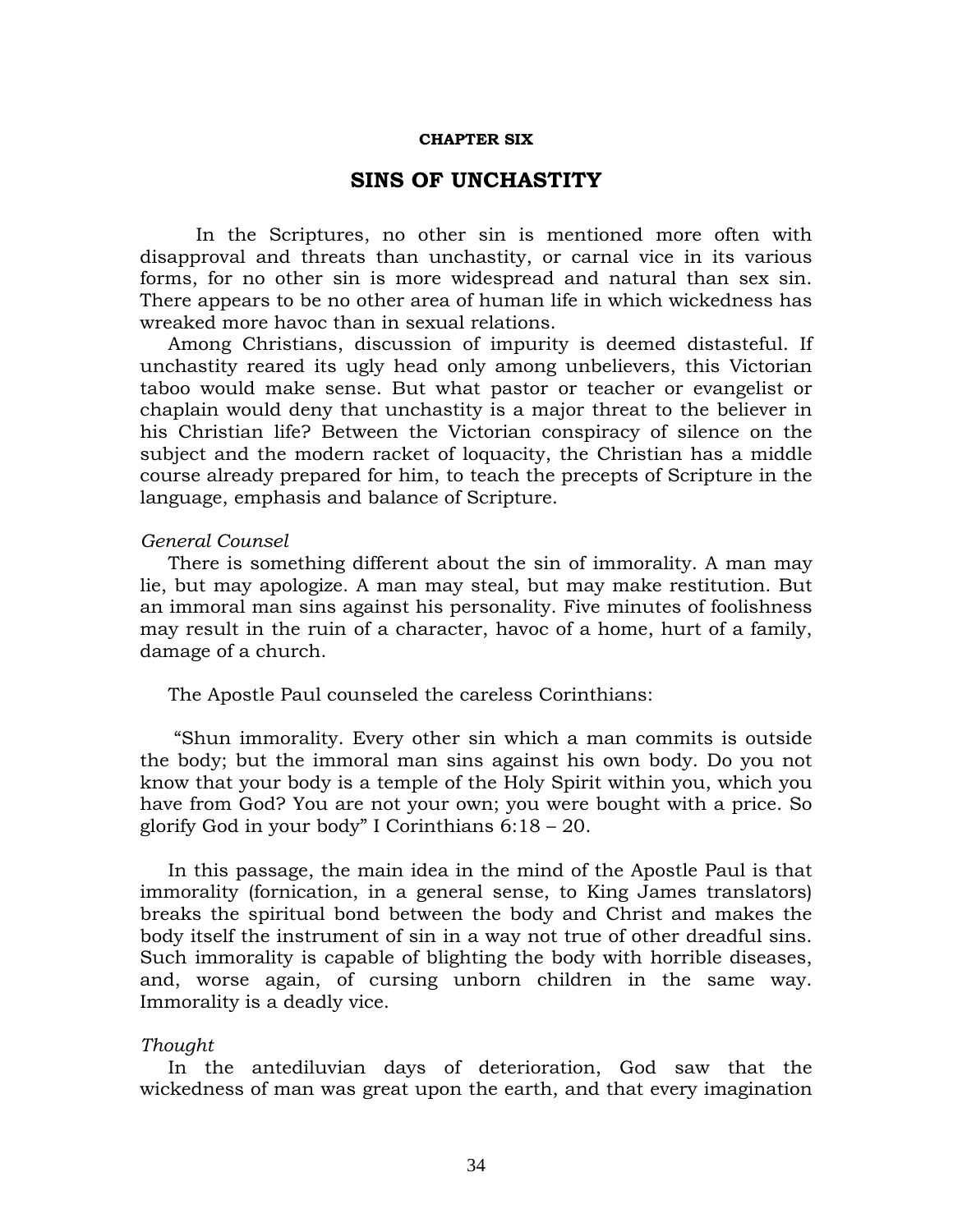of the thoughts of his heart was only evil continually. Human nature has not changed, and as a man thinketh in his heart today, so is he. In the words of Christ (Mark 7:21,22): "Out of the heart of man come evil thoughts . . . fornication . . . adultery . . . licentiousness . . . an evil eye .  $\cdot$  .  $\cdot$ 

Most temptations to impurity in the imagination are visual. It was so with Potiphar's wife, with Samson, with King David, and the righteous Job found it necessary to say (Job 31:1): "I made a covenant with mine eyes; why then should I think upon a maid?" The Master said clearly (Matthew 5:28): "Every one who looks at a woman lustfully has already committed adultery with her in his heart." And the Apostle Peter denounced those (2 Peter 2:14) who had "eyes full of adultery, insatiable for sin".

The Christian should protect his eyes. He should avoid company which is provocative. Most of all, he should guard his mind in times of relaxation, remembering that it is always dangerous to give way to thoughts of sex indulgence when they are impossible of legitimate fulfillment in marriage. The unmarried should always avoid mental indulgence, and the married should avoid though of even legitimate indulgence when such occur in the absence of the married partner, for in one case there comes a temptation to fornication and in the other to adultery, in the modern sense of those terms.

Purity of thought is the first line of defense for the Christian. One who is pure in thought is seldom caught unaware by temptation to impurity of action. "Each person is tempted when he is lured and enticed by his own desire. Then desire when it has conceived gives birth to sin; and sin when it is full-grown brings forth death" (James 1:14, 15).

### *Words*

Most Christians instinctively shrink from impurity of conversation. Thoughts with which they flirt in the hidden chambers of the mind are not permitted to expose themselves to the critical ear of other Christians. Yet, in practice, many Christians have intimate friends with whom they lower the barriers to improper conversation.

"Let no evil talk come out of your mouths," wrote the Apostle Paul (Ephesians 5:12). Many a chaplain would give a lot to be able to forget what he had to hear.

Christian girls would do well to avoid discussion of sex with eligible young men. There is a loss of modesty involved. In the world, seducers brag of their progress from mundane conversation to dangerous subjects. Even with men who have no thought of seduction, a too frank discussion of sex with an eligible girl becomes a temptation. One would not recommend frank discussion of marital matters with even a lover until the wedding day has been fixed, and the discussion should then be a common sense planning of married life, not a mental anticipation of pleasures forbidden until the union is sanctified by marriage.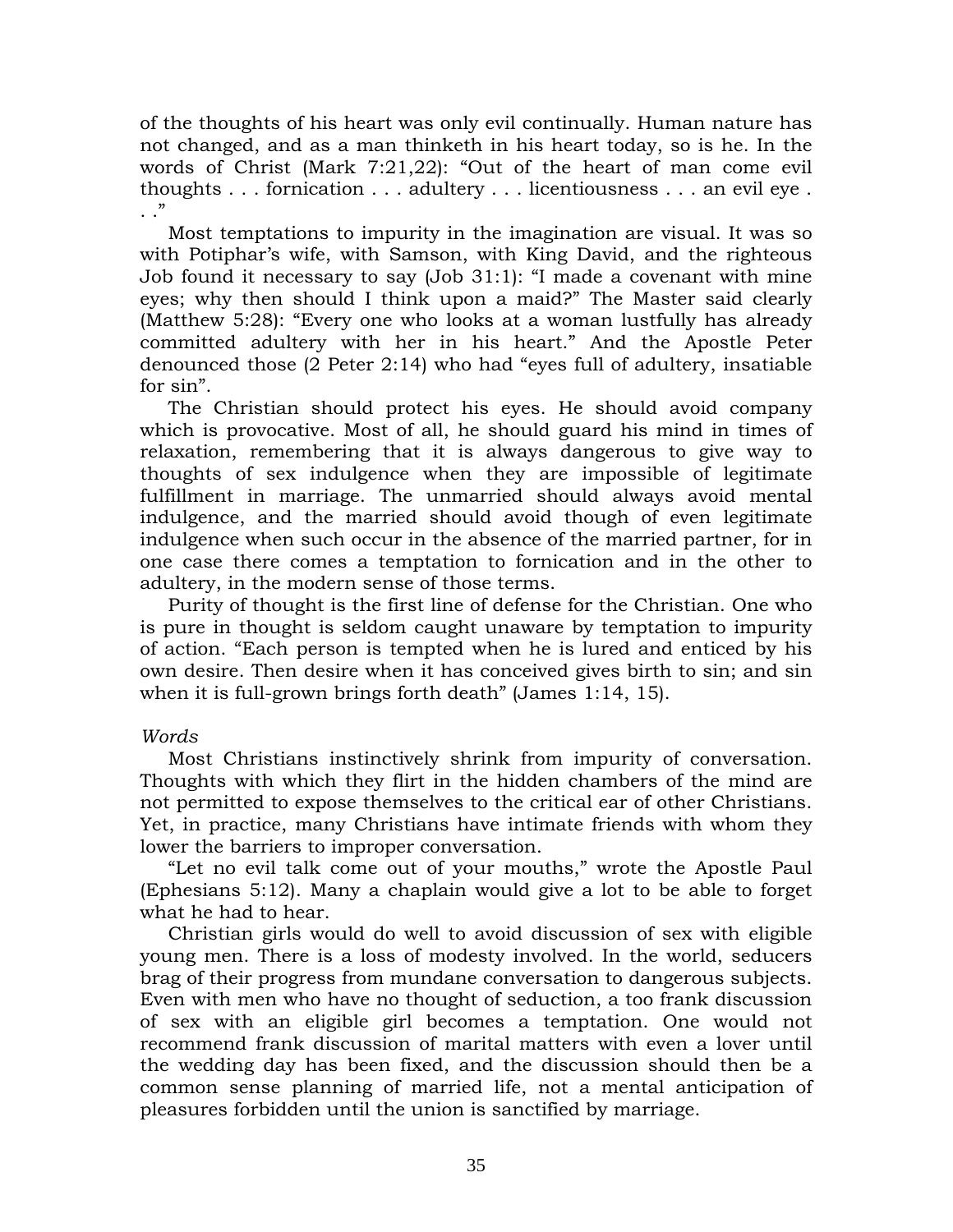In modern educational procedures, a certain amount of coeducational discussion of sex in scientific terms becomes inevitable. The Christian student will let the discussion end in the classroom, so far as the opposite sex is concerned. It is permissible to condemn by scriptural word and godly counsel all impurity presented in conversation.

#### *Deeds*

The natural outcome of undisciplined thought is undisciplined action. Among the adolescent, and also among those who remain adolescent in their attitudes, solitary impurity is a sad but widespread practice, one which is far too often a problem among professing Christians who have never been clearly taught.

The modern fashion is to excuse such bad habits as mere immaturities. The non-Christian psychiatrist seeks to remove the feeling of guilt from the weakling. Comparisons are made with lower animals, statistics are quoted, but they do not make right what is wrong.

In 1937, in Britain, I drove an Armstrong-Siddeley car which had an unusual brass self-starter ring which made a pleasing tinkle as it engaged the fly-wheel. Sometimes, trying to enliven the conversation with *Sassenach* passengers, I would punch the horn button of the car to make it emit a cheerful *honk-tiddly-honk-honk—ching-ching*, the last two notes being derived from pressing the self-starter button with its brass effect. That I was wreaking damage upon the brass self-starter ring did not occur to me. The self-starter button was meant for pushing, I would have said. But a motor mechanic showed me that the brass teeth of the selfstarter ring were being worn off by being thrown against the steel flywheel in the wrong circumstances, when it was revving hard. The selfstarter button was designed for pushing in restricted circumstances. Likewise, the procreative apparatus in man was designed by the Creator for use in prescribed circumstances, sanctified by marriage. All other use is therefore abuse, and brings about damage in the physical, mental and spiritual realms, as I learned in counsel in the chaplaincy.

The Psalmist prayed to be delivered from "secret faults" and "secret sins". It takes a light of God to deliver sinners from "what they do in the dark, every man in the chambers of his imagery".

The word *fornication* is mentioned in condemnation in a dozen books of the Bible, but is seldom mentioned in Christian preaching and teaching, chiefly because it is distasteful. In the Scriptures, the word is used in a least three ways: *figuratively*, to describe idolatry which is regarded as infidelity to God and intercourse with wickedness; *generally*, to describe all immorality, by which word the modern translators give that sense; and *particularly*, to describe illicit sexual intercourse on the part of an unmarried person, which is the modern usage defined in the dictionary.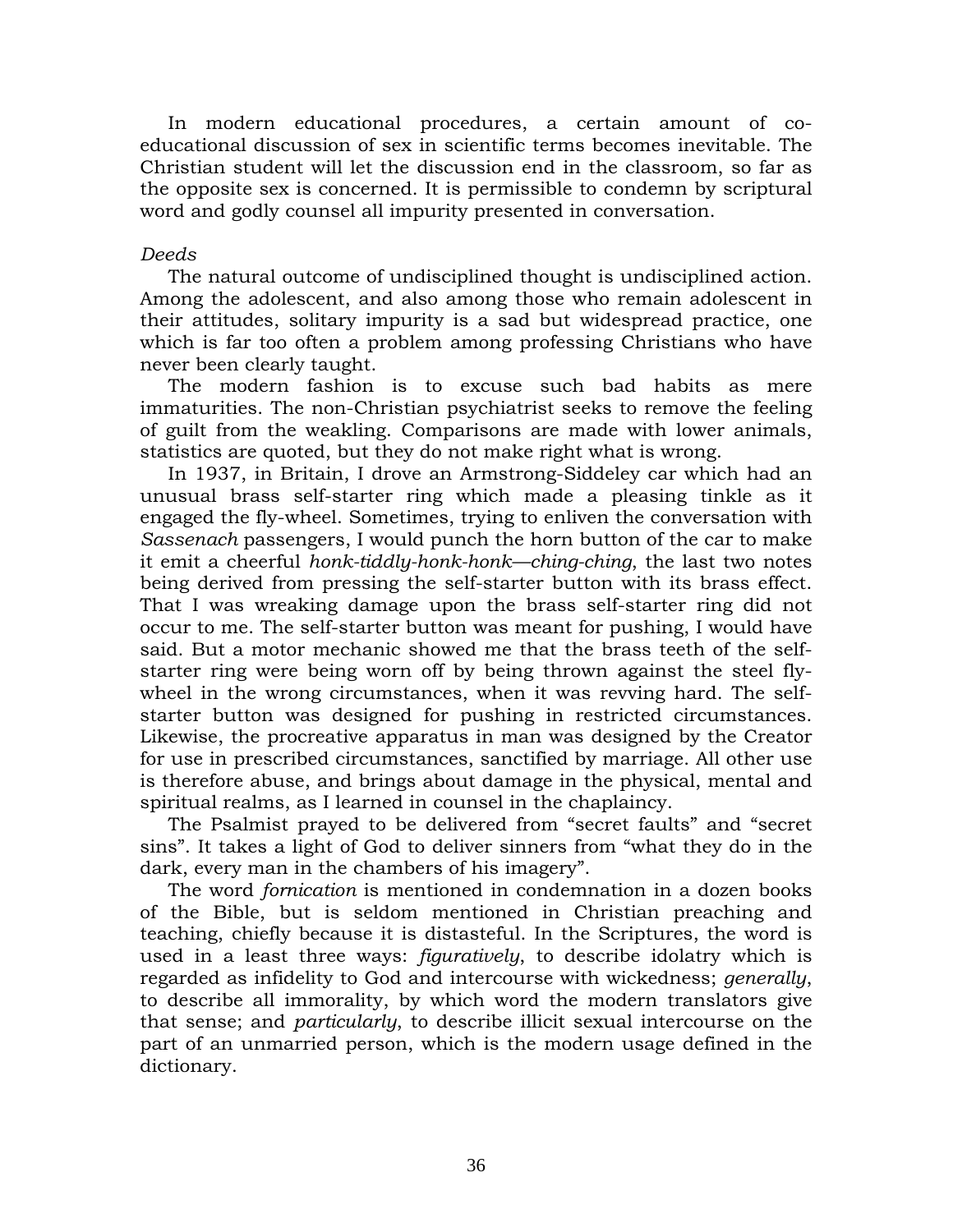The Scripture is explicit. The Phillips translation of the New Testament Epistles, *Letters to Young Churches*, gives in cursive style the sense of I Corinthians 7:1,2 thus:

"It is a good principle for a man to have no physical contact with women. Nevertheless, because casual liaisons are so prevalent, let every man have his own wife and every woman her own husband."

Unmarried people are not permitted to indulge in sexual relationship under any excuse. The average Christian is aware of the impropriety of casual relationships. Most young people face temptation in steady courtship, and are sometimes willing to consider increasing intimacy as permissible on account of their genuine love and honest intentions. This is a snare. "If they cannot exercise self-control, they should marry. For it is better to marry than to be aflame with passion" (I Corinthians 7:9).

The answer to the problem of the strain of courtship is marriage. There is no answer to the problem of casual liaison and prostitution except to abstain utterly. Such fornication is wickedness. Every Christian ought to know this, and yet one knows of so-called Christians who think that illicit liaisons are permissible so long as precautions are taken. The First Corinthian Letter teaches clearly that Christians are not to associate, not even to sit at table, with an admitted fornicator who claims that he is a Christian.

*Adultery* is defined in the dictionary as voluntary sexual intercourse by a married man with another than his wife, or by a married woman with another than her husband. In Scripture, *adultery* designates sexual intercourse of a man, whether married or unmarried, with the wife of another man. Adultery in both dictionary and scripture dignifies a breach of the integrity of the family unit, which God established as a sacred institution in society.

The Seventh Commandment categorically prohibited adultery, and the law prescribed the death penalty for both adulterer and adulteress. Job characterized it as a heinous crime (Job 31:11). The Old Testament prophets condemned adultery, and the New Testament reiterated the condemnation.

Marriage is so established in mutual love that the problem of adultery should not arise for any Christian couple. Both husband and wife should see to it that the mutual love is established and maintained in every way, spiritual, mental and physical. Alas, it is a deplorable fact that the majority of marriages of Christian people are not completely mutual. There is something wrong if the sacred relationship in its physical aspects should mean pleasure for one and anything less for the other. The ignorance of some Christians on the subject is appalling. The solution to so many problems is simple.

There are worse offences than fornication or adultery, but the very contemplation of perversion is defiling. Sinners who carry their rebellion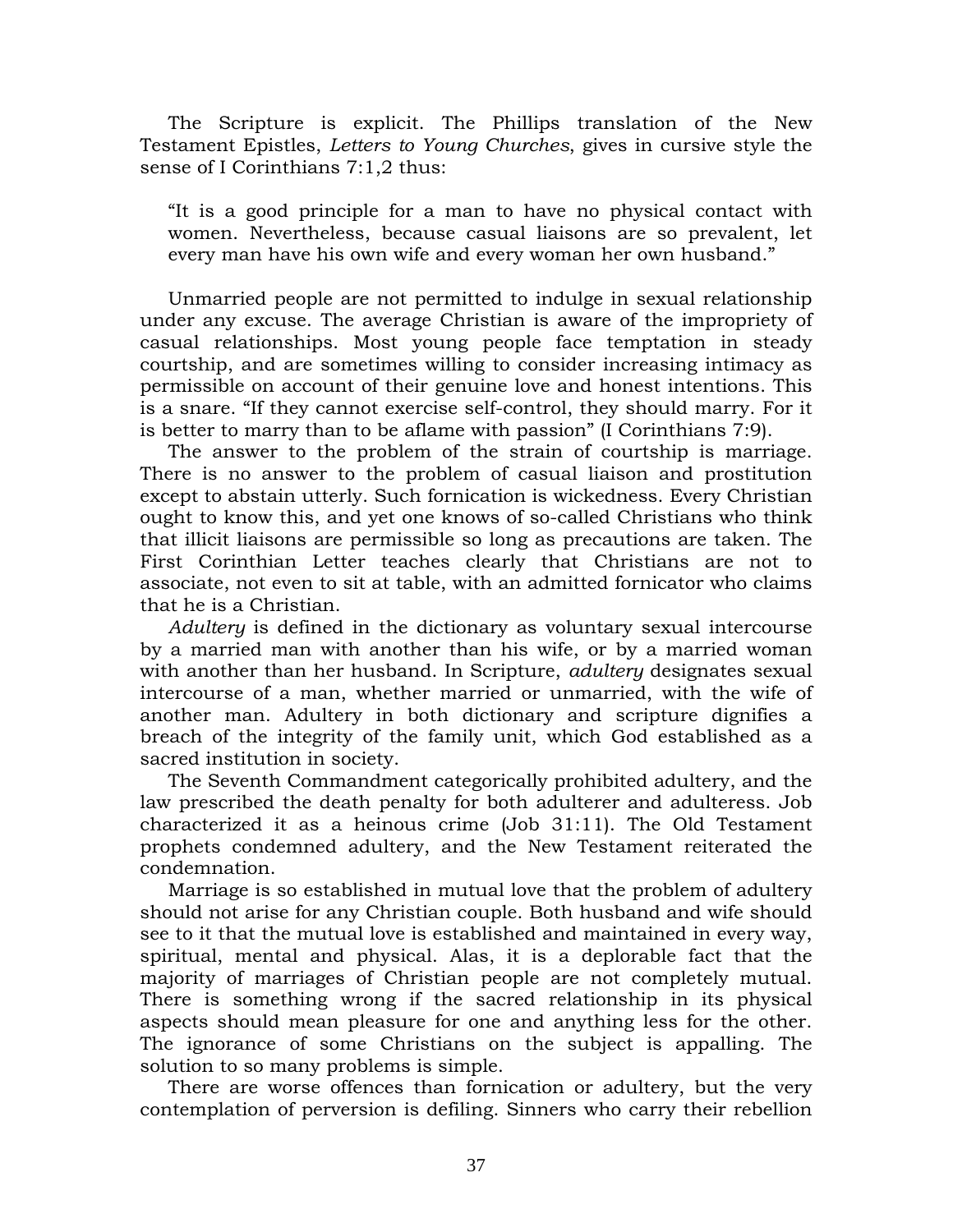against God as far as promiscuity are often tempted to go further into unnatural things, as in Romans 1:26-27:

"For this reason God gave them up to dishonorable passions. Their women exchanged natural relations for unnatural, and the men likewise. . . . . "

For any one to name the name of Christ and fall into such wickedness seems almost incredible, and yet is has been known. The judgment of God falls upon all who sin so.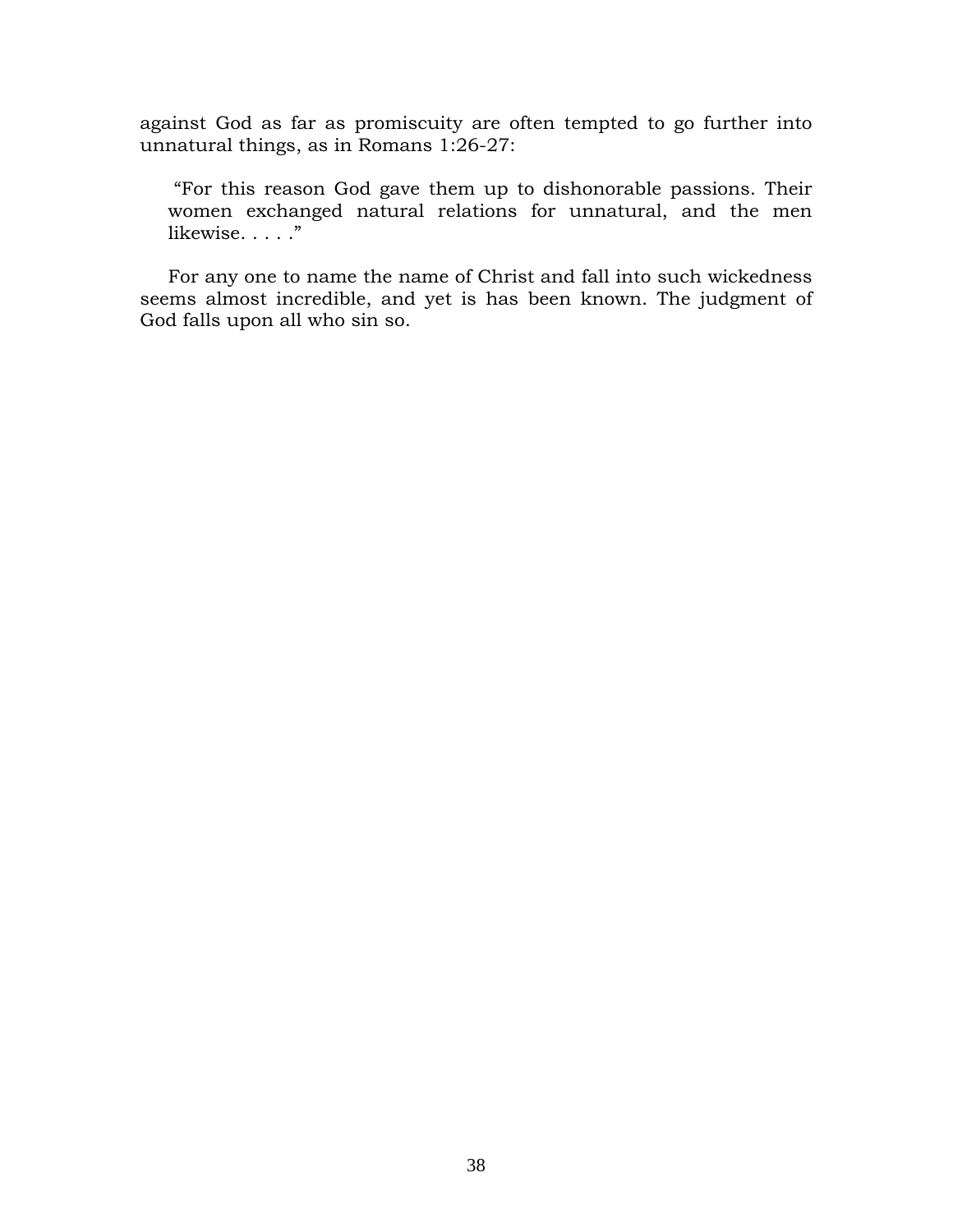#### **CHAPTER SEVEN**

# **SINS OF WRONGFUL POSSESSION**

There is nothing more explicit in the Decalogue than the commandment, "Thou shalt not steal!" In the chaplaincy, one found that the commandment against stealing was the easiest to quote to show that the laws of God are not based upon the arbitrary whim of a Supreme Being unrelated to the good of the human race, which good is the will of God. It was easy to picture the chaos which would result from a wholesale departure from the commandment against stealing.

### *Stealing*

In times of the moving of the Holy Spirit, professing Christians are often known to confess outright stealing. There is only one thing to do in such a case: to confess the theft to the person wronged and to offer to make restitution; and if restitution is beyond the power of the individual, he ought to throw himself upon the mercy of the person or persons from whom he stole.

I have heard it said that it is superfluous to warn Christians against stealing, seeing that Christians cannot steal and still be Christians! There is only one reply to that: both the Apostle Paul and the Apostle Peter warned Christians against stealing, the former saying (Ephesians 4:28): "Let the thief no longer steal, but rather let him labor, doing honest work with his hands, so that he may be able to give to those in need," and the latter urging that no Christian should suffer as a thief ( I Peter 4:15).

### *Pilfering*

As in the matter of lying, Christians find their consciences too tender for outright stealing, but often give way to some act they consider short of it. They pilfer little things, they misappropriate; they take what they consider unimportant things without permission. The Apostle Paul warns all Christian employees (or servants) not to pilfer, but to show entire and true fidelity (Titus 2:10).

It was said that, during the Nicholson Awakening in Northern Ireland in the 1920s, so many shipyard workers came under conviction of the sin of pilfering tools and began returning them, the management posted notices giving blanket forgiveness to all offenders but asking them to keep the stolen tools on account of the sudden overcrowding of tool sheds! A student at a college in the Pacific Northwest approached me about the matter of pilfering, and, when questions were asked, it appeared that he had "pilfered" a motorboat of considerable size! Sometimes I have found Christians half-convicted about the pilfering of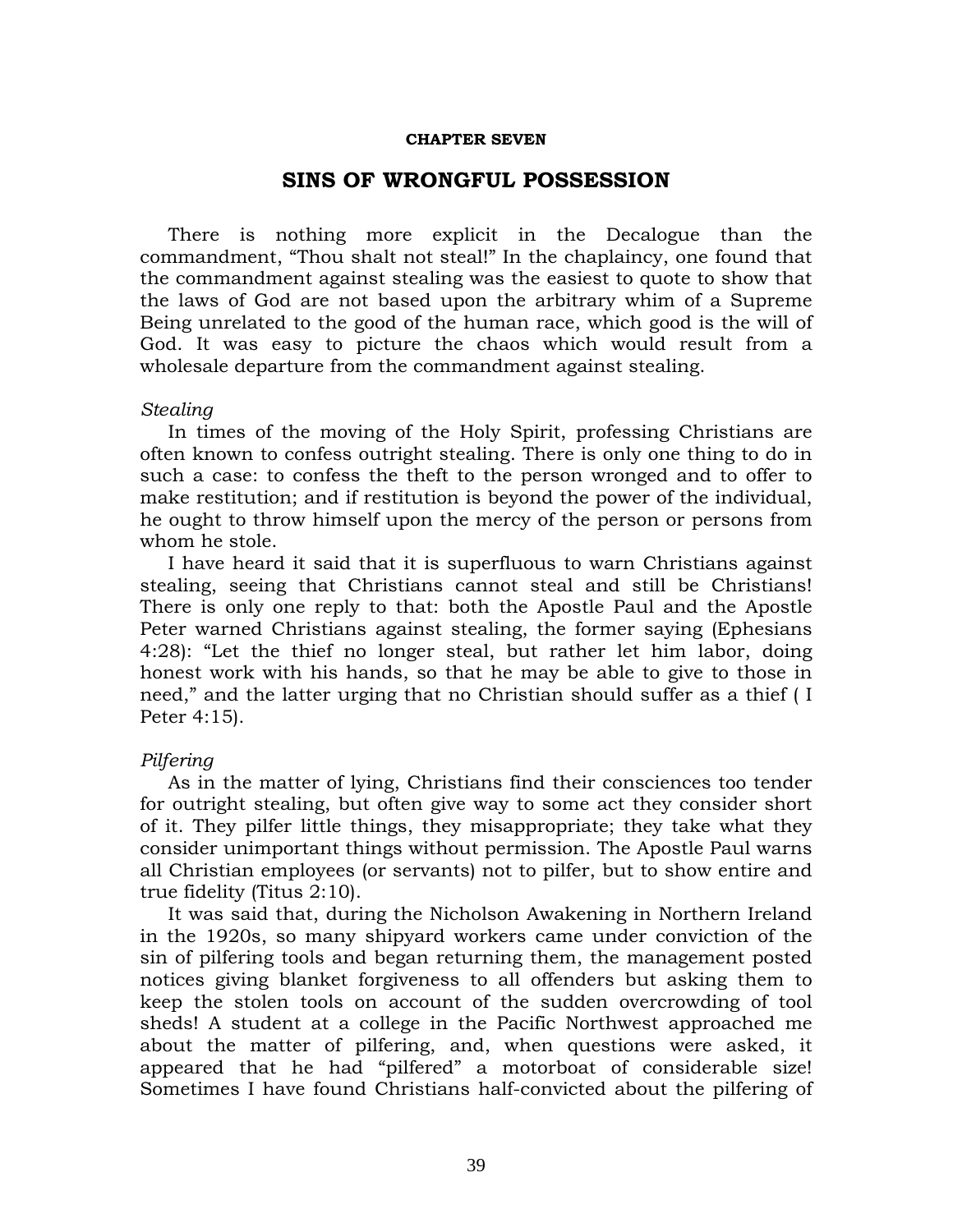little things like postage stamps and telephone calls which are charged to the firm. There is a simple test. If the employer agrees that he privileges of the employee include free stamps and telephone calls, by all means the Christian ought to take advantage of such generosity.

Stealing is stealing no matter how one may rationalize. In several revival campaigns, I have been approached by professing Christians who had become convicted of the pilfering of small sums of money from their employers, and, in each case, the excuse was the complaint that the employer had not been paying high enough wages. Alas for the excuse, the employer must be the judge of that, or, if he actually cheats the employee must appeal to the law, not to private readjustment!

I have been asked hypothetical questions about stealing under circumstances of extreme necessity, such as a mountaineer with a broken leg, starving to death, dragging himself to a cabin which is well stocked with food but with the owner away. I personally would have no compunction in such circumstances immediately to put into operation the principle involved in Deuteronomy 23:24, offering to make good on the first opportunity. I suspect that the people so interested in such hypothetical emergencies are often more concerned with conscience easing in the matter of another more complicated misappropriation.

The Scripture is explicit regarding the sin of misappropriation by an *employee*: it is equally implicit about defrauding by *employers*. The first six verses of James 5 constitute as strong an indictment of social injustice as any in literature. It is a sin for an employer not to pay a hired man a living wage (Malachi 3:5), or to withhold wages by fraud (James 5:4), or to delay the payment of wages (Deuteronomy 24:15), or to use a neighbor's service without wages (Jeremiah 22:13), or to be inconsiderate of employees' complaints (Job 31:13). I wish I could say that such injustices were unknown among Christian employers. Nevertheless, there have been Christian employers in all ages who had a passion for social justice. Social justice was also the passion for six humble workers, known in trade union history as the Tolpuddle Martyrs, transported to the convict camps of Australia for forming a trade union to contest an employers' agreement to keep wages at seven shillings (one dollar) a week

. . . five of these pioneers of trade unions were local preachers or Christian workers, and the sixth was converted through their Christian witness in the labor gangs. Lord Shaftesbury, an aristocrat but a Christian, was England's greatest social reformer; and Keir Hardie, a coal miner but a Christian convert of Moody, was Britain's greatest advocate of the rights of the working man, writing his first tract on Proverbs 30:8, entitled *Can a man be a Christian on a Pound a Week?*

# *Unpaid Debts*

Stealing may manifest itself in the matter of unpaid debts. A Christian is under obligation to pay back what he has borrowed, for it is a wicked thing to borrow and not pay again (Psalms 37:21). Business investment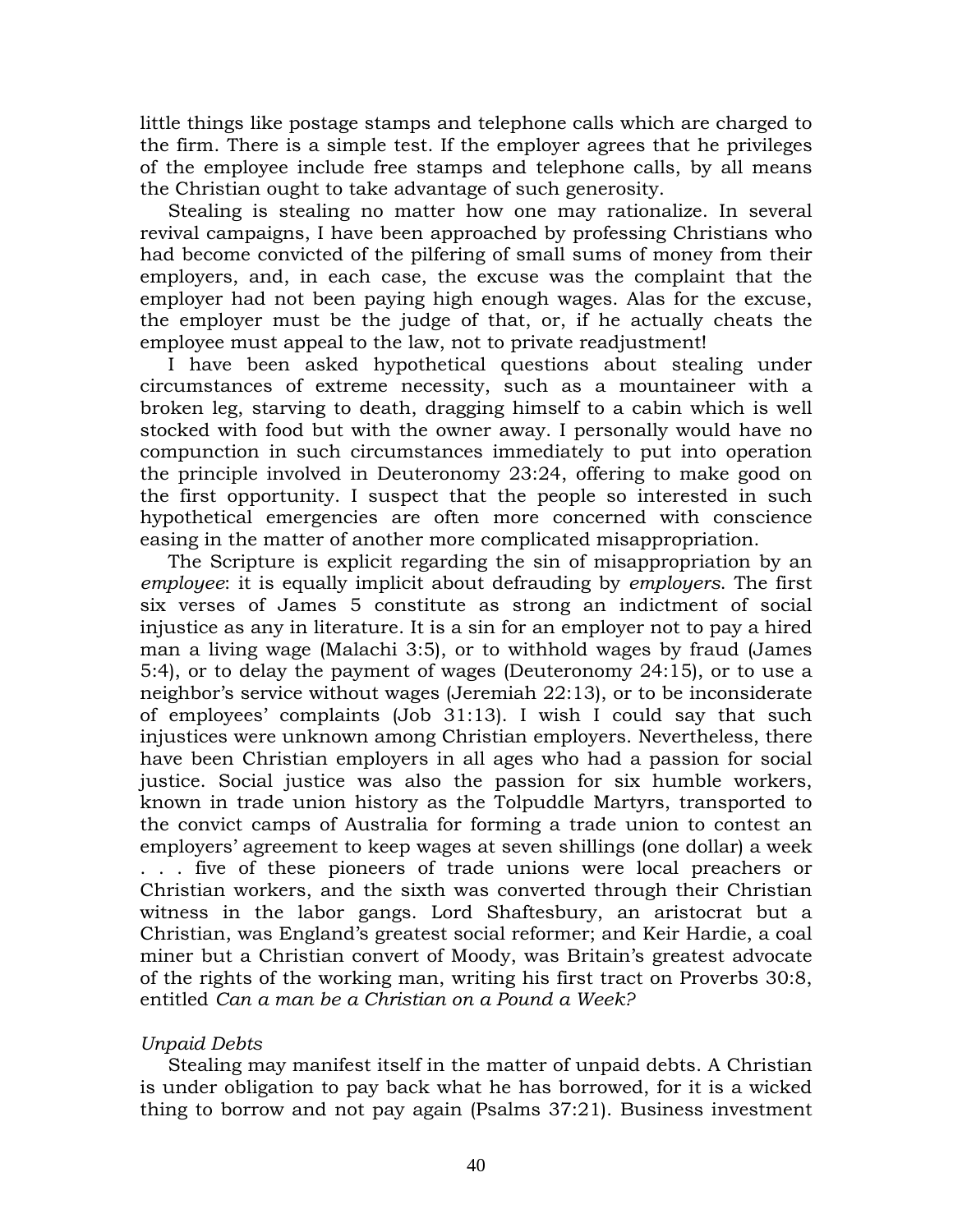should be distinguished from borrowing (in which the borrower has all the advantage), for an investor agrees to let a businessman use his money in a calculated risk. The Christian businessman will try to return both capital and interest to the investor, but there are circumstances where business failure should be borne and shared by all who had hoped to gain a profit from the business.

## *Business Integrity*

It appears from the Scriptures that debts are not to be repudiated (2 Kings 4:7). The Apostle Paul advises Christians to be in debt to no one (Romans 13:8). In view of the modern business practice of credit-buying, it should be pointed out that the sort of debt which the Scriptures condemn is neglect of meeting payment on just contracts. If a man lend a friend a sum of money for a year, or until a certain date or circumstance in which repayment is expected, the debtor is not guilty of breaking his contract until the repayment falls due. In America, it appears that most of the population purchase goods on the installment plan. The purchaser herein makes a contract with the good will of the seller, and, providing he meets his installments promptly, he has not broken a contract. It is, of course, very unwise to purchase more than one's income can meet: but, even so, the purchaser may still salve his conscience by returning the goods, whose good condition is generally and wisely safeguarded by insurance.

I was once speaking in a London college when a big Irishman arose to demand: "D'you mean that a fella has to pay back all the debts he made before his conversion?" Thinking of the principle involved in the case of Zacchaeus, I answered in the affirmative. "Then," said he in disgust, "I'll be workin' from now till the Millenium and right through the Thousand Years!" Not wanting to rob him of the prospect of working a little for the Lord during that lengthy period, I inquired the nature of the debts. They were gambling debts, he said. He was reassured when I gave my opinion that a gambling debt was illegal and not binding. Anyone with any doubts about this should reflect that the first thing that a bookie does to collect one of his unenforceable payments is to persuade, sometimes under threat of violence, to debtor to sign a chit for a legally enforceable contract to pay.

# *Business Integrity*

The Scripture is very clear also concerning sharp business practice, between buyer and seller. "A false balance is abomination to the Lord: but a just weight is his delight" (Proverbs 11:1). It is therefore very wrong for a Christian salesman to misrepresent the value of goods to a buyer. Proverbs 21:6 condemns the making of profits by misrepresentation, and, according to Deuteronomy 25:13 – 16, it is unjust to have double standards in business.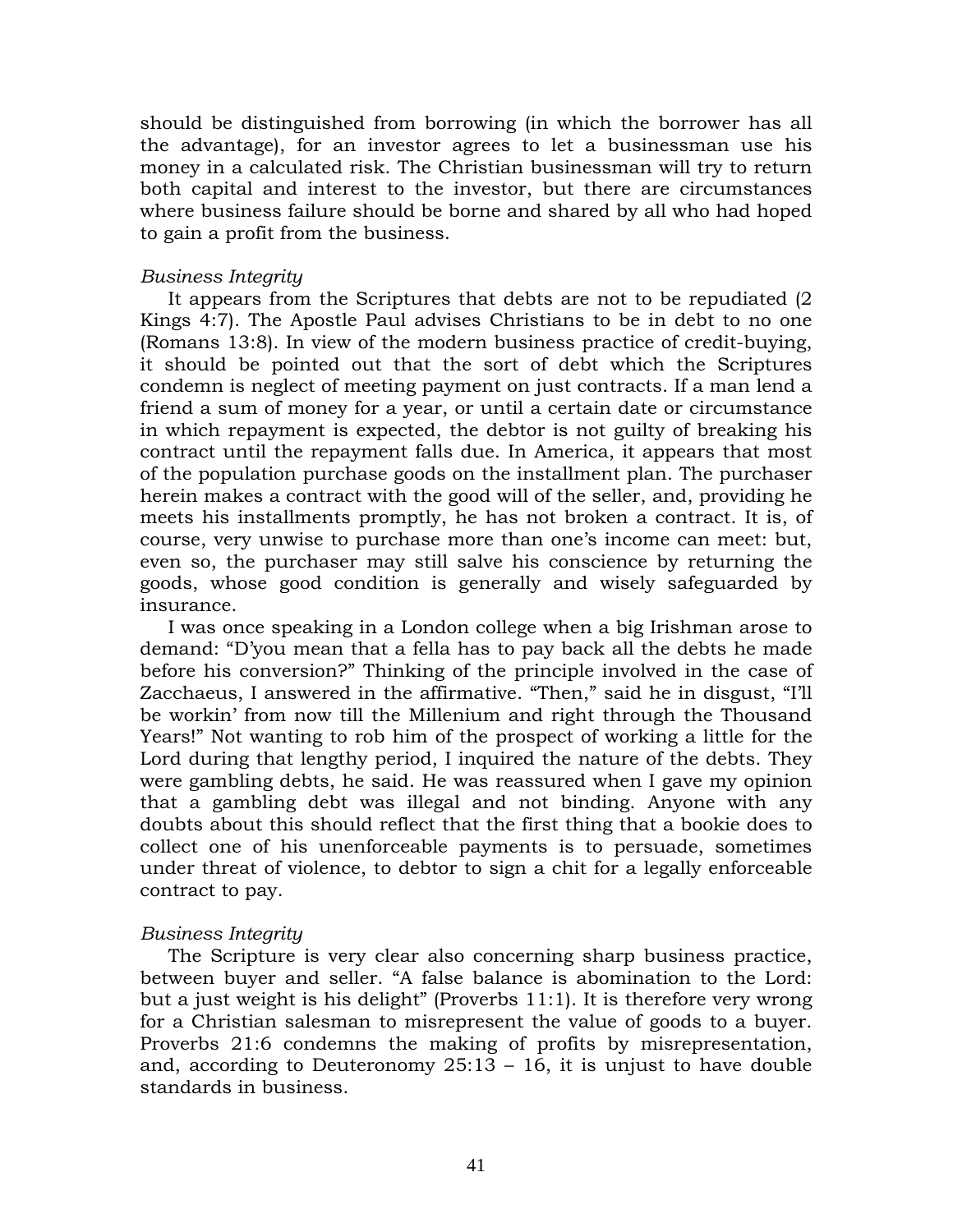There remains the question of indebtedness to established authorities, about which the Apostle Paul wrote to the Roman Christians (13:6, 7):

"For the same reason you also pay taxes, for the authorities are ministers of God, attending to this very thing. Pay all of them their dues, taxes to whom taxes are due, revenue to whom revenue is due, respect to whom respect is due, honor to whom honor is due."

It is noteworthy that every great revival of true religion sends conscience money to tax collectors from offenders convicted through the preaching of the Word or the operation of the Spirit.

It is certainly our conclusion that a Christian who has enjoyed the use of possession of another person's money or property unlawfully cannot enjoy the blessing of God at the same time. Property rights under law are ordained of God, and transgression of them is an offence against Him.

## *Robbing God*

*There is a more direct offence against God: in the words of Malachi 3:8 – 10:* 

"Will a man rob God? Yet ye have robbed Me. But ye say, Wherein have we robbed Thee? In tithes and offerings! Ye are cursed with a curse: for ye have robbed Me, even this whole nation. Bring ye all the tithes into the storehouse, that there may be meat in my house, and prove Me now herewith, saith the Lord of hosts, if I will not open you the windows of heaven, and pour you out a blessing, that there shall not be room enough to receive it."

To steal from a bank is bad enough: to steal from a benefactor is worse. Yet that is what so many believers do. By withholding their tithes and offerings, they rob God. Some avoid conviction by contending that tithing is Old Testament Law not binding on the Church today. One can only reply that, if a Jew under the Law was obliged to give his tenth, a Christian under Grace should do better than that.

Some Christians say, at the end of the week (or month), "I do not have it to give." The Scripture teaches that we should lay aside our contribution at the beginning of the week. Too many believers are like the little girl who, given a penny for the Lord's work in the Sunday School and another for herself, tripped and fell, recovered on penny and put it in her pocket, lost the other down a drain, then exclaimed: "O Lord, there goes your penny!"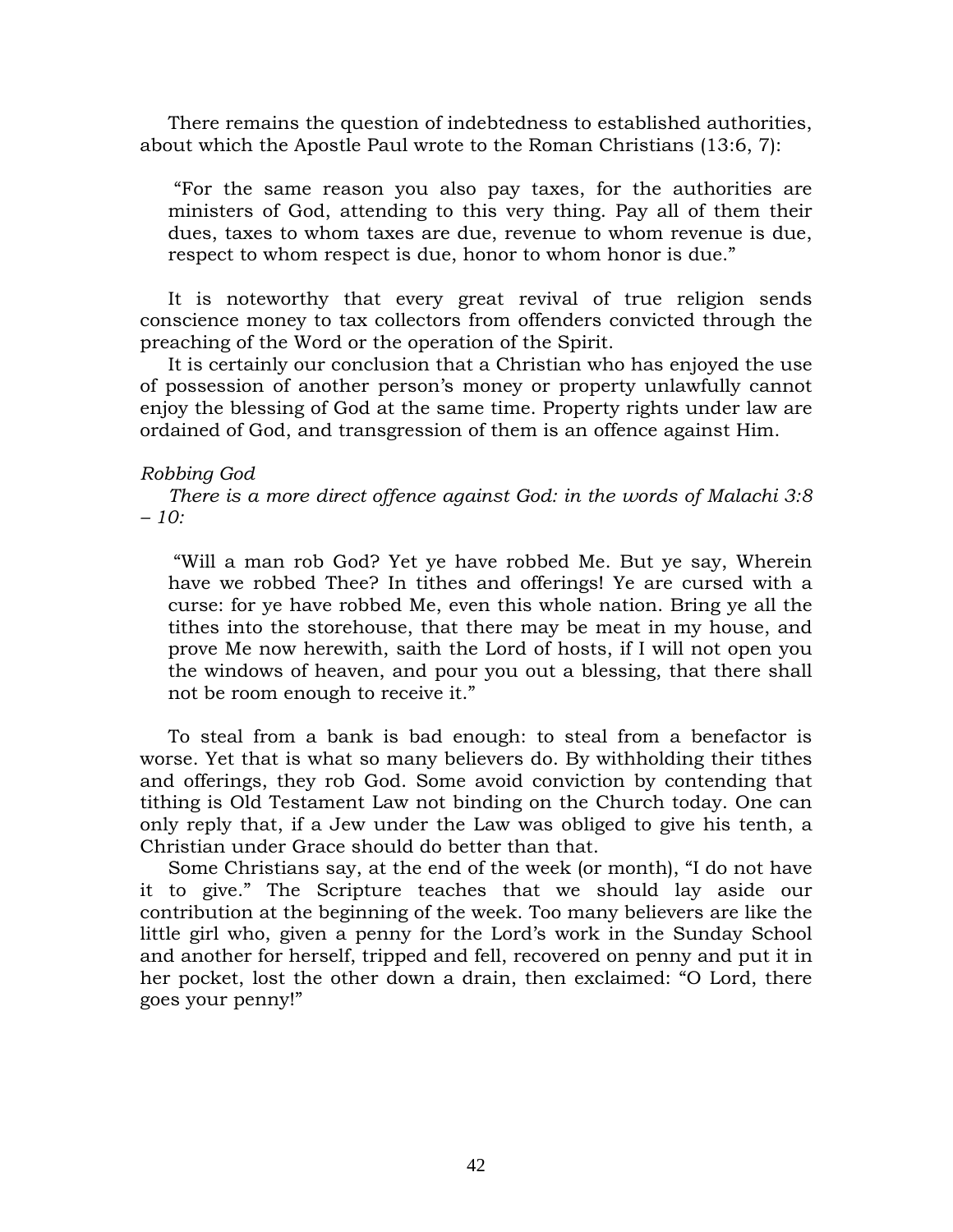#### **CHAPTER EIGHT**

# **SINS OF THE SPIRIT**

Most Christians are startled when they learn that the sins of the spirit are a far great hindrance to spiritual revival than the sins of the flesh. This contrast can be seen in the attitude of our Lord, who was doubly lenient with the woman taken in adultery, and trebly sever with the pride of the Pharisee. This does not mean that adultery is less culpable than pride, but rather that one who gives way to pride is harder to help than one who gives way to adultery.

### *Pride*

God resists the proud, but gives grace to the humble (I Peter 5:5). The first sin of Satan, the angelic being created perfect, was pride, which was the iniquity found in him. (Cf. Ezekiel 28:15 *ff*. and Isaiah 14:12 *ff*.) His ego, inflated with sacrilegious pride, asserted itself in a five-fold defiance of God: "I will . . . I will . . . I will . . . I will . . . I will . . . !"

The heart of pride is egotism, self-centeredness. The self-centered man is really eccentric, coming into collision with everything moving. The humble man is God-centered, and so finds his orbit in proper relationship with the orbits of all other men so God-centered.

Pride is a high esteem of oneself for one's talents, achievements, merits or position. The humble man is not unaware of privilege of talents, achievements, merits or position, but ascribes them to God and submits them to God's purpose.

Vanity is empty or mistaken pride in imagined attainments, together with a desire for the notice, approval or praise of others. The humble Christian is not without a desire for notice, approval or praise, but he seeks first the notice and approval and praise of God, and abhors the praise of men when it is in conflict with the approbation of God.

Conceit is vanity added to pride, and it is so supercilious that it thrives upon the depreciation of others.

There is another type of pride, inverted pride, commoner in England than in America, in which one takes pride in not appearing to be proud. Cultivated self-depreciation if undertaken with a view to the approval of others, is just as deplorable as bragging. In fact, it is hypocritical humility. I knew a man in Oxford University who unwittingly *bragged* that, although he had just as much to be proud of as any American, he refrained from bragging. A humble man is not a man who keeps his pride bound and gagged in company, but gives it an airing privately: he seeks to crucify his pride.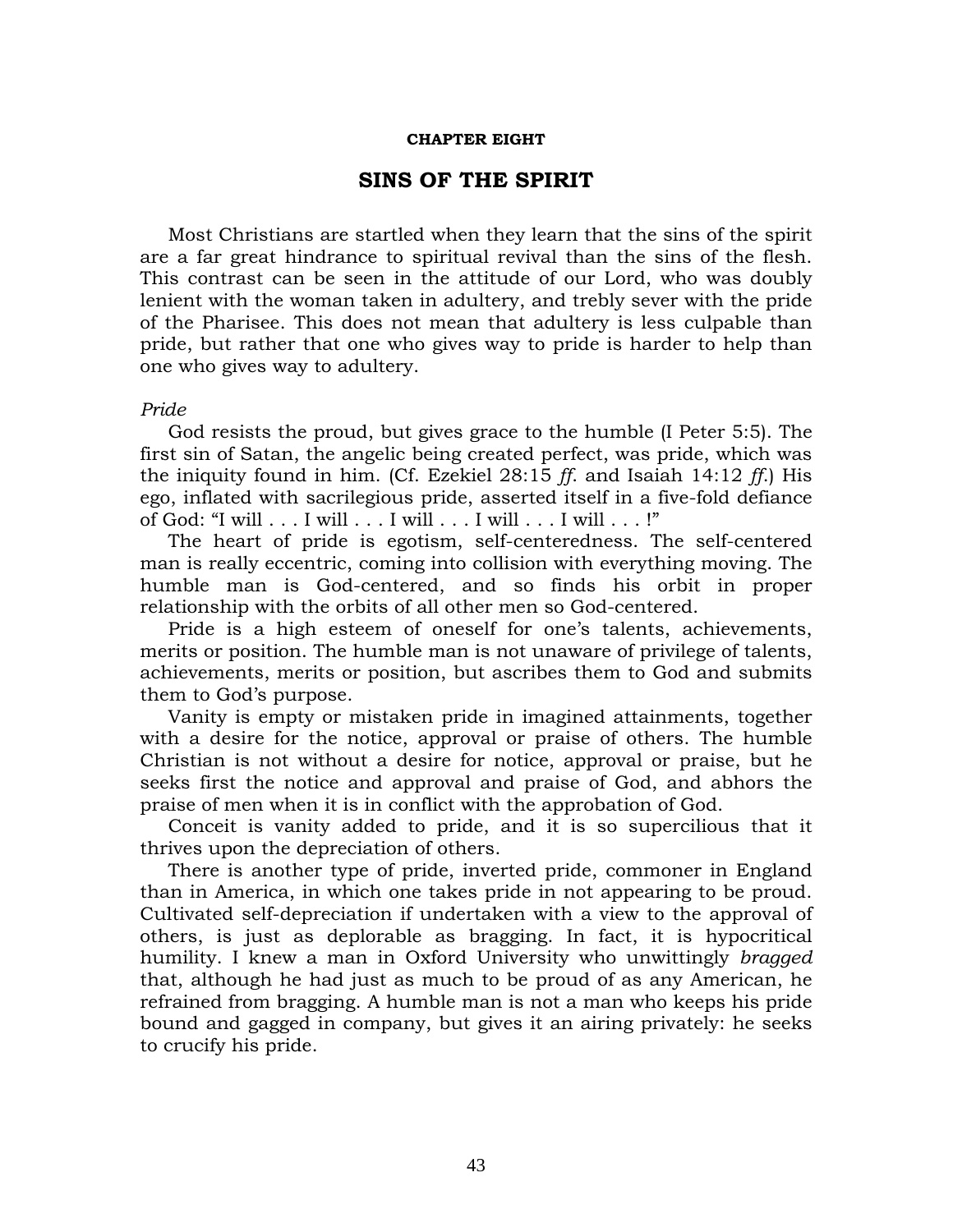## *Hypocrisy*

Hypocrisy is a spiritual sin for which Christ reserved His strongest condemnation. He had little patience with the Pharisees, telling them (Matthew 23:28): "So you also outwardly appear righteous to men, but within you are full of hypocrisy and iniquity." Hypocrisy is nothing more than pretence, playing a part which is not in keeping with the truth. The Pharisees were concerned with the minor details of the Law, but neglected the weightier matters such as justice and mercy and faith. Any Christian who strikes a spiritual pose and does not live up to it is a hypocrite.

# *Neglect of Prayer*

Prayerlessness is another sin of omission. It is a sort of creeping paralysis, which begins in neglect of prayer and ends in utter prayerlessness. Prayerlessness is the root sin. By neglect of prayer, a Christian becomes prey to a hundred vices. All sorts of creeping things crawl underneath the heavy stone of neglect, which once removed causes them to scurry out of the sunshine of fellowship with God. By neglecting prayer, a Christian robs himself of the counsel of God, quenches the Spirit, hinders his growth in Christ. He finds it easier in prayerlessness to harden his heart against his brother and his neighbor. The only cure for prayerlessness is prayer. Such prayer should begin with the confession of the sin of prayerlessness. If the prayerless one still finds it hard to pray, then he should start to praise God for his many wonderful benefits. If praise does not loosen his tongue, then he should confess the sin of ingratitude.

# *Neglect of Devotions*

In confessing prayerlessness, the Christian should remember that lack of intercession for others to whom it is promised is also sin. Samuel the prophet said: "God forbid that I should sin against the Lord in ceasing to pray for you." A Christian should be especially carefully about keeping his promises of intercession to missionaries.

It is impossible for one Christian to prescribe a program of prayer for another Christian. It is impossible for a Christian to prescribe a program of prayer for himself. Prayer is devotion to God. Just as an affectionate husband does not tell himself, "I must set aside fifteen minutes each day for kind words with my wife!" so a Christian cannot allot his time his time to God. The loving husband gives all the time that he can to his wife; and the faithful Christian turns his thoughts to God every time they are not necessarily preoccupied with something else. As the Negroes sing in their Spiritual: "Every time I feel the Spirit moving in my heart, I will pray!"

The best pan for prayer is that of the Psalmist, who prayed every evening, morning and at noon. Bedtime is not the best time for prayer. The best times are before the responsibilities of the morning, afternoon,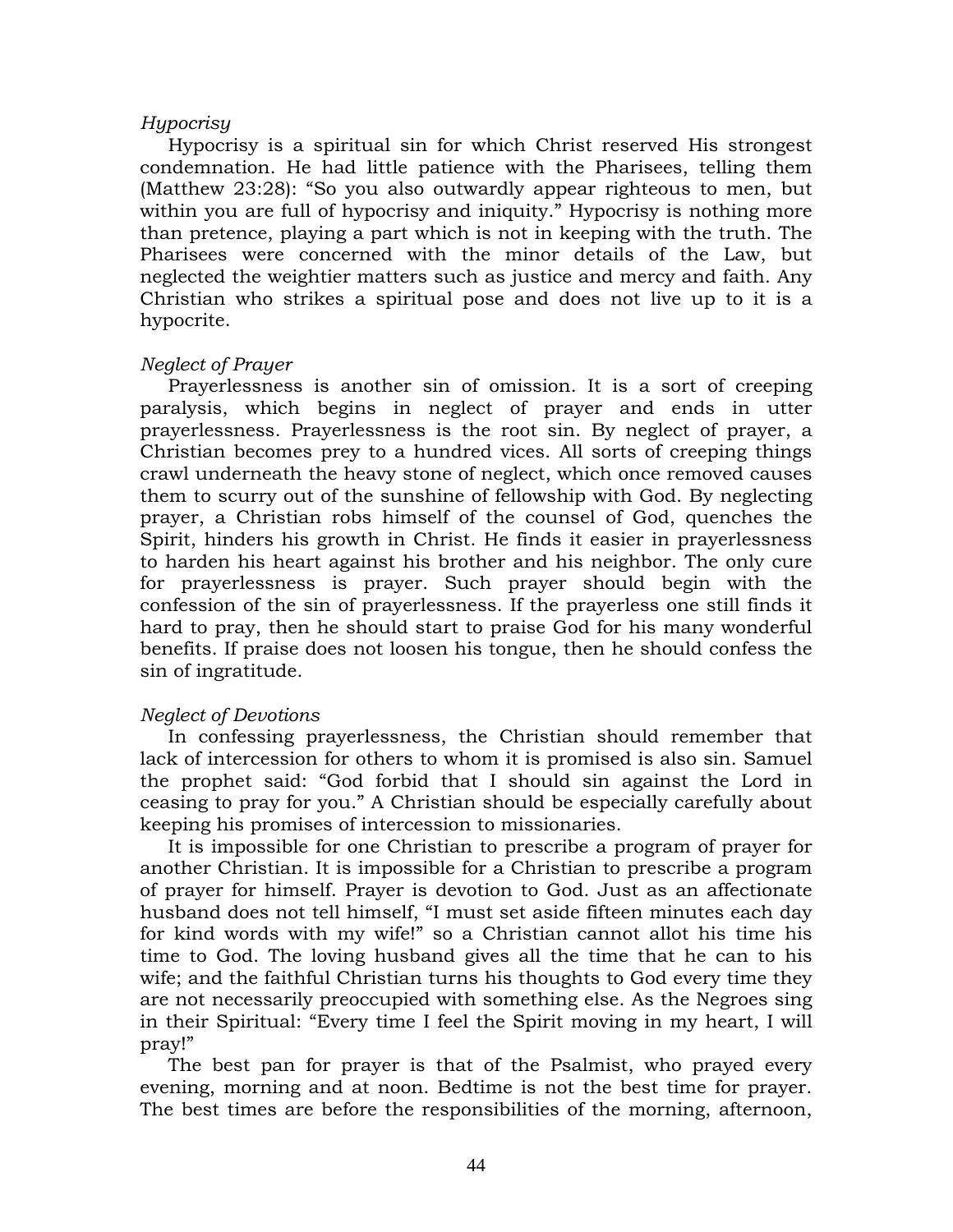and evening. But, along with regular recourse to prayer, the believer should be ready to turn to God every time a decision is to be made, a contact to be exploited for Christ, a temptation to be resisted; in fact every possible moment which can be devoted to contact with God should be given to prayer.

Devotional reading is likewise neglected by too many Christian. It is often more important to begin by reading the Word than to pray first. It is more important that the Holy Spirit should have the opportunity of speaking to us through the Word than that we should unburden ourselves of our habitual expressions. The Lord can care for us without our telling Him, but we cannot obey His voice without hearing it.

Bible study should not be made to do duty for devotional reading. Any reading of the Scriptures necessary for the proper preparation of a sermon or lecture or talk should be treated as part of that service, and not allowed to crowd out devotional reading needed for the nourishment of one's own soul. The reading of doctrinal matter in which one has a hobby interest should be avoided in the quiet time.

Neglect of family reading is a common temptation of Christians. Life is so crowded that opportunities for corporate family worship are few. The Christian family which prays together, stays together.

## *Neglect of Witness*

Neglect of witness, better called cowardice or indifference, is another besetting sin of spiritual Christians. They give lip assent to the need of witness, but seldom do anything about it. They rescue the perishing occasionally in stirring stanzas of hopeful hymns, but they do not put their sentiments into practice in real life outside the church building. Christians find it easier to talk about the weather, business, family, politics, sports or almost anything but Christ Himself. This is a sin.

## *Lovelessness*

Lovelessness is the cause of neglect of prayer, devotional reading and soulwinning. Lovelessness is the greatest sin of all, for Christ Himself tells us that the first and greatest commandment is, "You shall love the Lord your God with all your heart, and with all your soul, and with all your mind and with all your strength" (Mark 12:30), so transgression of the first and greatest commandment constitutes the first and greatest sin.

# *Unbelief*

Unbelief is the final sin. A Christian may repent of his pride, hypocrisy, prayerlessness, neglect of reading, cowardice, and lovelessness; but if he is unbelieving and hard in heart, the Lord can do nothing for him. Christ was unable to do many mighty works because of the unbelief of His fellow citizens in Galilee. The writer of the Epistle to the Hebrews (3:12) names *unbelief* as the beginning of backsliding in the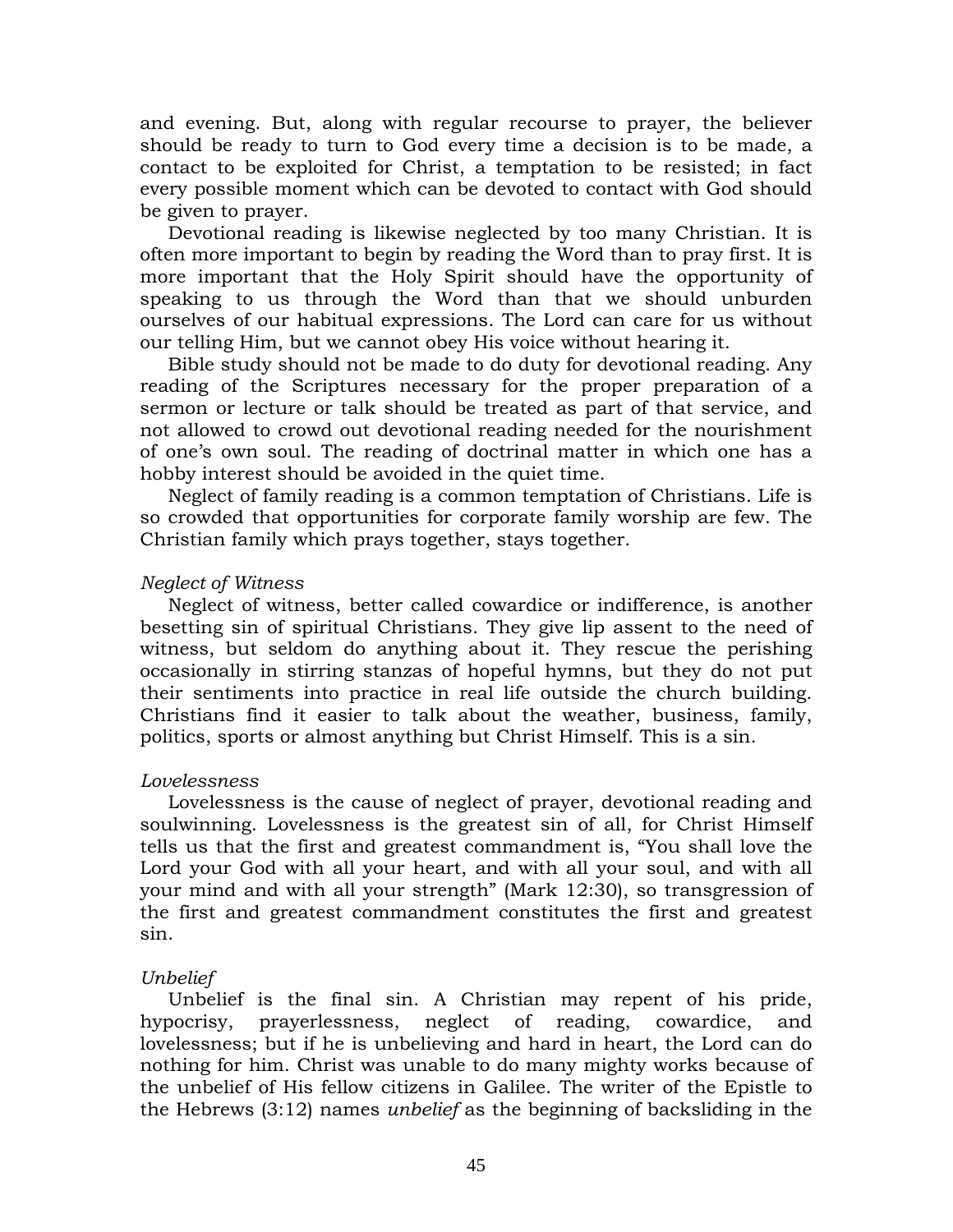warning: "Take care, brethren, lest there be in any of you an evil, unbelieving heart, leading you to fall away from the living God."

Our salvation is by faith. By faith comes every subsequent blessing, whether of repentance, or confession, or forgiveness, or cleansing, or victory, or surrender, or filling, or call, or service. It is by faith that we walk, and unbelief is departure from the walk of faith. Whether it exists as petty worry, or occasional doubt, or continued unbelief, it is *not of faith,* and whatever is *not of faith* is sin (Romans 14:23).

It is impossible to exaggerate the importance of faith in the very Word of God. Feeling follows faith, and faith follows fact, and the facts are contained in the Word of God.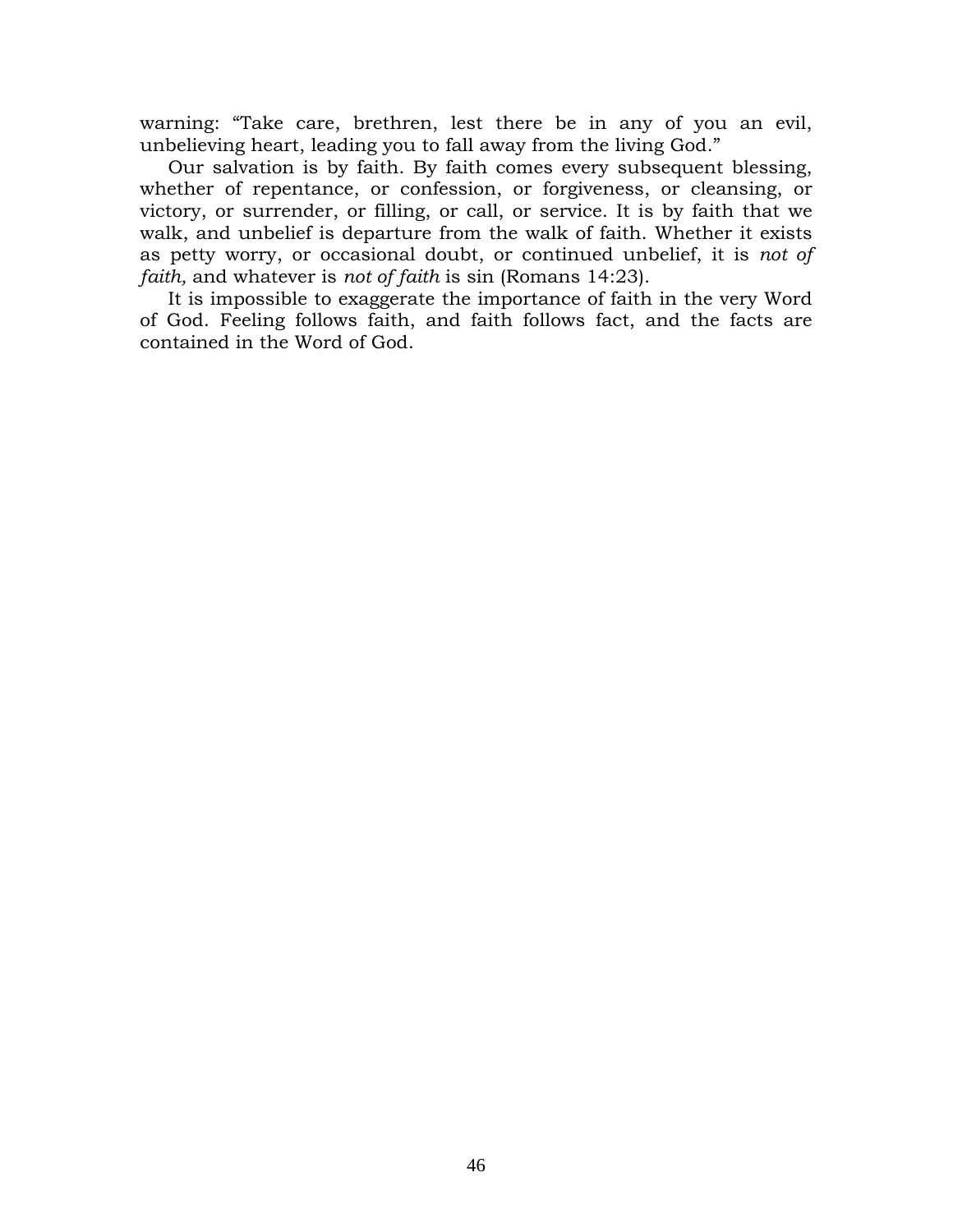#### **CHAPTER NINE**

# **THE CLEANSING OF THE CHRISTIAN**

In the inquiry room of an evangelistic campaign recently, I heard a zealous Christian worker tell an unconverted man that his sins could be forgiven and cleansed if he would only confess them. The worker assured him that the Scripture said so in I John 1:9: "If we confess our sins, He is faithful and just and will forgive our sins and cleanse us from all unrighteousness."

This is a very common misapplication of a familiar promise to believers. No one can promise cleansing through confession to an unregenerate man. No one has the right to tell a gangster that, if he takes a full-page advertisement in the city papers to confess his sins against society, he will automatically receive cleansing from God. God requires the unconverted man to repent and become converted and receive the Lord Jesus Christ as his Saviour.

The word *cleansing* (*katharsis*) in its various forms is translated as *clean, cleanse, prune, purge, purify*, etc., in the New Testament, meaning either physical, medical, legal, ceremonial or spiritual cleansing. It is a striking fact that the subjects of spiritual cleansing are always believers in Christ. The doctrine of *katharsis* is a doctrine of the purification of saints, not of the justification of sinners. It is true that the repentant sinner, upon acceptance of Christ, is justified, and then he enjoys the premier cleansing of the Blood of Christ, by the Word of God. But no unjustified man is cleansed. Cleansing is for Christians.

Christ's conversation with Peter (John  $13:3 - 11$ ) showed that the disciples had been laved (cleansed wholly) by the Word, but still needed the washing of the feet. The cleansing of the Blood of Christ is continuous.\* Both the initial cleansing and the periodic cleansing are for Christians.

There is a difference between forgiveness and cleansing. Hitherto, I had always regarded the promises of 1 John 1:9, "He will forgive us our sins and cleanse us from all unrighteousness", as two ways of describing the same blessing. But I have come to see that two different things are promised therein. The things that are forgiven are "sins", acts of sin, specific sins; the thing that is cleansed is the whole personality, cleansed from *all* unrighteousness.

My small boy, David, was once told not to play in the tempting mud puddle. He disobeyed. To his dismay, he discovered that the muddy evidence of his disobedience was written all over his face and hands and knees and clothes. Fearing just punishment, he stayed out late, until the

\*Linear as well as punctiliar, as demonstrated by the Greek tense used in 1 John 1:7.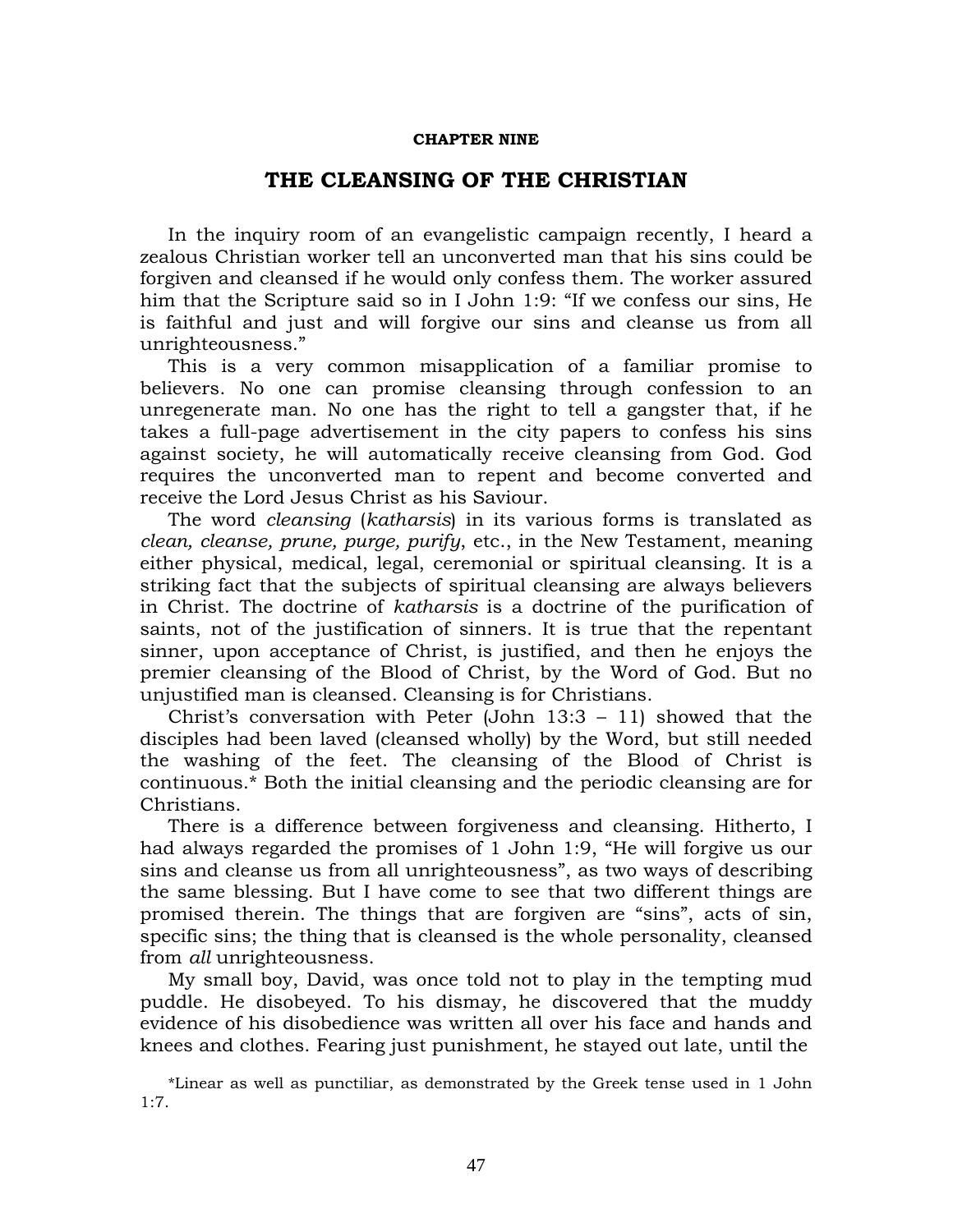twin forces of fear of the dark and miserable hunger drove him in. By this time, we were so relieved to see him that we forgave him promptly. But as soon as he was forgiven, his mother took him to the bathroom, and stripped off his dirty clothes, washed his dirty face and hands and knees, and then put him into the tub for a complete bath, finally deciding to give him a shampoo. So he went to bed, not only forgiven of his disobedience, but as clean as a new pin.

A friend of mine left his car in the garage to be checked for a speck of dirt in the carburetor. The mechanic discovered that not only was the carburetor dirty but the car required new spark plugs, new distributor points, new radiator hose, new rear tires and a wax job. So what began as a minor adjustment ended in a happy overhaul.

I cannot forget the testimony of a young lady in a Minnesota college soon after the school had been moved to seek forgiveness. "I want to thank God," she said, "for loving me enough to want to clean me up after all this mess I have been in." That has been typical of the college revivals known to me. The misery of painful confession and reconciliation has always been followed by a period of cleansing so convincing to the students that the campus has been swept by infectious praise.

It is not enough to preach the Word until Christians are convicted, are confessing or are forgiven. They must be urged to accept by faith the general cleansing of the personality which God happily performs following the humbling over some specific matter.

In the Old Testament, there is a story which illustrates the difference between forgiveness and cleansing. The fifty-first Psalms written after David, a man of God, had sinned grievously. Nathan the prophet had told the King that he was guilty, and David readily admitted his guilt, saying: "I have sinned against the Lord!" Thereupon, Nathan had told David that the Lord had put away his sin. His sin was forgiven.

Did David believe the promise of God in the words of Nathan? Did he still cry for forgiveness of adultery and murder? Psalm 51 was written the day that Nathan had rebuked David for his sin. In its heart-felt petitions there is no request for forgiveness, but there are many requests for cleansing. David had gained a glimpse of the uncleanness of his heart: hence his prayers were for the blotting out of his many transgressions, the washing thoroughly from all his iniquities, the cleansing from his sin. He asked the Lord to purge him as with a broom, to wash him whiter than snow.

"Create in me a clean heart, O God, and renew a right spirit within me!" That was not a prayer for forgiveness, for David had been told that his sin had been forgiven when he had confessed it. It was a prayer for cleansing.

In the New Testament, the Christian is told that if he confessed his sins, God is faithful and just to forgive him his sins, and to cleanse him from *all* unrighteousness. This wording is not accidental. Many a time, a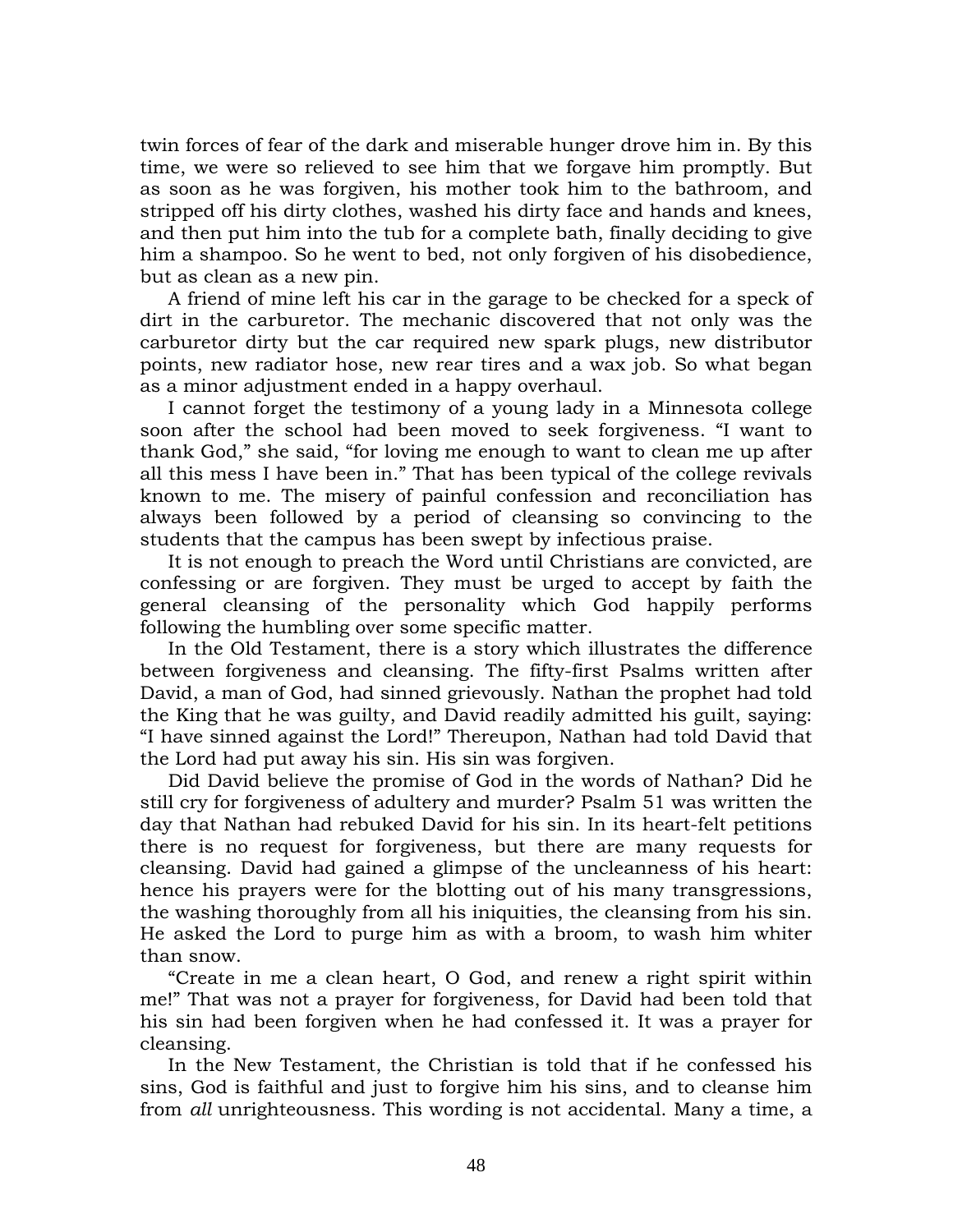Christian has become deeply convicted of some particular sin, and has at last confessed it, seeking forgiveness; but with the forgiveness of the particular sin has come a realization of his need of cleansing from inward sin, from all unrighteousness. The cleansing covers a larger area than the original area of conviction.

During the striking revival at Ngaruawahia in New Zealand in 1936 (described by Oswald Sanders in *The Reaper*), I was led to write the words of the prayer-hymn set to the tune of the old Maori fold-song *Po ata rau – Now is the Hour:* 

> *Search me, O God, and know my heart today, Try me, O Saviour, know my thoughts, I pray: See if there be some wicked way in me: Cleanse me from every sin and set me free.*

*I pray Thee, Lord, to cleanse me now from sin: Fulfill Thy promise: make me pure within: Fill me with fire where once I burned with shame: Grant my desire to magnify Thy name.* 

*Lord, take my life and make it all Thine own: I want to spend it serving Thee alone: Take all my will, my passion, self and pride – I now surrender, Lord, in me abide.* 

*O Holy Ghost, revival comes from Thee! Send a revival, start the work in me! Thy Word declares Thou wilt supply our need – For blessing now, O Lord, I humbly plead.*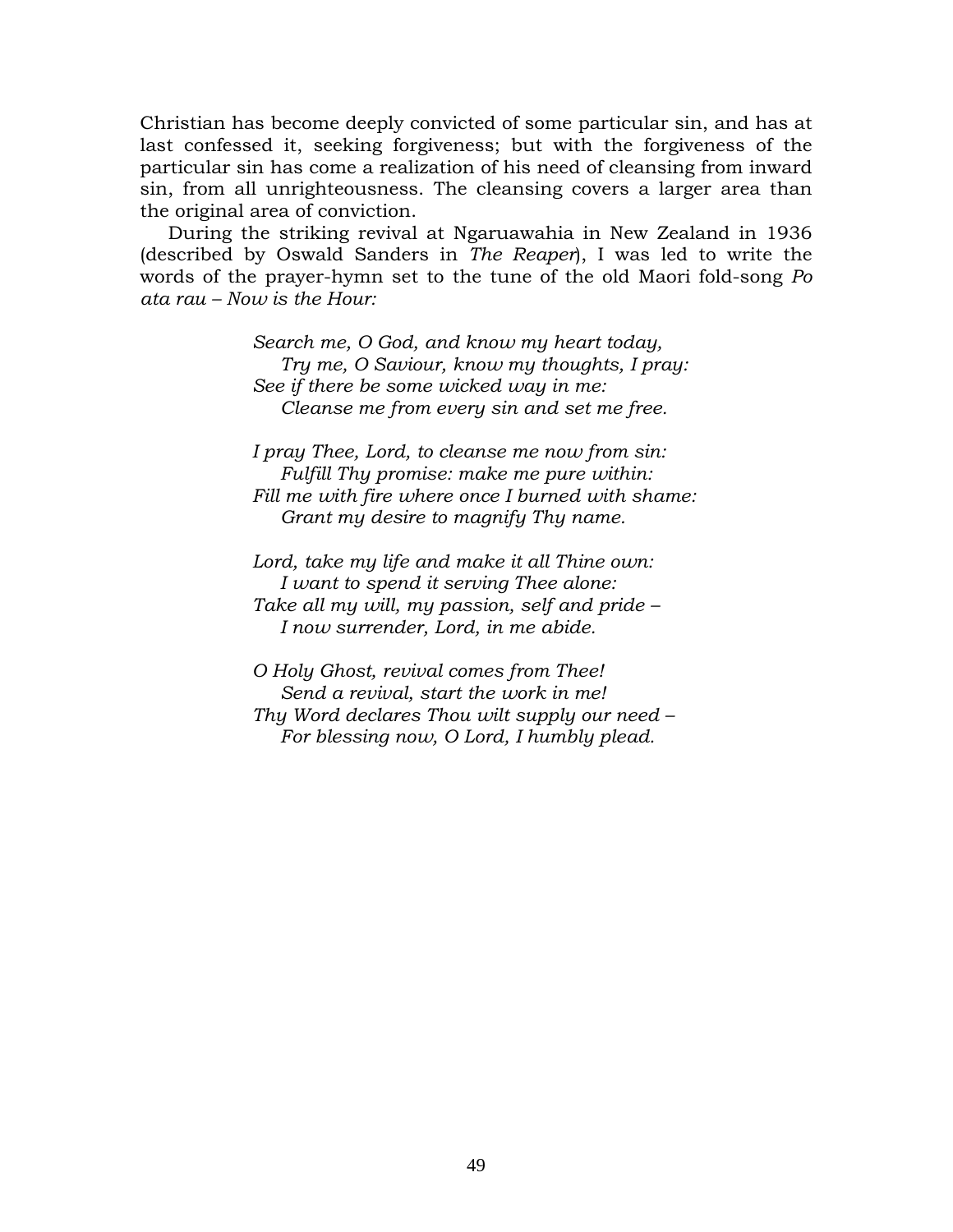#### **CHAPTER TEN**

# **SANCTIFICATION THREEFOLD**

Salvation has a threefold effect: the effect of Justification is to deliver the believer from the guilt of sin; the effect of Sanctification is to deliver the believer from the power of sin; and the effect of Glorification is to deliver the believer from the presence of sin.

When a man accepts Jesus Christ as Saviour by faith, he is delivered from the guilt of sin; when he meets Jesus Christ face to face in death or rapture, he is delivered from the presence of sin; but between these two events he lives on earth in which the indwelling Holy Spirit seeks to deliver him from the power of sin.

There has been so much controversy about Sanctification that the average Christian leaves the subject severely alone, or lives in ignorance of it. And Christians who are Sanctification-conscious appear to devote their energies to debating the subject from their point of view rather than relating it to other aspects of the great truth.

There appear to be three main schools of thought regarding Sanctification. Some insist that the only holiness a believer can enjoy is that which is *positional*, or credited to him at his regeneration. Others hold that it is only by a *critical* experience that a believer can enter into a sanctified life. Others say that sanctification is *progressive*, like automatic growth in a child.

It seems to me that Scripture teaches all three views in their positive aspects, but that undue emphasis on any one of them without the balance of the other two results in a harmful heresy. It is necessary to hold the doctrine of sanctification in the same balance as taught in Scripture, which is its own best interpreter.

Let us seek to illustrate the threefold nature of sanctification as taught in the New Testament writings. A friend of mine lost a valuable 16-mm. camera. Many months later, he discovered it in the window of a pawn shop. Upon impulse, he went into the shop and explained to the pawnbroker that the camera in the window was his. Alas, he could not give any definite proof of ownership, such as the serial number, and the pawnbroker was firm in his refusal to part with it unless the price was paid. So my friend said he would go home and get some money and redeem the camera. The pawnbroker said: "I'll set it apart for you."\*

When the amateur photographer returned home with the redeemed camera, he set aside time to dust it. It worked rather unsatisfactorily, so he took it to pieces at a later date, and carefully cleaned and oiled the whole mechanism, polishing the metal and leather parts until it looked

<sup>\*</sup> To sanctify primarily means to set apart!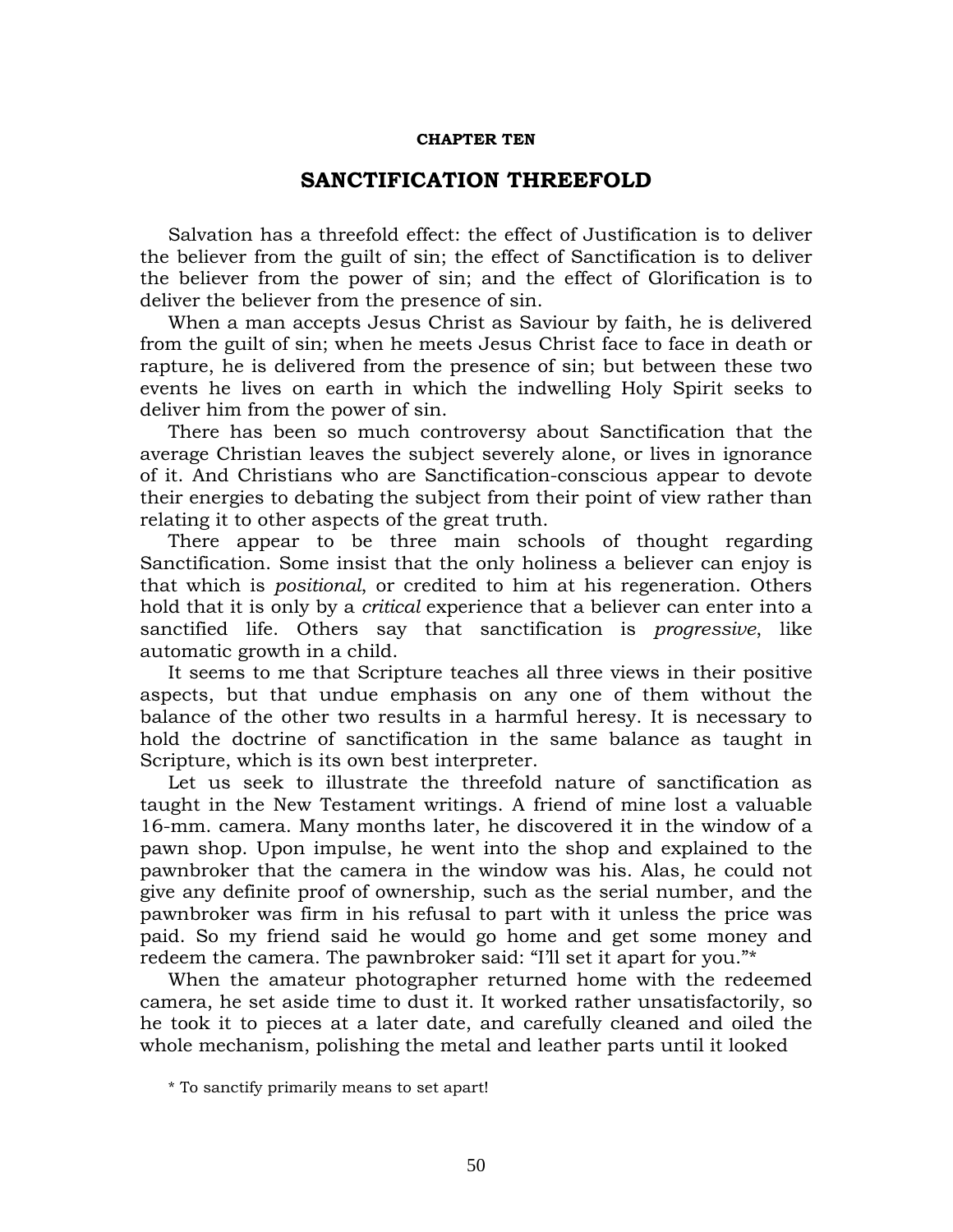like new. Ever after that, he made it a habit to set aside the camera and devote time to keeping it in proper order and improving its operations.

It should be obvious that, in purchasing our redemption, Christ has to set us apart, first of all. In that sense, we are sanctified even before we are redeemed. Once purchased, He cleanses us from the accumulated filth of sin. Later on, as our lives are not working very satisfactorily, He gives us an overhaul. Then, as He continues to use us, he keeps on cleansing us. Thus Sanctification is positional, critical, and progressive.

One realizes that trite illustrations sometimes blind the critical faculties of the Bible student. Too often a convenient illustration appeals to one's analytical ability. It is not enough to give illustrations unless they are illustrations of definite Scriptural statements. This illustration is certainly not without Scriptural warrant.

## *Positional Sanctification*

For example, the Christian who insists that the holiness of Christ is posited to him at conversion has certainly the backing of Scripture for his doctrine. The First Corinthian Letter (chapter 6) places Sanctification before Justification, and Sanctification before Redemption (2 Corinthians 1:30). The Apostle Peter speaks in his First letter (1:2) of the positional Sanctification of believers, and the Apostle Paul in his First Letter to the Corinthian Christians speaks of their positional Sanctification, even though the remainder of his Letter showed how far short of practical holiness they came. The Ephesian Letter (4:24) refers to the new nature of the Christian, created after the likeness of God in true righteousness and *holiness*, undoubtedly positional Sanctification. The Letter of Jude in its opening salutation alludes to the imputed Sanctification of all true believers; and so does the writer of the Letter to the Hebrews (2:11).

How can this doctrine be illustrated? I heard once somewhere of a sea tragedy in which a young fisherman was washed overboard to a watery grave. He left a young widow and a boy of eight in poverty. The good pastor who conducted the memorial service quietly opened an account in the local bank in the name of the orphaned boy, and occasionally he added to the account, which continued to bear interest. Ten years later, the boy won a scholarship in a university far to the south. The mother visited the pastor, explaining that their lack of funds prevented the boy from accepting the scholarship, for he would need a new outfit, and he would need a railway ticket for the long journey south. She was disappointed when the pastor abruptly advised her to withdraw the boy's savings from the bank. She knew of no such savings, having been able to do no more than keep up with expenses. Three weeks later, she came to see the pastor again, asking bluntly if the church could help. The pastor again told her to go to the bank and draw the savings in her boy's name. She thought it was a joke in poor taste. But, the day before the deadline, she went to the bank and discovered the unknown credit, placed there by another hand. Had her boy earned the money that he was now free to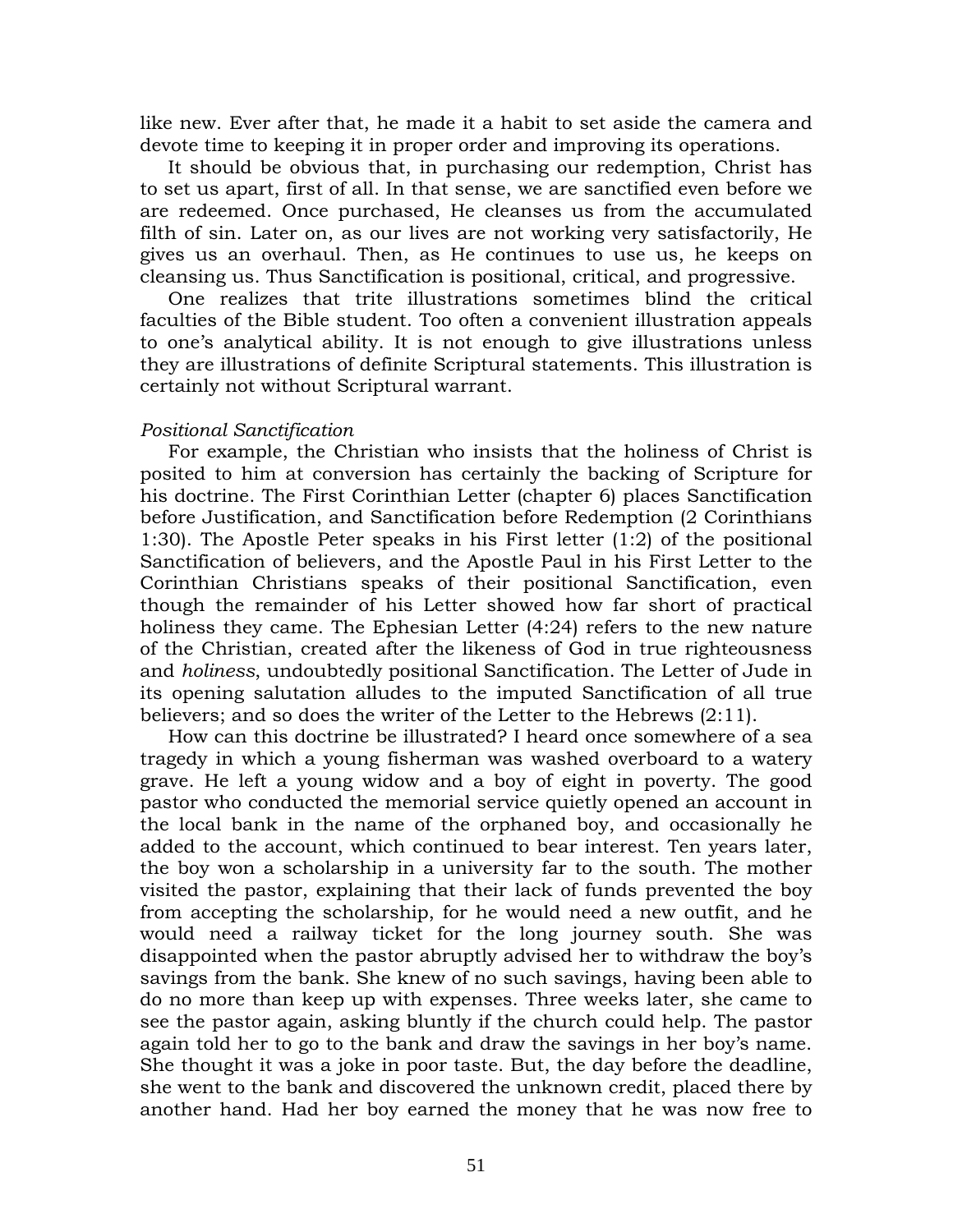use? No, it was credited, posited. And so, at our conversion, the Lord credits to us the holiness of Christ, an inexhaustible fund of sanctification.

How, then, can this wonderful truth be twisted into a heresy? It can be made a heresy by denying the need of holy living and by ignoring the other aspects of Sanctification, critical and progressive, the practical holiness of condition rather than position.

Billy Graham was once preaching in Minneapolis on the privileges of the believer in Christ, emphasizing that God has blessed us in Christ with every spiritual blessing; with redemption, forgiveness, riches of His grace; that in Christ we are a chosen race, a royal priesthood, a holy nation, God's own people; aristocrats of heaven, ambassadors of God, servants of the Most High. An old man, sitting on a front seat, with a huge Bible under his arm, found it very exhilarating. As he pictured himself as an aristocrat of heaven, an ambassador of God, he began to interrupt the speaker with his "Amens" and "Hallelujahs", losing sight of the fact that his neighbors knew that he lived a very disappointing life. When the barrage of praise became too much for the preacher, he stopped and looked at the old Pharisee, and said: "I'm coming to you in a minute!" It is not enough to revel in positional Sanctification. If we are true believers, we are in Christ on the highest level, and the Holy Spirit is in us on our lowest level: but the purpose of the Lord is to draw us upwards in practice as well as in theory.

A Los Angeles pastor, insisting on positional Sanctification and denying critical Sanctification, unwittingly revealed this danger to me in conversation. Said he: "I had an elder in my church once, a really good Bible teacher, rightly dividing the Word of Truth, and he could smell heresy a mile away. But he had one obvious fault. He was weak regarding women, and every so often he used to run away with one of his acquaintances to the mountains, and there misbehave himself. However, he was certainly a real believer, so we just had to admit that the old nature could not be defeated!"

That same day, I heard the same pastor describing the war between the Old and New Natures, concluding that the Old Nature could not be defeated in this life. He quoted a well-known story of a Hopi Indian, giving his testimony in a meeting crowded with braves and squaws. The big man told his audience that, before his conversion, he used to go to town on Saturday night and get drunk, and then his big black dog used to bite everybody. After Jesus Christ came into his life, He gave him a great white dog, which liked to help everybody. But now the two dogs, fought against each other. A chief sitting on the front seat asked the important question: "Which dog winning?" Said the brave, after careful reflection: "Whichever dog I feed the most!" I expected the pastor to say: "That's a picture of a carnal Christian!" Instead he said that it was a picture of a Christian until the day of his death. So I sought out the preacher, and spoke with him in this way: "There are some Christians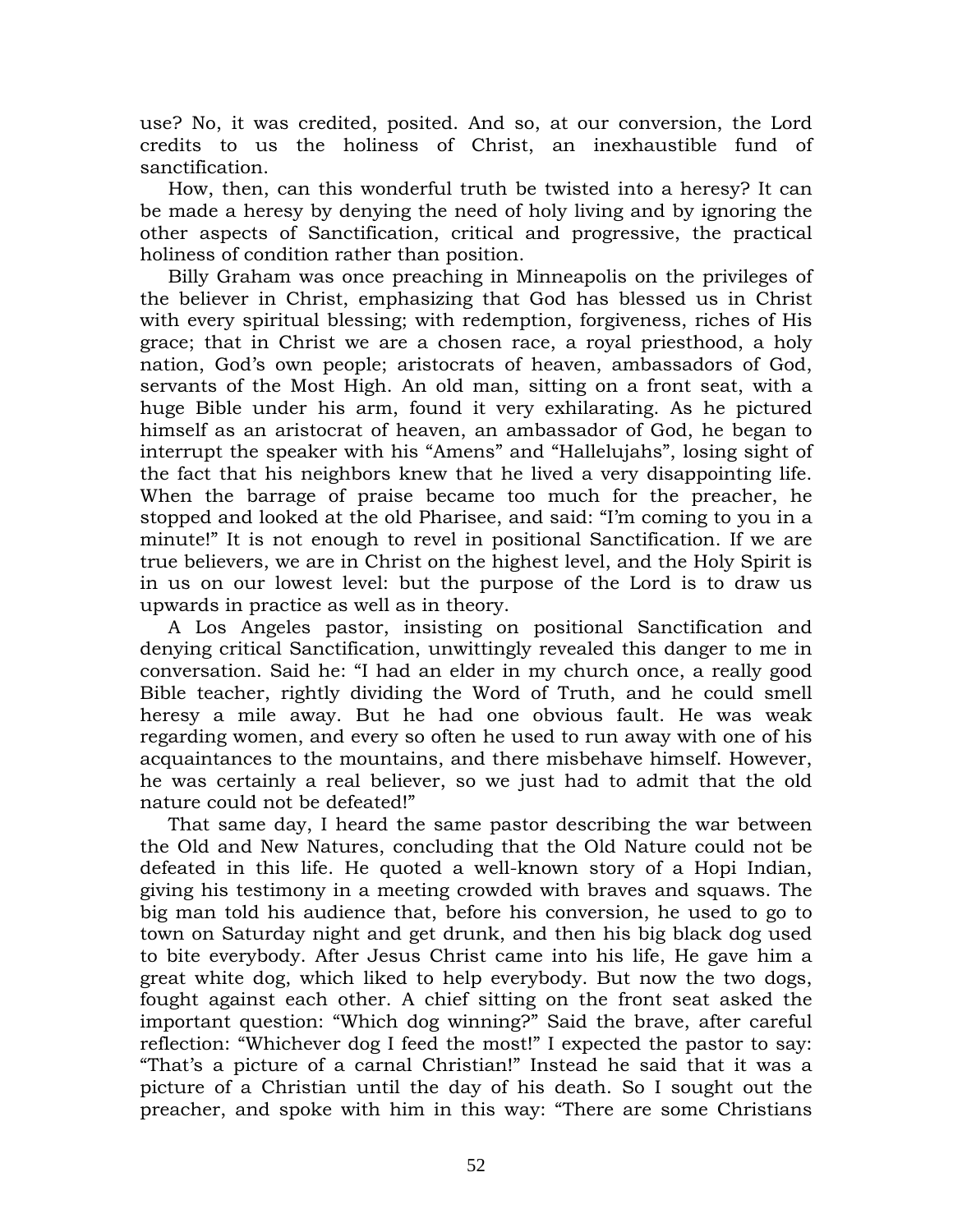who say that we can shoot the old black god dead, but they agree that we can raise another black pup; so let's not bother about that. But don't you believe that it is possible to chain the old black dog up to keep him from doing damage? And don't you believe that it is possible not to *feed* the old black dog at all?"

He disagreed, saying that the old black dog could break away from any chain. I suggested that he could be put back on a chain, and starved. He disagreed. His mind was made up that little or nothing could be done with the old black dog. In his view, there did not seem to be much reliance upon the doctrine that under Grace the believer need not be under the dominion of sin.

How my friend could reconcile his view with the promise that "Sin shall not have dominion over you" I could not see. While I recognized that he himself lived a life superior to his defeatist doctrine, I could not but realize how weaker Christians could be led astray into excusing sin and confusing license with liberty. To preach positional Sanctification to the exclusion of critical or progressive Sanctification leads to antinomianism.

# *Critical Sanctification*

It seems to have been the experience of most deeply spiritual Christians of my acquaintance to have made definite spiritual progress immediately after conversion, in the glow of first love, and then to have leveled off or even gone down the grade until decline was recognized. The biographies of the world's greatest saints reveal much the same graph of spiritual growth. The new convert, enthused with his new experience, has not yet come to the conclusion of the Apostle Paul, "I do not understand my own actions. For I do not do what I want, but I do the very think I hate. . . . Wretched man that I am! Who will deliver me from this body of death?"

The figure of speech  $-$  "this body of death"  $-$  is believed to have been taken from the Roman custom of chaining murderers hand and foot to the corpse of their victims. Certainly the exclamation pictures for us the disgust that a Christian, possessing the New Nature, finds in his spirit when he realizes that he is dragging an odorous corpse, the Old Nature, around with him. The war between the Old and New Natures is real to every Christian as soon as he starts to grow in grace. The Apostle Paul reminded the carnal Corinthian church that they were not spiritual, but carnal Christians. The difference between a carnal and spiritual Christian seems to lie in whether or not the believer is living a life of defeat or victory over the Old Nature.

The biographies of departed saints and the testimonies of living overcomers underline the fact that the unsatisfactory state of carnality generally provokes a crisis, whereby the believer comes to realize that God, who delivers from the guilt of sin through faith in Christ, is able to deliver the believer from the power of sin as well.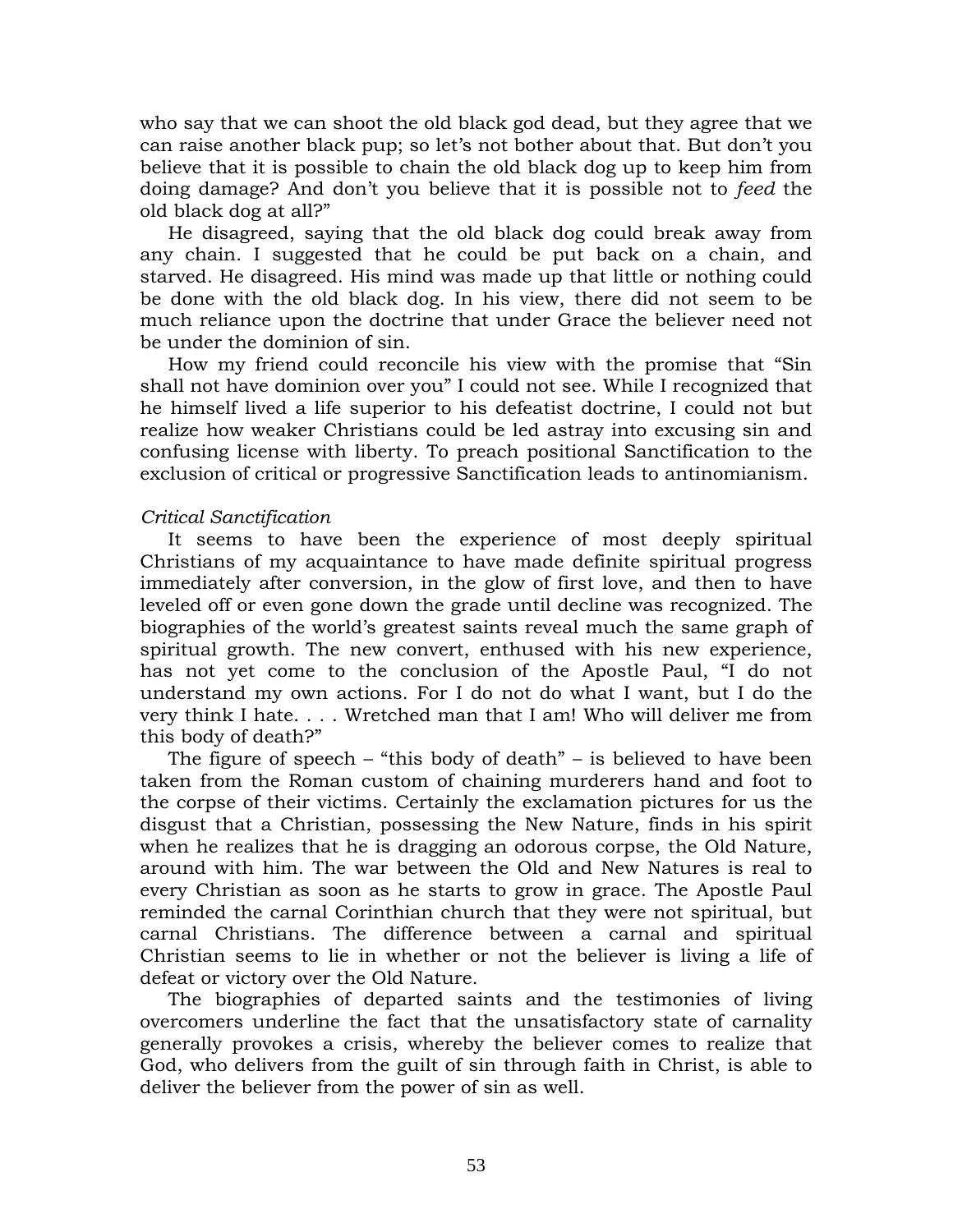Once a student asked the evangelist whether or not he had ups and downs in his Christian life before the crisis of surrender described. The answer was in the affirmative. Whereupon the student asked if the evangelist still had ups and downs, and again the answer was yes. So the student asked: "Then what difference does it make?"

The difference, one explained, was that whereas the ups and downs of a carnal Christian are variations of a very low level of living, the ups and downs of a spiritual Christian are variations of experience on a plateau of consecration. This can be illustrated.'

My wife and I once traveled from San Antonio in Texas to Mexico City. South of the muddy Rio Grande border, we found the plains of northern Mexico very dusty, dirty, hot, mosquito-infested, water-polluted and generally miserable. Up and down we went, along the dusty roads, through shabby towns, up and down but never out of the summer discomfort of the *tierra caliente* of Mexico.

At long last we reached the little town of Tamazunchale (nicknamed Thomas and Charlie by gringo tourists) where the road began to climb up through the mountains to the wonderful plateau of Mexico, the delightful *tierra temprada* where the air was clear, the nights cool, the mosquitoes few, the water pure, and the general conditions bracing. So we continued at an elevation of seven thousand feet, up and down but always much, much higher than the highest part of the plains, until we reached the capital city in the "Bowl of the Gods".

The Victorious Life has its ups and downs, but at an elevation far removed from the depressing ups and downs of the carnal life. There is a plateau of high and holy Christian living. "Lord, lift me up, and let me stand by faith on heaven's tableland!"

Just as a Christian who stops at positional Sanctification makes a heresy out of a blessed truth, so another who stops at critical Sanctification is guilty of a similar error. Some who rightly teach the surrender experience wrongly make it an entrance to a state of sinless perfection in which there is no further need of sanctifying grace.

### *Progressive Sanctification*

I personally have never met anyone who lived a sinless life. I have met saints living a victorious life. I have met others who claimed to live a life free from sin, but it turned out that they meant by *sin* something short of the New Testament definition of sin. The Scriptures teach that the one who knows the right thing to do and omits doing it is guilty of sin. The scriptures teach that whatever is not of faith is sin. Wesley calls such omissions "involuntary transgressions" rather than "willful sin". Be that as it may, the important question is: "Are such transgressions culpable?"

A speeding driver approached a traffic signal as the yellow caution light went on, but, as he crossed the stop line, the light switched to red. Instead of braking, he coasted on over the crossing. A policeman overtook him, but he insisted that he had not driven over against the red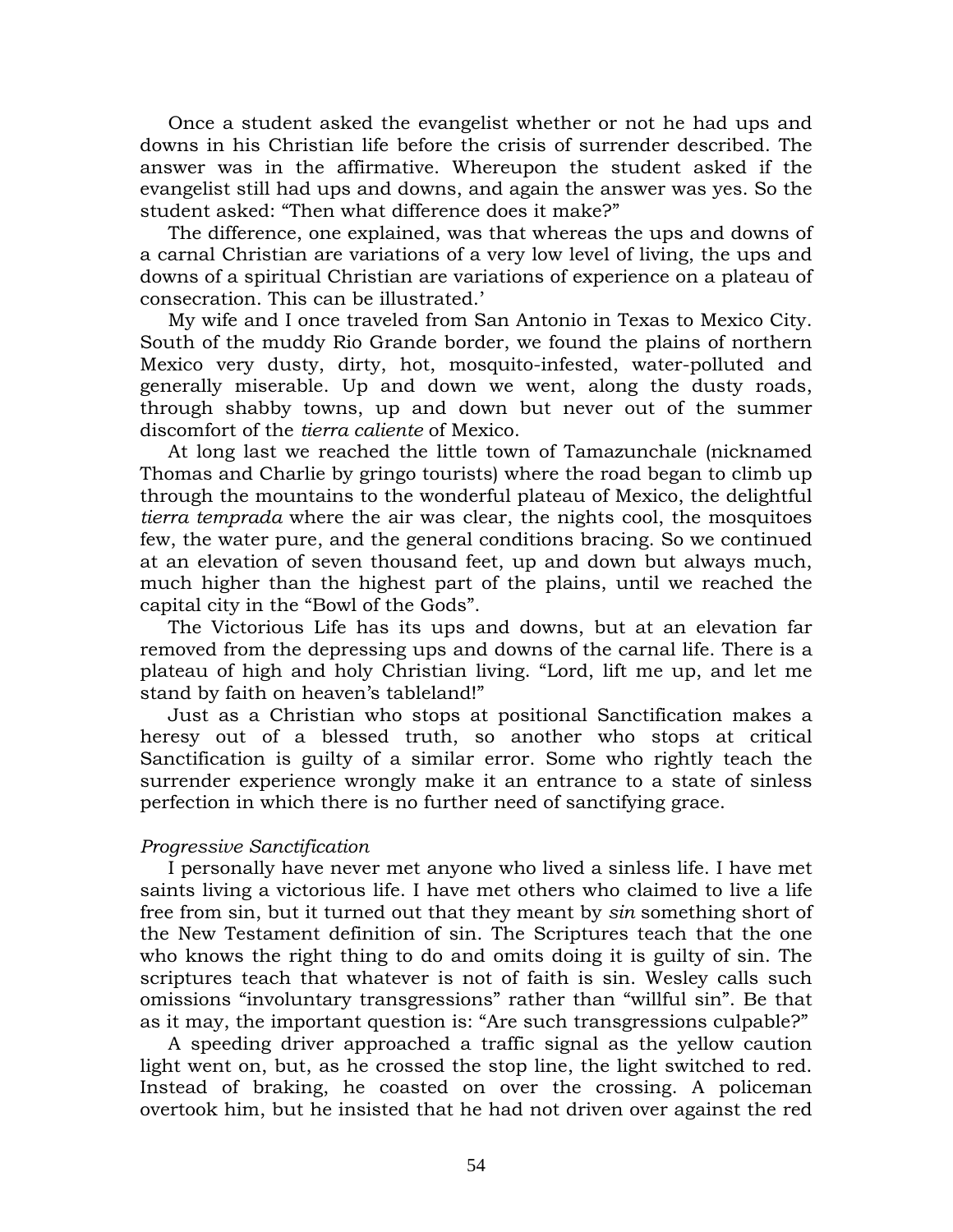signal. To his passenger, he explained that he had not used his accelerator to cross over; he had simply omitted to put on the brakes. He was guilty just the same.

Just as positional Sanctification is incomplete without the full surrender of the critical experience, so the crisis is incomplete without the process following. Progressive Sanctification is the experience of the believer once he has reached the higher plane.

It is not denied that a new convert grows in grace during his first love, and that an ordinary Christian makes progress in many areas of his life. But if practical Sanctification be regarded as deliverance from the power of known sin, it is apparent that only progressive Sanctification can carry on the work, so that the obedient Christian continues to walk in the light. It is the experience of Christians surrendering their lives to the Master that as soon as the light of the spirit's operation falls upon one area, which is then cleansed, further light is given upon another area of the Christian life. The moment a believer disobeys the leading of the Holy Spirit, he is in darkness in that respect. He does not lose his Sanctification in every area, but only in the area of disobedience, although it is too often true that the area of disobedience, spreads and the believer stumbles into darkness.

Thus it is necessary to seek to live a life of progressive Sanctification. But progressive Sanctification is difficult until the surrender of critical Sanctification has been made. Some advocates of automatic progressive Sanctification are willing to accept the crisis experience as a *possible* but not *necessary* experience, saying that there are many crises of the progressive experience. It should be pointed out that, in relation to given light or known darkness, a believer is either surrendered or not surrendered. A boy of eight can fully surrender his life and enjoy the blessings of being wholly sanctified. At eighteen, sex begins to play a part in his life unknown at eight, and he must surrender that area also, which would mean another crisis. At twenty-eight, in business, his developing acquisitiveness poses him with the problem of love of money, hitherto unknown, and he must surrender that area to the Lord as well. But he cannot surrender more than 100 percent of his life in relation to given light or known darkness. The subsequent crises at eighteen and twenty-eight do not exceed the earlier experience at eight in so far as being wholly surrendered is concerned. The lives of saints seem to show that there was a first time when they consciously yielded their all to God, and that that yieldedness was renewed from time to time.

## *Summary*

It is surely significant that the Ephesian Letter, which declares that we are blessed with all spiritual blessings in Christ, emphatically urges the Christians to walk worthy of their calling, to add practical Sanctification to their positional blessings. It is also significant that the Roman Letter, using the aorist infinite *which is the strongest punctiliar*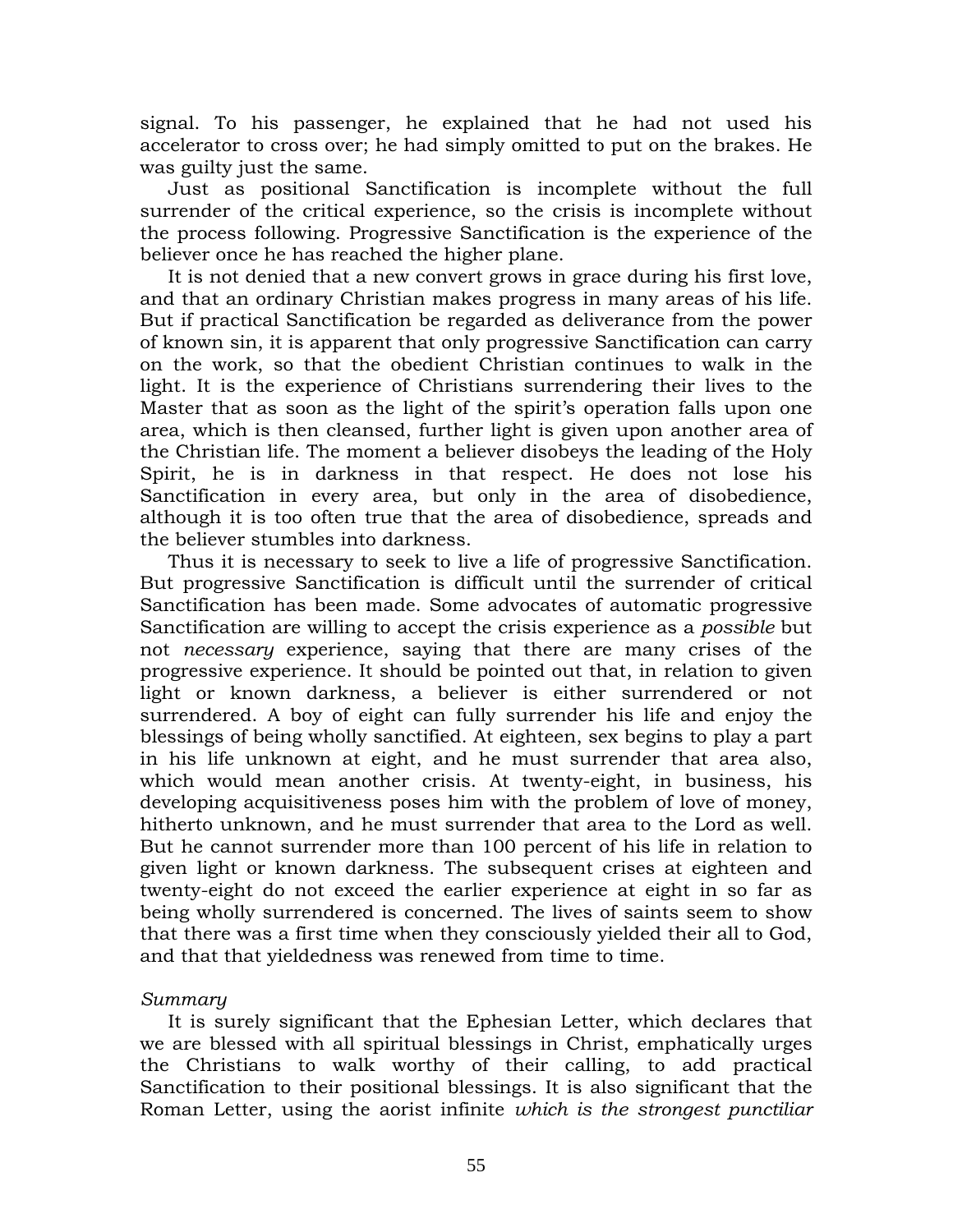*expression,* urges believers to present as an event (not a process) their whole personalities to God as a living sacrifice, holy and acceptable; while the next verse goes on to urge them to be transformed by the renewing of their minds, all of which seems to bear out the contention made by Evan Hopkins of Keswick that practical Sanctification is a crisis with a view to a process.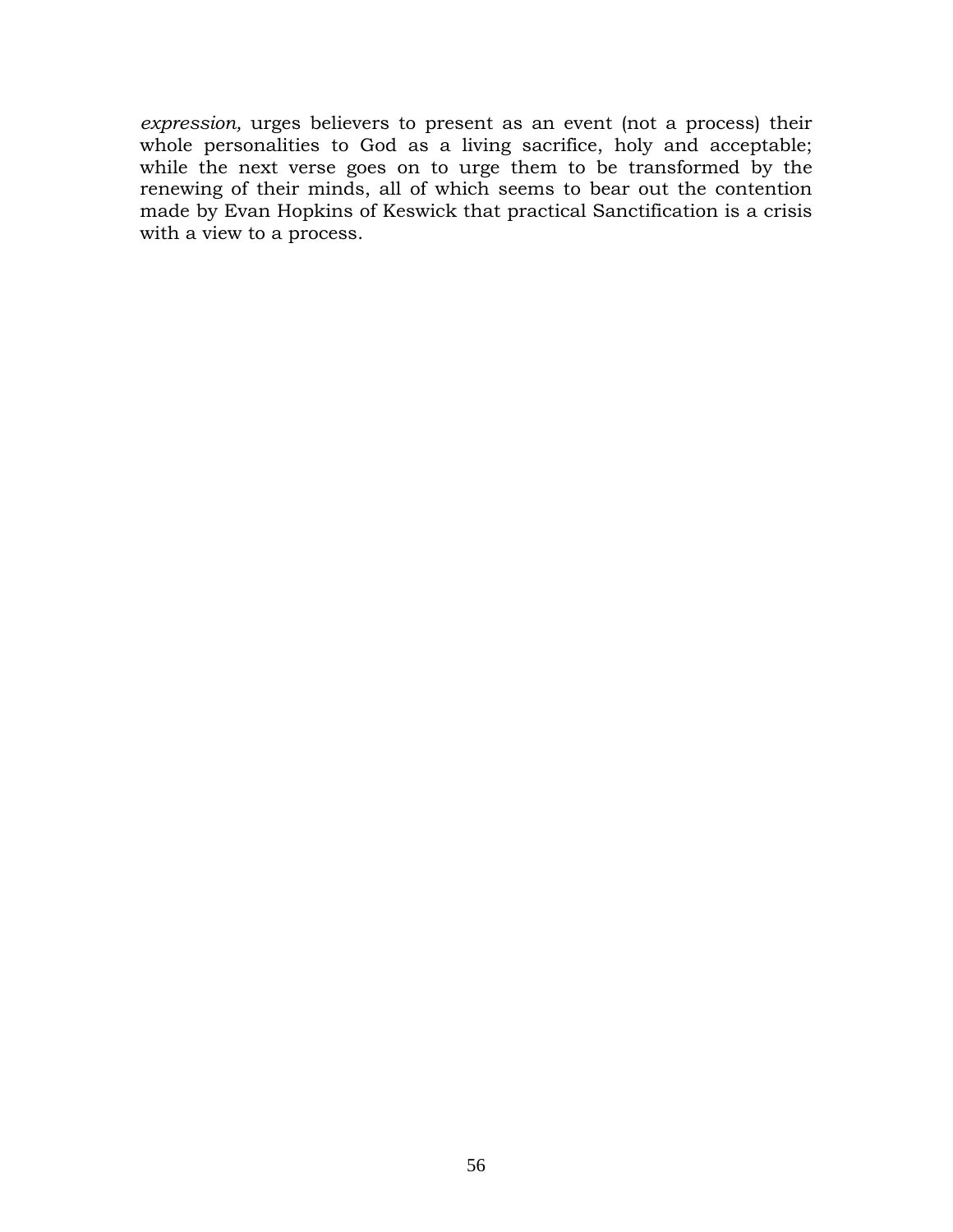#### **CHAPTER ELEVEN**

# **FAITH IS THE VICTORY**

The Epistle to the Romans, one of the greatest of all scriptural documents, was written primarily to a company of believers of aboveaverage spirituality, as the words following the salutation indicate.

#### *Sin*

The first three chapters of the Letter to the Romans are mainly devoted to the doctrine of Sin, summed up for the reader in the wellknown text: "For there is no distinction; since all have sinned and fallen short of the glory of God . . ." (Romans 3:23).

This insistence upon the universality of sin may be put to a test anywhere, with the same result. I once talked with a Christian Scientist who declared that Sin was simply an illusion of the mortal mind, but he admitted that he occasionally suffered from that illusion. An atheist told me that Sin was nothing more than falling short of one's own ideals, but he admitted that he fell short of his own ideals most of the time.

#### *Justification*

Just as the first three chapters deal with Sin, the next two seem to treat Justification. The first verse of the fifth chapter states: "Therefore, since we are justified by faith, we have peace with God through our Lord Jesus Christ."

The average Christian thinks of Justification as another term for forgiveness, and so misses the meaning of the great word. Some time ago, I was driving through Pasadena with Armin Gesswein, my mind more on the conversation than upon the traffic. I made what I thought was a full stop at a stop sign, and then pulled around into the boulevard crossing at right angles. A few seconds later, a traffic policeman overhauled me, insisted that I had not stopped at the intersection, but admitted that I had nearly come to a stop. As an act of grace, he forgave the offence and allowed me to proceed. I noticed in the rear-view mirror that he was still following me, so I know that I was on probation. That was not justification.

Captain Dreyfus, an officer of the Army of France, was falsely charged and condemned to imprisonment on Devil's Island. His friends secured a retrial in which the judge exonerated the prisoner and set him at liberty. Not satisfied, Dreyfus demanded and received from the Department of War all his back pay as well as the restoration of his rank as Captain. He had been justified.

Before the First World War, a young boy at a naval academy in Britain was dismissed the school for petty stealing. He was accused of cashing a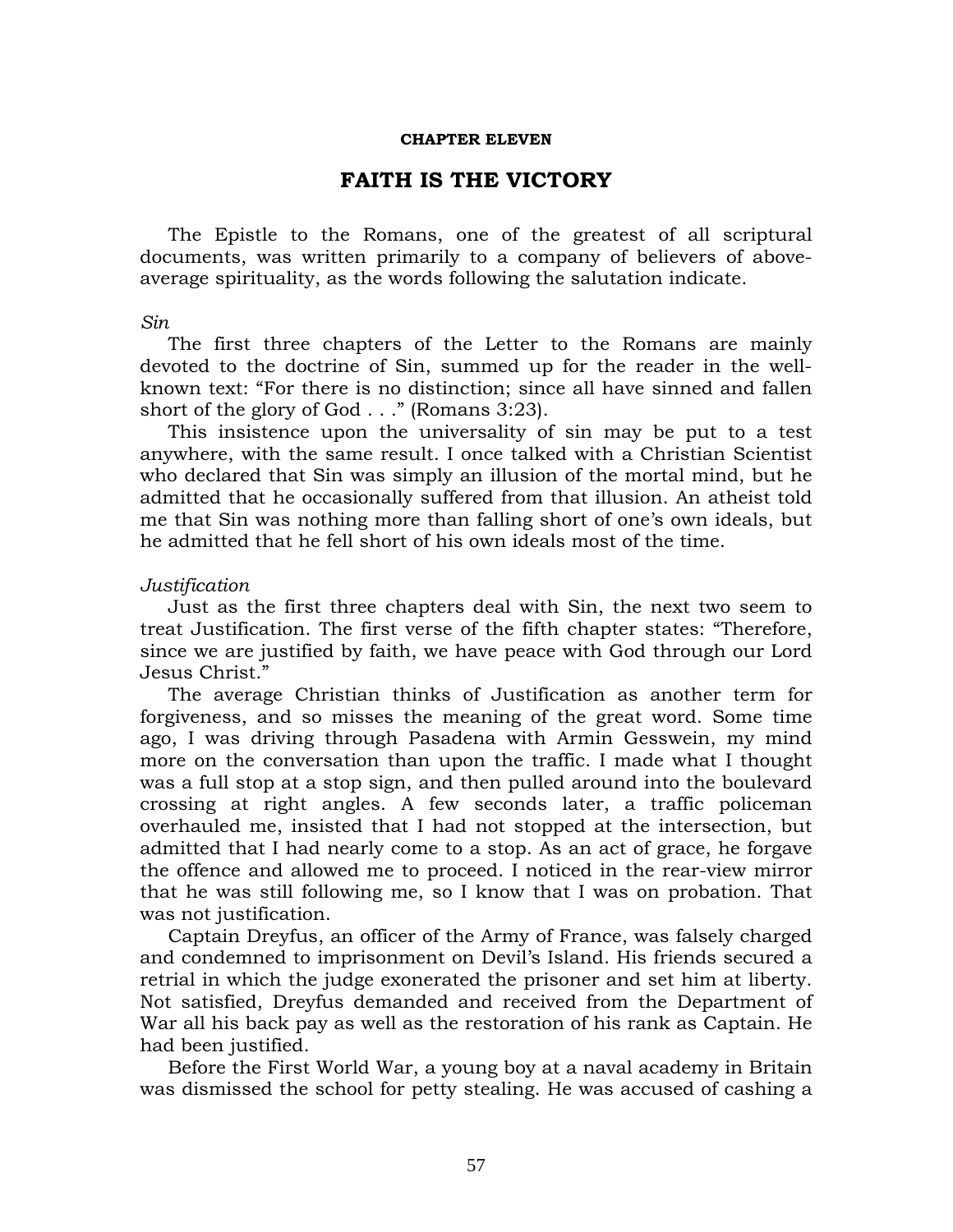stolen postal order, and dismissed on the testimony to the effect given by the local postmistress. Sir Edward Carson, the great British advocate, interested himself in the affair, and, although the sum involved was only five shillings (about a dollar) he proceeded to defend the lad. It was easy for Sir Edward to demonstrate that the postmistress had made the boy a victim of mistaken identity. Thus the judgment against the boy had to be revoked. But Sir Edward was not satisfied with winning the case and having the Admiralty pay the costs. He forced the Admiralty to admit the boy's legal right to be reinstated in his class. That was justification.

The important think to notice in that key verse (Romans 5:1) is that the transition from the level of Sin to the level of Justification is by *faith*. Everyone is a sinner: that is a general conclusion. Some are justified by faith: that is a particular conclusion.

| Section      | Subject                    | <b>Key Verses</b> | Pronoun |
|--------------|----------------------------|-------------------|---------|
| $I$ -III     | Sin                        | 3:23              | All     |
| $IV - V$     | Justification              | 5:1               | We      |
| $VI - VII$   | Carnality                  | 6:1               | We      |
| VIII & XII   | Spirituality               | 12:1,2            | You     |
| $IX - XI$    | Jewish Parenthesis         |                   |         |
| $XIII - XVI$ | <b>Sundry Exhortations</b> |                   |         |

### OUTLINE OF THE EPISTLE TO THE ROMANS

## *Carnality*

The subject of the next two chapters is the problem of carnality in the life of the Christian, posed in the opening question of the sixth chapter: "What shall we say then? Are we to continue in sin that grace may abound? By no means!" In other words, because God has been so gracious as to forgive our sins and justify us freely, are we going to show our gratitude by imposing upon His grace? God forbid. That is antinomianism.

In Soviet Russia, in the city of Leningrad, I visited the house of Prince Youssopoff, a Russian patriot who assassinated the vile monk Rasputen. Rasputin taught a particularly obnoxious form of antinomianism, to the effect that, as one who sins much must be forgiven much, the one who continues to sin with abandon enjoys more of God's forgiving grace than any ordinary sinner. Rasputin taught this evil in its most shocking form, but there are many Christians who teach it in a milder way.

The argument of the Apostle Paul may be illustrated thus. Supposing a great department store were to announce that it was prepared to forgive all outstanding debts at the beginning of the New Year, what would happen? Dishonest people, instead of being grateful for a financial gift, would rush to order more on credit, in the anticipation of running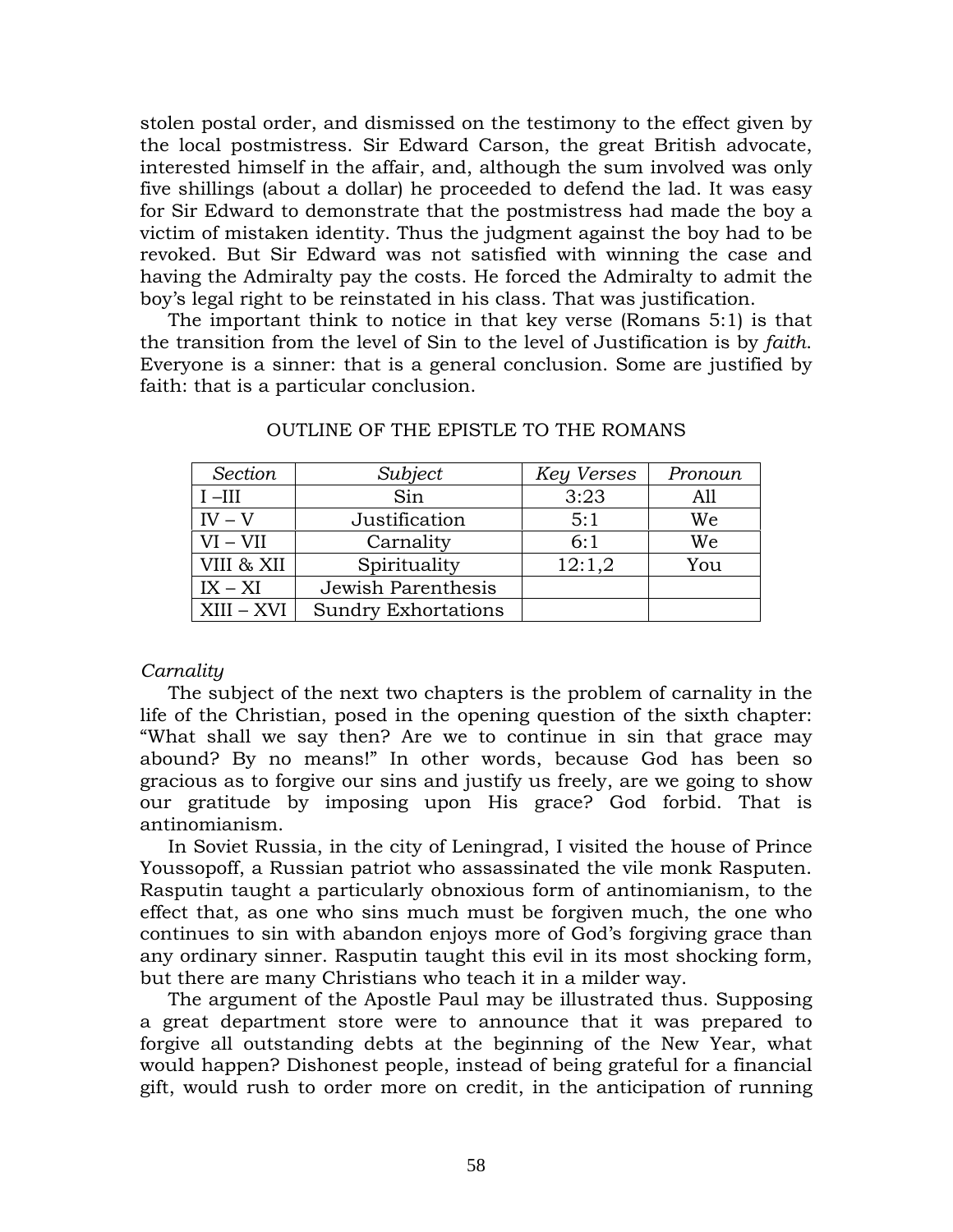up an account which would be automatically forgiven. That sort of conversion of liberty into license is what the Apostle condemns.

In Los Angeles, I heard a man say that, if there were two brothers, one a Christian and the other not so, and each of these brothers committed adultery, the one who was a Christian would automatically be forgiven, but that the other would go to perdition for it. That is typical antinomianism. It would be better to say that a Christian man would be unwilling to commit adultery. Living in adultery would be sufficient reason to question his status as a Christian.

So, the Apostle asks, are we going to keep on sinning in order that we may enjoy more of the forgiving grace of God? God forbid, yet it seems to be the experience of every Christian of my acquaintance that he continued to sin occasionally after his conversion to Christ. Therein lies the problem of Carnality.

Some people teach that the experience depicted for us in the seventh chapter of Romans is the life of an unconverted man. But how could an unregenerate man claim that he delighted in the law of God in his inmost self? (Romans 7:22) Only a regenerate man could say that. The wretched man of Romans seven appears to be the carnal Christian, defeated or still trying to live under the law.

Thus it is the carnal Christian who can say: "I do not understand my own actions, for I do not do what I want, but I do the very thing I hate" (7:15). It is sin dwelling within the Christian which brings him to despair.

It is impossible in a volume of this size to do justice to even one chapter of Romans. One must be content to deal with the highlights. In the sixth chapter of Romans one finds both a promise and a method. The promise (7:14) tells us that sin will have no dominion over us, for we are not under law but under grace. The method tells us (6:11) to reckon ourselves dead to sin and alive to God in Christ Jesus.

## *(a) The Promise*

The words of our Saviour tell us that one who commits sin is the slave of sin. A Christian who keeps on telling lies is in bondage to lying. Through grace, that sin need not have dominion over him any more. He can break the power of deceit in his life through the grace of God. As Charles Wesley said, Christ "breaks the power of cancelled sin and sets the prisoner free".

The law does not help us to keep the Law. The Speed Limit Warning does not help a man to keep within the Speed Limit. "Thou shalt not steal" does not prevent a man from stealing, if he so desires. But believers are not under Law but under Grace. A Russian friend of mine emigrated to the United States between World Wars. His family being poor, he was given enough money for his railway fare to Hamburg and his steamship fare to New York only. His mother provided him with a hamper full of cheese sandwiches in lieu of money for meals. By the time he reached Hamburg, he was tired of cheese sandwiches. On board ship,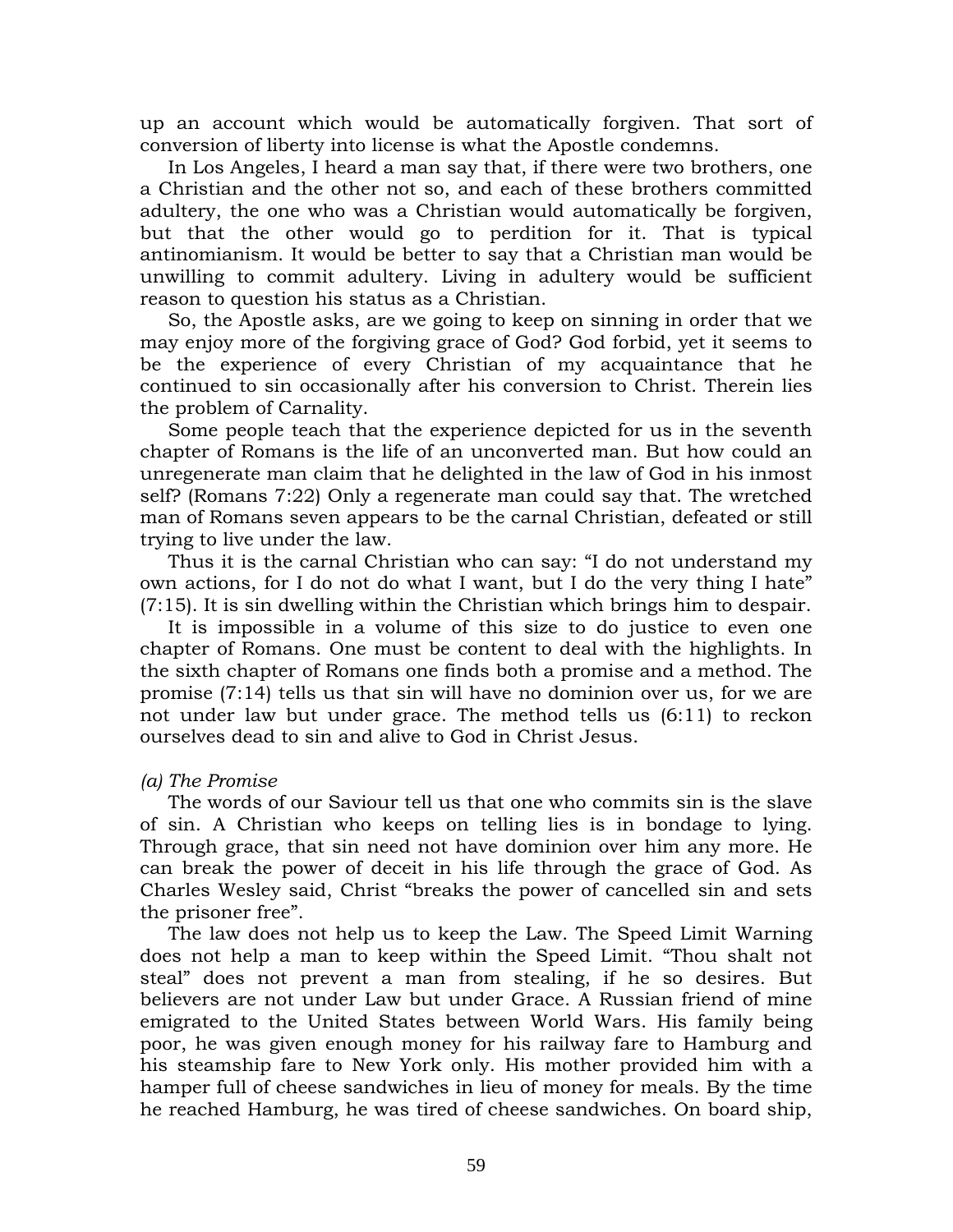he could not bear the smell of good food cooking, so he retired to the top deck to eat his dry fare alone. Three days before the ship reached New York, he could bear it no more. He went to the cook and asked to be allowed to work in return for meals. For three days, he worked like a slave washing dishes for the amused cook – working like a slave and eating like a king. Only when he met his uncle in New York did he discover that his ticket included all the meals. The promise of Romans 6:14 assures believers that they need neither eat dry fare in disappointment nor work in perspiration in order to enjoy God's full provision.

## *(b) The Method*

The exhortation "Reckon yourselves dead to sin" may be interpreted in two ways. The Calvinist may say: "God would not ask me to *reckon* myself dead if I were not actually *dead*." That seems to be a quarrel over a word. To my way of thinking, to reckon myself dead means to act as if I were dead.

In New Zealand, a young lady once approached me with a question about ballroom dancing. Now I share with Dr. Ironside the view that, if a Christian is happy and feels like dancing, there is no reason why he should not go to his room or another suitable place and dance before the Lord! But I told this young lady that I regarded ballroom dancing, like kissing games, as a mildly sexual form of entertainment not helpful to the Christian life. She asked me what I would say if someone were to ask me to go to a dance, and I enjoyed replying to her sepulchral tones: "I'm sorry. I can't dance. I'm a corpse!"

On a Pacific island, I heard a couple of soldiers urge another to join them for a night of carousing. The third fellow, a sergeant, was busy writing home, and when the others became too persuasive, he replied forcefully: "Count me out, fellows, I don't really want to go!" That was another way of saying: "Reckon me dead!"

This reckoning of oneself dead to sin and alive to God is what Matthew Henry calls mortification and vivification. One must be not only ready to act dead to sin, but act alive when the opportunity for God occurs.

# *Spirituality*

"But," says the average Christian, "I have tried in vain to reckon myself dead to sin and alive to God. I find it difficult to live the Christian life." It is not only difficult! It is impossible to live the Christian life! Why then does God expect us to live the Christian life? Because He has made provision! Just as a sinner who cannot save himself may be saved nevertheless through the provision made in Christ, so the believer who cannot live the Christian life by himself may live victoriously through the provision God has made in the Spirit.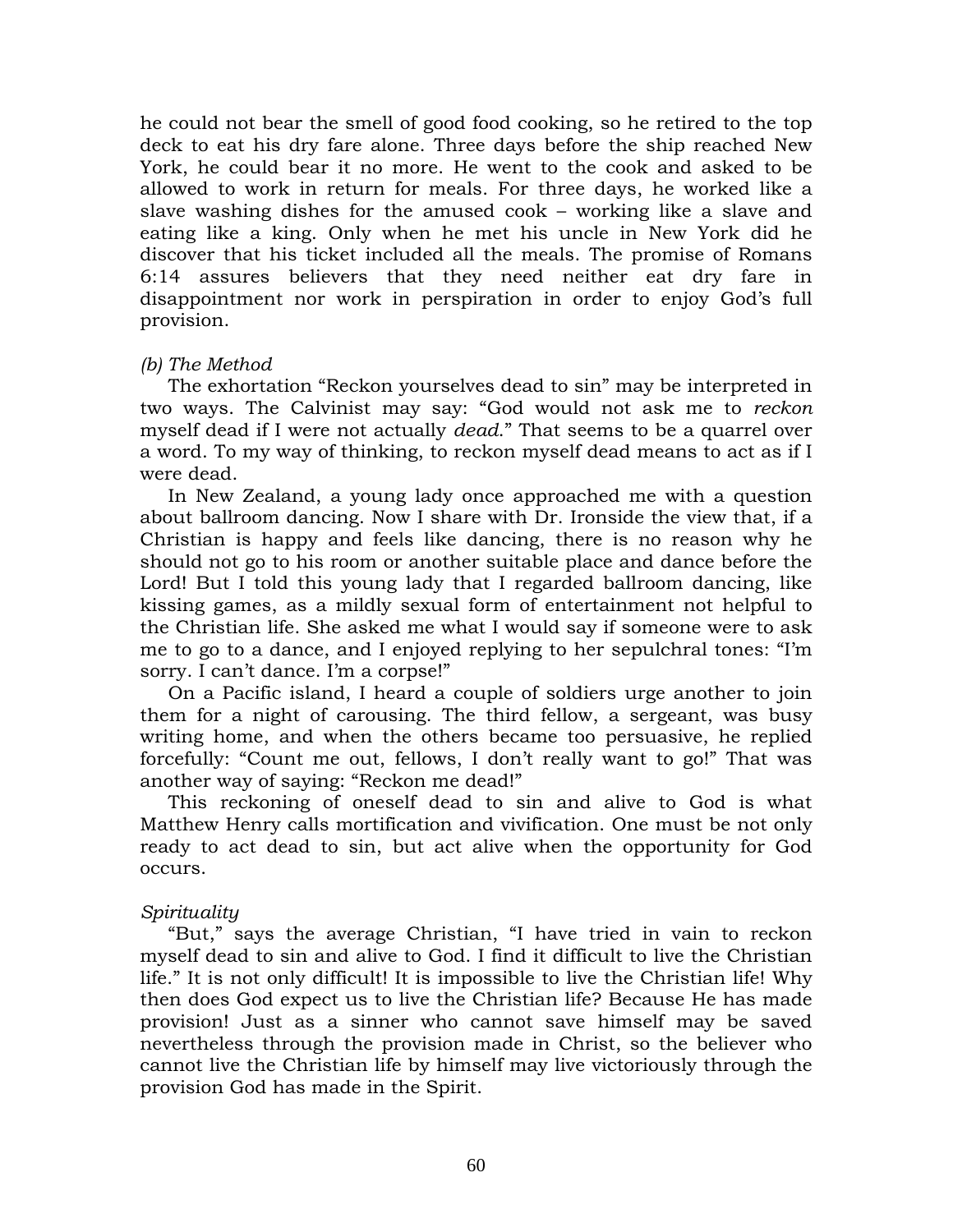The eighth and twelfth chapters of Romans show that it is by the power of the Holy Spirit that we may live a victorious life. At the moment of our regeneration, we are in Christ at His high level, but at the same moment the indwelling Holy Spirit is in us at the low level of practical holiness which is the lot of every babe in Christ. It is the work of the Holy Spirit to make us more and more like Jesus Christ.

I heard the leader of a well-known American organization explain the privileges of the believer by taking his black leather-covered Testament, using it as a symbol of the blackness of the sinner's heart, and then completely enveloping it with his white handkerchief, using that as a symbol of the righteousness of Christ. The point was well made. When I Asked him whether or not anything happened to the blackness of the sinner's heart in actuality under the whiteness of the Saviour's grace, he hesitated somewhat, and then said he had not thought that matter through. It needs to be examined! Practical sanctification is one of the doctrines neglected in times of no revival, or nullified by the phariseeism of extremists.

The ninth, tenth and eleventh chapters of Romans constitute the Jewish parenthesis in which the heart of the Apostle, burdened for the salvation of his own kinsmen, breaks through the orderly array of arguments presented to the Roman Church.

In the opening verses of the twelfth chapter, he takes up again the main argument of his brief, and, indeed, comes to the climax. It is truly significant that the Apostle uses the inclusive pronoun "we" in his first argument concerning sin, his second concerning justification, his third concerning carnality, but switches to the pronoun "I" and "you" in the exhortation:

"I appeal to you therefore, brethren, by the mercies of God, to present your bodies as a living sacrifice, holy and acceptable to God, which is your spiritual worship. Do not be conformed to this world but be transformed by the renewal of your mind, that you may prove what is the will of God, what is good and acceptable and perfect."

The only possible conclusion is that the Apostle Paul had already presented his whole personality to God, but implied that the Roman Christians had not so surrendered.

However, the common interpretation of Romans 12:1 seems to make of the infinitive "to present" a sort of daily consecration of one's life to God, whereas *the Greek text makes clear that the action suggested in that case is instantaneous or punctiliar or eventual.\**

In other words, the verb "to present" in this case means to make a clean sweep or full surrender, and the continuing consecration is indicated in the verb "transformed" I the second verse.

The appeal, therefore, in the opening verse of Romans 12 if for a full surrender, the surrender of the intellect, will and emotions to God at a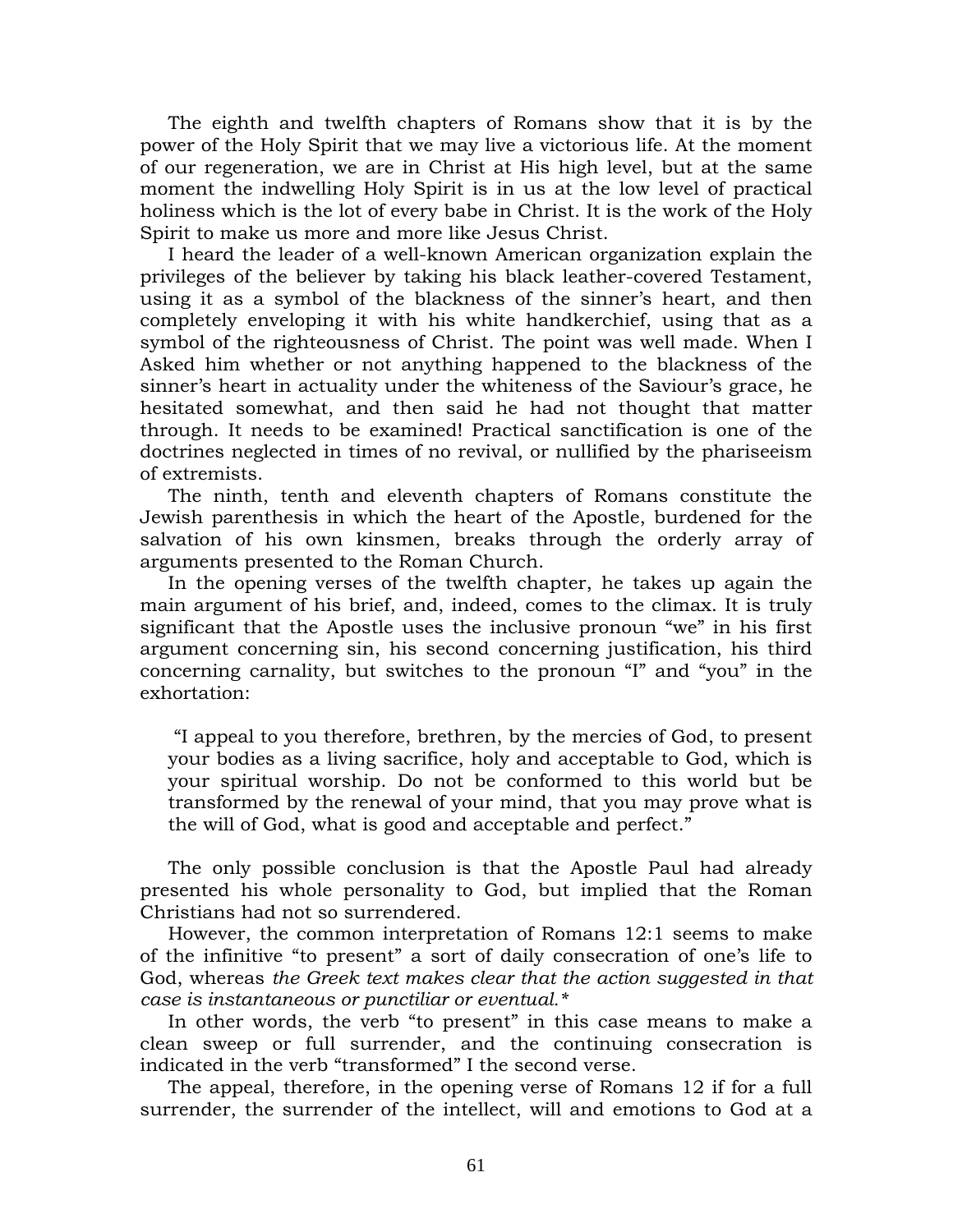given moment rather than gradually, though the second verse urges the continual yielding of the personality day by day. The degree of yieldedness is governed by the degree of light, and the believer is expected to surrender his life to God only as he has light on the subject. Further light means further surrender, but a believer cannot surrender more than his all at any given time, therefore the first experience of full surrender is unique, often renewed but never again the same.

It may be argued, against the *crisis* significance of Romans 12:1, that the believer's life is full of crises. That is undeniable. But there must occur in the life of a believer a first time when, according to his light, he yields his life completely to God and finds himself proving what it is to know and follow the "good and acceptable and perfect will of God".

Full surrender, the higher Christian experience, may be nullified by sin or disobedience. It is a crisis with a view to a process, and the moment the believer resists the work of the Spirit in lifting him to still higher ground, he is in need of renewal of surrender, whether it be intellectual, volitional, or emotional in nature. However, the appeal of Romans 12:1 is for the initial yielding, and there is a truth hidden in the general outline of the Epistle concerning the method. An unbeliever proceeds from the lower level of sin to the level of Justification by *faith* and not by works: a believer proceeds from the lower level of Carnality to the level of Spirituality by *faith*.

Faith is the Victory.

\*Julius R. Mantey, Professor of new Testament at Northern Baptist Theological Seminary, co-author of the Dana & Mantey Greek Grammar, wrote the author as follows on this point: "Especially do I agree with you as to  $\pi \alpha \rho \alpha \sigma \tau \eta \sigma \alpha \iota$  in Romans 12:1. A similar usage occurs in Romans 6:13 where the Apostle Paul says "Stop presenting (present imperative) your members as instruments of unrighteousness to sin, but present (aorist imperative) yourselves to God . . .' This single-event type of action is the distinctive contribution of the aorist tense. However, it is also used in an indefinite sense, but generally in the indicative mood. . . . The non-indicative uses of the aorist are most often punctiliar." Dr. Mantey's comment was in reply to a question concerning his statement in the Dana & Mantey Greek Grammar (p. 190) which explained that "the aorist infinitive denotes that which is eventual or particular while the present infinitive indicates a condition or process".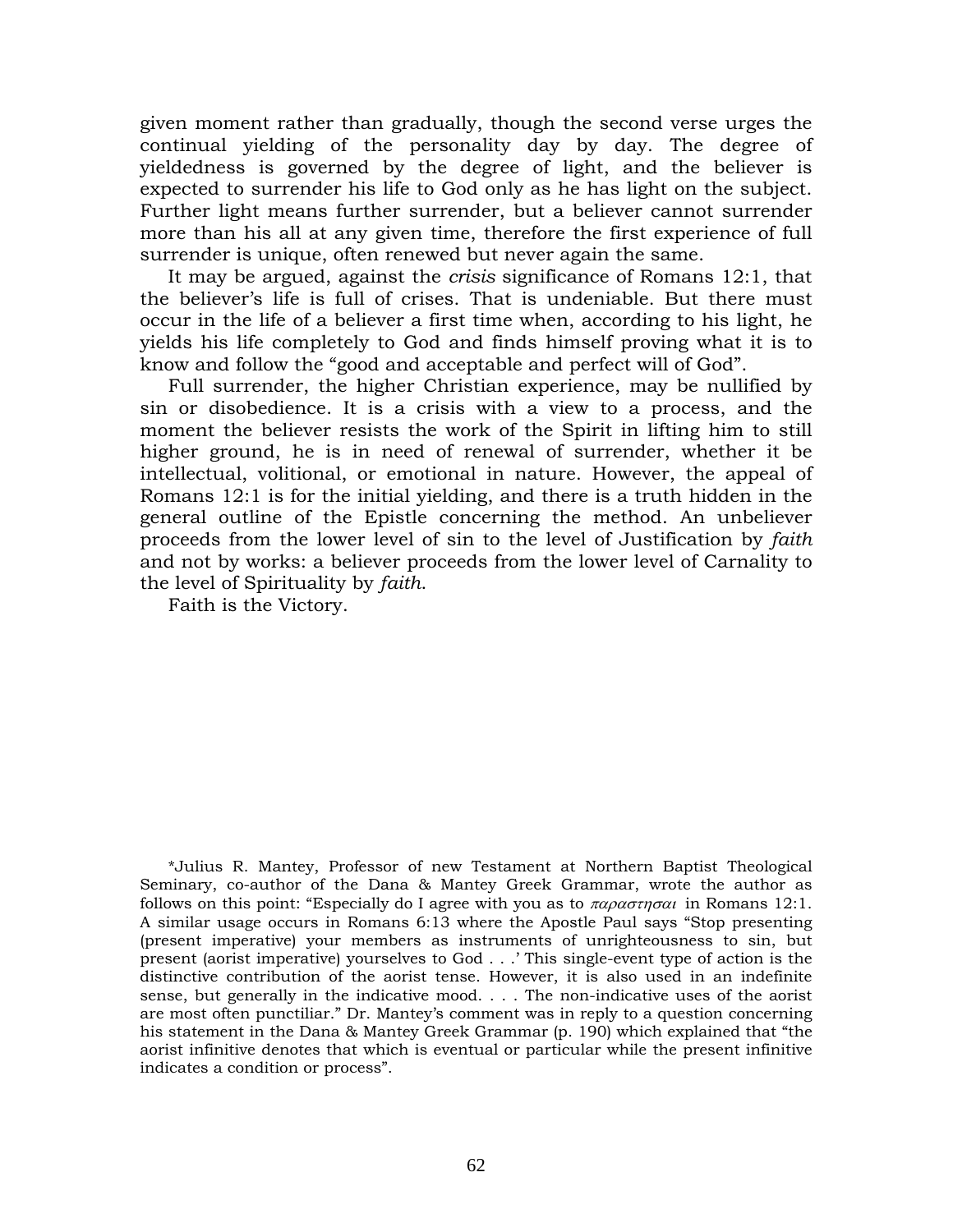#### **CHAPTER TWELVE**

# **THE HOLY SPIRIT**

If the victorious life of the Christian depends upon the Holy Spirit, it is essential that the believer should learn something about the Holy Spirit, who is (alas) almost unknown to many Christians.

It is Christian doctrine that the Godhead exists in three Persons, the Father, the Son and the Holy Spirit. The mystery of the Trinity is something beyond explanation, yet capable of belief. I know that I exist as a body, as a soul, and as a spirit, and yet I cannot say that either body or soul or spirit is exclusively myself – I am all three. I cannot explain this. So also, the Scriptures attribute both Deity and Personality to the Father, the Son and the Holy Spirit, and the Trinity is the only possible statement of the relationship of the Persons in the Godhead, a doctrine which is beyond all human analogy.

### *Personality*

Christians are taught, therefore, that the Holy Spirit is a person, and yet one often hears presumably orthodox people refer to the Spirit as "it" instead of "He". The Holy Spirit is someone more than a mere influence emanating from God, and yet that is what many Christians hold in practice if not in theory. What do we mean by personality?

The average Christian is willing to agree to the doctrine of the Personality of the Holy Spirit, but seldom is able to express what he means even by the word "person". Some say that the Holy Spirit is an individuality, therefore a person, forgetting that a tree can claim individuality without personality.

By personality we do not mean power. A motorist may drive up to a service station and request the attendant to fill hi tank with the spirit of petroleum, called gasoline in America, or petrol in Britain, or benzene in certain other countries. The spirit of petroleum is a dynamic power, but it has neither mind nor will nor emotion in the matter of the use of its power. The Holy Spirit is more than a spirit of power from God.

The marks of personality are intellect, will, and emotion.

A search of the Scriptures reveals that the Holy Spirit has Intellect, Will and Emotion, the marks of personality. For example, John 14:26: "He shall teach you all things" – indicates that the Holy Spirit has Intellect. Acts 16:6, 7 "having been forbidden by the Holy Spirit" – shows that the Holy Spirit has Will. Ephesians 4:30: "Do not grieve the Holy Spirit of God" – demonstrates that the Holy Spirit has Emotion. God created Man in His own image, with intellect, will and emotion, but these in Man are limited; in God they are Infinite. The sum total of the verses of Scripture dealing with the Holy Spirit suggest that He is a self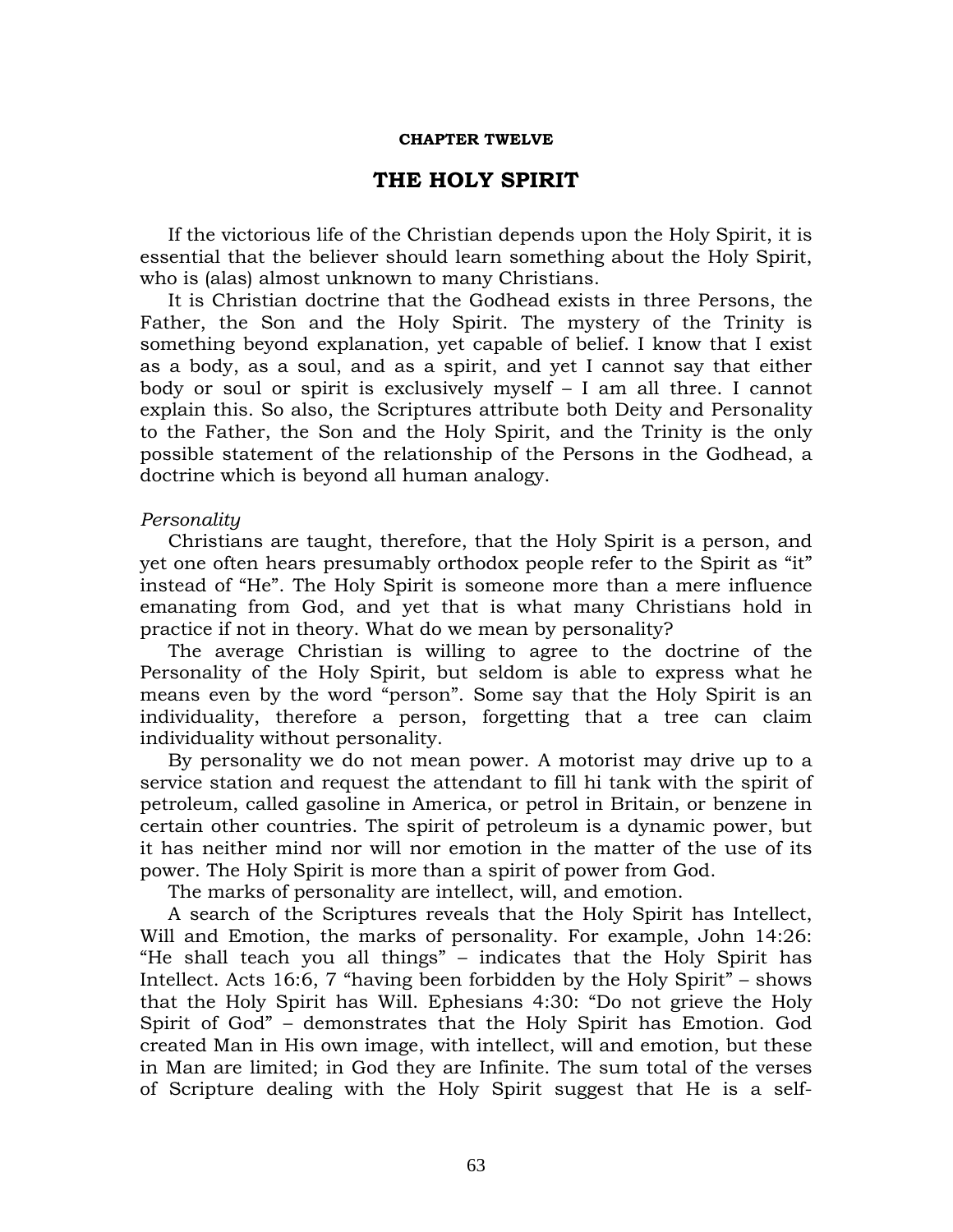conscious Being, possessing Intellect, Will and Emotion. Many Christians have not stopped long enough to think this matter through to its conclusion.

# *(a) Intellect*

If the Holy Spirit, possessing all wisdom and knowledge, never making a mistake, is Infinite Intellect, the sooner Christian people learn to defer to His Superiority the better. Imagine a young student, credited with a high intelligence quotient and excelling in high school physics, presuming to ask Professor Einstein to subordinate his greater intelligence to the lesser light of the student! Likewise, Christians must learn to subordinate their intellects to the mighty wisdom of the Spirit.

# *(b) Will*

The same is true concerning the will. One admires the will and purpose of a man who truly triumphs over adversity by sheer effort of will. But the strongest will on earth is inferior to the Will of the Holy Spirit, whose purposes are grander infinitely than all the purposes of mankind. The Holy Spirit has been placed in charge of the work of God on earth, and He knows what He is doing, His purposes are clear, and His plans will be fulfilled.

I remember once, during the Pacific War, our outfit was ordered to pull down the mess-hall, the chapel, the briefing tents, the sleeping quarters, everything, and to pack them up and put them on board landing craft which came alongside the beach. In our excitement at the prospect of invading Japan, we did not mind living on hard rations for a while, missing our mail, sleeping out. Then came orders to take all our stuff off the ships to shore. It provoked all the grumbling of frustrated men. Cried some: "I wonder if those dopes back in Washington know how to run a war?"

But the higher command knew something that we did not know, that a plane would leave Saipan and drop a bomb on Hiroshima that week, thus bringing to a conclusion a terrible war. The higher command did not deem it wise to explain its strategic moves to tactical commanders. The converse was even more true. No private-first-class thought it his duty to plan a private campaign against the enemy, but rather subordinated his will to the overall purposes of the Commander-in-Chief.

So it is with the Holy Spirit. He is the Commander-in-Chief of the Army of Christ. He is Lord of the Harvest, supreme in revival, evangelism and missionary endeavor. Without His consent, other plans are bound to fail. Even now, as the Enemy comes in like a flood, the Spirit of the Lord lifts up a standard against him. It behooves us as Christians to fit our tactical operations into the plan of His strategy, which is the reviving of the church and the evangelization of the world.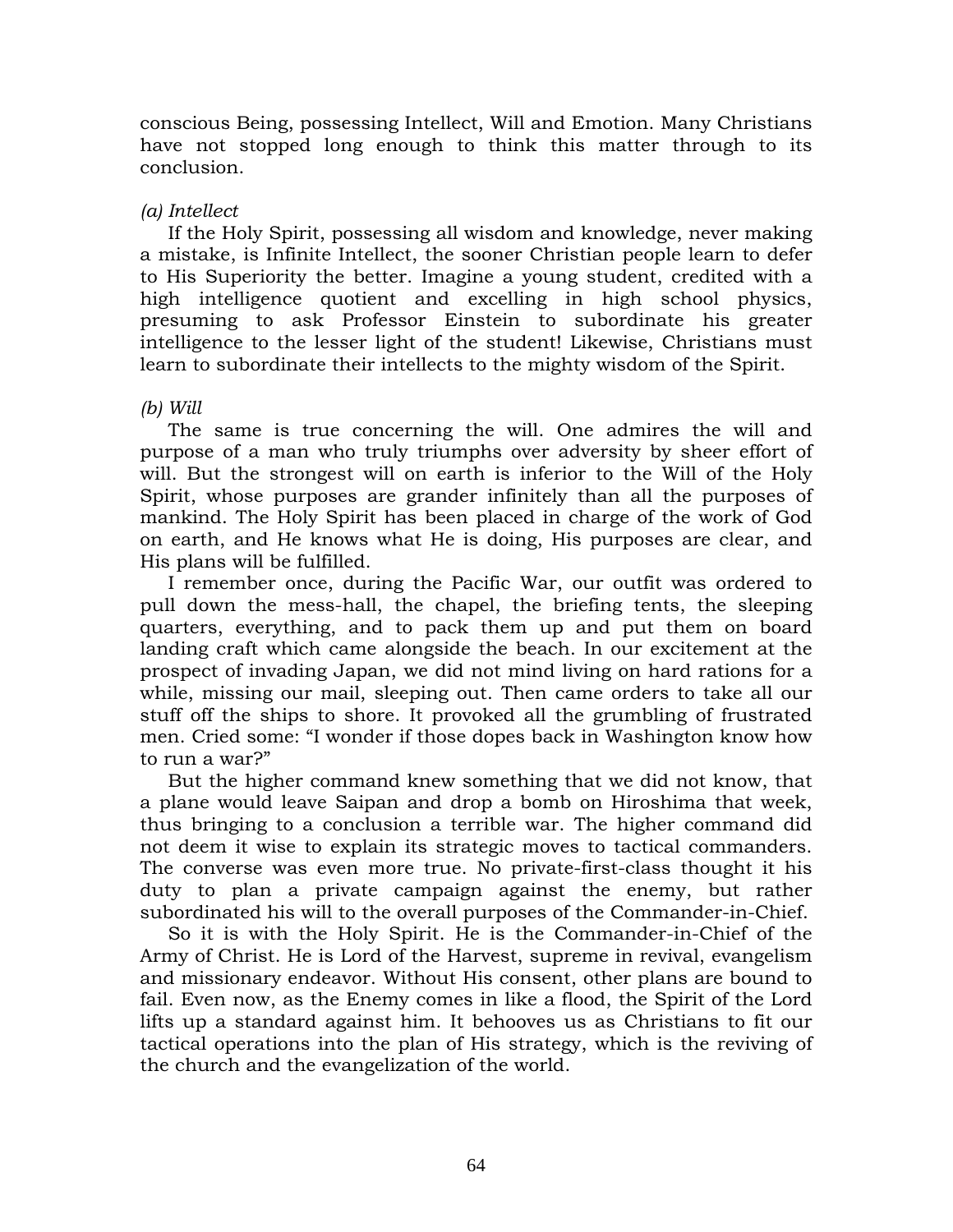## *(c) Emotion*

Less appreciated in the thinking of the Christian is the Infinite Emotion of the Holy Spirit. Emotion is a powerful force in the lives of human beings, often surpassing intellect and will. For example, I have a little boy in my family, and naturally I love him. My attitude is not based on cold intellect, or grim determination, but upon the emotion of parental affection. It requires neither mental effort nor willful purpose to love my own offspring.

The Holy Spirit loves the offspring of God. This is true of all the children of creation, but more so does it apply to the children of God through faith in Christ. He loves us. His love for us is a driving force which accomplishes things for us. At the same time, He hates sin and disobedience, and is as ready to chasten us as a loving parent is to discipline his child. But the emotion of the Holy Spirit is stronger than human emotion, and is not at all fickle. One finds that an ordinary Christian who surrenders his life to the filling of the Spirit is capable of loving people for whom he had not a glimmer of love previously.

Thus it is well to consider that the Holy Spirit is a Person, with Intellect, Will and Emotion superior to our intellect, will and emotion. It is also wise to recognize that the same Scriptures which emphasize His Personality are the source of teaching concerning His Deity.

## *Deity*

It is conceivable that a superior Being could exist with Intellect, Will and Emotion greater than ours, yet be inferior to God. How then do we know that the Holy Spirit is God?

There are references in Scripture to His creative power (e.g. Genesis 1:2: "the Spirit of God was moving over the face of the waters"). Scientists can make something from something; they have recently discovered how to make energy from matter; they may proceed to make matter from energy; but they cannot make something from nothing. That is the work of God alone. It is a power attributed to the Holy Spirit.

There are references in Scripture to His omniscience (e.g. 1) Corinthians 2:2: "For what person knows a man's thoughts except the spirit of the man which is in him? So also no one comprehends the thoughts of God except the Spirit of God"). Only God can comprehend the thoughts and wisdom of God, and this is also attributed to the Holy Spirit.

There are references in Scripture to His omnipresence (e.g. Psalms 134:7: "Whither shall I go from thy Spirit?"). Only God is omnipresent, therefore this further evidence of Deity is added to the attributes of the Holy Spirit.

There is equal rank given the Holy Spirit, with the Eternal Father and the Eternal Son (e.g. 2 Corinthians 13:14). The Scriptures also equate identity of the Holy Spirit and God (e.g. Acts 5:3,4). There are other arguments.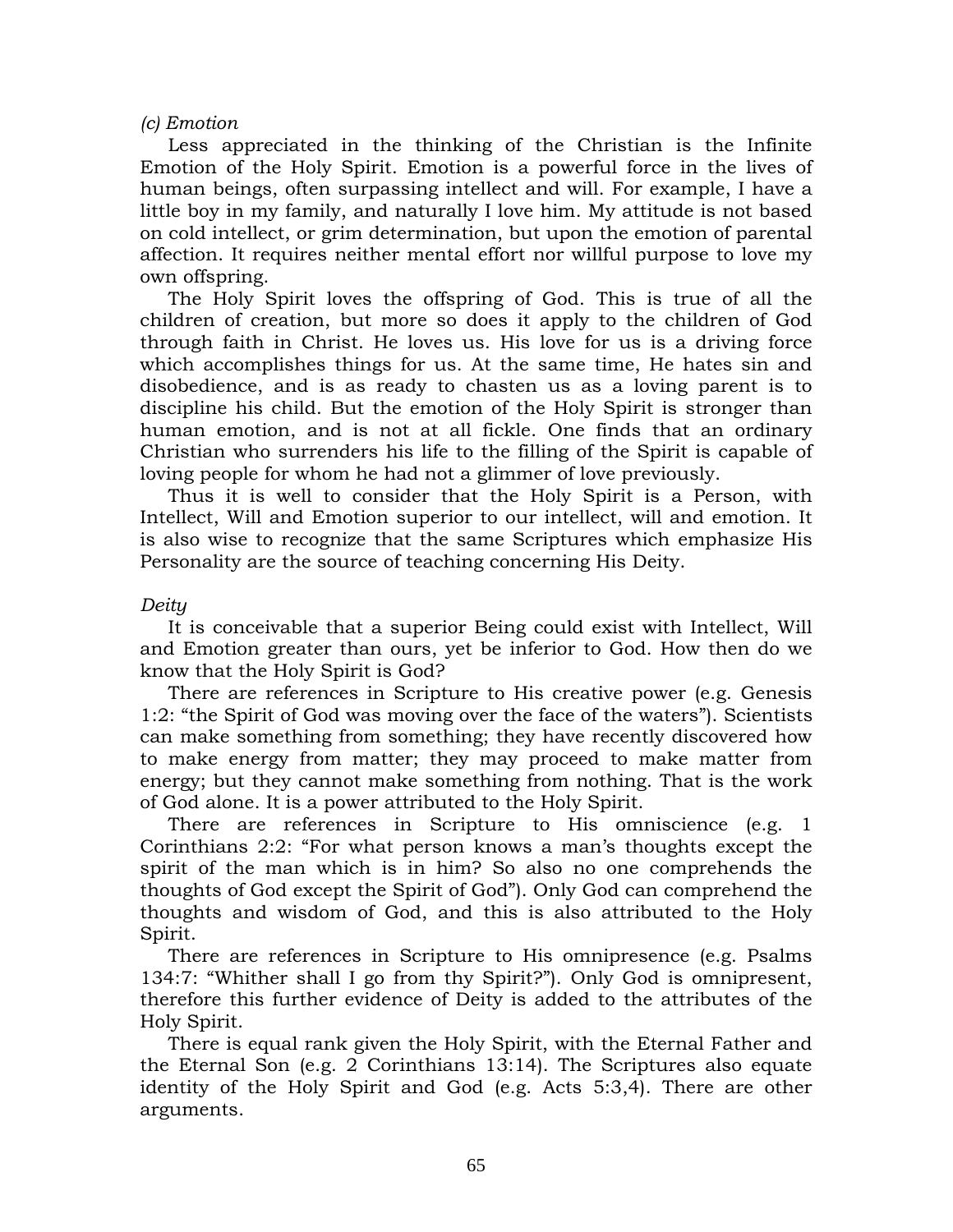Thus we have two important conclusions to reconcile: the Holy Spirit is a distinct Personality, and He is God. The doctrine of the Trinity is the only possible solution to the difficulty. It is a doctrine capable of statement and belief, but incapable of explanation.

Dr. Harry Rimmer once became involved in an argument with a Mohammedan mullah in Nigeria, the Moslem seeking to prove that Christians believe in three Gods. In reply, Dr. Rimmer asked the mullah if he possessed a living Body? A living Soul? A living Spirit? And, being answered in the affirmative and assured of the conclusions by the evidence of feeling on all three levels of existence, the evangelist asked the mullah which of the three was himself? The mullah replied "All three!" but could not explain further. Dr. Rimmer pressed home his doctrine that the Godhead, according to the Scriptures, existed in three Persons, a doctrine capable of belief but incapable of explanation.

The Lord Jesus told His disciples (John 16:7 – 14):

"It is to your advantage that I go away, for if I do not go away, the Counselor will not come to you; but if I go, I will send Him to you. And when He comes, He will convince the world of sin and of righteousness and of judgment: of sin, because they do not believe in Me; of righteousness, because I go to the Father, and you will see Me no more; of judgment, because the ruler of this world is judged. I have yet many things to say to you, but you cannot hear them now. When the Spirit of truth comes, He will guide you into all truth; for He will not speak on His own authority, but whatever He hears He will speak, and He will declare to you the things that are to come. He will glorify Me, for He will take what is Mine and declare it to you."

In this passage, the ministry of the Holy Spirit is announced, towards the world, towards believers, and towards the Christ.

It is significant to note His ministry towards the world, first convincing them of sin. Many people seem to think that it is the work of conscience to convince the world of sin. The popular conception of the work of conscience involves the idea: "Let your conscience be your guide!" Most people, when asked to define the work of conscience, say that the conscience tells a man what is right and what is wrong. This is an obvious fallacy, for we all know people whose consciences allow them to do things which our consciences seem to forbid. Conscience can be educated or debased. The scriptures speak of a *good* conscience, and *evil* conscience, a *pure* conscience, or a *seared* conscience in various references.

Conscience is more like an alarm clock. One may set it for 7 a.m., and it will keep ringing at 7; or one may set it at 8 a.m., and it will keep ringing at 8; or one may have occasion to rise at 6, and it will ring at 6 in the morning once its alarm hand has thus been set. I knew of a soldier overseas who assured his chaplain that his conscience would not let him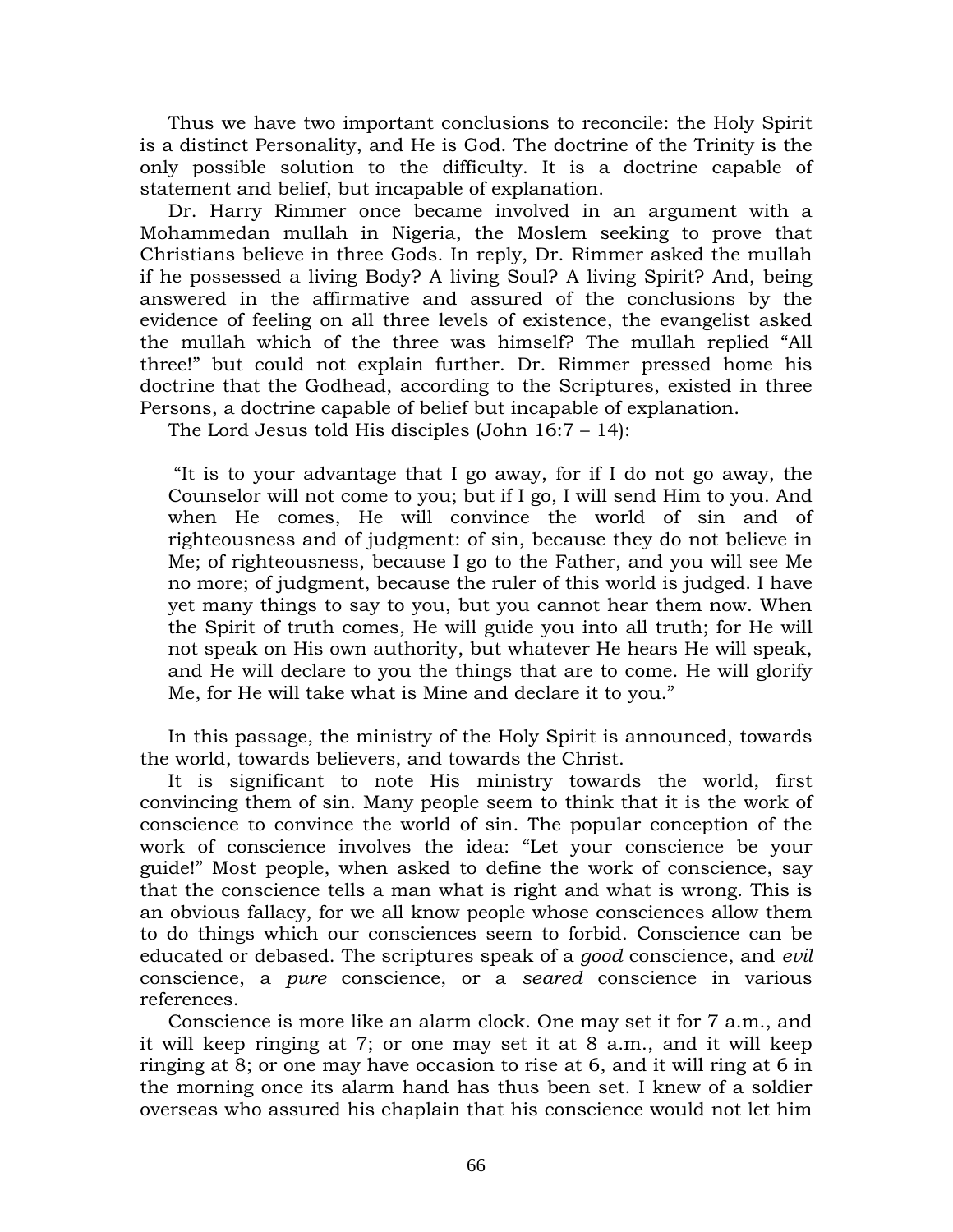drink any kind of alcoholic beverage, not even the 3.2 per cent beer supplied so freely; he drew the line at alcoholic drinks. A few months later, I saw him drinking what was obviously a can of beer, and he gave the unsolicited explanation that he now thought it quite in order to drink beer provided he refused to become intoxicated with strong drink. A few months later, I saw him drunk. He had been tampering with his conscience. Conscience is not absolute. It does not tell a man what is right and what is wrong, but rather reminds him what he believes to be right and wrong at a given time.

The Holy Spirit has absolute standards. He convinces people of sin. He uses the Word of Scripture to do so, or direct conviction, awakening the conscience. He shows the sinner the sinfulness of sin. He exposes the final sin of unbelief.

The Holy Spirit also convicts of righteousness. I heard Dr. Henrietta Mears illustrate this point to a group of young ladies. Supposing, she said, a housewife decided to spend the morning cleaning up. She soon became untidy in her personal appearance, wearing old slippers, an old overall, her face soiled by dust. At that moment, the front door bell rang, much to her dismay. There at the door was a friend from some distance away, dressed in her best clothes. It was not necessary for the visitor to point out how untidy the housewife looked. The housewife had only to look at the immaculate clothes of her visitor to realize her own shortcomings. So also the Holy Spirit presents the righteousness of Christ, which, in the days of His earthly ministry, never failed to convince men of their shortcomings.

The Holy Spirit also convicts men of judgment. It is a fact that men who have no fear of anything else tremble when the Spirit of God warns them of their fate, which is to share the eternal damnation of the prince of this world.

The Holy Spirit likewise convinces believers of carnality, sanctification, and the judgment seat of Christ. Obedient Christians, He guides into all truth. And He makes Christ, whom we have not seen, real to us, glorifying the Saviour of men in ways inexpressible but vivid.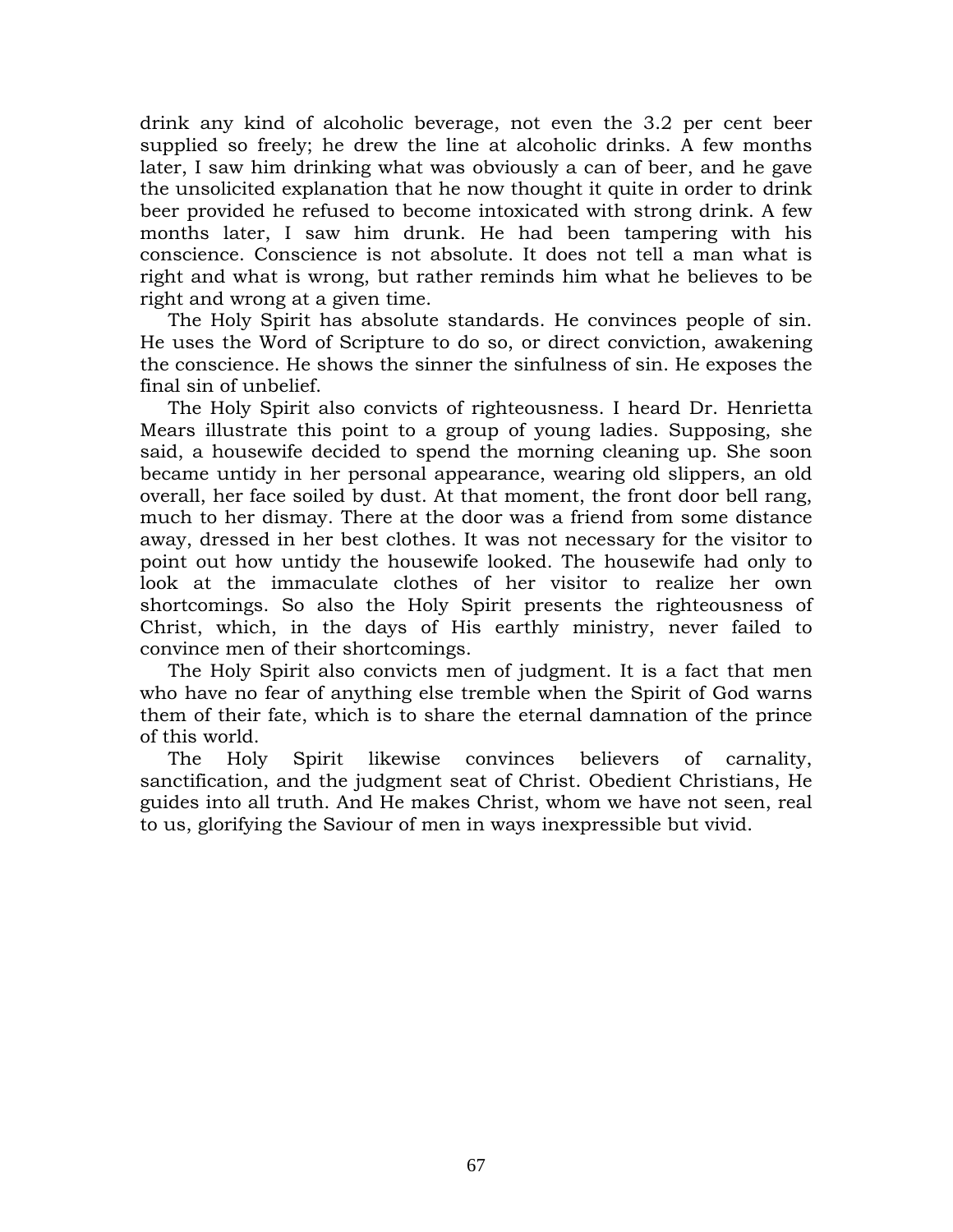#### **CHAPTER THIRTEEN**

# **THE SPIRIT AND THE BELIEVER**

In His conversation with Nicodemus, the Lord Jesus referred (John 3) three times to being born of the Spirit, identifying this regeneration by the Spirit with being born again. It seems clear that *each true Christian is regenerated by the Holy Spirit.*

In the First Letter to the Corinthians, the Apostle Paul stated clearly that *each true Christian is indwelt by the Holy Spirit.* The Christians to whom he wrote (1 Corinthians 3:16) were far from perfect, yet the Apostle told them that their bodies were temples of the Holy Spirit.

I once stayed in a home in the Middle West, where the family kindly made me welcome. One night, when everyone else was out, I heard noises from upstairs. I reassured myself that no burglars had found an entrance, and then decided to wait until the family returned to clear up the mystery. It seemed that the old grandmother, of whose existence I had not heard, was living in the attic bedroom. She was doting, so to avoid embarrassment the family kept her out of the way of outsiders. Nevertheless, she lived there. Her pace was recognized, but kept secret.

Too often, the neighbors of Christian people are unaware of the indwelling of the Holy Spirit in their lives. Christians know and recognize His place in their lives, but not because He is an embarrassment but because their own lives are an embarrassment, they hide the Spirit's indwelling from the notice of their neighbors.

The teaching of the Letter to the Romans makes clear that *each true Christian is assured by the Holy Spirit*. The Spirit Himself bears witness with our spirit that we are the children of God (Romans 8:16). This is the doctrine of the assurance of salvation, believed in ardently by Lutheran, Calvinist, Wesleyan, and every evangelical. Again, the Spirit is the witness, because the Spirit is the truth . . . . he who believes in the Son of God has the testimony in himself (1 John 5:7, 10).

An old Scottish lady was asked how she knew she was born again, and she replied: "It is better felt than telt!" It certainly is better felt than explained. No one can tell a young man in love whether or not his love is the real thing, for only he can tell in his own soul. The assurance of salvation is a conviction wrought in the human spirit by the Spirit of God. It may be possible for a man to become a believer in Christ and suffer from a time lag in receiving the assurance of salvation, as in the case of John Wesley; but it is conversely hazardous for anyone who has no spiritual assurance of salvation to claim to be a Christian.

*Each true Christian is sealed by the Holy Spirit*. The Apostle Paul warned the Ephesian Christians not to grieve the Holy Spirit of God, in whom they were sealed for the day of redemption (Ephesians 4:30). In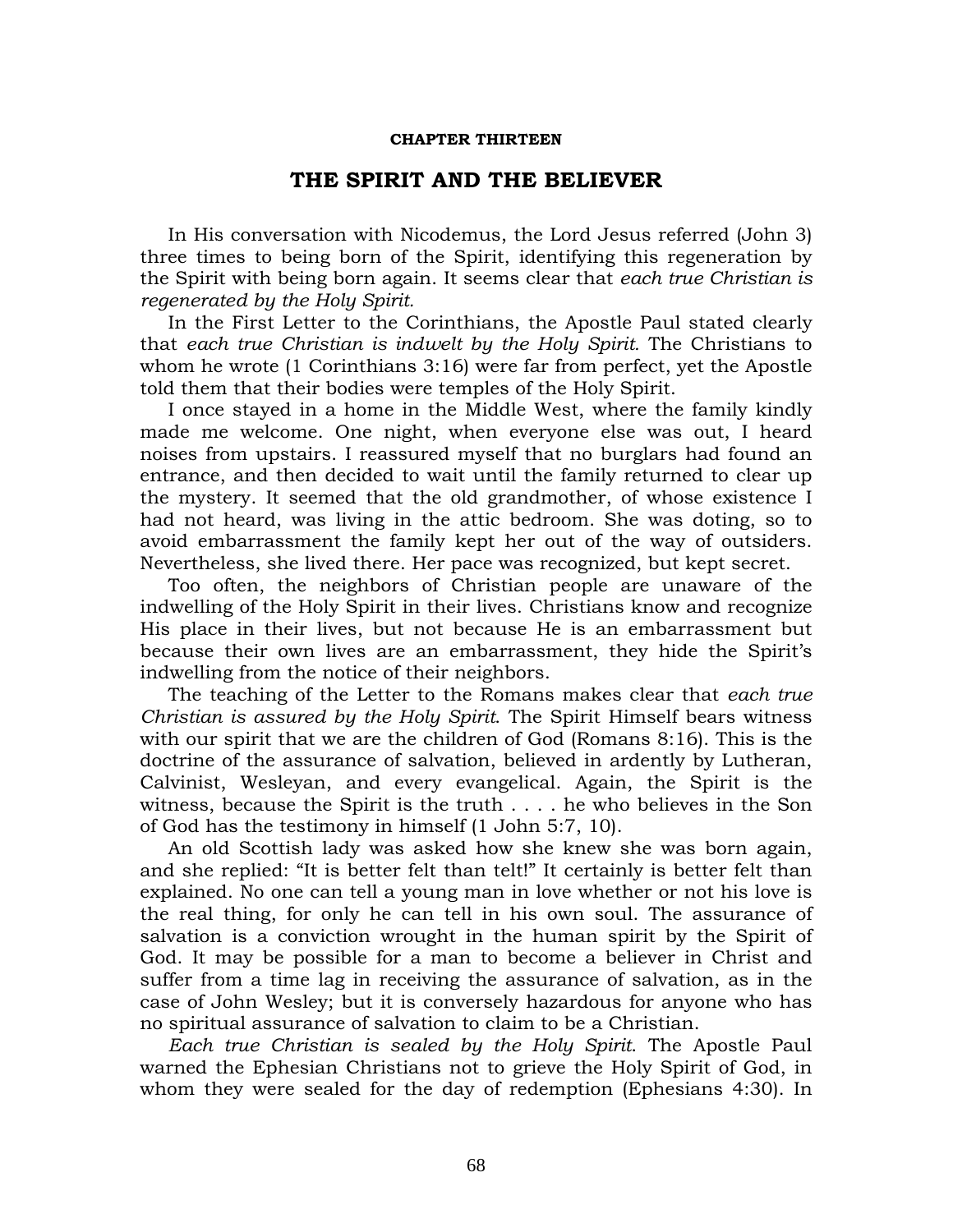the same Letter (1:13) he specified exactly who were thus sealed: those who had heard the word of truth, the good news of their salvation, and had believed in Christ. The Corinthian Christians were told much the same thing (2 Corinthians 1:22) about the seal of the Spirit. The Greek word for *seal* is common in the Septuagint and other contemporary documents as a legal mark of ownership or closure to prevent tampering.

*Each true Christian is guaranteed by the Holy Spirit*, a truth taught in the same two Letters, 2 Corinthians 1:22, 5:5 and Ephesians 1:14. The Greek word for *guarantee* or *earnest* is a Phoenician business term with the same significance as the modern business term *down-payment*. The reference in Ephesians is illuminating, for it states that the promised Holy Spirit is the guarantee of our inheritance until we acquire possession of it. A further illustration of non-business nature is the engagement ring, which is the token of marriage promised until the marriage is complete. So the Holy Spirit in our hearts is the heavenly engagement ring, or the down-payment on the mansion in glory.

*Each true Christian has been baptized by the Holy Spirit into the body of Christ*. The Apostle Paul makes this doctrine clear In the First Letter to the Corinthians 12:13 and includes everyone in Christ. Baptism in water is a symbol of the baptism by the Spirit into the body of Christ. But there has been great confusion in the minds of Christians regarding this baptism by the Holy Spirit into the body of Christ, and the enduement of power or filling of the Holy Spirit, which certain Christians, with some scriptural warrant, call the *Baptism with the Spirit.\**

It is clear that the reference in the First Letter to the Corinthians refers to the experience of the believer at regeneration, when by faith in Christ he receives the Holy Spirit who baptizes him into the body of Christ. Let us call that experience the Baptism *by* the Spirit. In the prediction of John the Baptist, reported by Matthew 3:2, Mar5k 1:8, Luke 3:16, John 1:33, fixed and dated by the ascended Christ (Acts 1:5), and referred to retrospectively by Peter (Acts 11:16), a somewhat different emphasis and expression is used.

In water baptism, the agent is the minister, the subject is the believer, and the element is water. In the baptism of the believer into the body of Christ, of which water baptism is the symbol, the agent is the Spirit, the subject is the believer, and the element is Christ, for by one Spirit were we all baptized into one body. In the enduement of power, predicted by John and begun at Pentecost, the agent is Christ, the subject the believer, and the element the Spirit, reversing the order of the baptism. This shows that there is at least a case for those who refer to the enduement of power, as distinct from regeneration, as a Baptism *with* the Spirit.

<sup>\*</sup>This term was so used by Finney, Booth, Moody, Torrey, Murray and other nineteenth-century leaders and did not become a subject of debate until the reaction arose against Pentecostalism.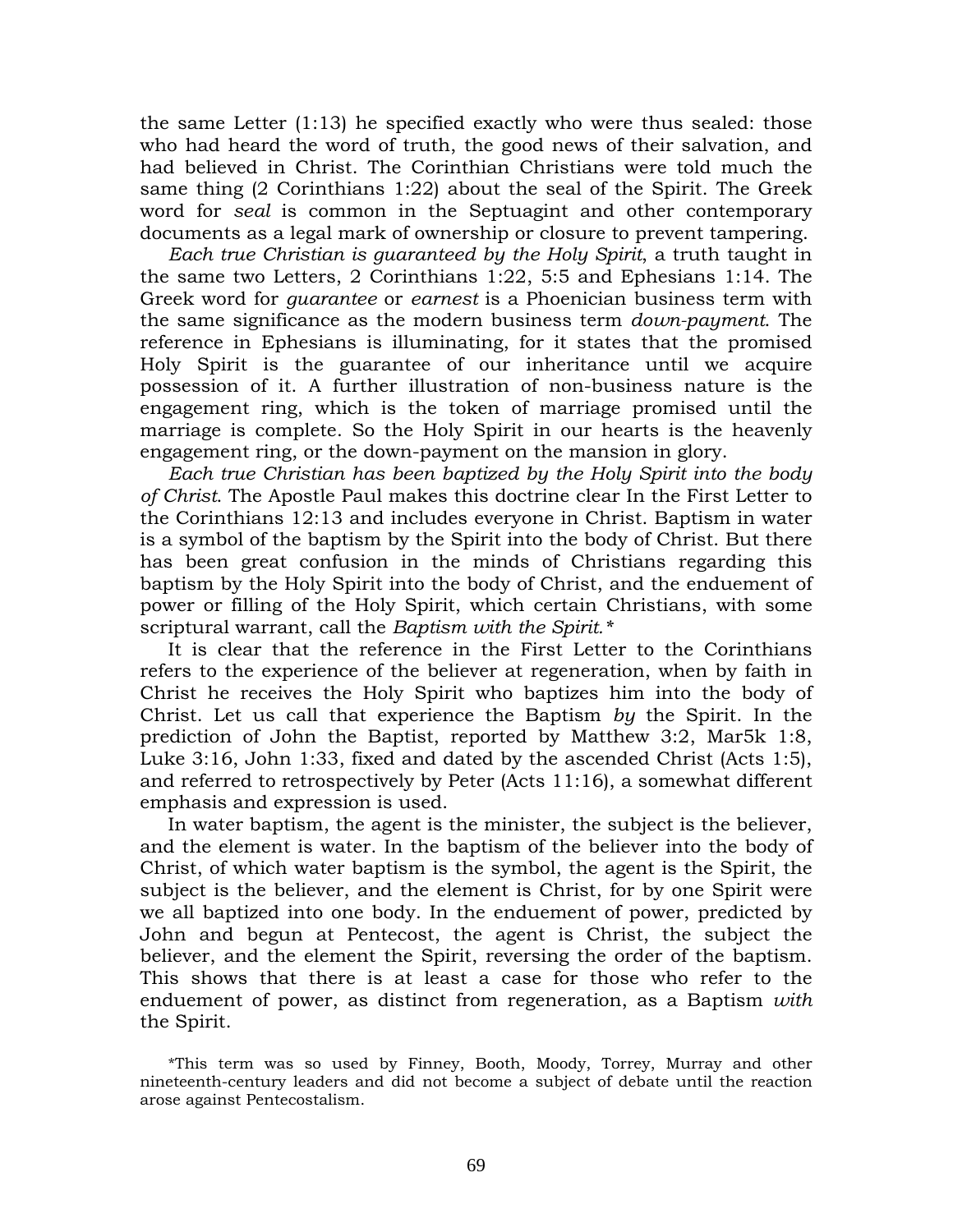It is significant, however, to note that nowhere in the Acts or Epistles, written after Pentecost, is the word *baptized with the Spirit* used to describe the experience of an individual Christian, or to urge an individual Christian to seek an enduement of power from on high. The word used in all post-Pentecostal cases concerning an individual is the word *filled* or *full*. It is true that at Pentecost, by inference, one might say that *all* the disciples were baptized by the Spirit in fulfillment of John's prediction, but the word used is *filled*. Likewise, at Caesarea, by inference, it might be said the whole company of Gentile believers were baptized with the Spirit, but the narrative does not say so directly. Throughout the Acts, the word used to describe enduement with the power of the Holy Spirit is the word *filled* or *full*, and no other words are used concerning individual believers in this connection. The exhortation of the Apostle Paul to the Ephesians 5:18 is couched in the same words: "Be filled with the Spirit!"

These observations lead me to conclude that the better term to use to describe the enduement of power is the term *filling* rather than *baptism*. Nevertheless, I can see a connection between the two terms when used with reference to the enduement of power of the Spirit. A glass set ina sink may be quarter-filled with water, but it is not immersed. Neither can it be described as immersed when it is half full, or three-quarters full, or full to the brim. Only when the vessel is filled to overflowing is there, in the real sense of the word, an immersion or baptism. I take it that when individual Christians are filled to overflowing with the Spirit, there could be a baptism of the whole company with the Spirit. It seems to be a question of terminology, for men like Finney, Booth, Moody, Simpson and Torrey did not hesitate to use the term *baptism* for the enduement of power, whereas other great teacher like Spurgeon and Campbell Morgan preferred the term *filling*. Some good people, in their eagerness to help others into a place of power, ask the question "Have you had your baptism?" – meaning the baptism with the Spirit, not the baptism by the Spirit into Christ. This is non-scriptural phraseology. In the military forces we asked men, not "Have you had your honeymoon?", but "Are you married?" It is much better to ask a believer "Are you filled with the Holy Spirit?" – using the present tense rather than the past. It is more important to be continually filled or renewed than to be excited about a past blessing however wonderful.

To summarize these conclusions concerning a difficult subject, one which has provoked great controversy, one may say that every true Christian is regenerated, indwelt, assured, sealed, guaranteed, and baptized by the Spirit, but he may or may not be filled with the Spirit. When a seeker after Christ is born again, he is automatically regenerated, indwelt, assured, sealed, guaranteed and baptized by the Spirit. To be filled with the Spirit requires an experience of full surrender.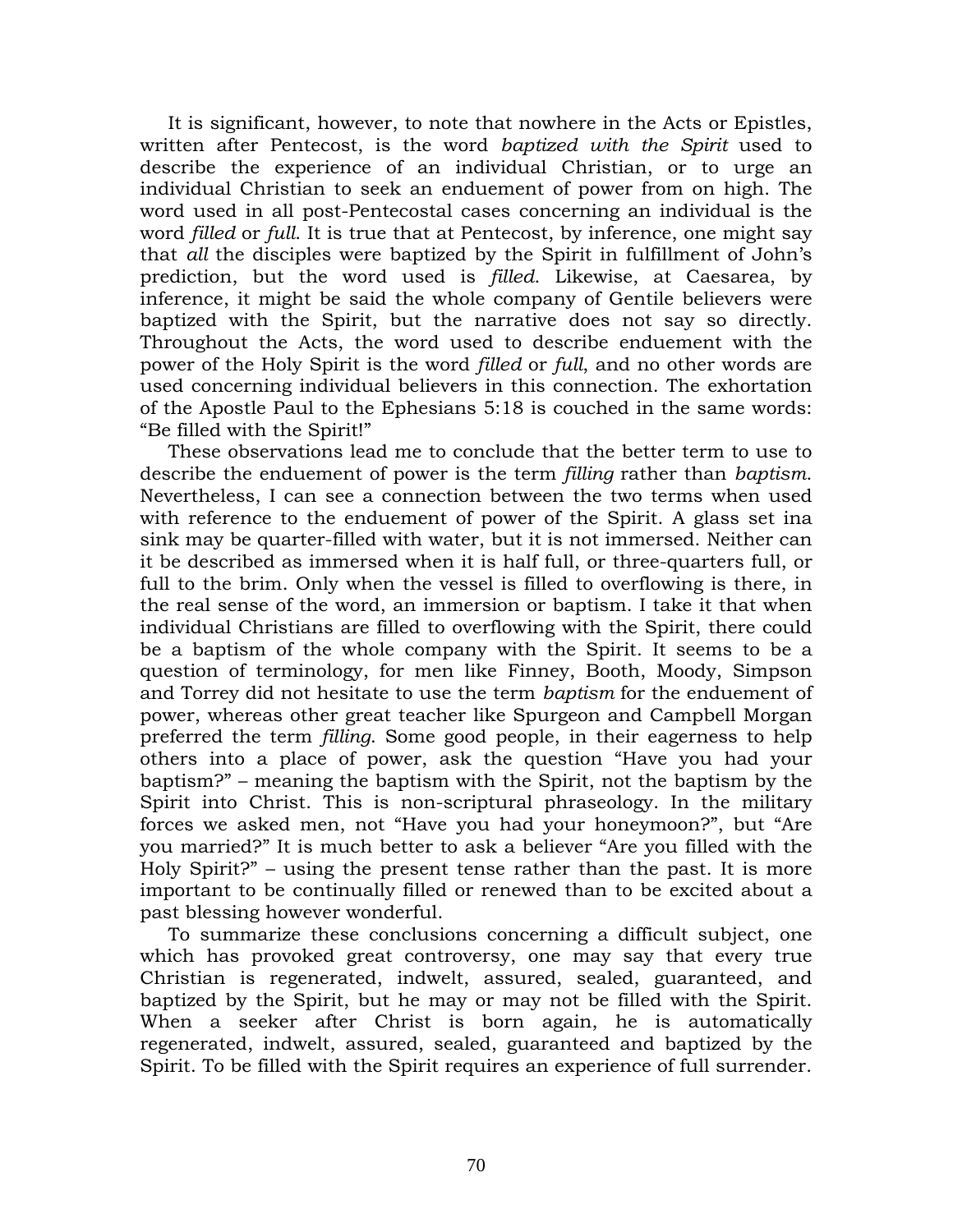#### **CHAPTER FOURTEEN**

# **BE FILLED WITH THE SPIRIT**

Into the heart of each obedient Christian there comes an intense yearning, not only for victory over sin, but for power for service. Christians in every generation, in every country, and in every denomination have been known to develop this desire.

The Master said: "Blessed are those who hunger and thirst for righteousness, for they shall be satisfied." It is inconceivable that the Lord of a perfect salvation would not make provision for every need of His children. There must be a way to purity and power.

On the last day of the feast, the Lord Jesus told the multitudes: "He who believes in Me, as the scripture has said, 'Out of his heart shall flow rivers of living water.'"

This is the prerogative of every Christian, but alas, how few of them avail themselves of the promise. Christians from whose inmost beings there flows a river of blessing are few and far between, yet there are enough of them to be witnesses to the truth of the enduement of power from on high.

The Lord Jesus Himself, full of the Holy Spirit, was led into the desert to face the attack of Satan at the outset of His ministry; but He returned in the power of the Spirit. These facts are recorded for us by the physician Luke, who seems to delight to record such infillings of the Spirit, both in his first treatise and in his second, which ought to be designated "*The Acts of the Holy Spirit"*.

In the Acts of the Spirit, the first outpouring of the Holy Spirit occurred in the Upper Room at Pentecost, where Peter and the other ten, together with Matthias, and Mary the mother of Jesus, and the women who had followed the Lord, and a large company of disciples, about one hundred and twenty in all, were all filled with the Holy Spirit.

The effect upon Peter was startling. This disciple, who had denied His Lord with oaths and curses, stood up with the eleven and preached the first great evangelistic sermon of the Christian faith. About three thousand of the inquirers were added to the church that day. The only explanation was that the remarkable Person, the Holy Spirit, of unlimited Intellect, Will and Emotion, had taken possession of the intellect, will and emotion of Peter, using his whole personality to reach the multitudes with such convicting power that they were cut to the heart.

This incident, and indeed every other one recorded, shows that the Filling of the Holy Spirit is for service. In each instance, the infilling was followed by strong action. This was indeed the fulfillment of the promise of the Risen Christ: "You shall receive power when the Holy Spirit has come upon you." Power for what? "You shall be my witnesses." The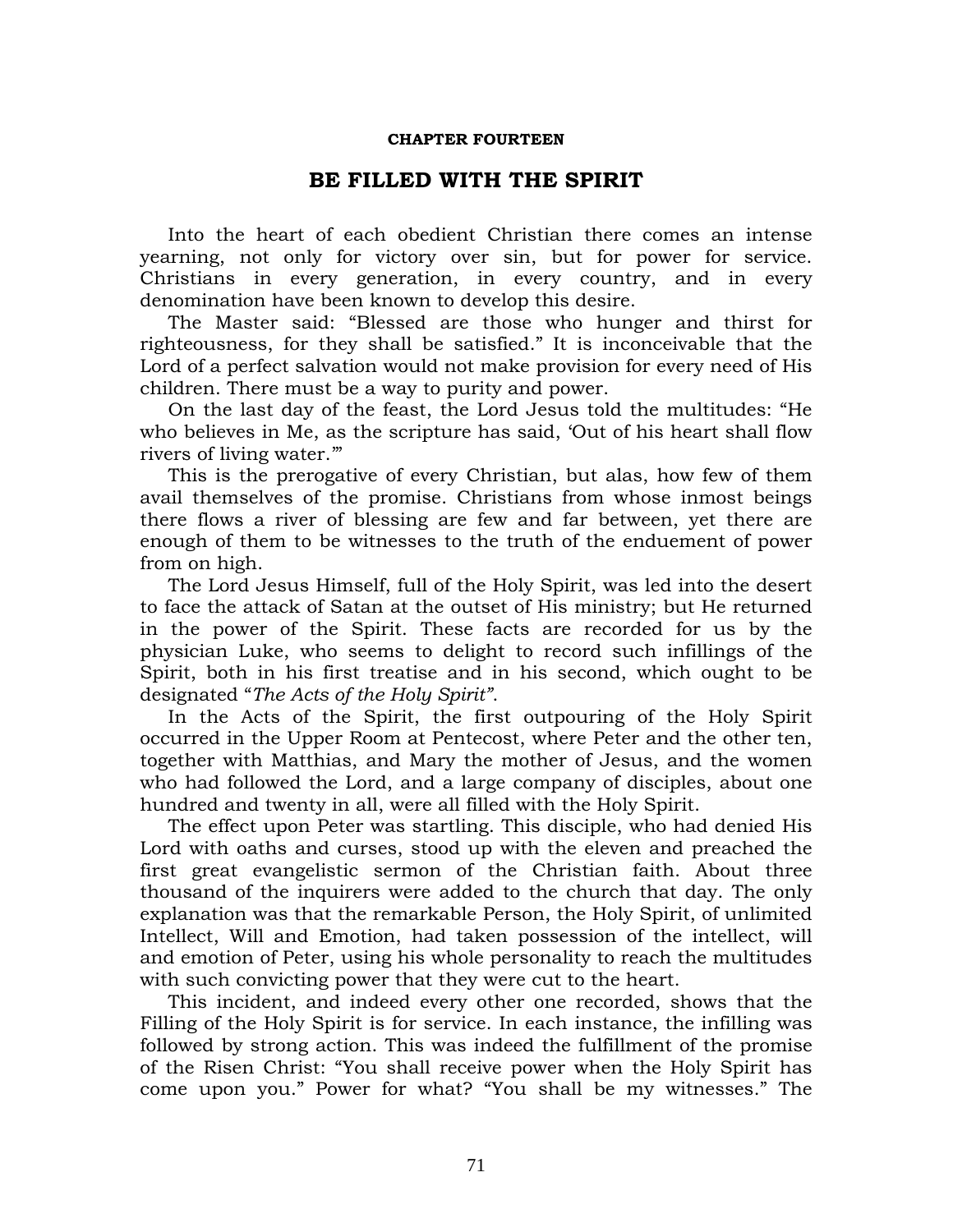Filling of the Holy Spirit was not, is not, will not be given merely for spiritual ecstasy, but always for service.

But not only was the Apostle Peter filled on that glorious day of Pentecost: they were all filled, John and James and Andrew and Phillip and Thomas and Bartholomew and Matthew and James and Simon and Judas and Matthias, all apostles; also James and Joses and Judas and Simon, the brothers of Jesus; and Mary the mother of Jesus, and Mary the mother of James and Joses, and Mary of Magdala, and Mary of Bethany, and Martha, and Joanna, and Susanna, and Salome, and other women who had been with the Lord in His ministry; a score of these who were filled are named for us, but a hundred others remain unnamed. The filling of the unnamed disciples is an encouragement indeed to every humble Christian who might be tempted to think that the power from on high is for ones whom God intends to exalt to leadership.

The Apostle Peter was filled with the Holy Spirit again, some days later. It is unwarranted to suggest that the Apostle had backslidden in the meantime. From this fact, it can be seen that the filling of the Holy Spirit has a direct relationship with immediate service. One might add, from observation, that there appear to be times of relaxation and rest in between times of enduement with power, relaxation without any grieving of the Holy Spirit. The fullness of the Holy Spirit is under the sovereignty of the Spirit rather than that of the recipient.

Another large company of Christians was filled with the Holy Spirit (Acts 4:31) and spoke the word of God with boldness. As the numbers of the believers had exceeded ten thousand, it became necessary to choose seven deacons to help the apostles in their administrations. All seven, Stephen, and Philip, and Prochorus, and Nicanor, and Timon, and Parmenas, and Nicolaus, were men full of the Holy Spirit, but the time of their initial infilling is a matter of conjecture.

The martyr Stephen, whom the evangelist Luke refers to many times as full of faith, full of grace, full of power, full of wisdom, full of the Holy Spirit, filled with the Spirit, delivered an unexcelled message of power before a hostile mob who finally stoned him to death, death overtaking him while he was yet filled with the Spirit (Acts 6:3, 5, 8, 10; 7:55).

The evangelist Philip, full of the Holy Spirit, went down to a city of Samaria, and multitudes accepted Christ. The same empowering Spirit took Philip away from the scene of his successes, down to a dirt road in the desert where he led a wayfaring Ethiopian official to Christ.

The Apostle Paul, converted as Saul of Tarsus on the road to Damascus, was visited by Ananias of Damascus that he might be filled with the Spirit. The greatest ministry of all the apostolate followed, expressed in the greatest missionary endeavor of all time. The same apostle, in Cyprus, was filled with the Spirit to discern and rebuke an evil man.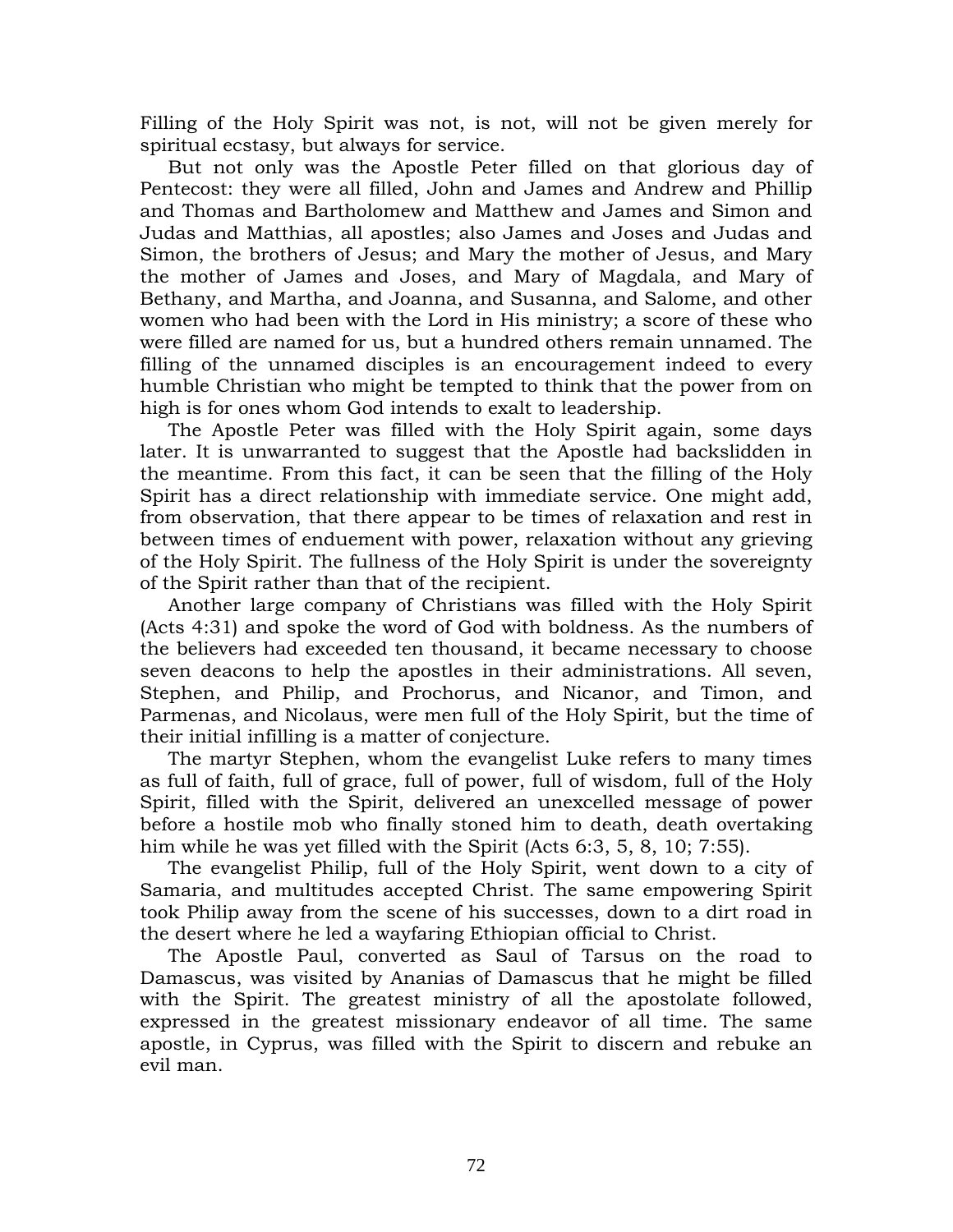It is clear from these incidents that the filling of the Holy Spirit was given for preaching, for witnessing, for defense, for evangelism, for personal work, for missionary work, for discernment, for martyrdom.

The glorious deaths of the martyrs are inexplicable apart from the Filling of the Holy Spirit. At the beginning of the Second World War, a Korean Presbyterian pastor was seized by the Kempetai, the Nipponese Gestapo. The chief inquisitor asked him if he believed in the second coming of Jesus Christ. He said he did. He explained further that Christ would judge the world of sinners. He was asked if that included the Emperor of Nippon. Carefully paying respect to the Emperor, he said that the Emperor too would be included among the sinners unless he became a Christian. For this boldness he was beaten. The police chief asked him if he knew how Christ had died. He was crucified, said the pastor. Then, said the tormentor, that would be how the stubborn pastor would die. The Korean knew that the secret police were capable of carrying out their threats, but, instead of feeling deadly fear, he was possessed of a sudden overwhelming sense of joy that he was accounted worthy to suffer as the Saviour had suffered. Instead of crucifying him, they suspended him by the thumbs roped to a hook in the ceiling, with his arms behind his back and his toes barely grazing the ground. He was in physical agony, but his heart was filled with joy, and he was so filled with the Holy Spirit that he testified to the guards. He was finally cut down and kicked out, and certain of his flock nursed him back to health. The power of the Holy Spirit for martyrdom is still given in these days.

In the forty years of the wilderness experience between 1908 and 1948, when spiritual dearth was common, the teaching that the Filling of the Holy Spirit was only for the early apostolic days gained great popularity, but without either scriptural or historical support. In the nineteenth century, Charles G. Finney, Dwight L. Moody, William Booth, Hudson Taylor, and a host of other great leaders received the Filling of the Holy Spirit. In the twentieth century, there have been and are still great witnesses of a personal experience of the Filling of the Holy Spirit, Evan Roberts, Reuben Torrey, Wilbur Chapman, A.B. Simpson, Lionel Fletcher, and others. On the mission field, wherever there has been spiritual revival, there have been outstanding cases of the Filling of the Holy Spirit. The best and most-used Christians known to me have been men who have testified to a deeper experience of the Filling of the Holy Spirit.

Alas, in the forty years of decline, the doctrine of the Filling of the Holy Spirit has suffered not only from neglect and contradiction, but from fanatical teaching and practice. The end of the period of the nineteenth century revivals, from the Welsh Revival of 1904 to the Korean Revival of 1907, saw the rise of a great emphasis upon the work of the Spirit in what afterwards became the Pentecostal movement, whose contribution to Evangelicalism is more seriously considered today. The declining churches generally rejected the Pentecostal emphasis,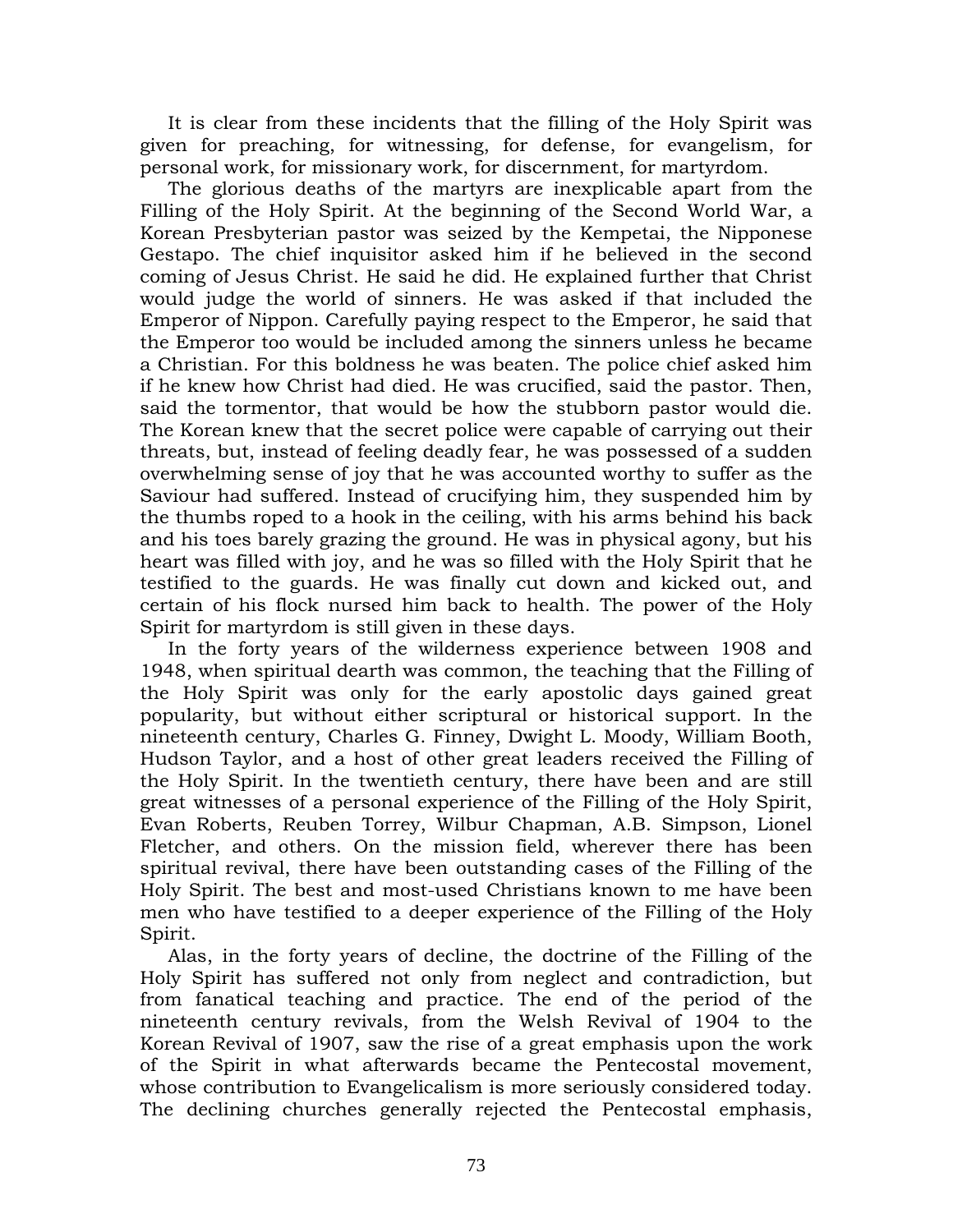driving out and persecuting its advocates. Rejected by the churches generally, the Pentecostalists were driven in upon themselves, and extreme fanaticism developed among *some* who brought discredit upon the others. Pentecostalism thrived among the less-educated classes, as happened a century earlier in Methodism; but, while many choice men of God identified themselves with the leadership of Pentecostalism there was no great scholar like John Wesley to save the movement from its friends by his insight and scholarship. Now, with the turning of the tide, it seems that the Pentecostal denominations are more and more being guided by men of moderation, and the barriers between the Pentecostal minority and the non-Pentecostal majority are being lowered, thanks not only to the decline of fanaticism among those who call themselves Pentecostalists, but also to the rising interest in the Filling of the Holy Spirit for power and gifts and fruits for service being brought about by the current evangelical awakening in America and elsewhere in all the historic Protestant denominations.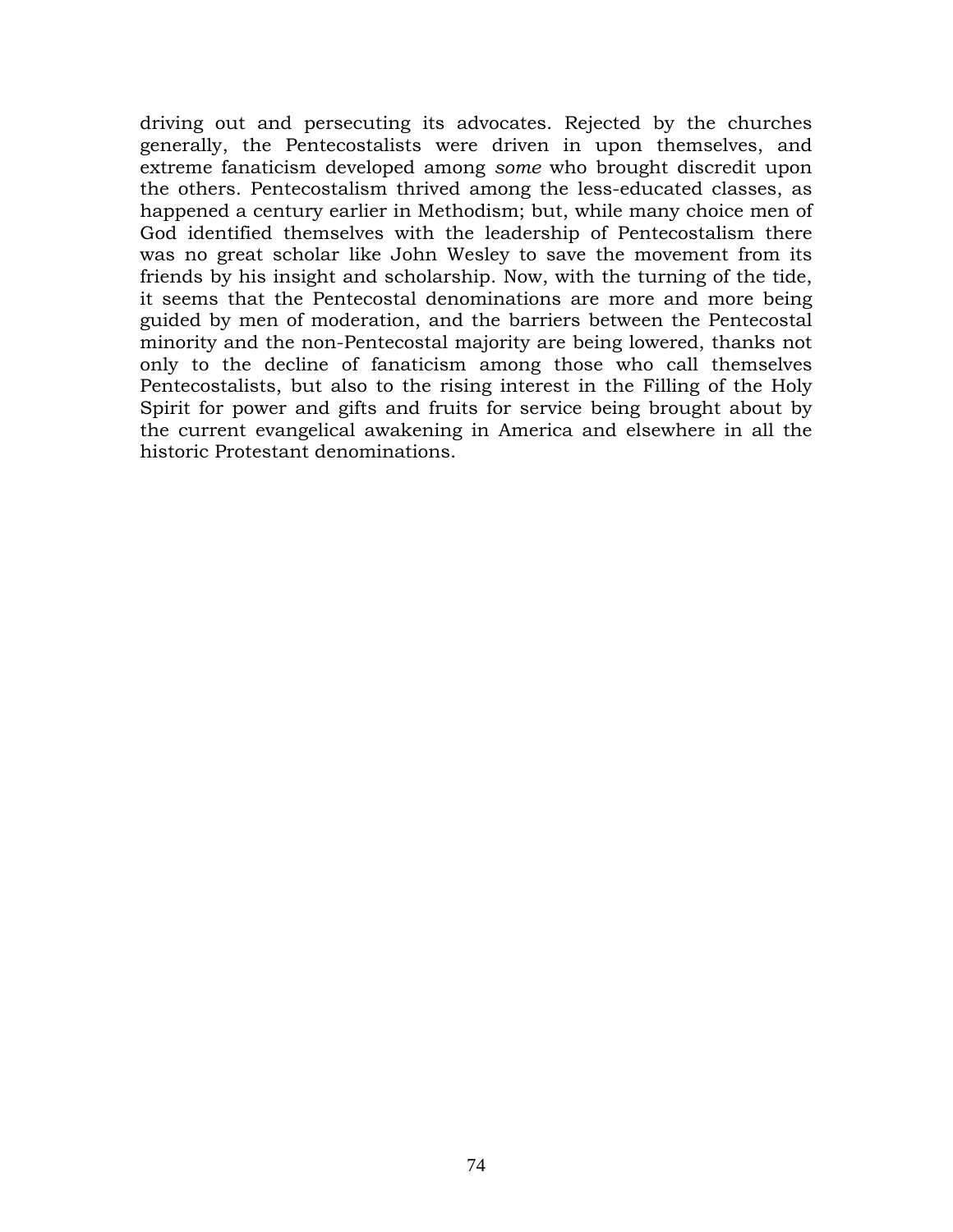## **CHAPTER FIFTEEN**

## **THE EVIDENCE OF FILLING**

In the world there are no personalities exactly alike. Neither have any two experiences of conversion been exactly alike. So it is with amazement that one hears the question: "What is the experience of the Filling of the Holy Spirit like?"

The Holy Spirit has been compared with fire, wind, water, and other natural elements, so it is possible to have an experience of the Spirit as consuming as a forest fire, as bending as a hurricane, or as gentle as a well of water bubbling up from the depths like a river glorious in its perfect peace.

The great purpose in the Filling of the Holy Spirit is power for service, hence *the great evidence in the Filling of the Holy Spirit in power in service*, power unmistakably of the Spirit and not purely physical or psychic power. When a man, who has been known to have been seeking an infilling, is noticed to have developed great power in convicting sinners of sin, righteousness and judgment, or of leading other believers into profound truth, or simply of glorifying Christ by prayer or praise, it should be conceded that God has answered his prayer for power.

But there are other evidences of infilling. The fruit of the Spirit is love, joy, peace, patience, kindness, goodness, faithfulness, meekness and self-control. The word *fruit* is a collective singular. The nine fruit of the Spirit must not be thought of as nine differing items, such as an apple, a pear, a peach, an orange, and the like, but rather as a cluster of grapes on a single stem, for all nine fruit hang together, and not one without the other (Galatians 5:22).

When a Christian is filled with the Holy Spirit, his heart is full of love. He cannot help it. He is possessed of a love for God transcending anything he has hitherto known. And if his heart is full of love, it is likewise full of joy unspeakable, which has to be experienced to be appreciated. And if it is full of joy, it is full of peace that passes all understanding. These three fruit, love, joy, and peace, are primarily Godward, though they produce the same attitudes man-ward.

If a man's heart is full of peace towards God, it is possessed of a profound patience towards his friends, neighbors and even enemies. Once he has lost his patience with people, he has lost his peace with God. And patience permits kindness, just as impatience provokes unkindness. And Kindness gives way to real goodness. These three fruit are primarily man-ward, though of course they reflect the attitudes of God.

The last three, faithfulness, meekness, and self-control, are primarily self-ward, being effective in discipline, humility and temperance. Each of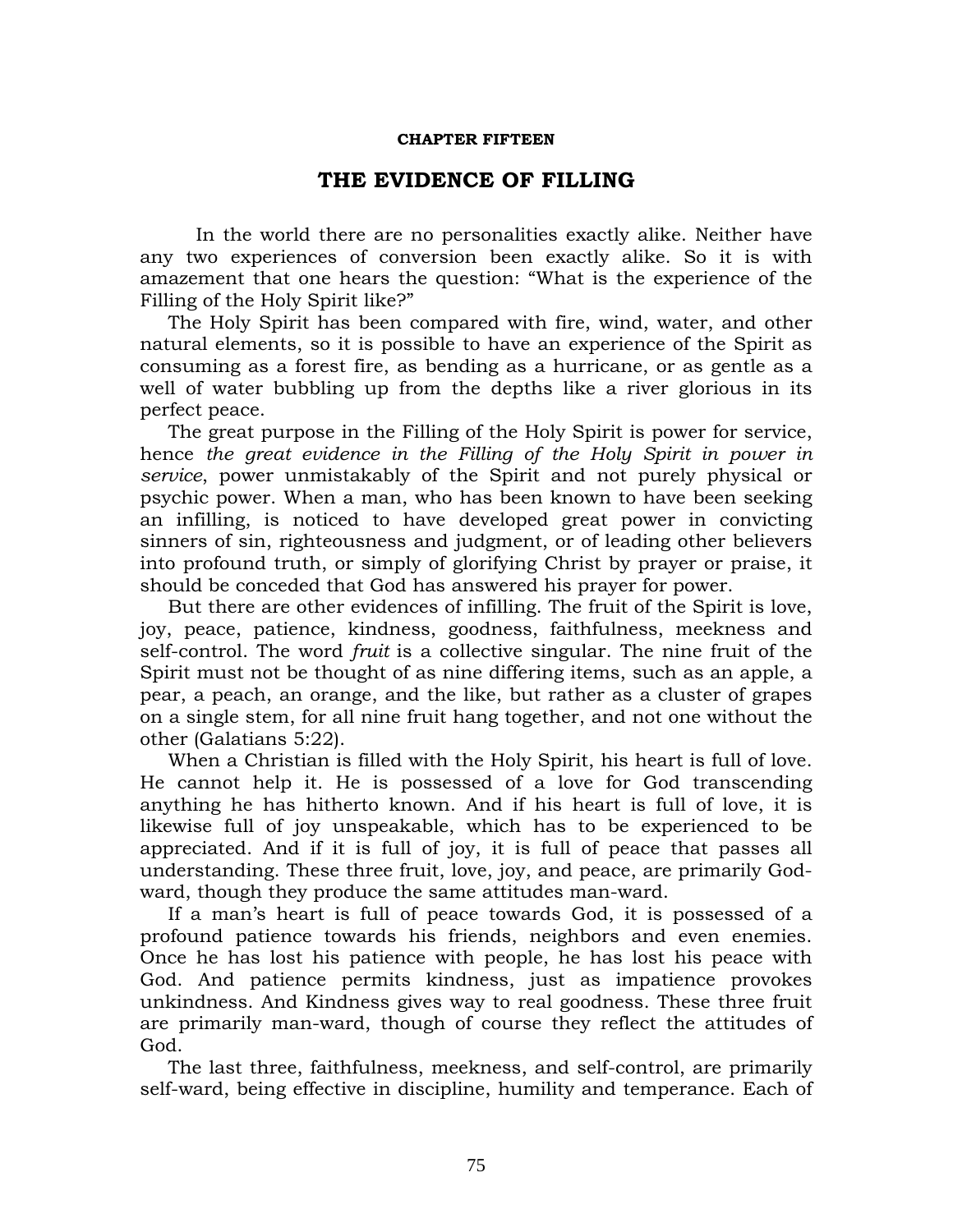these three is related to the other, and all three are related to the other expressions of the nine fruit of the Spirit.

The fruit of the Spirit is the real and immediate test of *the abiding fullness of the Holy Spirit*. A couple of missionaries, locked up in jail like Paul and Silas, have not much evidence on hand to demonstrate power in soul-winning, but the fruit of the Spirit will enable them to sing praises at midnight, to remain in jail in order to reach a jailer, and to be ready in season and out of season with the gospel.

A man may be pleased to offer other evidence of his having had a great enduement of power from on high, such as a gift of prophecy or the gift of tongues. But the gifts and callings of God are without repentance, and a man may still be exercising an evangelistic or other gift after the power of the Spirit has departed from him. Not so with the fruit of the Spirit, which abides as long as the fullness remains. Impatience may rob a man of his peace, but a moment of prayer and penitence restores it.

The Apostle Paul, in the First Letter to the Corinthians  $(12:4 - 11)$ , lists nine gifts of the Spirit which are quite distinct in nature and number from the nine fruits. The nine gifts are: wisdom, knowledge, faith, healing, miracles, prophecy, discernment, tongues and interpretation.

These gifts of the Spirit are supernatural gifts, and must not be confused with natural talents. A Christian worker may be naturally talented in singing, but his voice was noted in his unconverted days in other than Christian worship. Another Christian may be gifted in public speaking, but his talent could have been used in political work as readily. The gifts of the Spirit are supernatural, and are manifestations of the power of the Holy Spirit in creating spiritual rather than physical or psychic talent.

The gift of wisdom is expressed in remarkable insights given to Spiritfilled men. It is wisdom far beyond and far different to human wisdom. The gift of knowledge seems to refer to accumulated knowledge of the ways of God as expressed in His Word or His leadings. Campbell Morgan was a man with the gift of knowledge of the English Bible, just as A. T. Robertson had a gift of knowledge of Koine Greek. The gift of faith is not merely an enlargement of the faith possessed by every Christian, but is a special gift for a special task, such as the faith of Hudson Taylor for evangelizing China, the faith of George Muller for his orphans, and the like. These three gifts appear to be inward expressions operative upon the recipient's own heart primarily.

The gift of healing is a gift with a benefit directly toward others. As one who believes in divine healing as well as the use of human therapy, just as Paul healed the sick but left his friend Epaphroditus ill at home, one can see the gift of healing at work both with ministers of the Gospel and with Christian medical men, who more and more recognize that there is a communication of healing power between physician and patient which is not mere prescription or medicines or treatment.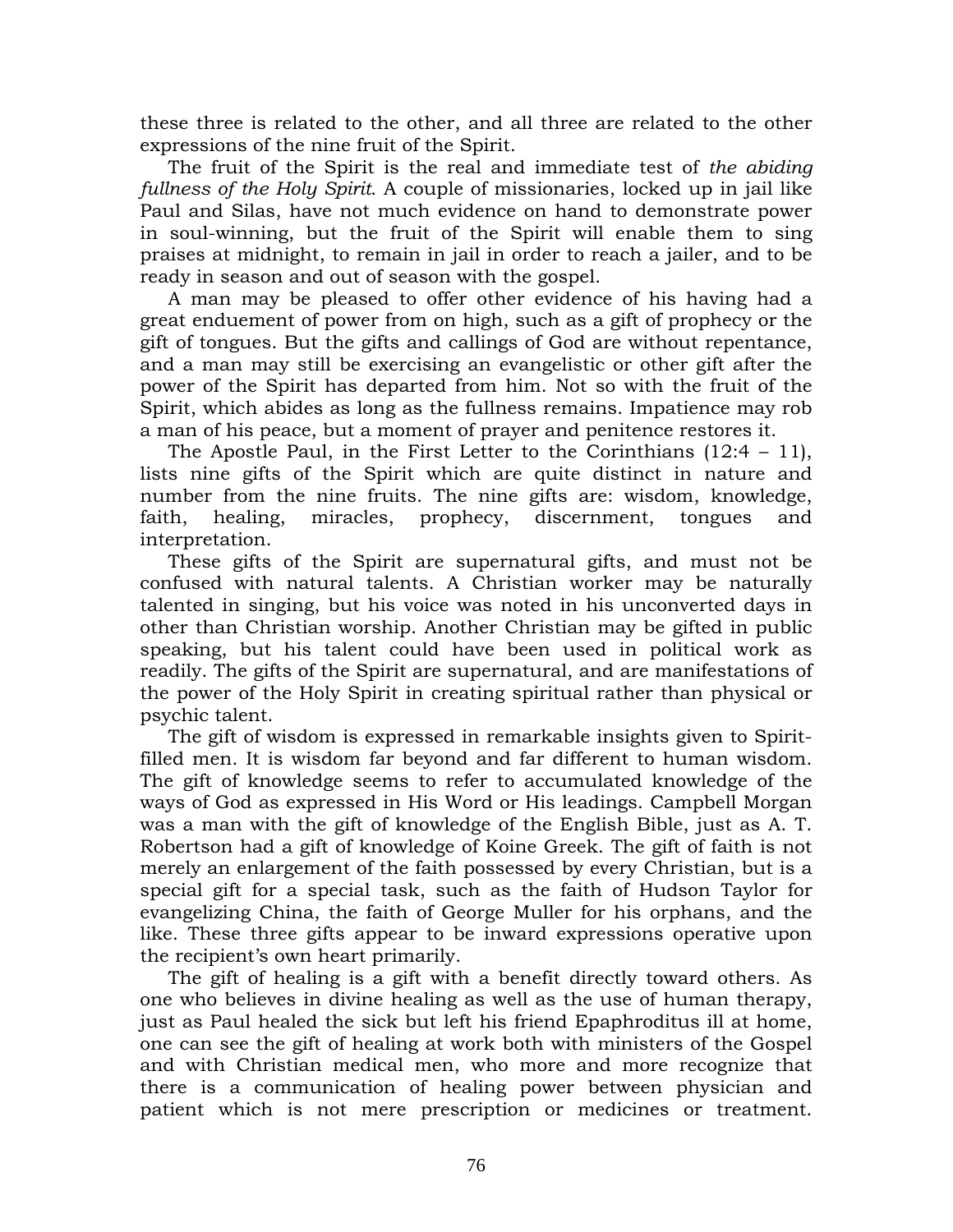Likewise, the gift of miracles is one of benefit towards others, for one never reads of anyone working a miracle for his own exclusive benefit. Prophecy is another gift with most immediate benefit towards others, for it consists in forth-telling the ready message of God to the people, leading to their conviction or conversion or restoration or renewal or infilling.

Prophecy is the greatest of the gifts given in the First Corinthian Letter, to the one which the Apostle urges the believers to covet the most (1 Corinthians 1:1 – 5). Prophecy is the great evangelistic gift, and, in times of revival, the gift is seen at its best advantage in the great evangelists and revivalists.

Discernment, tongues and interpretations are mystery gifts. They cannot be analyzed or explained. I knew of an English-speaking evangelist visiting Norway during the Revival of the middle 1930s, humanly baffled in leadership of meetings because of the language difficulty, turning to God to seek the promised discernment of the spirits of men, which discernment continued to operate in his ministry but only in meetings in which the Spirit of God was working. Tongues, as described in 1 Corinthians, appears to be a humanly unintelligible ecstatic utterance of the spirit speaking in mysteries to God, not to utterance in human language recorded at Pentecost. This gift of tongues is relegated by the Apostle Paul to a place of less desirability than the others, as one that is self-edifying, unintelligible to even the speaker unless interpreted, confusing to the outsider, prone to indulgence and leading to confusion unless safeguarded. Interpretation is the parallel gift whereby another Christian, with his human understanding still unenlightened, makes known to the congregation what has been said. As neither tongues nor interpretation appear to be rational, there is little use in trying to explain them to the human mind.

In my opinion, the greatest hindrance to the progress of spiritual gifts among Evangelical believers is the view that the filling of the Holy Spirit must *always* be accompanied by speaking in tongues. This is a doctrine inferred from debatable scriptures and certainly far from explicit in them, and yet it is preached and practiced with greater vehemence than the non-controversial advocacy of the fruit of the Spirit.

The Holy Spirit apportions the gifts to each one individually as He wills, therefore to insist upon the gift of tongues is a presumption upon the prerogative of the Spirit of God. Advocates of the doctrine of the necessity of tongues have been forced to deduce a subsidiary doctrine of the "initial evidence of tongues" just as some of them teach that the Spirit of God is quite distinct from the Spirit of Christ, a similarly artificial doctrine.\*

\*For example, 1 Peter 1:10, 11 states, "The prophets. . . inquired what a person or time was indicated by the Spirit of Christ within them"; cf. Nehemiah 9:30, "by the Spirit through the prophets".

The Apostle Paul urged the Corinthians not to forbid speaking in tongues, but to do it in decency and in order, and to covet the best gifts.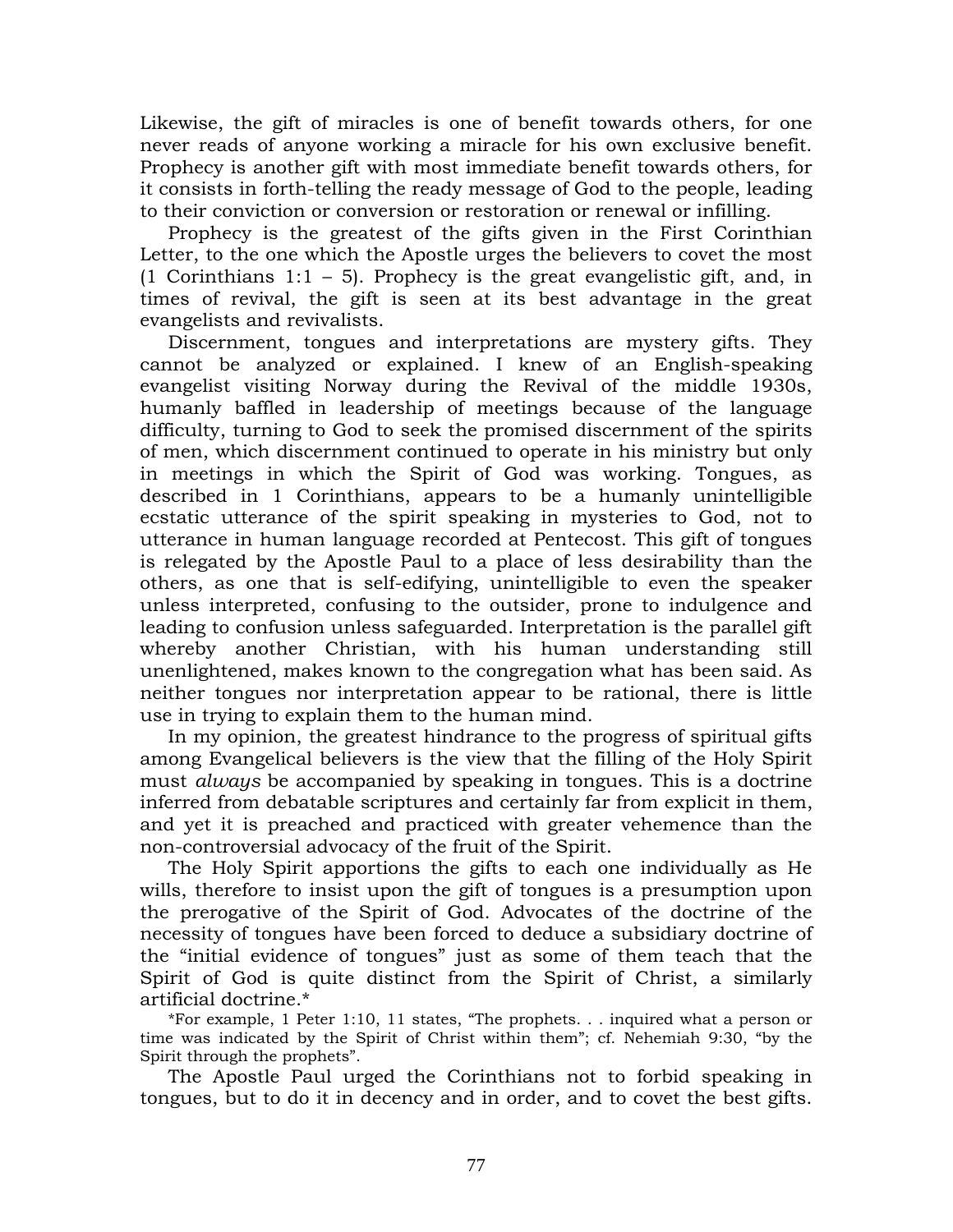That is good advice for today. The gift of tongues can be faked. A good friend of mine, a Pentecostal pastor, told me how he and another pastor born in Europe tested the discernment of a congregation in Los Angeles. In an open meeting, the Lord's Prayer was recited in French and the Beatitudes in Dutch, where upon an interpreter arose and gave an "interpretation" of the message, something wholly unrelated to its content. I have known cases where a godly pastor or leader recognized such faking, and sharply rebuked the conscious or unconscious faker. Why should anyone attempt to fake tongues? If nine young men were seeking to be filled with God's Spirit, but each one was determined to speak in tongues and to refuse another gift as the evidence, the obvious outcome would be nine young men, or possible eight, still tarrying for their self-appointed evidence, trying every possible method of inducing the ecstatic utterance. Furthermore, as others of their friends have already spoken in tongues, genuine or otherwise, they feel that their continued lack of evidence is a reflection upon themselves. In despair, they are quite ready to try anything. I know of one young evangelist who was urged to make up tongues as he went along and accept by faith as tongues whatever he managed to utter! It cannot be gainsaid that non-Christian or non-evangelical groups have also demonstrated their tongues, which shows clearly that the glossolalia can be simulated. However, it is happy to note that the insistence upon tongues as the exclusive evidence is warning in direct proportion to the waxing of interest in real revival among all denominations.

What actually is the Filling of the Holy Spirit? The Apostle Paul tells us: "Do not get drunk with wine, for that is debauchery; but be filled with the Spirit" (Ephesians 5:18). In alcoholic intoxication, a man is possessed by an alien spirit: a quiet man becomes rowdy, a mean man becomes generous, a decent man becomes bestial, a cautious man becomes reckless: and folks excuse him by saying that he is not himself, he is intoxicated. The filling of the Holy Spirit is God-intoxication; not fanaticism, but the possession of a man's faculties by the *Holy* Spirit of God, whereby his acts resemble acts of a Divine Being, who possesses him. The fruit of the Spirit is the very opposite of extravagance or fanaticism.

An interested pastor told me in conversation that he was actually scared of being filled with the Holy Spirit. Why? He said that he was afraid of what he might do. Such as what? Acting in a strange or fanatical way! I told him that he was insulting Jesus Christ by accusing the Holy Spirit even indirectly of fanaticism. The Holy Spirit is referred to as the Spirit of Jesus, the Spirit of Christ. As Christ was the perfect gentleman in His earthly ministry, so the Spirit of Christ is the Spirit of all gentlemanliness. The pastor's remarks were as insulting to Christ as would be an observation by a pastor that he was afraid to invite an evangelist and his wife to stay in his home in case the wife wrecked all the furniture!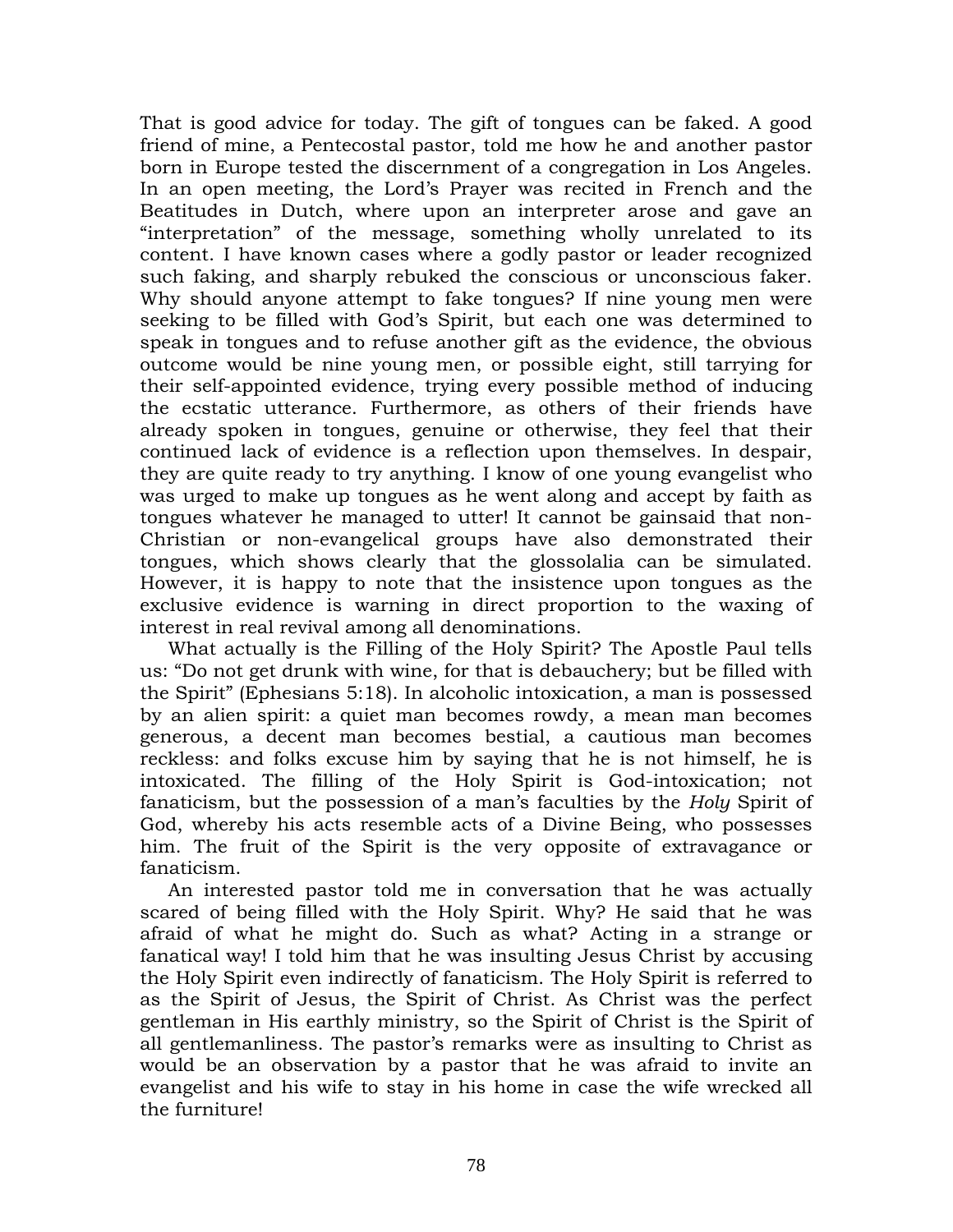How, the, may one seek to receive the enduement of power from on high? Christ told His disciples, in the quiet conference following their request that He teach them to pray: "If you then, who are evil, know how to give good gifts to your children, how much more will the heavenly Father give the Holy Spirit to those who ask Him?"

The receiving of the Holy Spirit in His indwelling residence is something which the believer receives automatically when he receives Christ as Saviour. One has never known of a case where an unregenerate man asked God to give him the indwelling of the Holy Spirit, but rather of instances where the sinner cried to God for forgiveness or mercy or salvation or life. The words of our Lord seem not to refer to regeneration, but to the enduement of power from on high, the infilling power of the Holy Spirit.

It is in this connection that Christ said: "Ask, and it will be given you; seek, and you will find; knock, and it will be opened to you." An asking, seeking, knocking Christian will soon find out for himself what stands in the way of the filling of his vessel with the Holy Spirit, the clean and righteous and convincing Spirit who hates sin and unrighteousness and compromise. The Holy Spirit will lead him to seek forgiveness of his shortcomings through the cleansing blood of Christ, and to accept by faith His provision for a victorious life, fully surrendering himself to God. Then, by faith, and only by faith, the seeker may act upon the promises of God and receive into his most unworthy vessel the mighty power of the Spirit.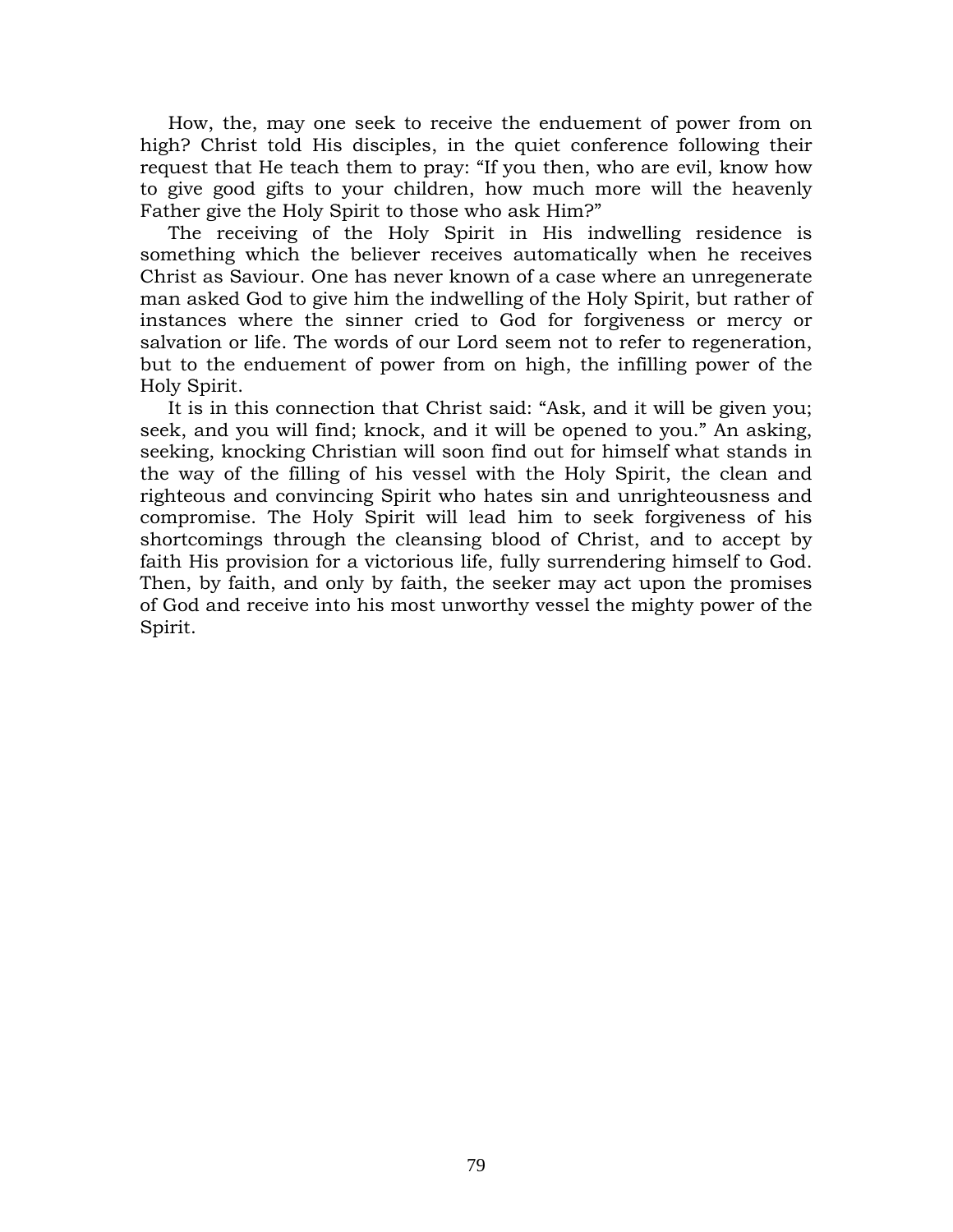## **CHAPTER SIXTEEN**

## **PERSONAL WITNESS**

I have hesitated a long time over writing a concluding chapter in a personal strain, but, after much prayer and definite leading, I feel that I ought to conclude this treatise on Full Surrender with personal testimony – for two reasons: first, it is not considered improper for a man to tell others of the way of salvation and then add his own testimony; second, there is not much persuasion in writing chapters on the surrendered life if one has no testimony to offer thereon. This said, I will not offer any apology for personal reference, and will content myself by praying that the testimony may give all the credit to the Heavenly Father who gives good gifts to His children.

My mother, youngest daughter of a family brought up in the country district where the Irish Revival of 1859 first appeared, led me to Christ when I was a boy of nine, on my ninth birthday. She held the theory that a child's heart takes impressions like wax but keeps them like marble: so she believed that no child was really too young to trust the Lord for salvation. I honor her memory for this.

Until I entered the College of Technology in Belfast at the age of thirteen, I was a consistent Christian insofar as small boys can be consistent. But at the Tech., whose courses carried me as far as London Matriculation (or Junior College level in America), few of my friends knew that I was a Christian. I did not swear or drink or commit any of the grosser sins, but neither did I attend prayer meetings or evangelistic services except as a family duty in the company of my mother or brothers and sister.

About the age of seventeen, I began voluntarily to take an interest in spiritual things, and, never having been baptized, I sought baptism in the church of our family loyalty, Great Victoria Street Baptist Church, the downtown church of the denomination in Belfast, of which my second cousin by marriage, David Henderson, was pastor. When my father died in 1922 and left us as orphans without support, this church showed its consideration in a way that made me regard it all the more as the church of my childhood.

Shortly afterwards, through interest in a girl friend, I began to attend the Tuesday Christian Endeavor meetings in Cregagh Methodist Church. That was the Lord's way of introducing me to Christian ministry. Then the writings of Mrs. Howard Taylor began to fascinate me, and I became interested in the work of the China Inland Mission.

These were the various spiritual factors in my life when the Lord gave me the call to preach, which I first obeyed in open-air ministry in 1932, when I had turned twenty. I became busy in the great Belfast Youth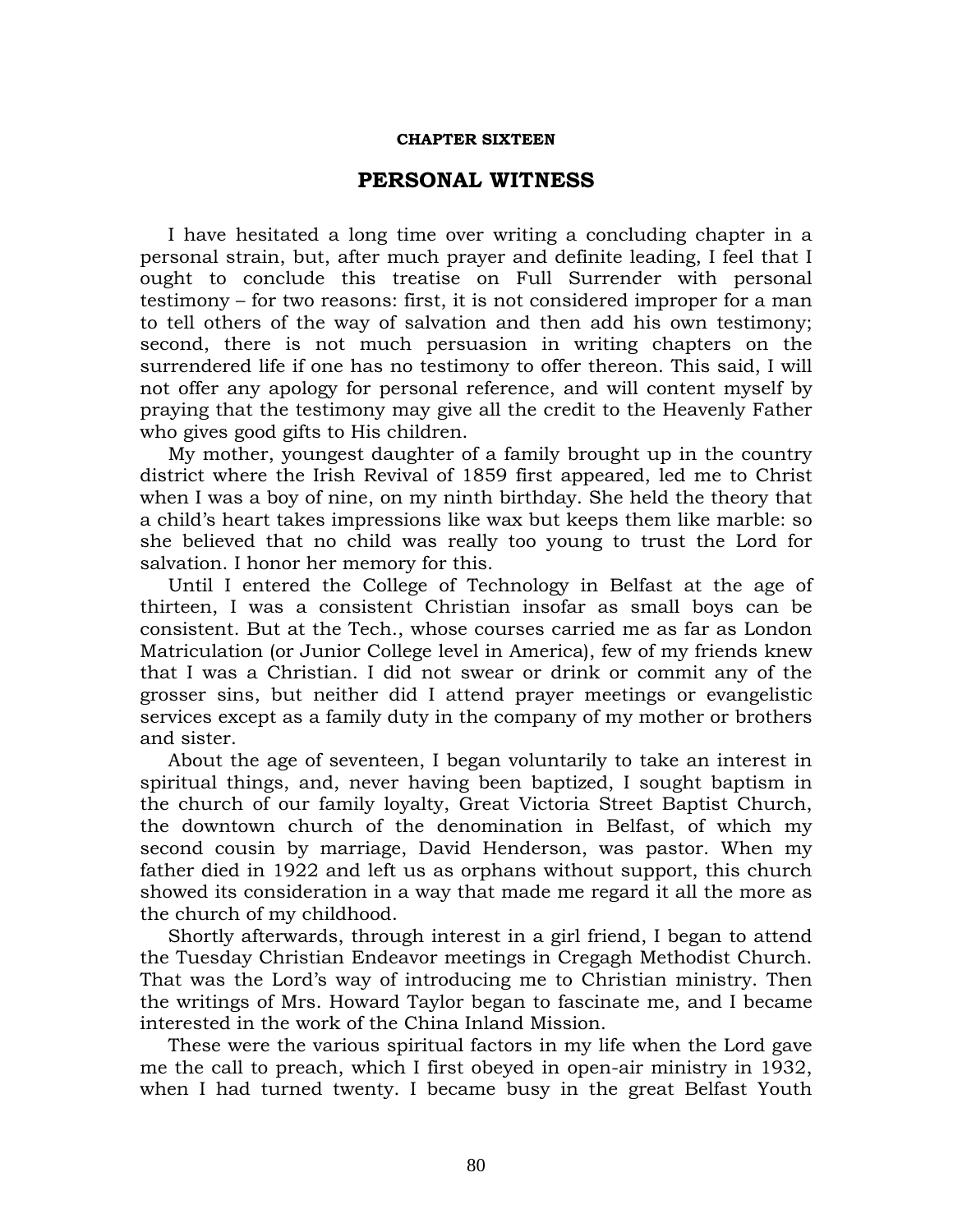Evangelistic Campaign organized by Christian Endeavor and the churches that year, and more and more I got interested in the literature of the great religious revivals of the past. As a result of this, my friends and I, all young men, formed the Revival Fellowship to pray for spiritual awakening around the world. We decided, wisely I think, not to make it a formal organization but to keep it a loose fellowship.

Up to that time, I had much to be thankful for in my Christian life, but there were also grave inconsistencies in my private life, which brought me more and more to the place of despair so graphically pictured by the Apostle Paul in the seventh chapter of Romans. In August 1933, when our Fellowship was at its peak in Ulster, I was in despair over my need of a deeper Christian experience.

I turned to a friend whom I regarded as more spiritual than myself, Charles Coulter, who knew how to pray. Like me, he was puzzled over the conflicting teachings of various groups about Sanctification and the Holy Spirit, but he was more definite in his views than I, for he had a Salvationist background. I was most uncertain about the things in my mind, but in my heart I was convinced that the Lord who had provided deliverance from the guilt of sin must have made provision for the hunger of His child for victory over the power of sin.

One Monday night, the 14th day of August, Charles Coulter and I made an appointment with a young Englishman serving a Belfast Church, Rudkin by name. Pastor Rudkin gladly gave up his evening off to discuss the deeper life with two young Irishmen, and, after two hours, at ten o'clock in the evening, my mental grasp of the way of full surrender was almost as clear as my heart's hunger for it. I differed with Rudkin on terminology, but I did not care much about mere words, and the Lord could read my heart and his.

As the clock struck ten, Pastor Morgan, his senior colleague, entered the drawing room to suggest tactfully the adjournment of the discussion. I was just then asking Rudkin: "Then what hinders me becoming surrendered and filled for service?" We knelt to pray.

It was the first occasion in my life when I felt in my heart that God was talking to me. It was not with a voice outside my ears, but through the indwelling Holy Spirit. I remember praying and assuring the Lord that I was willing to do anything, anything to be surrendered and filled. Then the others prayed in turn, but I have no recollection of what they said. The inner Voice said: "What about your besetting sins?"

My besetting sins? I hated them, loathed them, confessed them, vowed to have done with them. I considered them comparatively no problem, for I knew that the Blood of Jesus Christ cleanses the sins confessed to Him. Then said the Voice: "What about your will?"

That was an entirely new thought to me. I reflected that I was taking correspondence courses with the China Inland Mission with a view to becoming a candidate as soon as my mother was provided for; so I told the Lord in prayer that I was willing to become a missionary anywhere,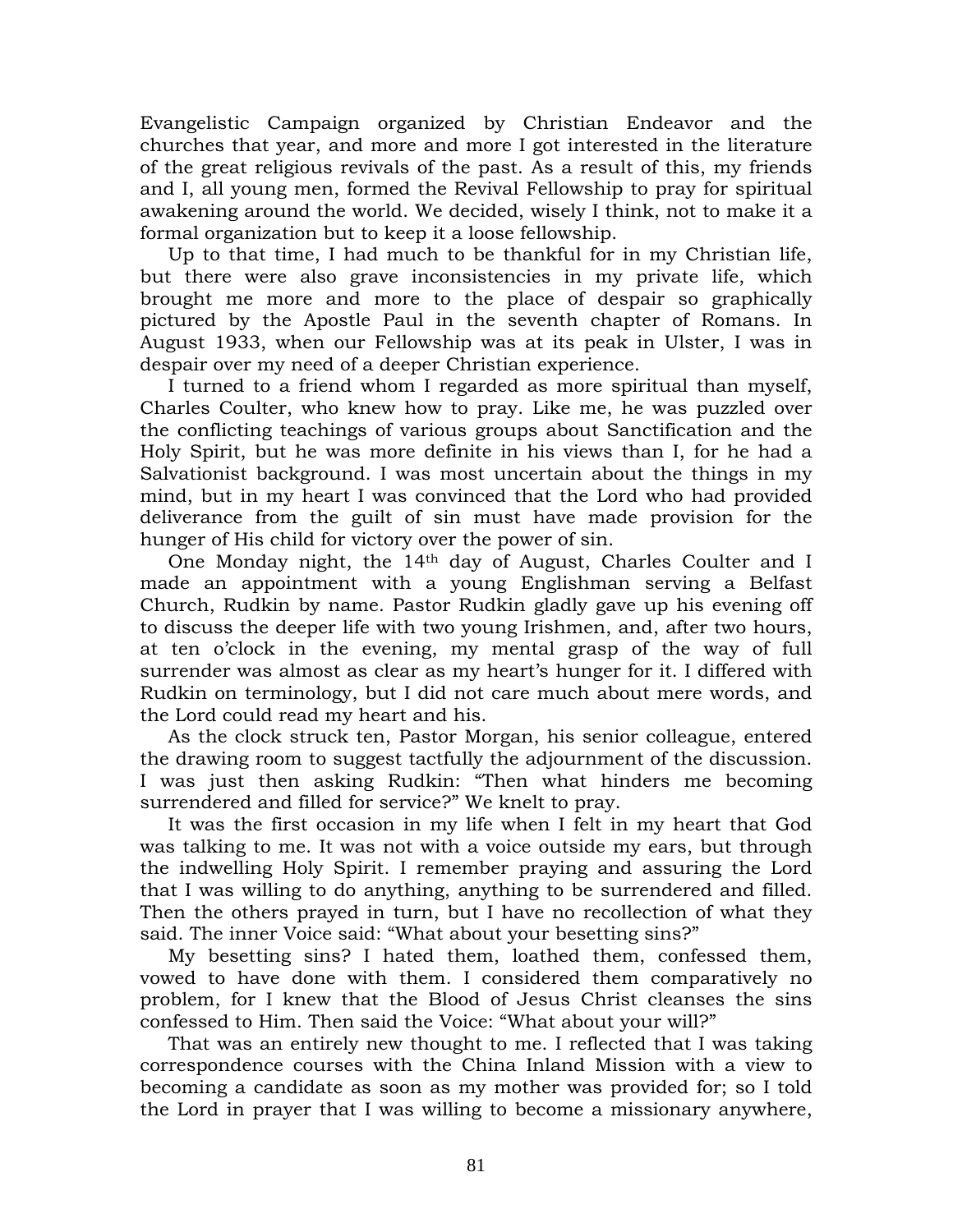or to stay at home, or to go into the ministry, or to stay in business. I felt rather pleased with myself that I was so willing.

Then the Spirit of God spoke to me about an idol in my life, a love affair, and asked me whether or not I was prepared to give it up if God so required. I suddenly realized that I was not willing, but I tried to pretend that I was. In other words, I was willing to do anything for God provided I had my own way in the love affair mentioned.

In case someone may feel that this was a lot of unnecessary fuss over an adolescent love affair, the following story may illustrate the importance of petty things. A young businessman received an urgent phone call from his wife, and came home by taxi, expecting the worst about his six-year-old boy. Sure enough, the doctor's car was at the door, but it was not so tragic as anticipated. Little Johnny had put his little fist inside a precious Chinese vase, and could not get it out without smashing the work of art. The mother and the doctor wanted permission from the father to break the vase. Not on any account, said the exasperated father, protesting how much he had paid for the vase. But cold water and olive oil and all other methods failed to permit Johnny to withdraw his hand, so, as the mother pointed out that their beloved child could not be expected to go through life with a vase on his hand, the father gave a reluctant assent to the use of a hammer. It was at that point that young Johnny asked if it would help matters were he to drop his penny. The little rascal had been willing to let his parents smash a work of beauty in order that he might keep his grubby little fist around a miserable little penny which had been dropped within the vase!

I too was willing to let my Heavenly Father smash the vessel He had prepared for my life in order to keep my fist shut tight on an adolescent token of love. I was just as determined not to let go; so I argued. The Spirit of God left off speaking within my heart, and my heart grew cold, so cold that I was frightened. So, my hunger for more of God returning, I let go, and cried to God for blessing, surrendering my will concerning the remaining unsurrendered area of my life. I accepted the blessing by faith.

I would no more think of describing in detail the spiritual experience which followed than a man would think of describing his honeymoon to strangers. I can say that my heart was flooded with love, joy and peace unspeakable, too great to bear. This was noticed by my friends, whom I had forgotten. The prayer meeting closed at two in the morning. For the first time in my life I felt that I really knew my God and Saviour, that Christianity was not merely a teaching or belief or philosophy. I felt the impact in mind, will and heart. The memory of that hour is always precious to me.

With a light step I walked home. Walking was not the word, for I ran down one street like a man with a telegram of good news. At three in the morning, I was kneeling by the rocking chair in the kitchen, trying to pray quietly so that my light-sleeping mother upstairs would not hear me. Then the sunshine was interrupted by a cloud, for the Lord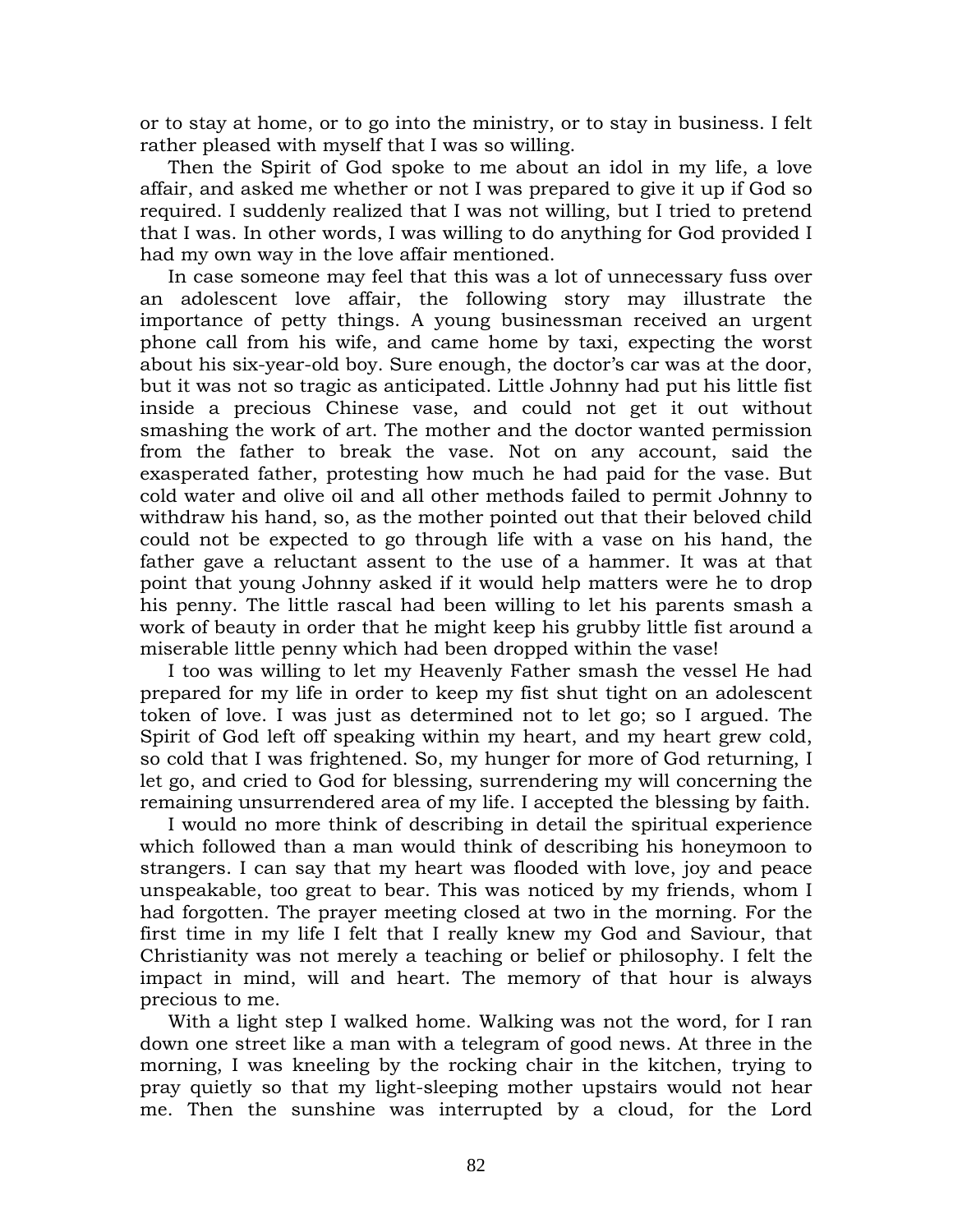reminded me of petty sums of money I had stolen from my mother's purse seven years before. I promised to confess it, and then I found that I was still walking in the light.

Next morning Mother asked me what time I had come home the previous night. Normally I would have equivocated by fifty-five minutes, and I felt like keeping silence so as to avoid discussing intimate spiritual matters with one of my own family, a thing always difficult to me. Upon reflection, I decided that if my experience was real, I had nothing to hide: so I told her briefly why Coulter and I stayed up late. I waited for the anticipated parental lecture on her pious hopes for an improvement in my behavior at home.

Instead, I found that my mother seemed upset. It appeared that she had waited behind in a Faith Mission meeting seeking full surrender and the filling of the Holy Spirit more than twenty-one years before. She had been disappointed that God did not call her to extraordinary service after that, but she comforted herself in her monotonous household tasks by hoping that the Lord would claim the unborn baby within her at that time.

The following month, circumstances confirmed a leading to start out with only half a crown (half a dollar) or so, to go around the world as a messenger to the whole Christian world, urging believers everywhere to pray an prepare for a worldwide awakening. Within a month, my girlfriend terminated our friendship without suggestion from me. Thus began the early stage of my ministry, when for two years I was an apprentice in the life of faith, living from hand to mouth, traveling from Land's End to John o' Groats in the British Isles, and from Gibralter to Moscow, from Oslo to Jerusalem. I told the story in three travel books whose last chapters indicate the message and experience of those days – *Full Surrender, Prayer and the Coming Revival, Hindrances to Revival, The Price of Revival, The Filling of the Holy Spirit.*

The second stage of my ministry began in September 1935, when I left for a world tour of the British Dominions and the United States of America. In odd places, occasionally, in Canada and the States, I saw local revivals of great intensity, the fruits of which abide to this day, as others will testify. The same was true in an increasing degree in New Zealand, Australia and South Africa. Ninety per cent of the ministry was directed to Christians, and ninety percent of the results occurred among believers, nevertheless there were approximately ten thousand *professed* decisions of inquirers seeking salvation in that single year. Regarding the abiding results in conversions, I would not think of claiming that the ten thousand recorded decisions stood, but encounters with converts in mission field, ministry, lay witness and other fields of Christian service lead me to think that the proportion of perseverance was not less than that of popular evangelism in this country. However, the ministry was mainly to Christians on Spiritual Revival.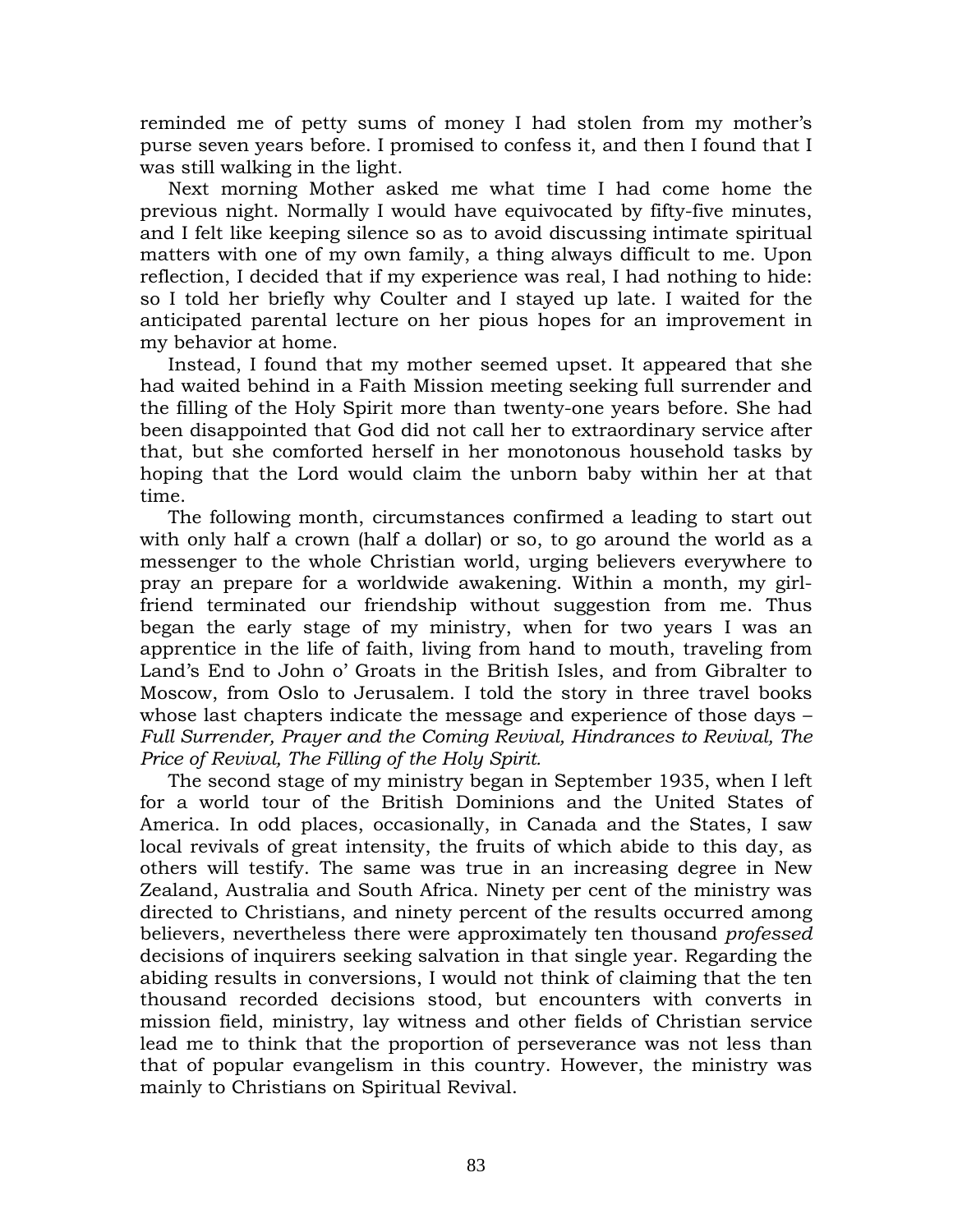At the end of this period, I had utterly no guidance as to the future. I went off to Lapland to pray, but the only clear guidance I received was concerning marriage, as a result of which I entered married happiness not surpassed by anyone known to me.

Then came a time of eclipse. In my own strength, I set out systematically to become a great evangelist, and took a team to Australia, where Chapman and Torrey achieved their start. Perhaps a thousand decisions for Christ were made, but there was less blessing in the six months with seven workers than there had been in the earlier six weeks alone. I afterwards discovered that there had been grave scandal in the lives of a couple of the workers, but the less said about that the better.

During this time, I neglected the ministry to which God had called me – Revival, collective and individual – and concentrated on direct evangelism. I can only say in retrospect that the Lord was not with me in power; neither was I conscious of nay grave disobedience in my life. But the warmth of interest in the work of the Spirit in reviving the Church and quickening believers certainly declined. This continued for a couple of years, during which I had limited blessing by repeating the tactics and ministry of earlier days, but without their power.

In 1940, I felt decided to go back to school. The purpose of the five years of study may be gauged by the topics of the Th.D. dissertation at Northern and the D.Phil. thesis at Oxford, histories of the great awakenings of 1858 in America and 1859 in Britain respectively. These pursuits were interrupted by three years or so of military service as an Air Force Chaplain in the Pacific War, in which the Lord greatly blessed evidential evangelism among college and high-school graduates who came under my ministry. This was not revival, but very blessed military evangelism.

During the years of dearth, I made the acquaintance of a remarkable man of God of my own age. In America, I knew two people whose burden for Spiritual Awakening of the historic type was as great as my own at its best: Mrs. Henry M. Woods of the Worldwide Revival Prayer Movement, and Dr. Ernest W. Wadsworth of the Great Commission Prayer League. For reasons unknown to me, Mrs. Woods never seemed to respond to any friendly advances I made, and I lost contact with Dr. Wadsworth. But God raised me up a friend who never ceased to remind me of my original call, Armin Richard Gesswein, a Lutheran pastor who started writing to me about the prospects of revival as early as 1937, who saw real revival in Norway that year, and who never ceased to talk about it to me, often causing me to rake the embers of interest in revival and the deeper life.

During my Oxford studies, the interest in worldwide revival grew in my heart as I read the stories of God's wondrous doings in the past. Young American evangelists, knowing that I was in Oxford, began to make pilgrimages to my home in Wolvercote. I talked to them all about revival. Among them were several men who spent a day talking about the hope of revival in this modern age than about anything else. I began to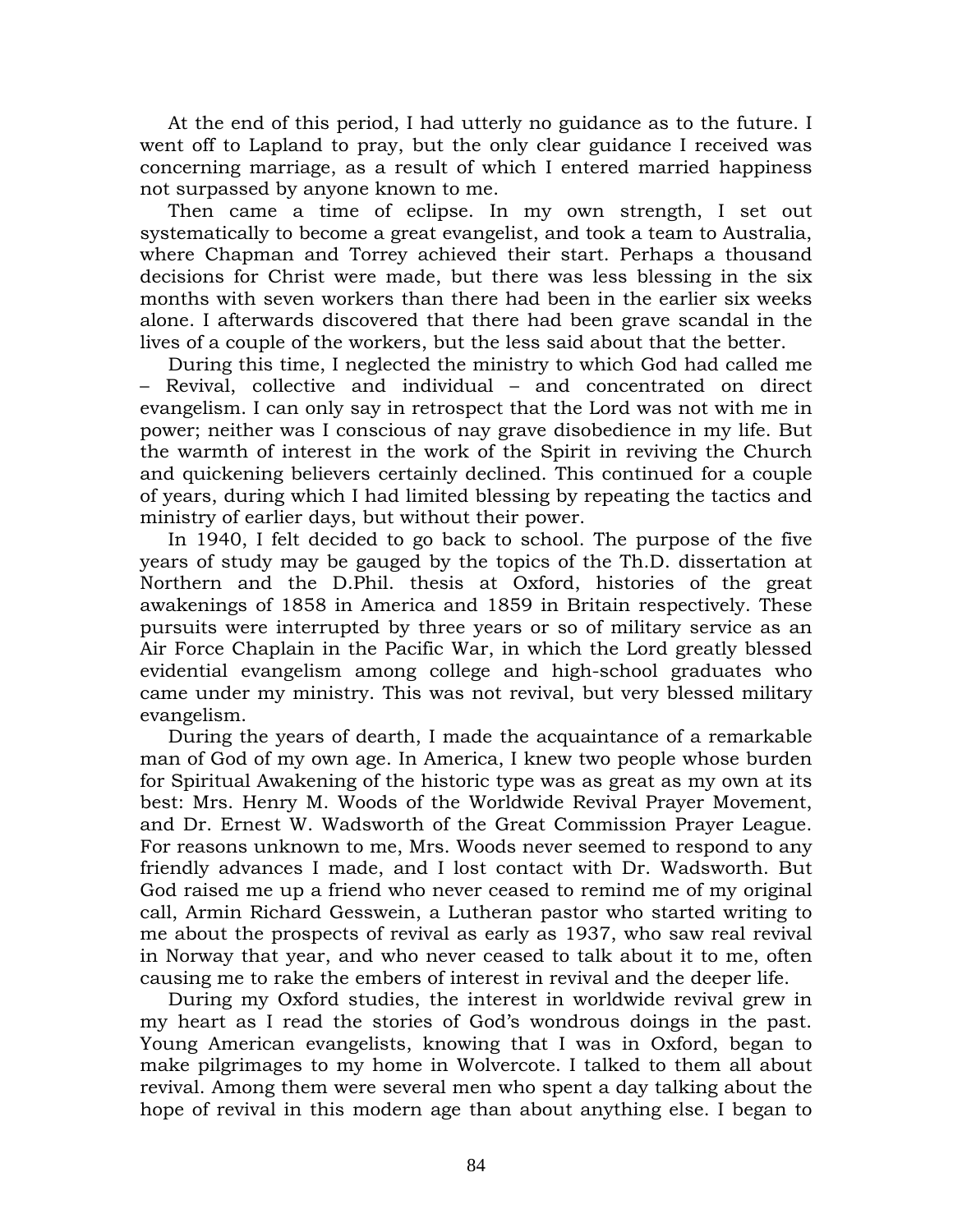pray that if the Lord did not intend to use me further apart from writing the message, He would use me to pass on the burden to younger men. I developed a great affection and burden for one or more who afterwards became prominent in the 1949 Awakening.

One day, in London, in 1948, I sat listening to a saintly man of God, Andrew Mac Beath, secretary of the Keswick Convention. He told a striking story of a visitor to France who used to pray in the quiet of a little French Roman Catholic parish church. The British visitor noticed that a middle-aged French lady used to come each morning regularly, make the rounds of the Stations of the Cross, and then spend half an hour in rapt adoration of a beautiful picture of the Virgin Mary. The visitor commented on her devotion, but the parish priest reluctantly told him that, thirty years before, the lady had posed for a Parisian artist's picture of the Virgin, and that she was really only contemplating the beauty she once was herself.

That story stung me, for then I dearly loved to contemplate the days when I had been getting attention as a worldwide evangelist in 1935 and 1936. The upshot of it was that I began to pray that God would give me something to be grateful for in 1949. The burden returned, not only for revival, but for the Filling of the Spirit.

Before 1949 began, Gesswein and I teamed up in a Ministers' Conference in Minneapolis and there saw an outpouring of the Holy Spirit, the first page in a new chapter, the current awakening among ministers throughout America. In March 1949, we shared ministry again in a greater conference of ministers, four hundred ministers and missionaries and evangelists and leaders and their wives meeting for protracted prayer meetings for revival in Los Angeles, and again we saw a greater outpouring of the Spirit, the turning point in the Awakening in California.

In April 1949 it was my privilege to see the first outbreak of revival on a college campus in the current movement, that at Bethel College in St. Paul, where a happy combination of evidential evangelism, narration of revival history and deeper life teaching was honored of the Lord. I returned to my original call to preach the means of Awakening and the way of Full Surrender. The college awakenings continued. An evangelist and I shared midnight prayer about the Bethel meetings before they began, and he was impressed when the break came. His own faith in revival was being developed.

It was at Forest Home Conference Grounds in the beautiful San Bernardino Mountains of California that I shared ministry with my evangelist friend again, who daily consulted me about the topics of the talks, which were the topics of this treatise. I discovered something encouraging. The conversation of evangelists, like that of other professional people, is very much a comparing of notes or discussing of incidents peculiar to the life of evangelists. But in discussing historical revival and the deeper life, this consecrated and widely traveled young